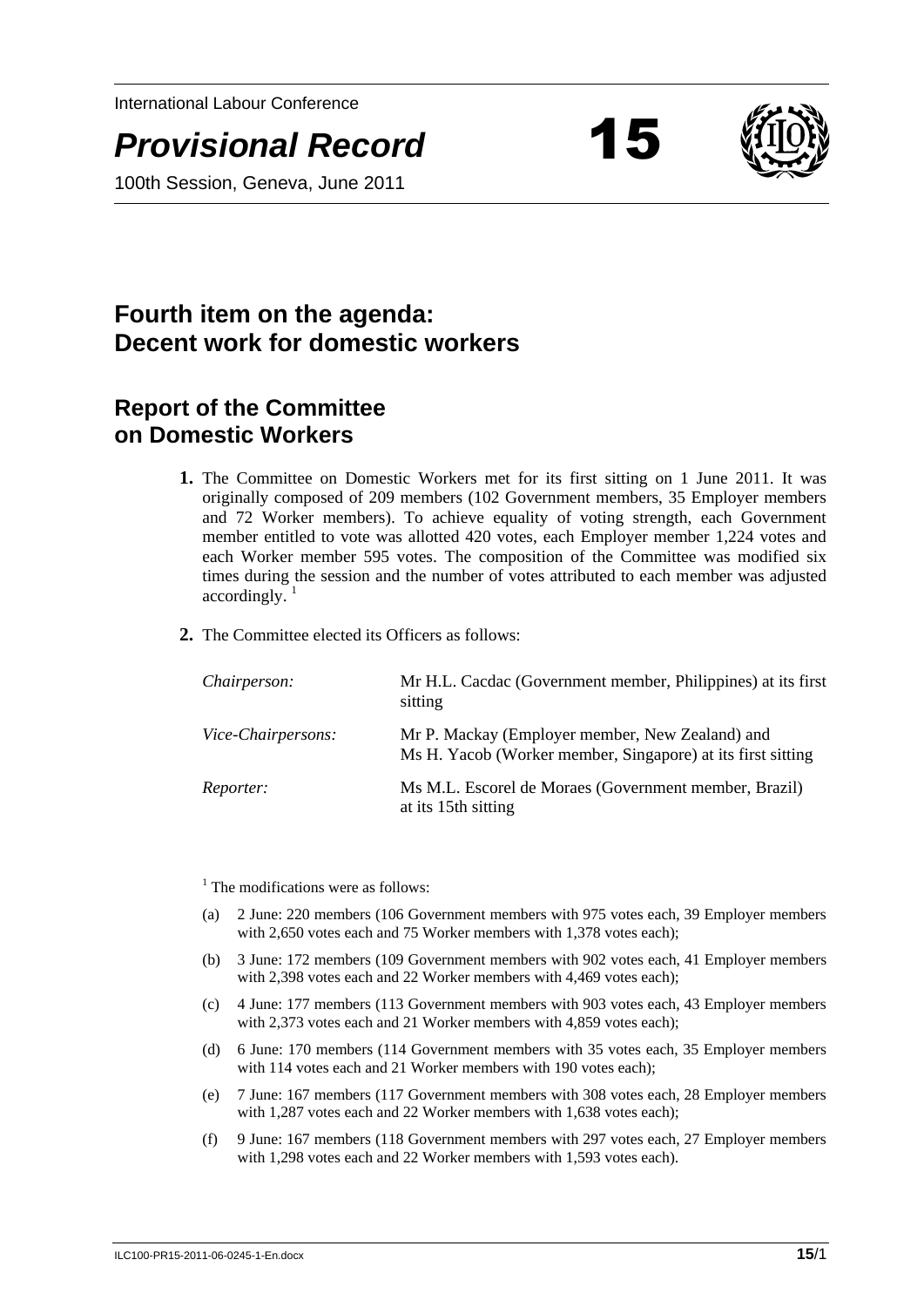- **3.** At its 16th sitting, the Committee appointed a Drafting Committee composed of the following members: Mr C.A. Chocano Burga (Government member, Peru) and Mr D. Lacroix (Government member, Canada); Mr J. Kloosterman (Employer member, United States) and Mr G. Touchette (Employer member, Canada), assisted by Mr S. Barklamb of the International Organisation of Employers (IOE); Ms C. Gingras (Worker member, Canada) and Ms H. Yacob (Worker member, Singapore), assisted by Ms M. Koning of the International Trade Union Confederation (ITUC).
- **4.** The Committee had before it Reports IV(1), IV(2A) and IV(2B), entitled *Decent work for domestic workers*, prepared by the Office for a second discussion of the fourth item on the agenda of the Conference: *"Decent work for domestic workers – Standard setting, second discussion, with a view to the adoption of a Convention supplemented by a Recommendation"*.
- **5.** The Committee held 18 sittings.

# **Introduction**

- **6.** The representative of the Secretary-General, Ms M. Tomei, Director of the ILO Conditions of Work and Employment Programme, welcomed the members of the Committee and invited them to nominate their Chairperson.
- **7.** Upon his election, the Chairperson affirmed his commitment to the work of the Committee, noting that he would do his utmost to ensure that it was able to fulfil its mandate. The meeting provided a historic opportunity to recognize the social and economic value of domestic workers and for governments and the social partners to demonstrate their commitment to find effective ways of extending decent work to that group of workers. He was aware of the challenges that lay before the Committee and hoped that its members would assume responsibility for delivering meaningful outcomes, in a spirit of social dialogue and mutual understanding. Given that the International Labour Conference (ILC) was holding its 100th Session, there was no better place or time for the members of the Committee to demonstrate their adherence to consensus building and democratic involvement.

# **General discussion**

- **8.** The representative of the Secretary-General recalled that the adoption of the Conclusions of the first discussion in 2010 had been a major achievement, considering the complexity of the issues addressed. Although the debate had not always been easy and there had at times been difficulties in reaching consensus, the members of the Committee had shown their determination to adopt standards to help improve the living and working conditions of domestic workers across the world. Among other things, the Committee had expressed support: for robust and flexible standards on domestic work; practical guidance to ensure real coverage; greater knowledge and dissemination of successful national practices; and better statistical information on domestic work.
- **9.** Referring to the reports prepared by the Office since the 2010 session of the ILC, the representative of the Secretary-General noted that the "brown" report (Report IV $(1)$ ), which had been formulated on the basis of the Conclusions and had been transmitted to governments for feedback, had received the highest response rate in relation to any brown report in 15 years, reflecting the huge interest that the issue had generated both within and beyond the ILO"s constituency. The replies showed wide and strong support for working towards a Convention supplemented by a Recommendation. Positions varied, nonetheless,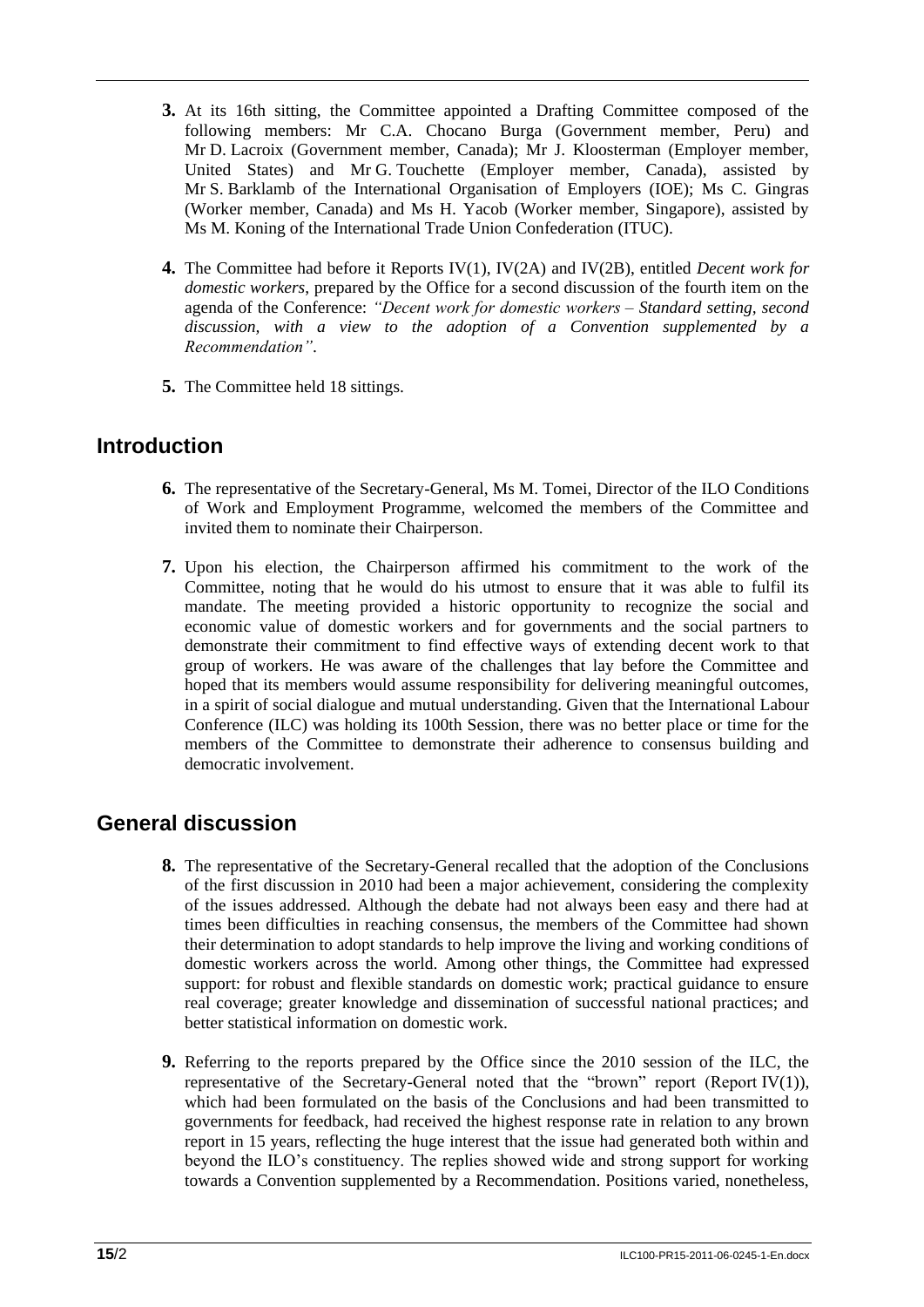on the content of the Convention, with some governments indicating their support for a more streamlined text. After outlining the major substantive drafting changes that had been introduced to the proposed texts, she drew attention to several unresolved issues, including questions raised concerning: working time and occupational safety and health (OSH); employment agencies; and how to refer to "domestic worker" and "domestic workers" in French and Spanish. Furthermore, many governments had indicated that they attached great importance to addressing in detail the provisions concerning a possible Recommendation, which was intended to provide much-needed practical guidance on how to give effect to the basic principles and minimum levels of protection included in the proposed Convention.

- **10.** The Worker Vice-Chairperson remarked that the 100th Session of the ILC would be meaningless if it did nothing to improve people"s lives. While recalling that after every major crisis everyone called for rules, standards and regulations, she underlined that the ILO, through its standard-setting function, was trying to avert human disaster. Without international labour standards, exploitation, abuse and discrimination would be the order of the day. Identifying domestic workers as one of the most vulnerable groups, she asserted that their plight was invisible and that they needed protection. She reminded the Committee that, the previous year, a draft text calling for a Convention supplemented by a Recommendation had been adopted by consensus. Moreover, the overwhelming majority of respondents to Report IV(1) had expressed support for a Convention supplemented by a Recommendation. She considered that much enthusiasm had been generated by the work of the Committee.
- **11.** The Worker Vice-Chairperson reminded the Committee that the call for a standard to protect domestic workers had first been mooted at the ILC in 1965. Moreover, a lengthy debate had taken place the previous year on why a Recommendation alone would be insufficient to protect domestic workers; hence her appeal that a debate on core issues should not be reopened. There was a need for binding standards to provide decent work for domestic workers as a clear framework to guide governments, employers and workers. She underlined that ILO support to countries would need to be provided to ensure that the Convention would be easier to ratify and implement. She noted that the collective responsibility was to provide domestic workers with what they lacked most: recognition as workers; and respect and dignity as human beings. She concluded by outlining key areas for the Committee"s discussion, including the scope of application, OSH and social security.
- **12.** The Employer Vice-Chairperson agreed that there remained a pressing need to better protect domestic workers. He recalled that in 2010 his group had favoured a stand-alone Recommendation in preference to a Convention, with or without a Recommendation. That remained the preference of the Employers' group and employers' organizations around the world, because of the difficulties of managing some of the proposed approaches; an overly prescriptive Convention could suffer from a low ratification rate. However, the approach of the Employers" group in the Committee would be based on two core themes: pragmatism and realism. That meant that the Employers" group would acknowledge and respect the decision of the Committee's majority as to the form of the instrument.
- **13.** In the case of a Convention, he announced that his group would be asking the Committee to examine the final provisions on the means by which it would come into force and become binding on Members. The goal would be to enhance the prospects of wide ratification. It would also be important to ensure that any adopted Recommendation would be comprehensive and robust enough to serve as a "backstop" after the end of the ILC and until progress towards ratification of a Convention was made. Using the Recommendation as a "dumping ground" for difficult issues or other matters that the Committee would not have time to discuss properly would not serve the interests of domestic workers. He also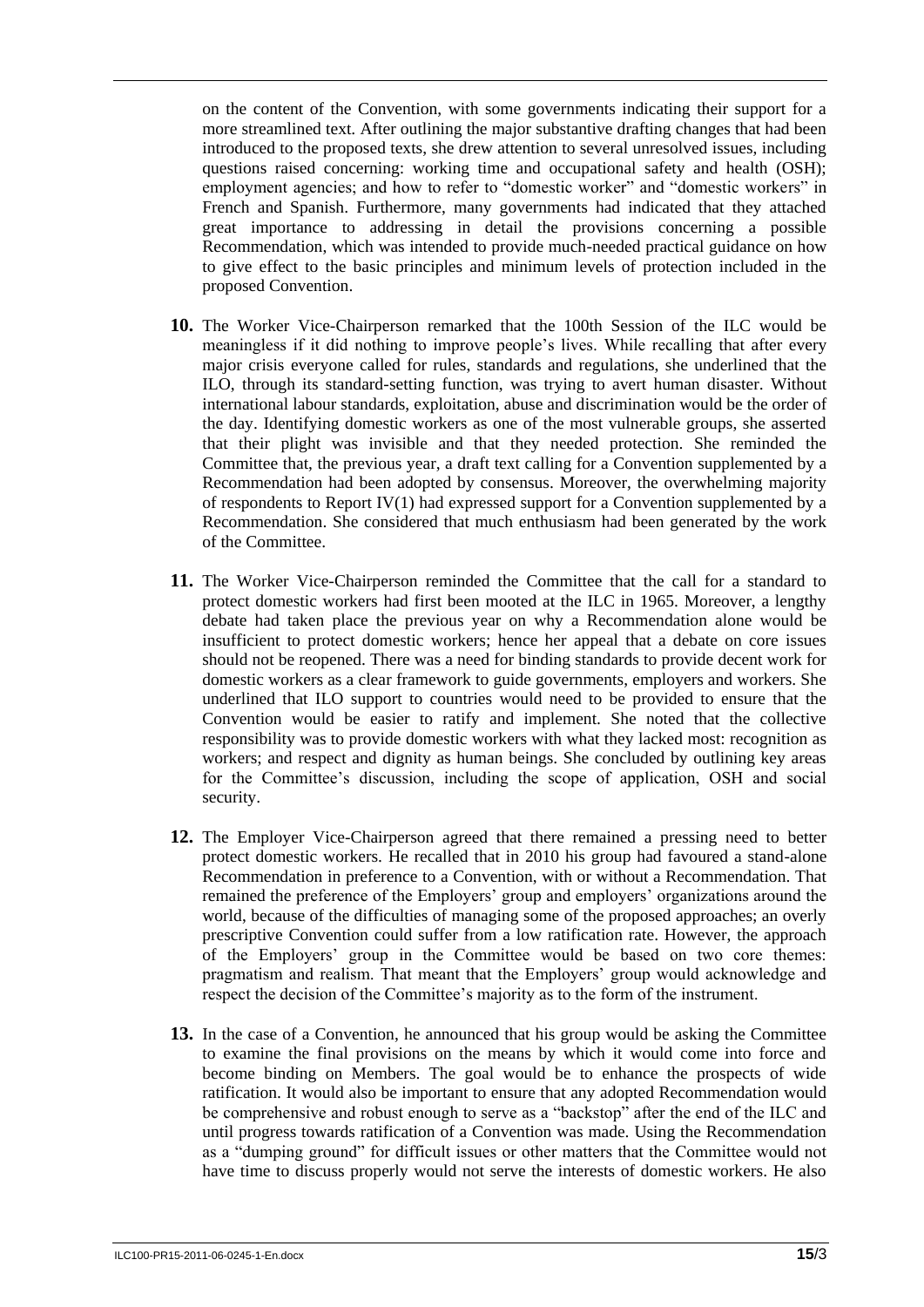reemphasized the unique nature of those employers – who were also householders and families – and the need to protect families' rights. Extraterritoriality – which would require governments to enforce legal provisions on domestic workers living and working abroad and could make matters unnecessarily difficult – should be avoided.

- **14.** The Secretary-General thanked the delegates as well as the Office for the work carried out so far. He underlined the importance of the objective of the Committee, namely the adoption of new standards on domestic work, which would be crucial to improving domestic workers" rights. The significance of the work of the Committee also related to the expansion of the ILO standard-setting system into the informal economy, a domain which was seldom covered by labour legislation. He acknowledged that the work of the Committee could well be difficult, as the parties might not agree on all the issues, but recalled that there was a tripartite commitment on the adoption of a Convention and a Recommendation, which would be specific, add value and make a difference to the lives of domestic workers. The adoption of such instruments would represent an important and historic achievement at a time when the ILO was celebrating the 100th Session of the ILC.
- **15.** The Government member of Hungary, speaking on behalf of Government members of Member States of the European Union (EU) registered in the Committee<sup>2</sup> (hereinafter referred to as EU Member States), stated that national and international labour standards did not always offer adequate guidance explicitly targeted at domestic workers. The EU Member States therefore supported a specific international instrument on decent work for domestic workers that would complement existing ILO Conventions. She recalled that broad agreement had been reached by the ILC in 2010 for a Convention and a Recommendation. The Convention should provide adequate protection and focus on fundamental principles and rights concerning domestic work, while remaining flexible enough to ensure wide ratification. She expected that the outcome negotiated the previous year would be maintained and that Articles 1 and 2 of the proposed Convention would be discussed together. The Committee should focus its work on the following issues: working-time arrangements for domestic workers; the right to be informed of the terms and conditions of employment; OSH; and the role of employment agencies. Linguistic problems should not be dealt with in plenary meetings of the Committee.
- **16.** The Government member of France, speaking on behalf of Government members of the group of industrialized market economy countries (IMEC) registered in the Committee<sup>3</sup> (hereinafter referred to as the IMEC group), stated that domestic workers were particularly vulnerable to abuse and often lacked legal protection. The IMEC group supported the aims and principles of the proposed Convention and Recommendation to supplement existing Conventions. He stressed that a Convention which established principles and objectives, while avoiding overly prescriptive ways of meeting those objectives, was key to achieving a widely ratifiable text. The proposed Recommendation, which had not yet been fully discussed, could go into more detail. He underlined that member States should be allowed flexibility in meeting the objectives, to take into account their own circumstances, laws and customs, and systems of collective agreements. Key issues that the Committee should deal with included the right to reasonable levels of safety in the workplace; working time;

 $<sup>2</sup>$  Austria, Belgium, Cyprus, Czech Republic, Denmark, Estonia, Finland, France, Germany, Greece,</sup> Hungary, Ireland, Italy, Lithuania, Luxembourg, Malta, Netherlands, Poland, Portugal, Romania, Slovakia, Slovenia, Spain, Sweden and United Kingdom.

<sup>&</sup>lt;sup>3</sup> Australia, Austria, Belgium, Canada, Cyprus, Czech Republic, Denmark, Estonia, Finland, France, Germany, Greece, Hungary, Iceland, Italy, Japan, Republic of Korea, Lithuania, Luxembourg, Malta, Netherlands, New Zealand, Norway, Poland, Portugal, Romania, Slovakia, Slovenia, Spain, Sweden, Switzerland, Turkey, United Kingdom and United States.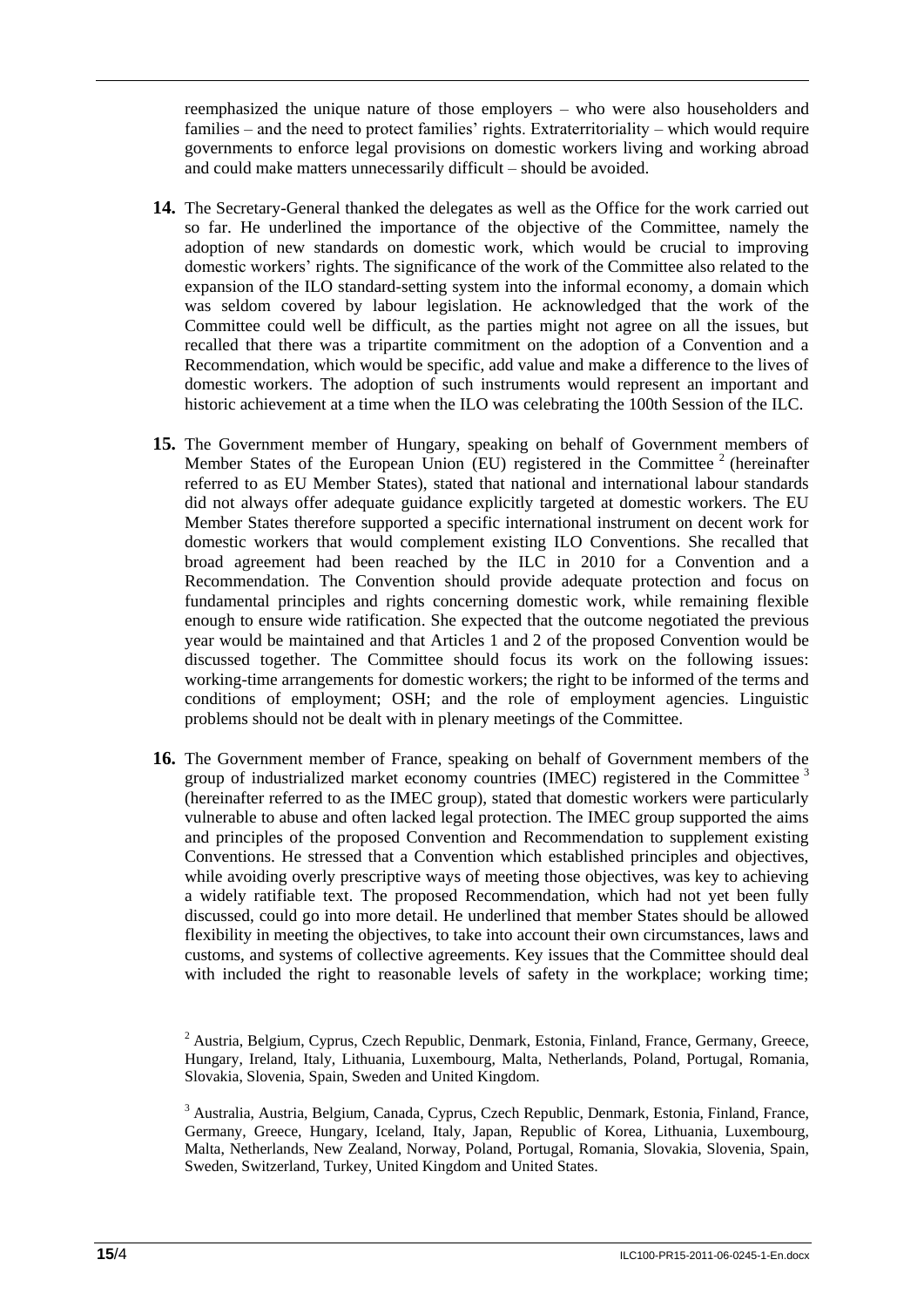employment agencies; and the terms and conditions of employment. Domestic workers needed basic knowledge about their working conditions, while the legal traditions and customs of each Member regarding the employment relationship should be respected.

- **17.** The Government member of Argentina, speaking on behalf of Government members of the Group of Latin American and Caribbean Countries (GRULAC) registered in the Committee<sup>4</sup> (hereinafter referred to as GRULAC), recalled that, in the March 2008 session of the Governing Body, GRULAC had supported the inclusion of the item in the agenda of the ILC in 2010. GRULAC favoured a Convention and a Recommendation. It was necessary to take normative action to protect the rights of millions of domestic workers in developed and developing countries. He referred to the specific nature of domestic work, which was carried out within the privacy of the home, often removed from public view and without protection. The 100th Session of the ILC provided the opportunity to improve the situation of domestic workers greatly. He noted that, regardless of the decision that would be taken on the term "domestic worker", each member State would be able to use the most appropriate term in line with their national legislation when adopting the instrument.
- **18.** The Government member of South Africa, speaking on behalf of Government members of the Africa group registered in the Committee<sup>5</sup> (hereinafter referred to as the Africa group), recalled that the Committee had in 2010 voted in favour of international instruments – a Convention and Recommendation – to protect the rights of domestic workers and their employers, and he expressed strong support for the proposed instruments. He was mindful of the need for broad ratification of the instruments to realize benefits for the millions of domestic workers across the world. The Africa group intended to pursue the following areas of discussion: ensuring that domestic workers were viewed as an integral part of the workforce; provision of greater clarity on issues of social security and OSH protection; and the active role that private employment agencies played as employers.
- **19.** The Government member of Australia, speaking on behalf of Government members of the Asia and Pacific group (ASPAG) registered in the Committee <sup>6</sup> (hereinafter referred to as ASPAG), welcomed the second discussion of the proposed instruments on domestic workers. The issue of undervalued and poorly regulated domestic work was highly relevant to her region, which included both source and destination countries of migrant domestic workers. Domestic workers made a significant contribution to a country"s economy by allowing men and women with family responsibilities to participate in the workforce; migrant domestic workers also contributed to their home countries" economic performance

<sup>4</sup> Argentina, Barbados, Plurinational State of Bolivia, Brazil, Chile, Colombia, Costa Rica, Cuba, Dominican Republic, Ecuador, El Salvador (from 4 June), Guatemala, Haiti, Honduras, Jamaica, Mexico, Nicaragua, Panama, Paraguay (from 7 June), Peru, Suriname, Trinidad and Tobago, Uruguay and Bolivarian Republic of Venezuela.

<sup>5</sup> Algeria, Angola, Benin, Botswana, Burkina Faso, Cameroon, Cape Verde, Central African Republic, Chad, Congo, Democratic Republic of the Congo (from 6 June), Côte d"Ivoire, Egypt, Eritrea (from 4 June), Ethiopia, Gabon, Ghana, Guinea (from 9 June), Kenya, Lesotho, Liberia (from 4 June), Madagascar, Malawi, Mali, Mauritania, Mauritius, Morocco, Mozambique, Namibia, Niger, Nigeria (from 4 June), Rwanda, Senegal, South Africa, Sudan, Swaziland, United Republic of Tanzania, Togo, Tunisia, Zambia and Zimbabwe.

<sup>6</sup> Afghanistan, Australia, Bahrain, Bangladesh (from 3 June), Brunei Darussalam, Cambodia, China, India, Indonesia, Islamic Republic of Iran, Iraq, Japan, Republic of Korea, Kuwait, Lebanon, Malaysia, Maldives (from 3 June), Mongolia, Nepal, New Zealand, Oman, Pakistan, Papua New Guinea, Philippines, Qatar, Saudi Arabia, Singapore, Sri Lanka, Thailand, United Arab Emirates, Viet Nam and Yemen (from 3 June).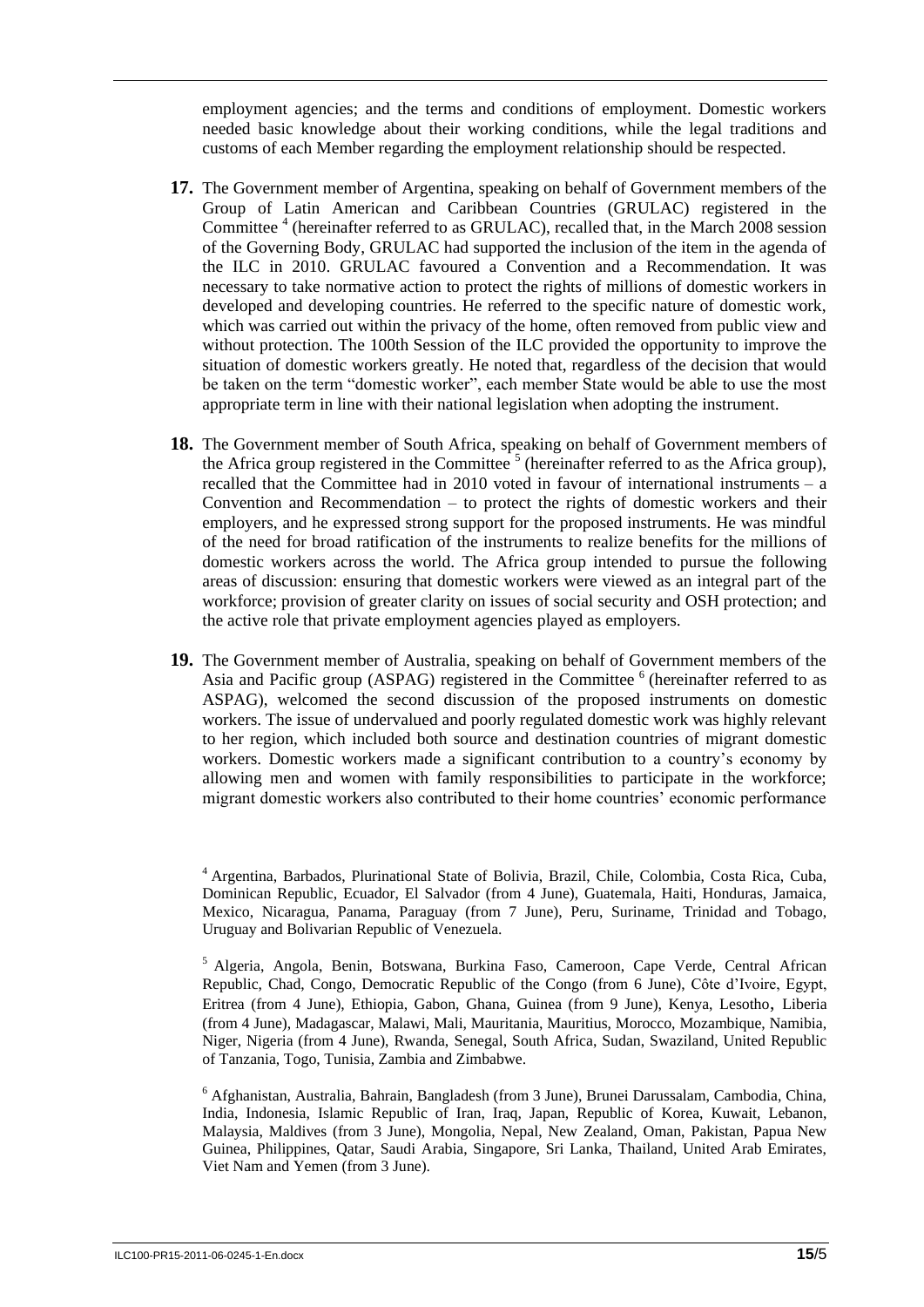by sending remittances. The Committee should focus on developing a relevant and meaningful instrument that could be implemented under different national conditions, while providing comprehensive definitions and guidance for its implementation. The discussion of the proposed standards was an important development in the ILO"s history and in its mandate to create decent work.

- **20.** The Government member of the United Arab Emirates, speaking on behalf of the Gulf Cooperation Council (GCC) countries registered in the Committee<sup>7</sup> (hereinafter referred to as the GCC countries), indicated that all countries supported the efforts to fully protect domestic workers, in line with the specificities of that type of work. A Convention supplemented by a Recommendation, which provided flexibility for both ratification and effective implementation, would help to improve the conditions of those workers. He noted that a unified labour contract for domestic workers had been adopted in Kuwait and that, in the United Arab Emirates, new legislation would allow for labour inspection in private households. As regards migrant domestic workers, cooperation and partnership between sending and receiving countries was essential. Provisions regulating employment agencies in sending countries should be considered since migrant domestic workers could be cheated by recruitment agencies in sending countries.
- **21.** The Government member of Brazil stressed that the lack of protection for domestic workers represented a significant gap in the coverage of international labour standards, and that the ILC could take the historic opportunity to fill that gap. No other category of workers included so many minorities; none were so frequently subject to abuse and violation of their rights. Nevertheless, domestic workers were essential for national economies. She recalled that Brazil"s domestic workers had struggled hard since the 1930s to advance their human rights. The Committee had a unique chance to negotiate a human rights treaty that would affect millions of workers. Domestic workers around the world were looking to the ILC to adopt a Convention that would help to overcome past injustices and give domestic workers a better future.
- **22.** The Government member of the Philippines supported the adoption of a Convention supplemented by a Recommendation. He believed that the Convention should establish minimum standards that could help to end the abuse and exploitation of domestic workers. The Philippines had laws and policies in place to uphold domestic workers' rights and welfare; as a source country, it recognized the menace of illegal recruitment and trafficking, particularly of women and children, which placed migrant domestic workers at special risk. One priority was to ensure humane treatment of migrant workers in their host countries. With this objective, his Government was implementing a certification process relating to receiving countries' legal frameworks, or agreements with those countries, in order to help determine appropriate deployment policies. The Committee"s members were striving for the noble end of promoting decent work for all, including domestic workers, and it was time to move from aspiration to reality.
- 23. The Government member of Senegal recalled the Committee's agreement in its first discussion in 2010 that a new instrument on decent work for domestic workers should be both rigorous and flexible. It should establish minimum standards and practical, realistic guidelines that guaranteed genuine protection to domestic workers, and should take account of householders' privacy rights. The Committee's discussion could draw on his country"s experience, enacting legislation to protect domestic workers in 1968. He highlighted the crucial role of workers' and employers' organizations, and the desirability of extending social dialogue and collective bargaining to the domestic work sector.

 $<sup>7</sup>$  Bahrain, Kuwait, Oman, Oatar, Saudi Arabia and United Arab Emirates.</sup>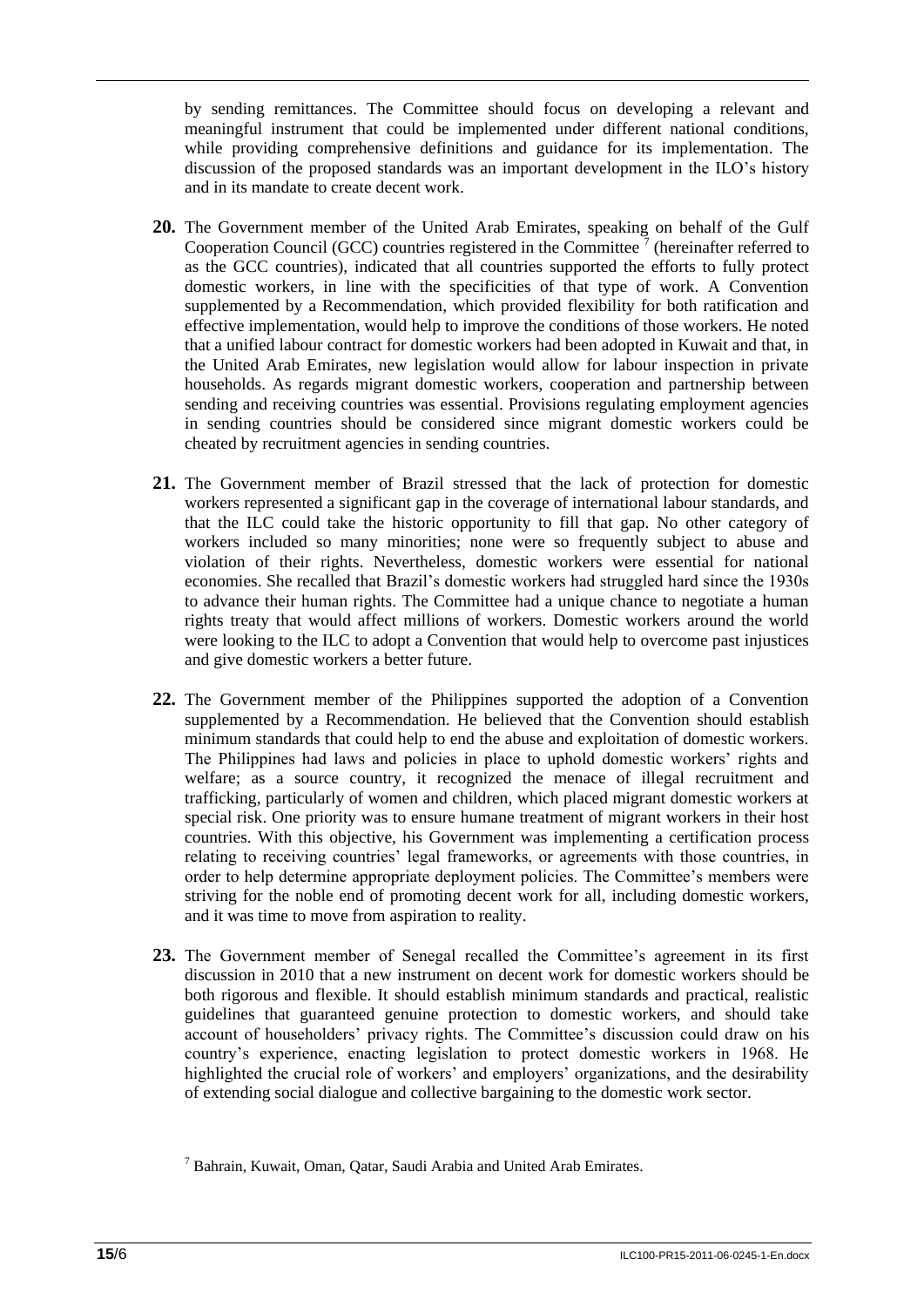- **24.** The Government member of the United States supported the IMEC statement and highlighted that domestic workers were currently often excluded from the legal protection afforded to other workers. He recalled agreements reached during the Committee"s first discussion, including that the instruments should take the form of a Convention supplemented by a Recommendation; that fundamental principles and rights at work applied to all workers, including domestic workers; and that domestic workers must be able to negotiate their terms of employment. While the Committee agreed about the principle of equal treatment of domestic workers, agreement still had to be reached on how to achieve that objective. He was confident that the Committee would be able to find reasonable methods that ensured appropriate wages, decent working hours, and OSH rights for domestic workers. The role of private employment agencies in facilitating placement was important, so the proposed Convention should be aligned with the Private Employment Agencies Convention, 1997 (No. 181), to establish practical guidelines in favour of domestic workers and reputable employment agencies, and to curtail exploitative operators.
- **25.** The Government member of the United Republic of Tanzania endorsed the Africa group"s statement. Domestic work was a rapidly growing sector that remained inadequately regulated; domestic workers – most of whom were female – often worked in poor conditions, largely unprotected by labour legislation. Their isolation and vulnerability were compounded by their invisibility in private homes, where they were dependent on their employers' goodwill. For millions of women and girls in exploitative forms of domestic work, the recognition and defence of their human rights was an urgent necessity. His Government therefore supported a Convention that recognized the rights and duties of domestic workers and their employers.
- **26.** The Government member of China stated that her Government recognized the benefits offered by domestic workers to families and to their country, attaching great importance to protecting their rights. Towards that end, China had begun introducing measures to protect domestic workers and develop the domestic work sector. She indicated that new international instruments on domestic workers should take into account differences in economic development among countries and the unique characteristics of domestic work. Such instruments should promote decent work for domestic workers, but should not set standards that were too high to be implemented by member States.
- **27.** The Government member of the Bolivarian Republic of Venezuela supported the GRULAC statement, recalling her Government"s support at the 99th Session of the ILC for a Convention supplemented by a Recommendation. She underscored the necessity of regulating domestic work and protecting domestic workers. The ILO"s objective was the promotion of decent work for women and men in conditions of equality, notwithstanding globalization, unemployment and economic crises which made finding productive and decent employment increasingly difficult. National legislation that included elements of the proposed instruments had already been developed by her Government. Member States should have flexibility in using the terminology for domestic workers that was most appropriate to national standards.
- **28.** The Government member of Kenya endorsed the Africa group"s statement, reiterating her Government's support for a Convention supplemented by a Recommendation. Domestic workers deserved separate international standards tailored to their special situation which, in sub-Saharan Africa, was compounded by issues relating to child labour and human trafficking. In particular, the challenges faced by migrant workers were best met by international instruments as these could help secure bilateral and multi-bilateral agreements for domestic workers. The proposed instruments came at an opportune time for Kenya, which had recently adopted a new Constitution that had taken cognizance of and entrenched the fundamental principles and rights at work, including the economic, social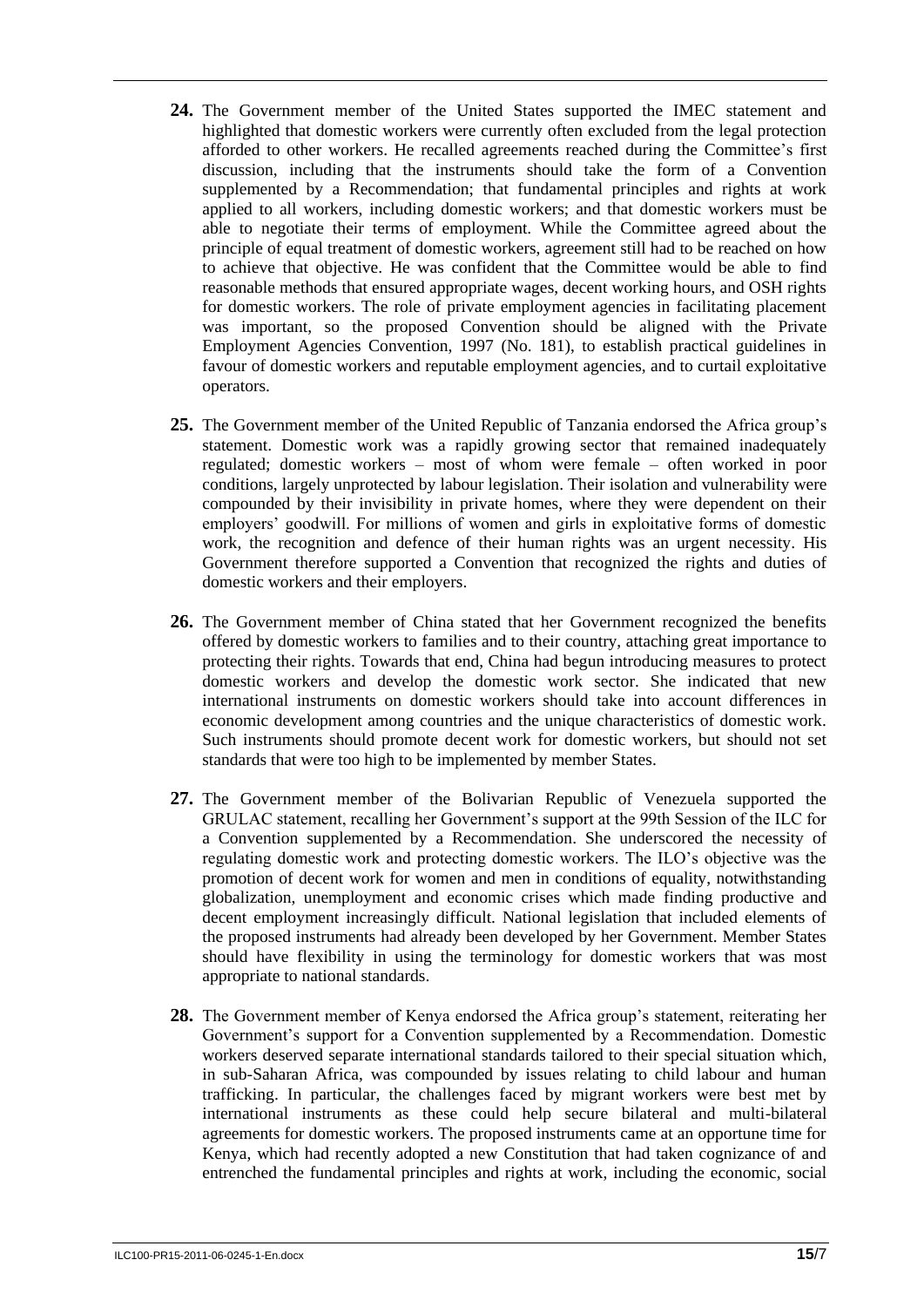and cultural rights of the worker. In that respect, the country was in the process of developing an integrated social protection policy that took cognizance of vulnerable workers, including domestic workers. She favoured the adoption of flexible instruments that were promotional in nature, easily ratified, and could be progressively implemented in line with national circumstances.

- **29.** The Government member of Norway preferred a Convention supplemented by a Recommendation. Noting that the proposed texts were a good basis for discussion, she wanted instruments that were meaningful and likely to be widely ratified. An important starting point for the discussion was that domestic workers should have the same protection as other workers but, given that their workplaces were private homes, necessary adaptation and special regulations were required specifically in respect of OSH and enforcement. OSH measures for domestic work might differ but should be "no less favourable" than in other occupations, as explained by the representative of the Secretary-General during the first discussion. Regarding compliance, the proposed Convention should leave room for member States to make arrangements that respected the right to privacy (which demanded special attention) and the protection of domestic workers. In general, member States should have room to adapt their protective measures to national circumstances. Provisions on employment agencies should not hamper ratification unnecessarily.
- **30.** The Government member of Algeria supported the adoption of a Convention supplemented by a Recommendation, which should encompass basic principles, such as on wages, social protection and rest periods, as well as workers' and employers' rights. The instruments should not be so strict as to reduce employment opportunities for domestic workers. She noted that Algerian domestic workers already benefited from social security, occupational accident compensation and maternity benefits.
- **31.** The Government member of Indonesia considered that domestic workers remained marginalized and vulnerable to discrimination, exploitation, human trafficking and other human rights abuses. He thus stressed the need to protect domestic workers' rights and promote employment relationships based on the rights and obligations of workers and employers. His Government had taken measures to promote decent work among domestic workers, including expediting efforts to ratify the International Convention on the Protection of the Rights of All Migrant Workers and Members of Their Families. He confirmed his Government's support for a Convention supplemented by a Recommendation.
- **32.** The Government member of Switzerland endorsed the IMEC and EU statements, and supported international regulations aimed at improving domestic workers' working conditions across the world, by providing guidance on how to strengthen their protection. For these international instruments to be effective, they required ratification by many countries and support from the social partners. He favoured a Convention that defined principles, with details in a Recommendation. His Government, together with the social partners, had recently adopted a standard contract, setting a minimum wage for domestic workers in Switzerland.
- **33.** The Government member of Nepal remarked that domestic workers' issues were of great concern for his country; domestic workers constituted a significant workforce in Nepal and among those migrating to work overseas. He thus supported standards to protect and promote their rights, on the understanding that such standards would strike a balance between legality and applicability, rigidity and flexibility, global context and local realities. While agreeing in principle with the spirit of the proposed instruments, it was important to produce a ratifiable and applicable Convention.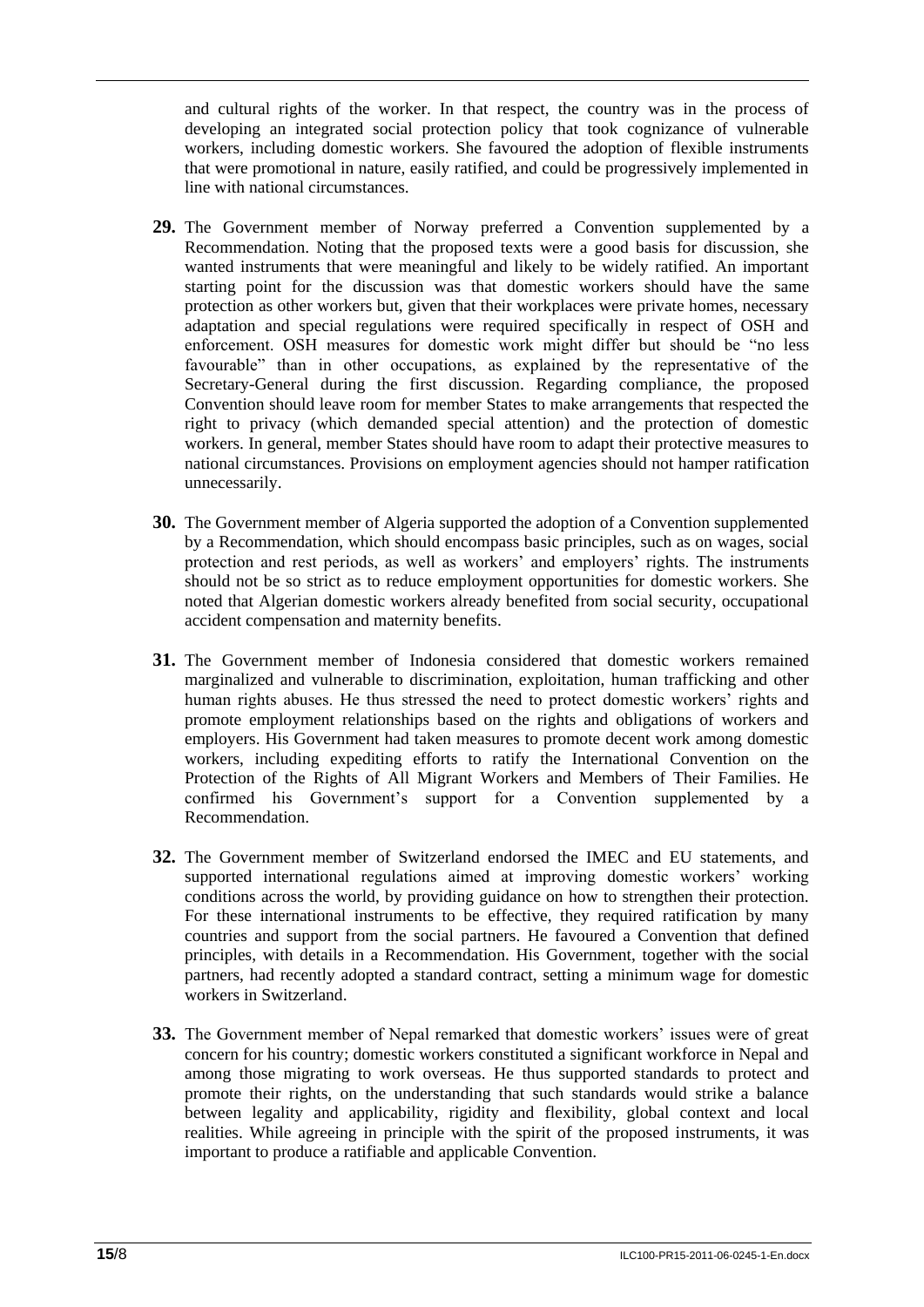- **34.** The Government member of Canada stressed the need for gender-neutral language throughout the text, including in the title of the instruments, and raised concerns and questions on the practicality of the proposed texts of the instruments. He noted that the proposed Convention was overly detailed and prescriptive, and was inconsistent with other international labour standards – Article 4 with the Minimum Age Convention, 1973 (No. 138), Article 17 with the Private Employment Agencies Convention, 1997 (No. 181), and Paragraph 3 of the proposed Recommendation with the HIV and AIDS Recommendation, 2010 (No. 200) – and other issues such as definition, right to privacy, and OSH. He suggested adding provisions that would facilitate updating as conditions evolved, citing the Work in Fishing Convention, 2007 (No. 188), as an example.
- **35.** The Government of Japan supported the ASPAG and IMEC statements; domestic workers remained undervalued, invisible and vulnerable, making the new instruments significant. The new Convention and Recommendation should be capable of being implemented by many countries, according to their circumstances. Japan had already taken measures to protect domestic workers in national legislation, and would continue this effort.
- **36.** The Government member of Zimbabwe remarked that the necessity of adopting international standards on domestic workers, who worked in one of the world"s most vulnerable occupations, could not be doubted by anyone. His delegation therefore supported both a Convention and Recommendation, as proposed by the Africa group. He highlighted the work of the Zimbabwe Domestic and Allied Workers Union, registered in 1985 and affiliated to the Zimbabwe Congress of Trade Unions. The international instruments would greatly improve domestic workers' working conditions in his country.
- **37.** The Government member of Australia supported the ASPAG and IMEC statements. To face the challenges of developing international instruments, the Committee should first focus its efforts on issues of real concern in the Convention, and then on the Paragraphs of the Recommendation that had not benefited from sufficient time the previous year. The Committee had been charged with developing international standards that provided meaningful protection for domestic workers across the world – to set an appropriate international benchmark for generations to come, and not merely to reflect a snapshot of domestic law and practice in 2011. While national contexts were instructive, they should not be the drivers of international levels of protection in the long term. She favoured a Convention that would provide sufficient flexibility to ensure wide ratification and serve as a mechanism to lift domestic workers into the formal economy. Although the fact that domestic workers worked in their employers" homes presented particular challenges, such workers were by no means unique. The ILO had achieved strong international labour standards for many special categories of workers in its long history. Over 60 international instruments had been developed for seafarers, for example. Her Government fervently hoped that the Committee would mark the 100th Session of the ILC with a Convention and Recommendation for domestic workers, so that they could enjoy working conditions and protection that other workers took for granted. Those standards would apply to an estimated 100 million domestic workers worldwide, as compared to 1.2 million seafarers. She recalled that, in his statement at the final plenary sitting of the 94th (Maritime) Session of the ILC, the Vice-President of the European Commission had stressed "that this [Maritime Labour] Convention deals with the human element, the importance of which can never be underestimated. It is a matter of dignity, putting an end to scandalous situations which we still see happening far too often".<sup>8</sup> That statement should clearly resonate with the Committee as it worked towards an international standard on decent work for domestic workers.

<sup>8</sup> *Provisional Record* No. 17, 94th (Maritime) Session, ILC, Geneva, 2006.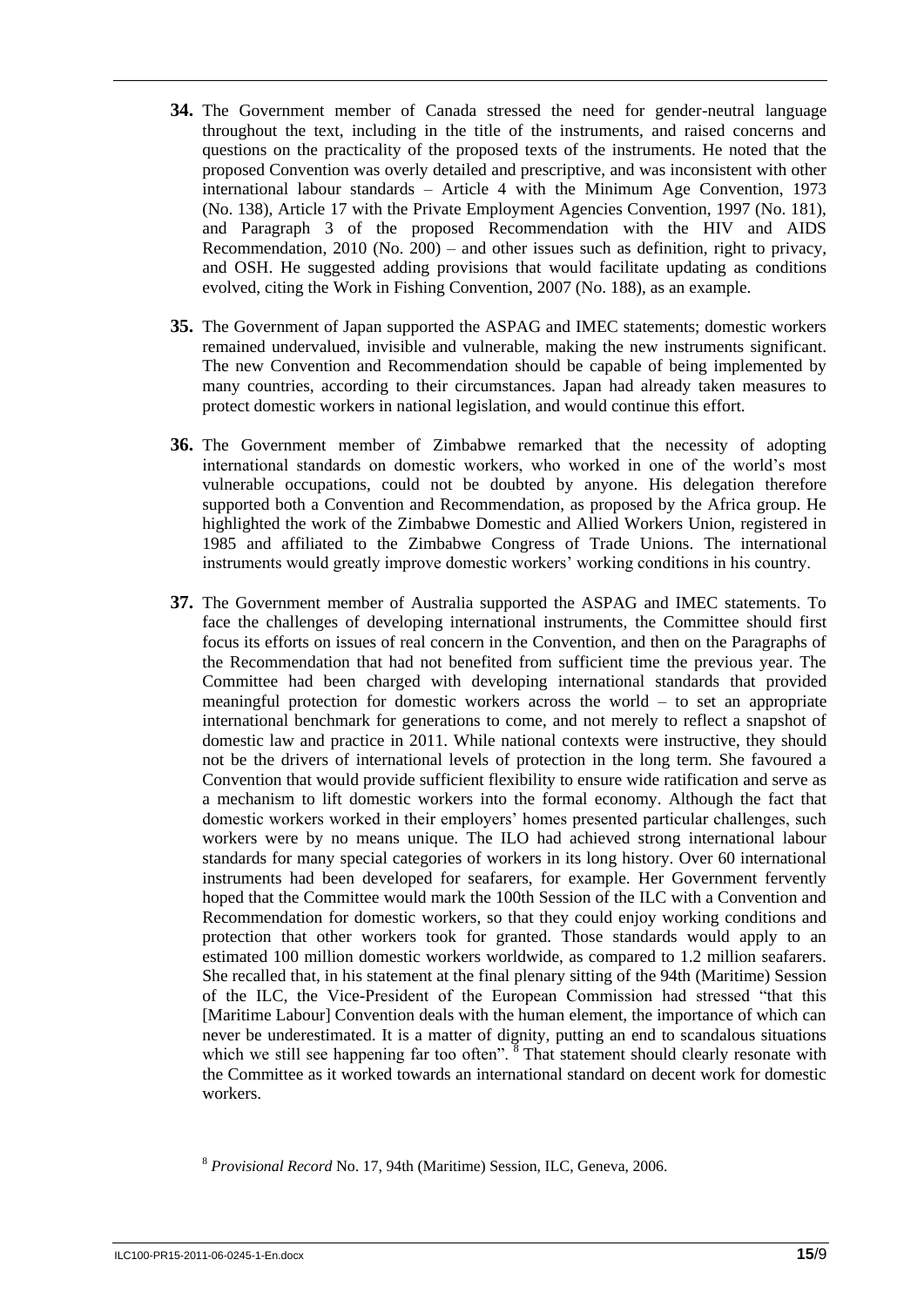- **38.** The Government member of Morocco remarked that the adoption of international standards on decent work for domestic workers would be a worthy way of celebrating the 100th Session of the ILC. The fact that domestic workers had their own specific characteristics did not disqualify them from the entitlement to decent work. His Government had drafted legislation which ensured that domestic workers benefited from paid leave, one day of rest per week and a decent salary, among other things, and also prevented employers from obliging domestic workers to perform hazardous work. He supported a Convention supplemented by a Recommendation. The Convention should be easily ratifiable and remain universal while being flexible enough to protect the workers it was supposed to cover. His Government was particularly in favour of provisions protecting the fundamental rights of domestic workers, especially migrants. To assist implementation, he stressed the importance of multilateral cooperation and the exchange of experience, good practice and technical assistance.
- **39.** The Government member of Ghana confirmed that his delegation fully endorsed the position of the Africa group. Some major improvements had been made in recent years to promote decent work for domestic workers in Ghana, including the adoption of the Labour Act, which recognized and guaranteed the rights of those workers, and the National Pensions Act, which contained a provision enabling employers to contribute to the national pension scheme on behalf of their domestic workers. Nevertheless, those laws were limited in application, especially with regard to hours of work and daily and weekly rest. There was an urgent need to strengthen the country's regulatory institutions to enforce compliance.
- **40.** The Government member of Namibia indicated her support for the statement made on behalf of the Africa group. She recalled that the abuse and exploitation of domestic workers had been a feature of the apartheid colonial system, prior to the country"s independence in 1990. However, since the first democratically elected Government had introduced labour laws that extended to all employees, domestic workers enjoyed the full range of labour rights and entitlements to social security benefits. Namibia strongly supported the adoption of a Convention and a Recommendation. The Convention should focus on the principle that domestic workers should be recognized as employees and should enjoy the same or equivalent rights and levels of protection as any other category of workers. She recalled the need to adopt standards that took into account variations in national and regional circumstances, while being forward-looking as regards meeting future needs.
- **41.** The Government member of Lebanon noted that there were thousands of domestic workers, especially migrant domestic workers, in her country. Some of the measures that had been taken by her Government in collaboration with the ILO Regional Office in Beirut to improve the situation of that category of workers included the introduction of a standard contract and the adoption in 2011 of legislation taking into account ILO principles. Her Government was in favour of reaching agreement on international standards that would apply to domestic workers, taking into account the conditions prevailing in individual countries.
- **42.** The Government member of France fully supported the statements made on behalf of EU Member States and the IMEC group. It was important to set minimum levels of protection for domestic workers at the international level in order to guarantee respect for their fundamental rights and establish principles in relation to their working conditions. Establishing rules would provide some security for both the worker and the employer and would ensure that each party was aware of its rights and obligations. In France, the domestic work sector was very structured, mainly because of the legal provisions that were in place but also because of the active role played by the social partners, who had negotiated collective agreements for that sector. The Government"s objectives included: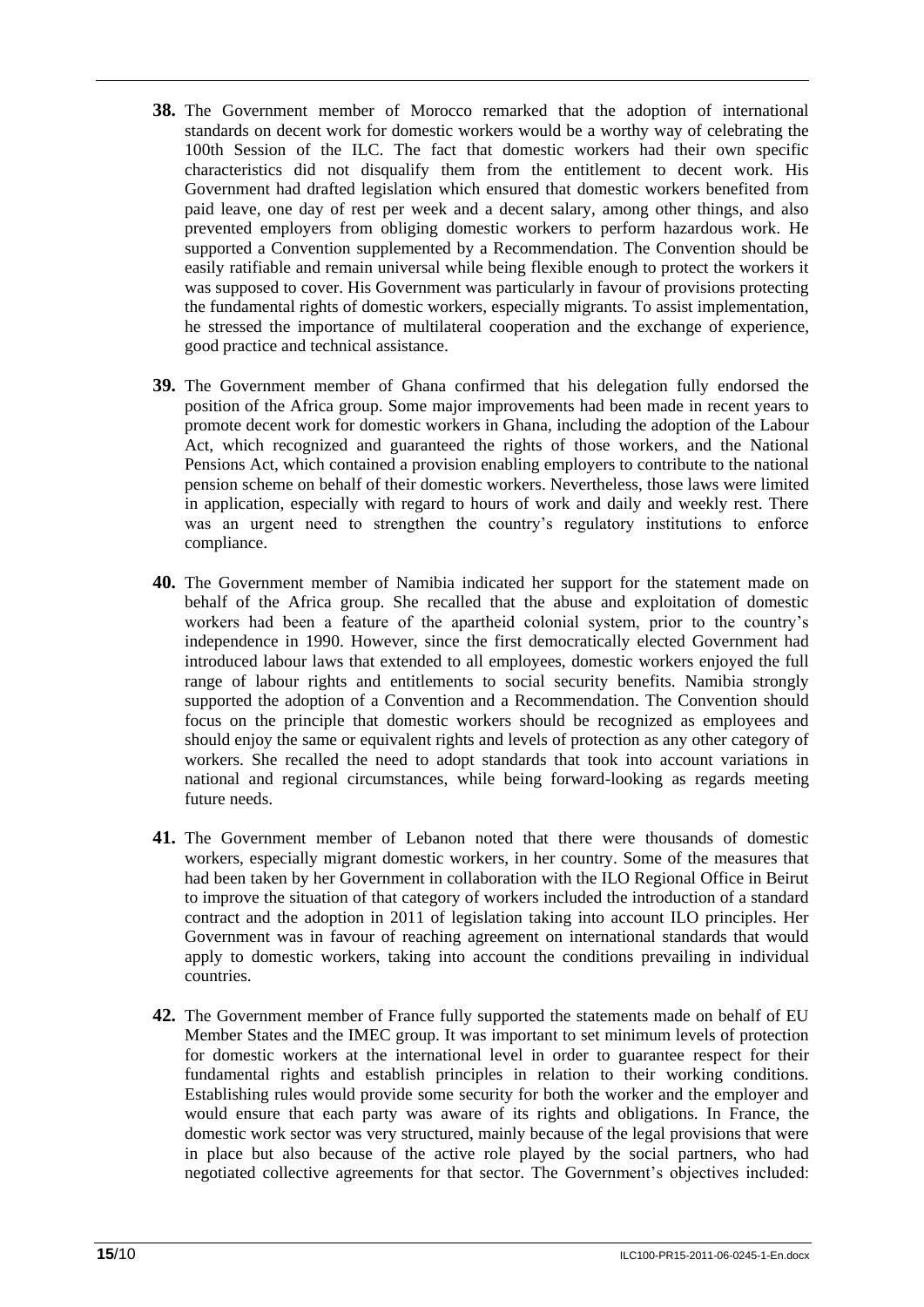facilitating the recruitment procedure for employers; improving working conditions for workers, including by promoting vocational training; and combating non-declared work. She recognized that situations varied from country to country and hoped that the discussions would help achieve a balanced and flexible Convention that was easy to ratify.

- **43.** The Government member of Egypt indicated that her country would support the adoption of either a Convention or a Recommendation, as it was keen to promote decent work for domestic workers. It was essential for any instrument to be flexible enough to take into account the conditions and circumstances of each country, in order to ensure successful implementation. Outlining some of the measures that were being taken in her country to protect domestic workers, she drew attention in particular to the establishment of a hotline for domestic workers to raise/discuss issues and the preparation of standard labour contracts that encouraged decent working conditions.
- **44.** The Government member of Iraq noted that the large majority of domestic workers lacked social and labour law protection. That situation, which was exacerbated by to poverty and illiteracy, was being addressed now with the proposed instruments. He highlighted the importance of adopting instruments that would take into account both the specificities of domestic work in general, and the special conditions of destination countries in particular, and that would tackle the following issues: weekly rest; annual leave; written contracts; basic rights at work; and minimum age. He also considered the provision of social protection and OSH measures an important aspect.
- **45.** The Government member of Sri Lanka observed that there was a need to protect all members of the workforce, in both the formal and informal economy. He felt that past policies and strategies had not sufficiently covered workers in the informal economy, where domestic workers represented a significant proportion of workers. He fully supported the standard-setting process promoted by the ILO, as it represented an unprecedented opportunity to deliver decent work to the most vulnerable workers. Although countries would face constraints in implementing the new standards, due to their different levels of development, he believed that the ILO would provide technical assistance to member States in order to overcome those obstacles.
- **46.** The Government member of the Islamic Republic of Iran supported the promotion of decent work for all, including domestic workers, as well as the adoption of instruments based on pragmatic approaches. He pointed out that more intense international collaboration was needed to protect migrant domestic workers effectively. That included the dissemination of information, experiences and lessons learned. Regarding the statistical aspects of domestic work, it would be important to collect more information on the characteristics of domestic workers and to design practical indicators to monitor progress. Any instrument should also take into account the fact that many domestic workers worked for multiple households on a daily basis, making it difficult for them to claim their rights.
- **47.** The Government member of the Russian Federation expressed satisfaction with the results of the previous year"s discussions and hoped that the remaining differences could be resolved this year. He emphasized the need for a Convention which could accommodate diverse national legislations and cultural traditions. A Convention should create the necessary legal framework for protecting the freedom of association and collective bargaining of domestic workers. He also proposed a provision that would guarantee the payment of salaries at least twice a month, in accordance with the Protection of Wages Recommendation, 1949 (No. 85), and emphasized the right to education of domestic workers. The activity of private employment agencies should not prevent the possible establishment of a direct employment relationship between householders and domestic workers.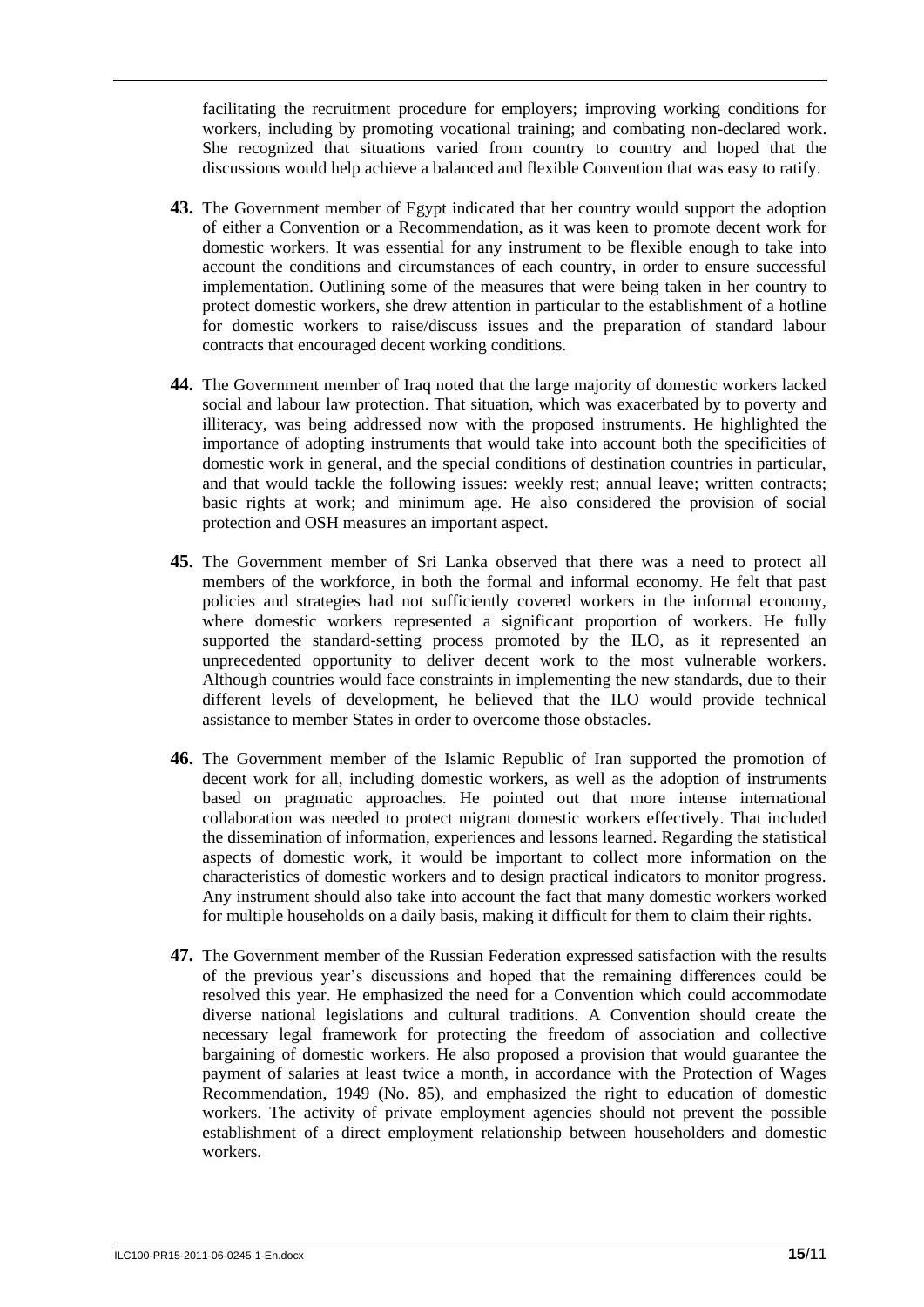- **48.** The representative of the International Domestic Workers" Network and of the International Union of Food, Agricultural, Hotel, Restaurant, Catering, Tobacco and Allied Workers" Associations (IUF) related that, like many others, she had been abused as a domestic worker. While understanding the calls for a flexible instrument, she restated the importance of adopting a strong Convention to ensure equal treatment and protection for domestic workers. A weak Convention would only reinforce differential treatment. It was true that domestic workers did not work in offices or factories, but experience had shown that it was possible to protect the safety and health of domestic workers and to monitor and inspect private households. She considered that a Convention would bring various benefits: workers and employers would contribute to social security schemes, workers would pay taxes, and they would be able to support their families in ways that would reduce the burden on social security budgets. Freedom of association and collective bargaining was another fundamental principle.
- **49.** The representative of Human Rights Watch, acknowledging that the proposed texts served as a strong basis for the second discussion, noted the importance of extending protection that was not less favourable than that enjoyed by other workers, setting a minimum age for domestic work, ensuring that such work did not interfere with a child"s education, and providing contracts that clearly outlined the terms and conditions of employment. She highlighted several aspects of domestic work for which the proposed instruments should provide clear guidance: hours of work and live-in domestic work arrangements; monitoring, enforcement and inspection; and the regulation of employment agencies. Moreover, the provisions on employment agencies should be consistent with the Private Employment Agencies Convention, 1997 (No. 181), and its accompanying Recommendation (No. 188), and should prohibit agencies from charging domestic workers for recruitment costs incurred by employers, because that could lead domestic workers into debt and forced labour. Finally, she cautioned that, although flexibility in the instruments was important to accommodate diverse national contexts, overly flexible standards would only reinforce discrimination and unequal status experienced by domestic workers.
- **50.** The representative of Migrant Forum in Asia (MFA), who stated that she had been a domestic worker for nine years, considered that a Convention and Recommendation on the protection of domestic workers would address one of the most pressing injustices in the modern world of work. Such instruments would also bring ILO standards closer to the informal economy. She identified key concerns that the instruments should address: the regulation of the recruitment system, particularly with regard to exorbitant fees which could lead to debt bondage; the provision of information on terms and conditions of employment; the recognition of domestic workers' right to freedom of association and to form trade unions; and workers" right to rest and to a day off. She acknowledged the need for instruments that would be flexible and robust, but stressed that it should ensure the protection of domestic workers "as any other workers".
- **51.** The representative of International Young Christian Workers (IYCW), speaking on behalf of her organization, World Solidarity and the World Movement of Christian Workers, endorsed the proposal for a strong Convention and Recommendation. The instruments should guarantee and protect the human rights and fundamental rights at work of domestic workers and would stimulate the adoption of adequate legislation at national level, giving hope to millions of domestic workers, who should be treated with dignity and respect. The instruments should ensure that domestic workers enjoyed the same rights as other workers. More specifically, the instruments should provide for a decent wage and decent working hours, a safe and healthy working environment, and social protection including maternity protection. Specific measures were needed to protect all migrant domestic workers, and young domestic workers" right to education.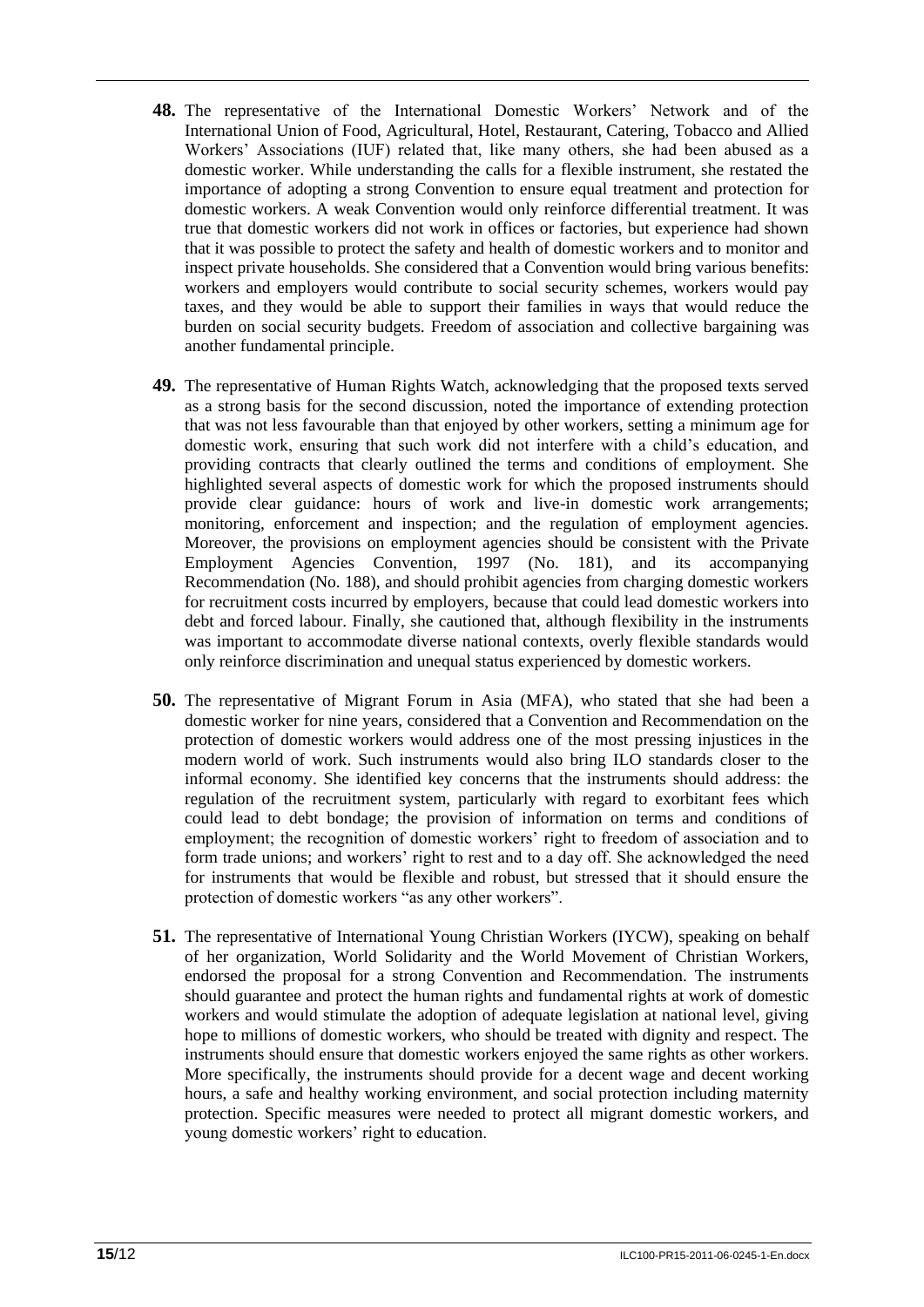- **52.** The representative of Defence for Children International (DCI), a former child domestic worker also speaking on behalf of Anti-Slavery International, noted that domestic work was often the only way children could feed themselves and support their families. While not always detrimental to children, domestic work needed to be regulated in order to avoid exploitation and abuse. She supported Article 4 of the draft Convention and Paragraph 4 of the Recommendation, which offered protection that other international standards had failed to provide. Reaffirming that domestic work was unsuitable for children less than 14 years old, she noted that special attention needed to be paid to the hazards of child domestic work. Child domestic workers could not be expected to perform the same tasks as adults. Because they often lived far away from their families, and because they were totally dependent on employers to treat them well, their working and living conditions needed to be closely monitored. While calling for the promotion of education as a right for domestic workers, she underscored the need for governments to facilitate access to schools.
- **53.** The Employer Vice-Chairperson recognized that there was a consensus in favour of a Convention supplemented by a Recommendation. As a result, his group would work towards such instruments and try to ensure that the Convention would be both flexible enough to accommodate national circumstances and tight enough to have real teeth. He also noted the near unanimous call to further discuss three key concerns: hours of work, OSH and the role of employment agencies.
- **54.** The Worker Vice-Chairperson expressed satisfaction about the consensus in favour of a Convention supplemented by a Recommendation. She commended those governments that had been inspired by the previous year's debate to start putting in place measures, including legislation, to protect domestic workers. She recognized that the instruments should provide flexibility and indicated that that notion was already embedded in some of the proposed provisions. However, a proper balance needed to be struck as flexibility should not weaken the protection of domestic workers in the instruments.

# **Consideration of the proposed Convention contained in Report IV(2B)**

**55.** The Chairperson outlined some basic rules for the discussion of amendments and, following discussions, suggested that the Committee could start by considering the amendments to the Preamble, and then move on to those relating to Articles 1–9.

# **Title of the proposed Convention**

- **56.** The Government member of Canada, on behalf of the IMEC group, introduced an amendment which applied to the French and Spanish versions, but had no impact on the English version, to use terminology in the title of the proposed Convention that applied to both male and female domestic workers. Gender-sensitive language was particularly important for the instruments under discussion, thus the amendment proposed replacing the words *"travailleurs domestiques"* in the French and *"los trabajadores domésticos"* in the Spanish version, by *"travailleuses et travailleurs domestiques"* and by *"las trabajadoras y los trabajadores domésticos"*, respectively. An amendment to Article 1(b) would also be submitted to make it clear that the term "domestic worker", as used throughout the text, applied to both female and male workers.
- **57.** The Government member of France explained that the amendments mentioned by the previous speaker had been proposed to provide a positive solution to the concerns raised in relation to gender-sensitive language during the first discussion. The aim was to ensure that sufficient visibility be given to gender equality and the recognition of work performed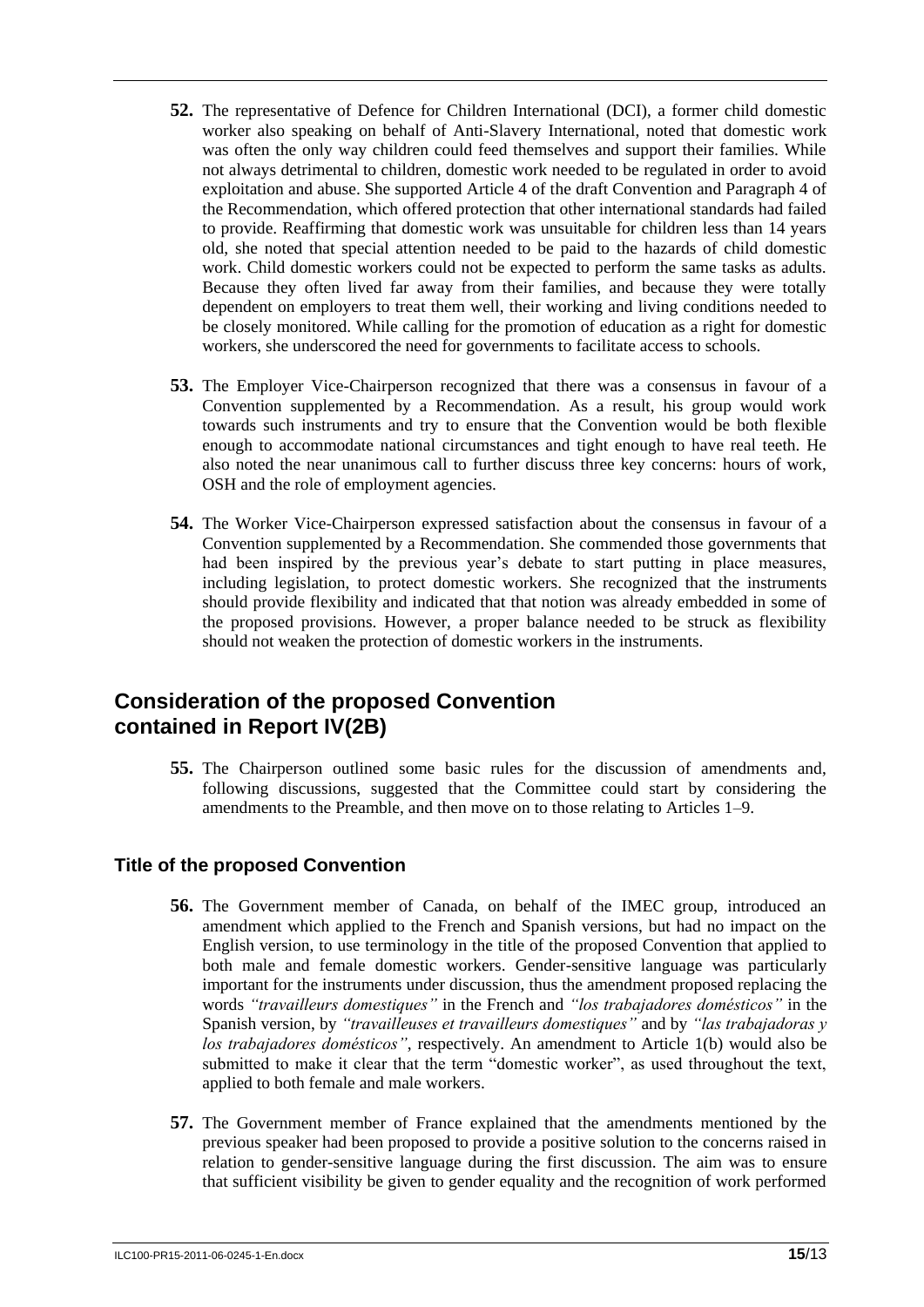by women, and it would be the first time that such language was used in the title of an ILO standard, which would be a remarkable development. It also provided greater legal clarity. Such language was in conformity with the resolution concerning gender equality and the use of language in legal texts of the  $ILO$ ,  $9$  adopted by the Governing Body in March 2011 and approved by the Selection Committee of the ILC two days previously. He urged the Committee to support the amendment, to expedite its work and simplify many linguistic issues through this "package" of amendments.

- **58.** The Worker Vice-Chairperson, noting with satisfaction that a consensus appeared to have been reached, endorsed the proposed amendment.
- **59.** The Employer Vice-Chairperson also endorsed the proposed amendment.
- **60.** The Government members of Argentina and Congo, on behalf respectively of GRULAC and of the Africa group, also supported the proposed amendment.
- **61.** The Government members of Algeria and Egypt objected to the proposed amendment, noting that it was unnecessary to use language differentiating male and female workers, as the terminology applied to all workers.
- **62.** The amendment was adopted. The Chairperson clarified that the amendment applied to both the French and the Spanish versions of the text, but left the English text unchanged.
- **63.** The title of the Convention was adopted as amended.

# **Preamble**

## *Third preambular paragraph*

- **64.** The Government member of Jamaica introduced an amendment, seconded by the Government member of Barbados, which sought to replace the words "significant contribution of domestic workers to the global economy" by "significance of domestic workers in the global economy". The intention was to introduce clearer language that brought out the importance of domestic workers more succinctly.
- **65.** The Employer Vice-Chairperson supported the proposed amendment, as it added clarity.
- **66.** The Worker Vice-Chairperson opposed the proposed amendment, arguing that it affected the substance of the paragraph. In the text proposed by the Government member of Jamaica, the word "significance" could relate merely to the numerical significance of domestic workers, whereas the original text acknowledged that domestic workers made a significant contribution to the global economy. She therefore favoured maintaining the existing text, which more clearly highlighted domestic workers" significant contribution to the global economy.
- **67.** The Government members of Bangladesh, Brazil, Nepal, South Africa (on behalf of the Africa group), the United Arab Emirates (on behalf of the GCC countries), the United

 $9^9$  Contained in Appendix I to document GB.310/11/1 (http://www.ilo.org/wcmsp5/groups/public/--ed\_norm/---relconf/documents/meetingdocument/wcms\_153499.pdf), for submission to the 100th Session of the International Labour Conference – decision of the Governing Body at http://www.ilo.org/gb/lang--en/WCMS\_153668/index.htm.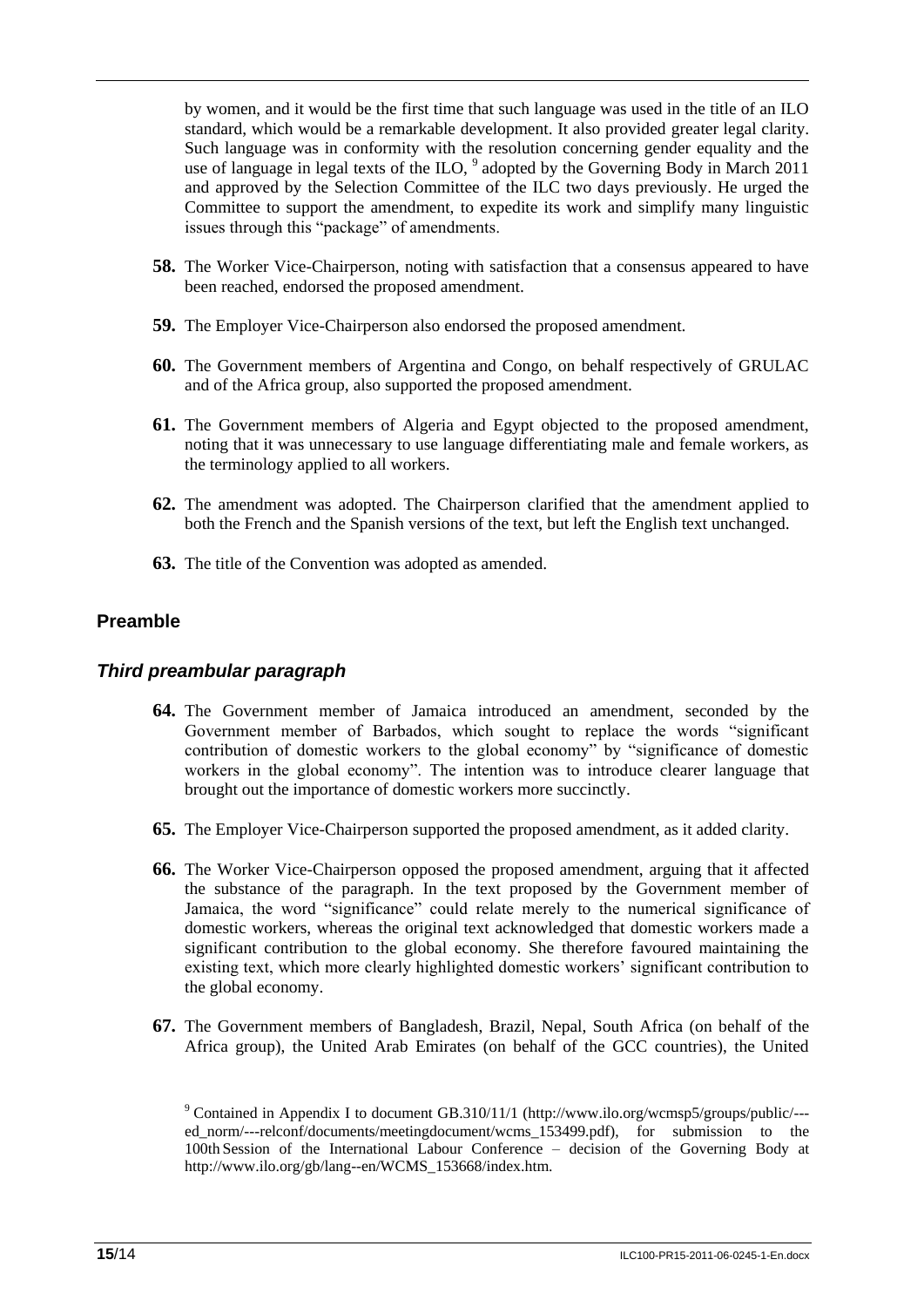States and Uruguay opposed the amendment on similar grounds, arguing that the original text was stronger and clearer and therefore should be retained.

- **68.** In light of the views expressed by the Worker Vice-Chairperson and Government members, the Employer Vice-Chairperson withdrew his support for the proposed amendment.
- **69.** The Government member of Jamaica withdrew the amendment.
- **70.** An amendment submitted by the Government member of Jamaica, which sought to delete the words "which includes increasing paid job opportunities for men and women workers with family responsibilities" was not seconded and therefore fell.
- **71.** The Employer Vice-Chairperson introduced an amendment that sought to insert the words "greater scope for caring for ageing populations, children and persons with a disability, and substantial income transfers within and between countries," into the paragraph after the words "workers with family responsibilities". He argued that the current text was too narrow in singling out one contribution made by domestic workers – increased job opportunities for workers with family responsibilities – and other significant areas where domestic workers created value for society should also be listed.
- **72.** The Worker Vice-Chairperson supported the amendment, as did the Government members of Hungary, on behalf of EU Member States, the United Arab Emirates and the United States.
- **73.** The amendment was adopted.

## *Fourth preambular paragraph*

- **74.** The Employer Vice-Chairperson introduced an amendment to insert the word "often" so that the first line would read "Considering that domestic work continues to often be undervalued and invisible." While agreeing that domestic work was commonly undervalued, which was a significant issue, he argued that that was not necessarily true at all times. The proposed amendment would bring more clarity and differentiation on this.
- **75.** The Worker Vice-Chairperson proposed a subamendment to add "too" before "often".
- **76.** The Employer Vice-Chairperson subamended the English version, for grammatical reasons, changing the word order to "Considering that domestic work continues too often to be undervalued and invisible."
- **77.** The Government member of South Africa, on behalf of the Africa group, opposed the subamendment, since the original rationale of the paragraph was to state a lasting reality, namely that domestic workers were undervalued generally, not temporarily, conditionally or vaguely.
- **78.** The Government member of the United States also opposed the subamendment, since the desired rationale for undertaking standard setting was already reflected in the original text.
- **79.** The Government member of Brazil agreed with the previous speakers, noting that the original text was more correct, direct and precise.
- **80.** The Government member of Argentina preferred the original text because it reflected realities in most countries.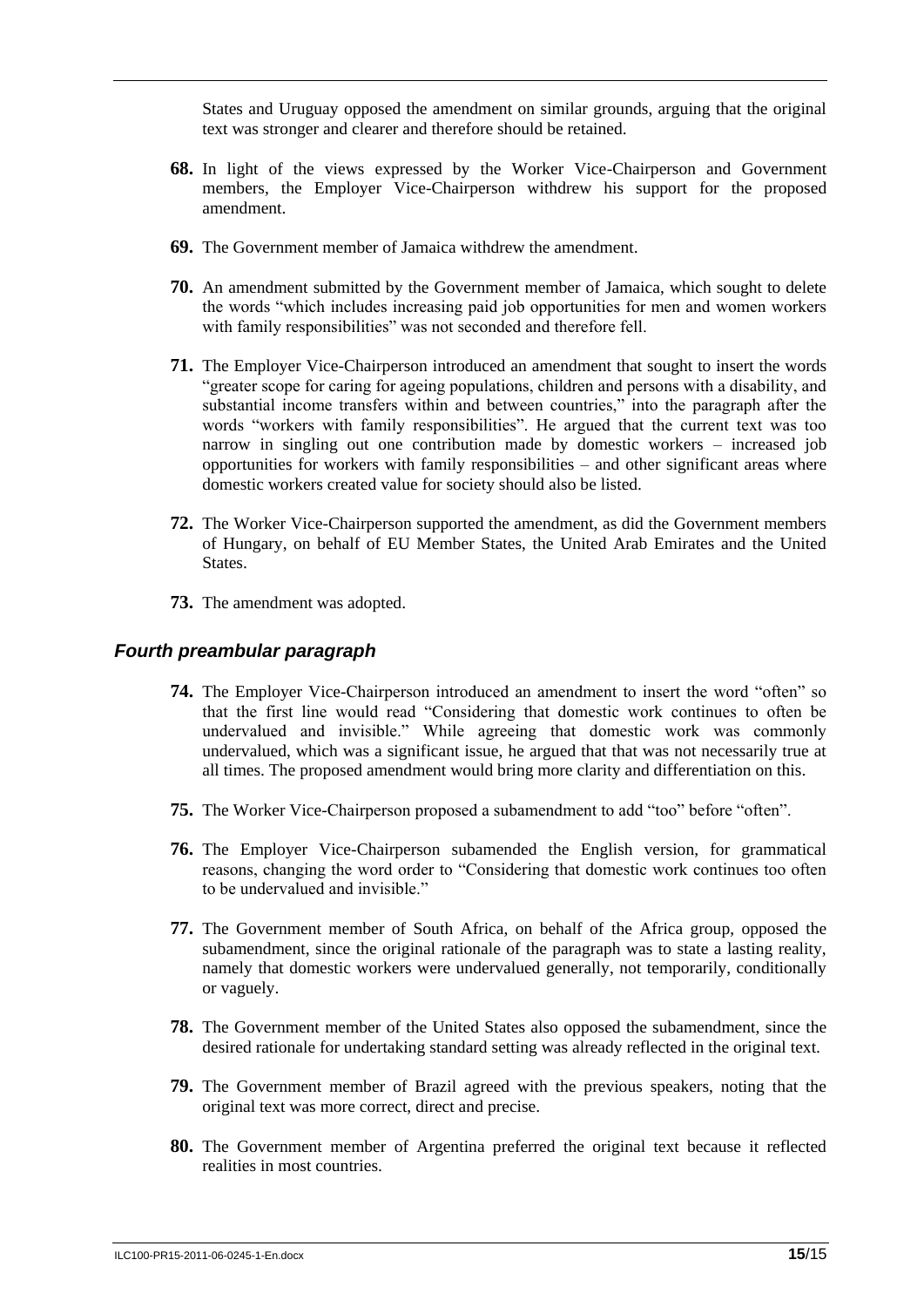- **81.** The Employer Vice-Chairperson observed that the reason for the proposed amendment was that the original text was factually incorrect because in many countries domestic work was not undervalued.
- **82.** The Worker Vice-Chairperson withdrew her subamendment in view of the Government members' comments.
- **83.** The Government member of the United Arab Emirates, on behalf of the GCC countries, supported the proposed amendment, indicating that the original text led to a generalization applying to all workers, which was inaccurate.
- **84.** The Employer Vice-Chairperson withdrew the amendment, while noting the wide support in the Committee for its sentiments.
- **85.** The Employer Vice-Chairperson introduced an amendment to replace the word "invisible" by "not visible to the wider community," in the first line, with the aim of replacing a confusing general statement by clearer wording, which better reflected domestic workers' lack of visibility.
- **86.** The Worker Vice-Chairperson opposed the amendment, preferring clear, direct text that exactly defined the reality of domestic work, namely its invisibility.
- **87.** The Government member of Egypt preferred the original text, which reflected the reality of domestic workers" invisibility.
- **88.** The Government member of Brazil favoured keeping the original text, as domestic workers' invisibility was precisely the reason for the new Convention.
- **89.** The Government member of Australia supported the previous speakers, since the invisibility of domestic workers went beyond "the wider community" and related to formal regulation and wider legislation, the workers being mostly in the informal economy.
- **90.** The Employer Vice-Chairperson withdrew the proposed amendment.
- **91.** The Employer Vice-Chairperson introduced an amendment to replace the word "therefore" by "who are" in the third line, aimed at removing an incorrect notion of causality.
- **92.** The Worker Vice-Chairperson supported the proposed amendment, which did not affect the substance of the paragraph.
- **93.** The amendment was adopted.
- **94.** The Employer Vice-Chairperson introduced an amendment to delete the word "historically" in the third line, explaining it implied that domestic workers had been members of disadvantaged communities in the past, whereas that situation still prevailed.
- **95.** The Worker Vice-Chairperson supported the proposed amendment, highlighting that the Preamble should provide an accurate background of the situation of domestic workers, who were historically and currently disadvantaged.
- **96.** The Government member of Uruguay opposed the proposed amendment, explaining that the Committee should consider the context of the Convention being adopted, so the word "historically" seemed more appropriate.
- **97.** The Government member of South Africa supported the proposed amendment.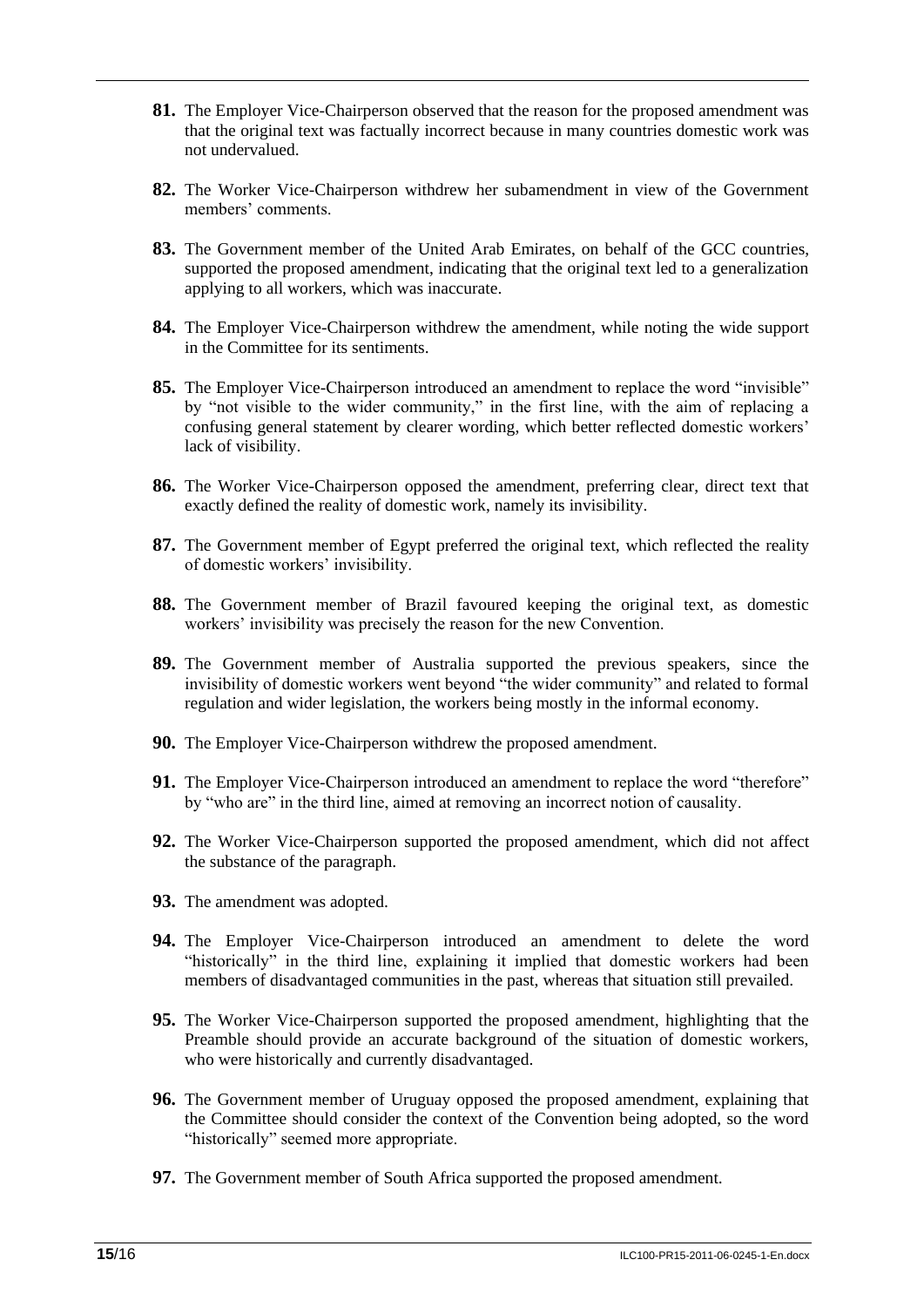- **98.** The amendment was adopted.
- **99.** The Government member of Indonesia introduced an amendment to insert: the words "and remain marginalized" after "communities" in the third line; "and exploitation" after "discrimination" in the fourth line; and "including trafficking in persons and people smuggling" after "human rights," in the fifth line.
- **100.** The proposed amendment was not seconded and thus fell.

### *Fifth preambular paragraph*

- **101.** The Government member of Indonesia introduced an amendment to replace the paragraph with the following text: "Considering also that domestic workers constitute a significant proportion of the national workforce and noting that both sending and receiving countries obtain benefits from migrant domestic workers, and".
- **102.** The proposed amendment was not seconded and thus fell.
- **103.** The Government member of Jamaica introduced an amendment to delete the word "also" from the first line, and move the paragraph to below the third preambular paragraph.
- **104.** The proposed amendment was not seconded and thus fell.
- **105.** The Employer Vice-Chairperson introduced an amendment to delete "developing" from the first line in order to broaden the scope of the paragraph to all countries.
- **106.** The Worker Vice-Chairperson, noting a subsequent amendment submitted by the Employer members to replace the words "constitute a significant proportion of the national workforce and remain among" by "are amongst", asked the Employer Vice-Chairperson to clarify whether or not they considered that domestic workers constituted a significant proportion of the workforce in many countries.
- **107.** The Employer Vice-Chairperson responded that the number of domestic workers might be very high in certain countries and insignificant in others. However, regardless of the proportion of domestic workers in the workforce, the important point was that domestic workers were marginalized.
- **108.** The Government member of Namibia, on behalf of the Africa group, opposed the amendment that had been introduced. She recalled that the fifth preambular paragraph had originally been proposed during the first discussion the previous year precisely to highlight the situation in developing countries where domestic work was the only job available for those with few opportunities and skills. As regards the amendment under discussion and the subsequent one, domestic workers made up a significant proportion of the national workforces in developing countries.
- **109.** The Government member of Egypt supported the amendment under discussion as it applied to all countries without distinction, a view shared by the Government member of Iraq.
- **110.** The Government members of Brazil and South Africa opposed the proposed amendment, citing that the original text of the fifth preambular paragraph reflected the realities in their countries. In Brazil, domestic workers comprised almost 7 per cent of the employed population. The Government member of South Africa further explained that the Preamble was supposed to create the framework from which the proposed Convention would flow.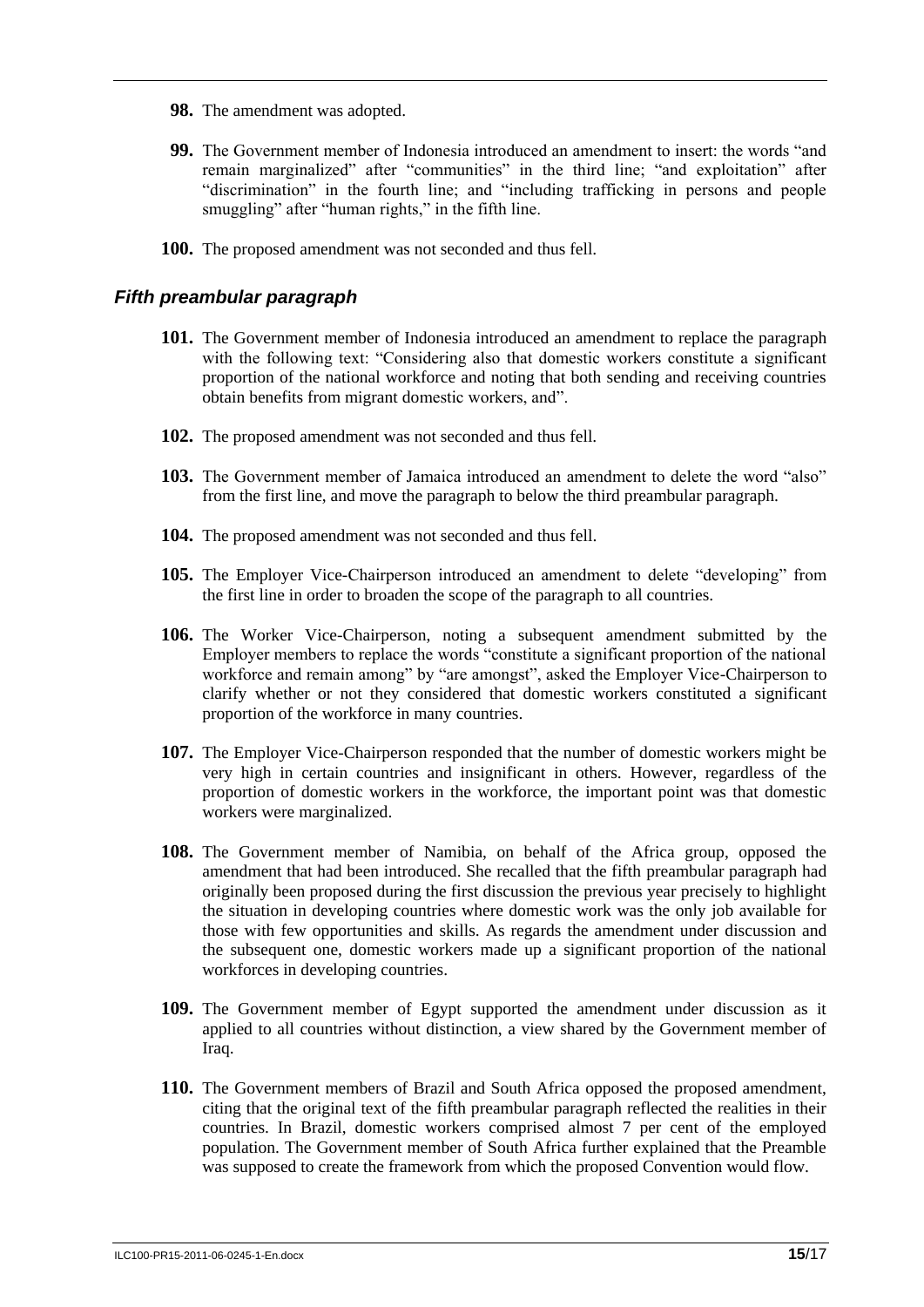111. In view of the previous statements, the Employer Vice-Chairperson withdrew both amendments.

## *New paragraph after the fifth preambular paragraph*

- **112.** The Employer Vice-Chairperson introduced an amendment to add a new paragraph after the fifth preambular paragraph, in order to provide a balanced picture of the context in which domestic work occurred: "Considering the unique nature of domestic work in or for households, and the unique nature of those who engage domestic workers, the majority of whom act in an individual capacity, and who are householders, parents and/or have other caring responsibilities." The "household" aspects and the interaction between domestic workers and householders who employed them were important and made domestic work unique.
- **113.** The Worker Vice-Chairperson opposed the proposed amendment as it would limit the Convention for three reasons. First, everyone (including domestic workers) could be a householder, a parent or have caring responsibilities; however, once a person hired someone else for work, he/she became an employer and that entailed obligations. Second, the proposed amendment would limit the application of the Convention to householders, excluding employment agencies that employed domestic workers. Third, in view of the preceding points, the amendment would be inconsistent with the rest of the draft instruments.
- **114.** The Government members of Australia, the United States and Uruguay also opposed the amendment. The Government member of Australia further pointed out that domestic workers were also parents, sisters, and so on, and thus had similar concerns to those of employers of domestic workers.
- **115.** The Employer Vice-Chairperson emphasized that employers were part of the equation of domestic work, and it was that aspect that rendered the employment relationship in domestic work unique.
- **116.** The Worker Vice-Chairperson recalled that the proposed instruments were about decent work for domestic workers, and that the Employer members' proposed amendment would indirectly exclude other forms of domestic work.
- **117.** While stressing that the intention of the proposed amendment was to add balance to the Preamble, the Employer Vice-Chairperson withdrew it in view of the previous interventions.

## *Seventh preambular paragraph*

- **118.** The Employer Vice-Chairperson introduced an amendment to delete the words "and the Employment Relationship Recommendation, 2006 (No. 198)," in the fifth line. He explained that the Employers" group had voted against the adoption of that hotly debated Recommendation. Moreover, he had not seen evidence that relationships discussed in that Recommendation affected domestic workers.
- **119.** The Worker Vice-Chairperson opposed the proposed amendment. Recommendation No. 198 had been adopted by the ILO and was a full-fledged ILO standard that was indeed relevant to domestic workers as it dealt with issues such as triangular relationships, identifying the "real employer", and differentiating employment from contracts for services.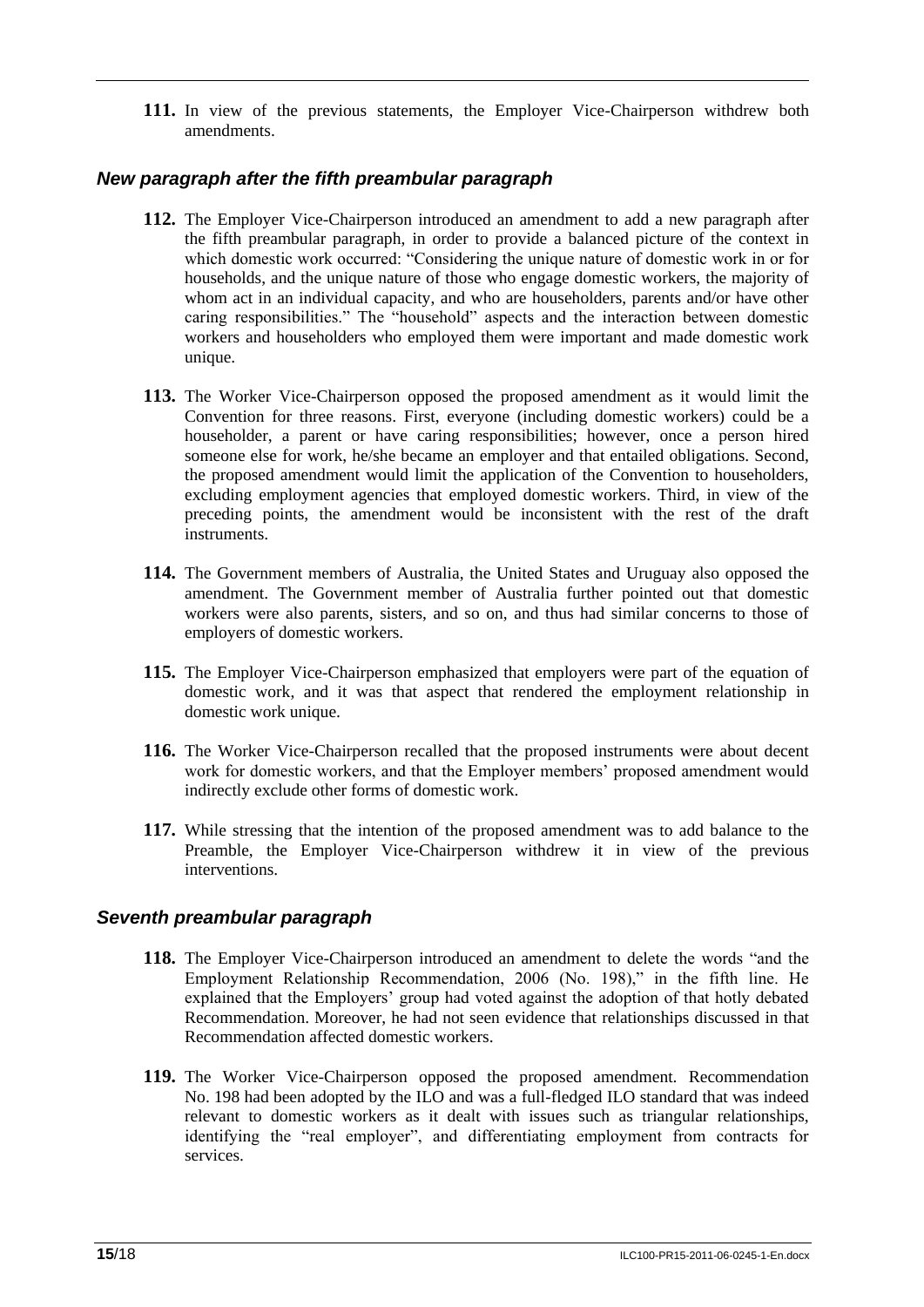- **120.** The Government member of Namibia, on behalf of the Africa group, stated that the relationships discussed in Recommendation No. 198, in particular triangular relationships, existed in Africa (notably the renting out of workers by individuals within a country) and she therefore opposed the amendment.
- **121.** The Government member of Argentina opposed the amendment.
- **122.** The Employer Vice-Chairperson questioned the relevance of Recommendation No. 198 for domestic workers but withdrew the proposed amendment. He pointed out that the Private Employment Agencies Convention, 1997 (No. 181), dealt with private employment agencies, which would be discussed later.

## *Eighth preambular paragraph*

- **123.** The Government member of the United States, speaking on behalf of the IMEC group, introduced an amendment to replace the words "the right to privacy that each domestic worker and each household member enjoys" by "respect for privacy". That was the wording proposed by the Office in the "brown report" (Report  $IV(1)$ ) and used in the Home Work Recommendation, 1996 (No. 184). The amendment did not change the sense of the paragraph but avoided obstacles to ratification. A similar amendment would be proposed to Article 9 of the Convention.
- **124.** The Worker Vice-Chairperson supported the amendment, referring to a similar amendment submitted by EU Member States.
- **125.** The Employer Vice-Chairperson agreed with the amendment and suggested a subamendment to add the words "of the domestic worker and each member of the household" after "respect for privacy".
- **126.** The Worker Vice-Chairperson and the Government members of Nepal, Norway and the United States supported the subamendment.
- **127.** The Government member of South Africa stated that the right to privacy was enshrined in almost every country"s Constitution; however, the subamendment watered down the original text. He therefore preferred to retain the original text.
- **128.** The Government member of Brazil noted that the French translation of the subamendment still referred to the right to privacy. She supported the French text because there was a difference between "respect for privacy" and "right to privacy". The right to privacy was enshrined in the Universal Declaration of Human Rights (1948) and in the Brazilian Constitution.
- **129.** The Government member of Peru concurred with the previous speaker, asserting that privacy should be considered a right, which should be reflected in the text.
- **130.** The Government members of Canada and France supported the subamendment and confirmed the difference in the French translation.
- **131.** The Government member of Namibia opposed the subamendment.
- **132.** The Government member of Australia supported the subamendment, noting that it made the text much clearer.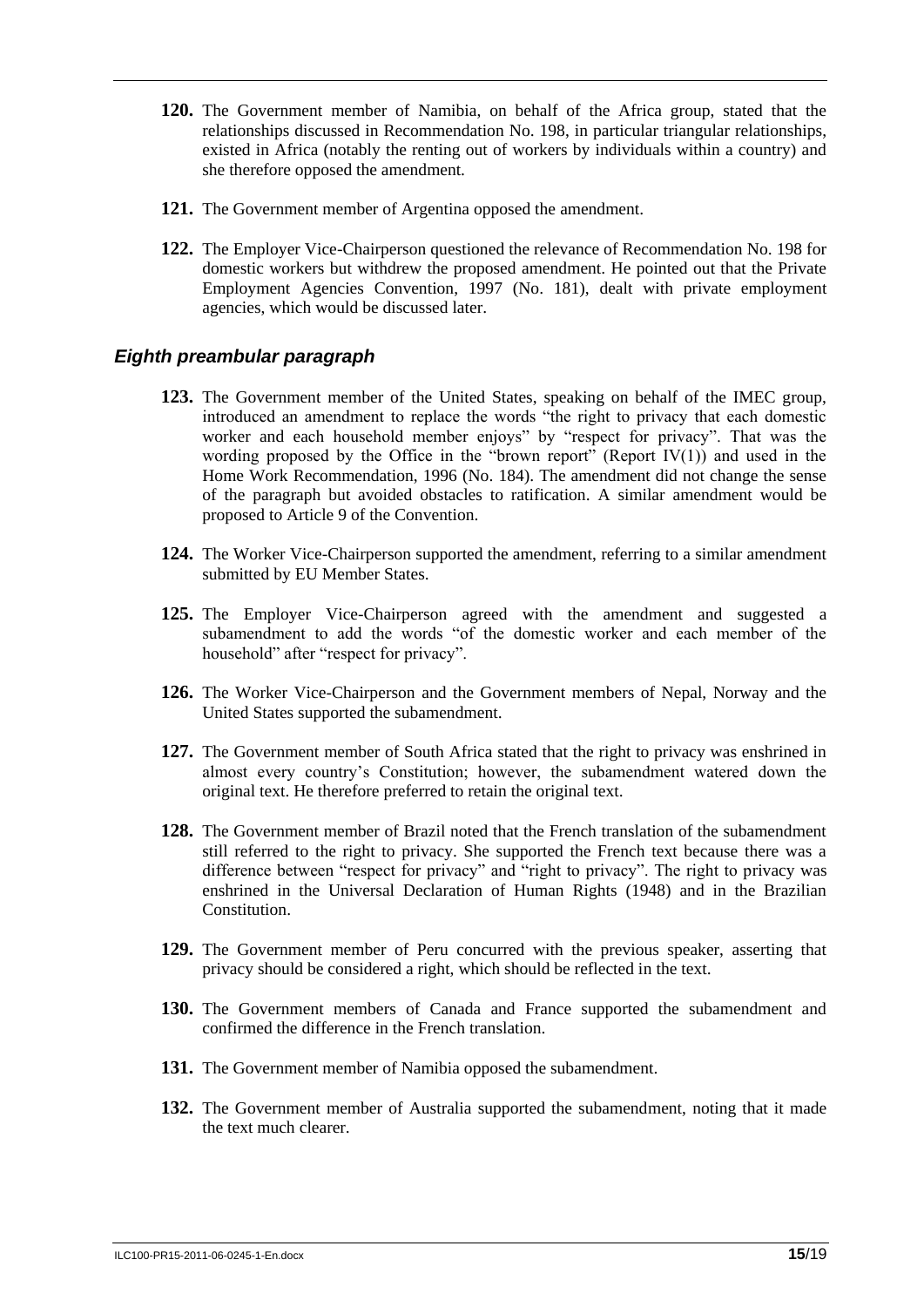- **133.** The Government member of the Philippines requested that the Committee first conclude the substantive amendment submitted by the Employer members before addressing the subamendment.
- **134.** In supporting the subamendment, the Worker Vice-Chairperson reaffirmed that the right to privacy was already covered earlier in the paragraph, but there was a need to emphasize it; the subamendment addressed this point.
- **135.** The Government member of Brazil proposed the following rephrasing: "... to enable them to enjoy their rights fully, including the respect for privacy of the domestic worker and each member of the household". She quoted Article 12 of the Universal Declaration of Human Rights, as follows: "No one shall be subjected to arbitrary interference with his privacy, family, home or correspondence, nor to attacks upon his honour and reputation. Everyone has the right to the protection of the law against such interference or attacks."
- **136.** The Employer Vice-Chairperson opposed the rephrasing because it risked making the standard less ratifiable.
- **137.** The Government member of South Africa recalled that privacy was a right in many countries, and supported the inclusion of "taking into account the right to privacy" in the text, possibly adding "respect for" that right.
- **138.** The Government member of Indonesia supported the subamendment and agreed on retaining the "right to privacy" in the paragraph.
- **139.** The Government member of Brazil noted the lack of consensus and proposed a further subamendment to delete the final words of the paragraph relating to the issue of the right to or respect for privacy. She remarked that the Preamble was not the appropriate place to address the issue; it would be discussed under Article 5 of the proposed Convention.
- **140.** The Government member of the United States seconded the subamendment, which was supported by both the Employers' and Workers' groups.

## *Ninth preambular paragraph*

- **141.** The Employer Vice-Chairperson submitted an amendment to delete the whole paragraph, indicating that the general list of international instruments did not add any value to the Preamble and that it was unclear whether the list was comprehensive.
- **142.** The Worker Vice-Chairperson opposed the amendment, explaining that the ILO Convention was not the only relevant international instrument, and that it was important to cross-reference other instruments that were relevant to domestic workers.
- **143.** The Government members of Argentina, Norway, Peru, the Philippines and South Africa, on behalf of the Africa group, opposed the amendment for the same reasons.
- **144.** The Employer Vice-Chairperson also considered the other international instruments important, but wondered whether there might be an issue of "importation" whereby legal obligations would be created for governments that might not have ratified those instruments. With that in mind, he asked Government members whether they felt comfortable with the paragraph.
- **145.** The Worker Vice-Chairperson recalled that the Preamble was not a binding part of the Convention and that, in any event, the listed international instruments were very widely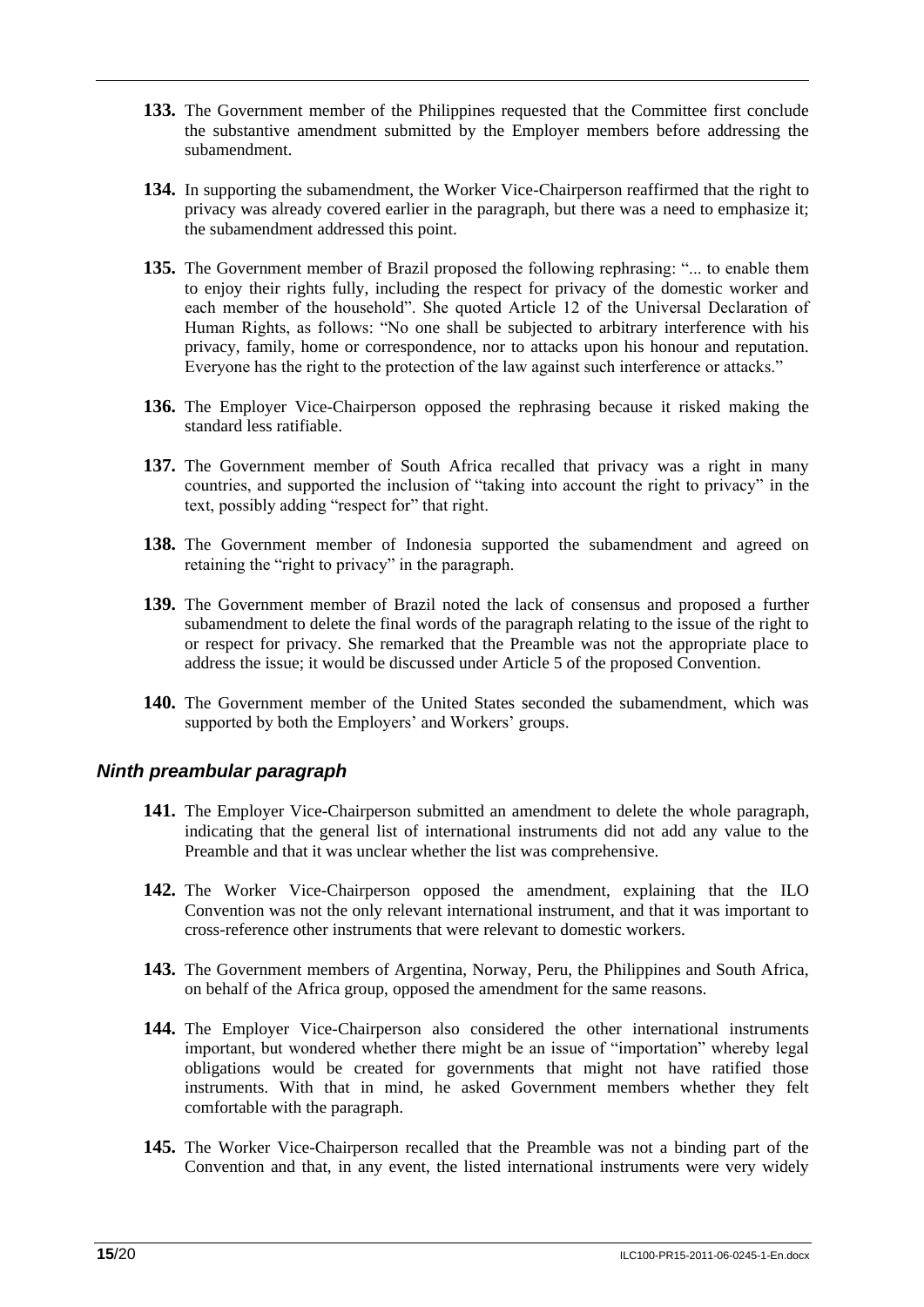ratified. The paragraph would serve to provide the necessary context and background for the ILO Convention.

- **146.** In response to the question raised by the Employers' group, the Government member of Norway confirmed that she was comfortable with the paragraph.
- **147.** The Employer Vice-Chairperson withdrew the amendment.
- **148.** The Worker Vice-Chairperson introduced an amendment to add "the International Covenant on Civil and Political Rights" and "the International Covenant on Economic, Social and Cultural Rights" to the list of instruments. Together with the Universal Declaration on Human Rights, the two Covenants, which had been widely ratified, constituted what was known as the International Bill of Human Rights. She explained that the omission of those two fundamental human rights instruments would give the false impression that they were not relevant to domestic workers.
- **149.** The Employer Vice-Chairperson did not oppose those additions.
- **150.** The amendment was adopted.
- **151.** The Worker Vice-Chairperson introduced an amendment to also include a reference to the "Protocol against the Smuggling of Migrants by Land, Sea and Air" of the United Nations Convention against Transnational Organized Crime. She explained that the UN Convention had two Protocols. The first – the "Protocol to Prevent, Suppress and Punish Trafficking in Persons, Especially Women and Children" – was already included in the proposed text of the Preamble, but, the second Protocol was also important and relevant, as trafficked domestic workers were particularly vulnerable to abuse.
- **152.** The Employers' group and the Government member of Brazil supported the amendment.
- **153.** The amendment was adopted.

#### *Tenth preambular paragraph*

**154.** The Government member of South Africa withdrew an amendment, on behalf of the Africa group, which had proposed to delete the words "which is the fourth item on the agenda of the session".

## *Twelfth preambular paragraph*

- **155.** The Government member of France, on behalf of the IMEC group, introduced an amendment not affecting the English version of the text but modifying the text of the French and Spanish versions of the Preamble to ensure consistency with the title of the Convention as previously amended.
- **156.** The Government member of Canada supported the amendment and observed that there was a clear majority of Government members in favour of the amendment in both languages.
- **157.** The Employers' and Workers' groups did not oppose the amendment and suggested referring the matter to the Committee Drafting Committee.
- **158.** The Preamble was adopted as amended.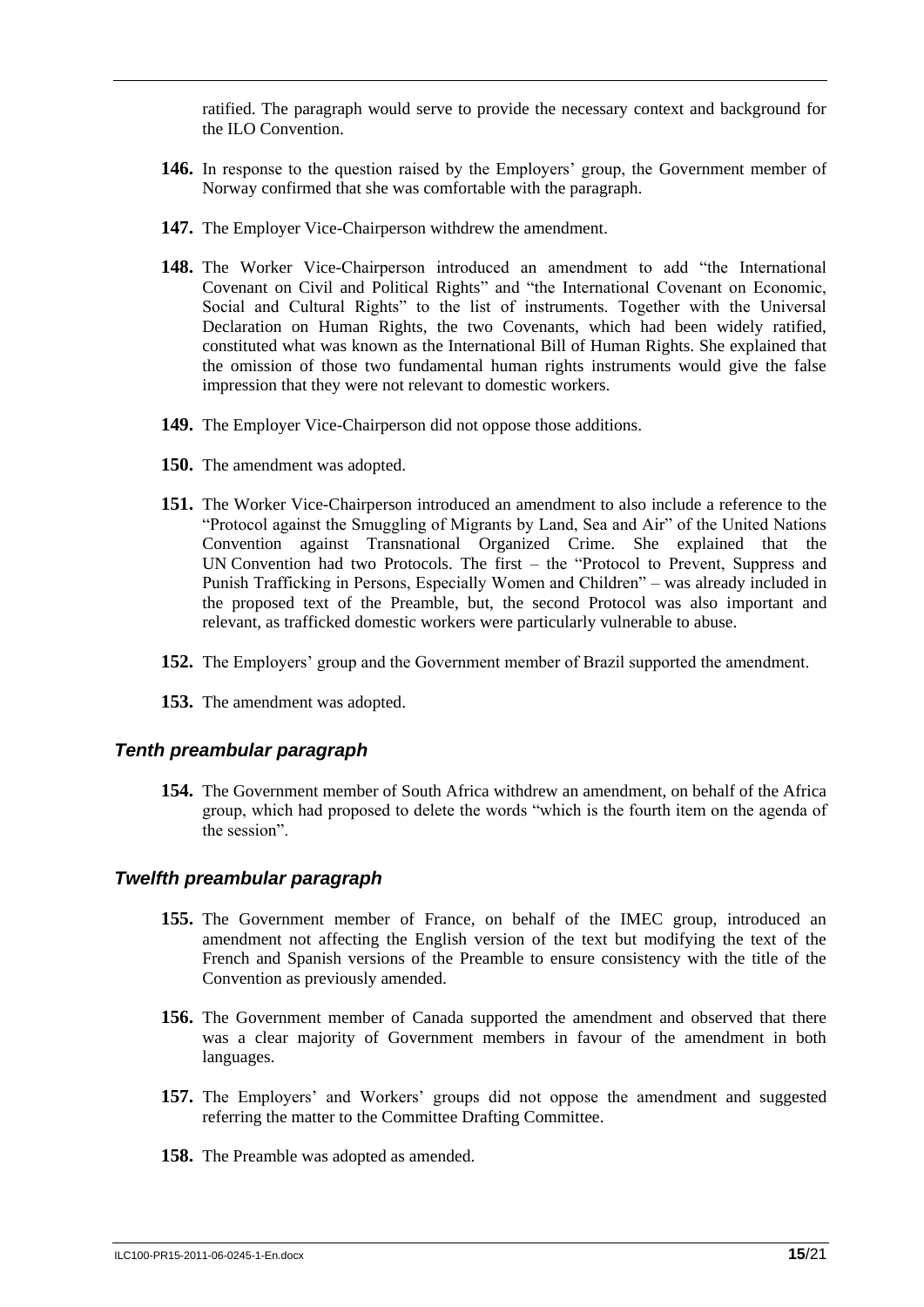# **Articles 1 and 2**

- **159.** The Government member of the United Kingdom tabled a motion, on behalf of EU Member States, and Switzerland, to consider the two Articles together as they constituted a package. Once discussed, the Articles could be adopted jointly.
- **160.** The Employer Vice-Chairperson and the Worker Vice-Chairperson supported the motion.
- **161.** The Government member of South Africa, on behalf of the Africa group, tabled a motion to close the discussion on the two Articles and adopt them in their current form. The current version was the outcome of intense tripartite discussion and negotiation in a working group the previous year, and had been endorsed by the Committee.
- **162.** The Employer Vice-Chairperson and Worker Vice-Chairperson confirmed that the text of the Articles was the result of delicate negotiations the previous year; reopening the discussion on them would show disregard for the previous tripartite agreement. They noted, however, that the text in front of the Committee was not identical to the text adopted by the working group and the Committee the previous year because the Office had introduced some changes. Both groups thus opposed the motion for closure.
- **163.** The Government members of Canada, Egypt and the United Kingdom, on behalf of EU Member States, also opposed the motion for closure. The Government member of France noted that the French and Spanish versions of the current text contained alternative wordings in brackets, and that closing the debate would mean that it remained unclear which version would be adopted.
- **164.** The Government member of the United States recalled that the 2010 negotiations had led to an outcome acceptable to all parties, even though many members had problems with individual points. He suggested reverting to the version of the text as adopted by the Committee in 2010.
- **165.** The motion for closure was rejected since it was not supported by the majority of the Committee.
- **166.** The Employer Vice-Chairperson and Worker Vice-Chairperson supported the motion tabled by the Government member of the United Kingdom, on the understanding that the purpose of the discussion was to revert as close as possible to the text that had been agreed upon by the Committee in 2010. The Worker Vice-Chairperson appealed to the Committee to exercise restraint and not to revisit issues that had been settled the previous year.
- **167.** The motion was further supported by the Government members of Canada, Hungary (on behalf of EU Member States), Norway and the United States.
- **168.** In the spirit of reverting to the text agreed upon in 2010, ten proposed amendments were withdrawn by the Employer members, the Worker members, the Government member of Argentina (on behalf of GRULAC), and the Russian Federation. Three amendments submitted by the Government member of Indonesia and one by the Government member of the Islamic Republic of Iran were not seconded and therefore fell.
- **169.** The Government member of France, on behalf of the IMEC group, introduced an amendment, to replace Article 1(b) with the following: "the term 'domestic worker' means any person, female or male, engaged in domestic work within an employment relationship". The text would appear in the English, French and Spanish versions. It addressed the issue of gender terminology, and was related to the title of the proposed Convention, which had already been revised. While the proposed English text might not be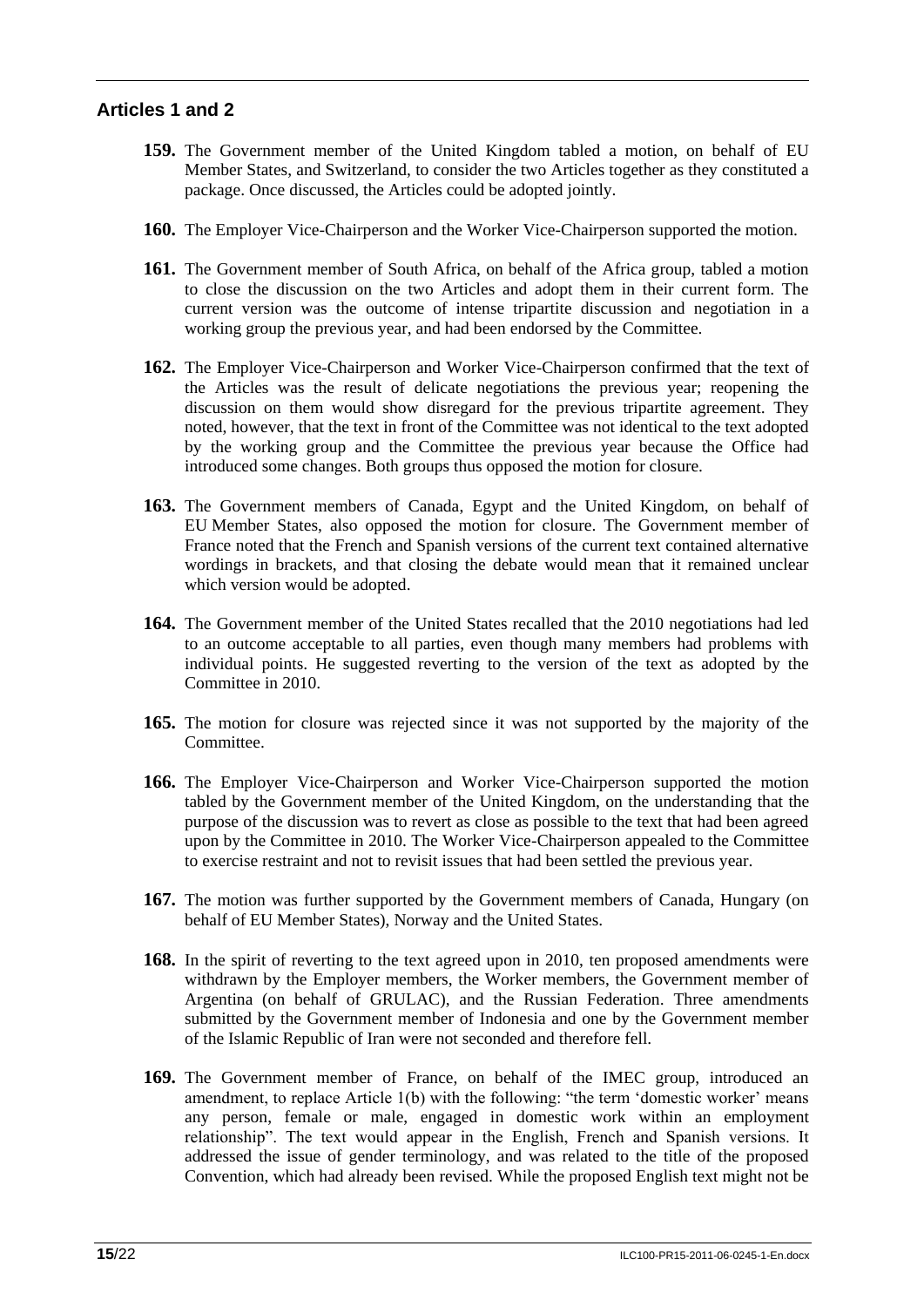elegant, the term "female and male" was used instead of "women and men" so as to include boys and girls. The proposed text could be referred to the Committee Drafting Committee.

- **170.** The Employer and Worker Vice-Chairpersons agreed that this was a good solution to terminology problems, and understood that the issue would not be raised again in the rest of the text.
- **171.** The Government member of South Africa opposed the amendment regarding the English version because in English there was no ambiguity about the word "worker", which was gender neutral, and because "any person" meant both male and female. The Government members of Australia and the United States supported that view, stressing that terminological problems regarding the use of the masculine or feminine concerned only the French and Spanish versions.
- **172.** The Government member of Spain clarified that the intention of the proposed amendment was to highlight gender, not sex.
- **173.** The Worker Vice-Chairperson and the Government members of Canada and France agreed that the proposed amendment should affect only the French and Spanish versions, and that the English version should not be changed. All the bracketed texts in the French and Spanish versions of the two draft texts would thereafter be removed; the terms *"travailleurs domestiques"* and *"trabajadores domésticos"* would be used instead.
- **174.** At a later sitting, recalling the above discussion, the Chairperson confirmed that agreement had been reached in the Committee on the use of language in the French and Spanish versions that applied to both male and female domestic workers. In response to queries from the Government members of France and Spain, the representative of the Secretary-General explained that there was no need to submit further amendments on the issue; the Committee Drafting Committee would ensure that the text incorporated the agreed wording.
- **175.** The Chairperson closed the discussion on Article 1(b), ruling that the Committee Drafting Committee might need to refine the text but that sufficient guidance had been provided by the Committee to deal with gender terminology.
- **176.** The Government member of Hungary, on behalf of the IMEC group, introduced an amendment to replace "as a means of earning a living" by "on an occupational basis" to keep to the agreement that had been reached on Article 1(c) during the discussion in 2010. A similar amendment had been submitted by the Employer members.
- **177.** The Employer Vice-Chairperson and Worker Vice-Chairperson supported the amendment.
- **178.** The amendment was adopted.
- **179.** The Government member of Argentina, on behalf of GRULAC, withdrew an amendment to specify that in Spanish the term "domestic" was used as a synonym of "household"; this followed agreement on a proposal by the secretariat to add an asterisk at the end of the titles of the Convention and Recommendation which would refer to a note that, in the context of the instruments, the expression *"trabajador del hogar"* was synonymous with "domestic worker".
- **180.** In response to a question by the Government member of Japan, the representative of the Secretary-General confirmed that it was up to governments, in consultation with the social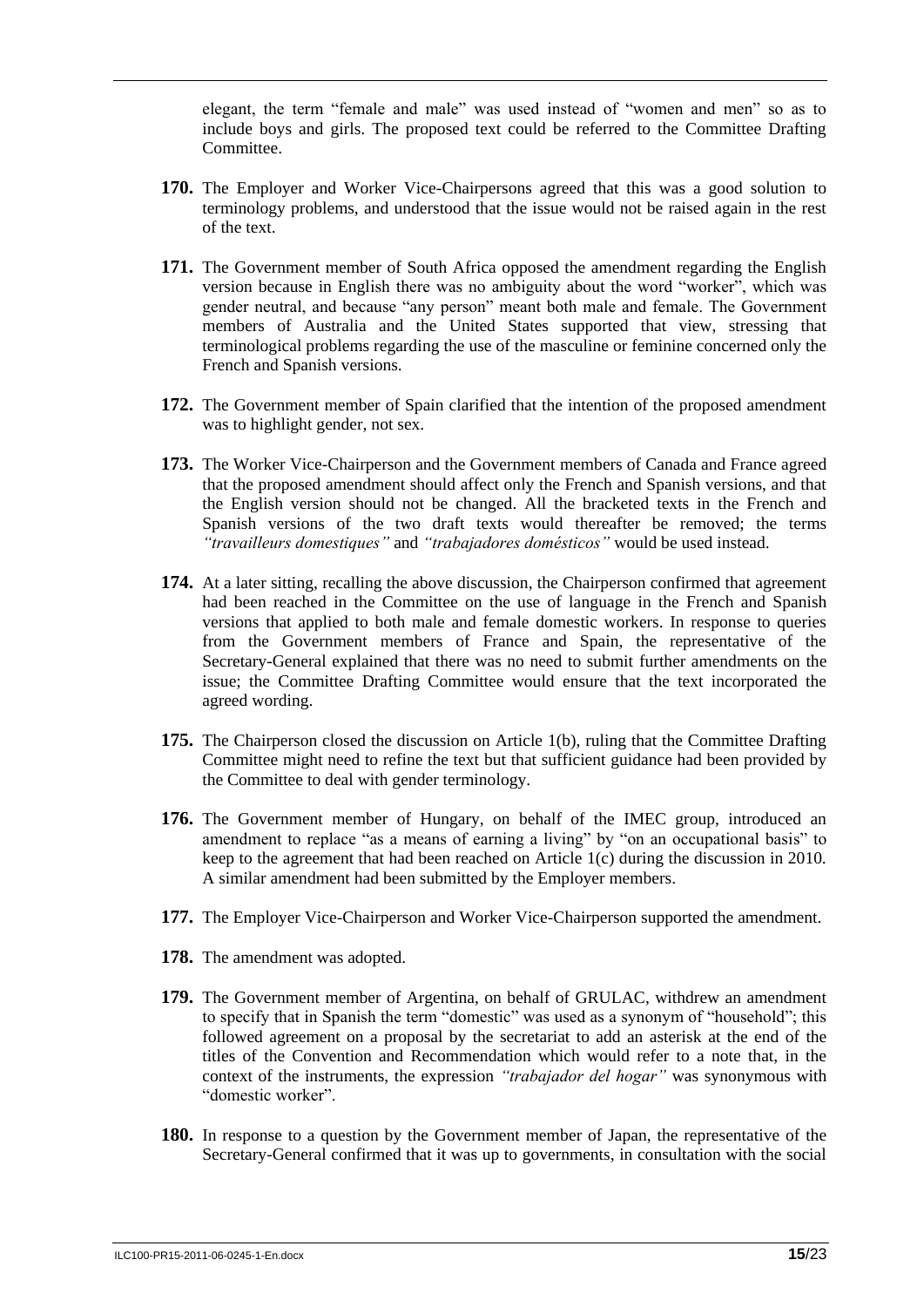partners, to decide which groups of workers could be excluded from the scope of the Convention, in accordance with the provisions of Article 2(2)(a) and (b).

- **181.** The Employer Vice-Chairperson introduced an amendment to replace the words "after consulting representative employers" and workers" organizations, and, in particular, organizations representing domestic workers and those of employers of domestic workers, where they exist,", with the words "after consulting with the most representative organizations of employers and workers and, where they exist, with organizations representative of domestic workers and organizations representative of employers of domestic workers". He explained that the amendment aimed to ensure that the most representative workers" and employers" organizations would be consulted along with other relevant organizations, in consistency with the Home Work Convention, 1996 (No. 177).
- **182.** The Worker Vice-Chairperson fully agreed with the amendment.
- **183.** The Government member of Hungary, on behalf of EU Member States, wondered whether "most representative" was the usual wording in ILO instruments and whether it was appropriate in relation to organizations of domestic workers.
- **184.** The Employer Vice-Chairperson stated that the notion of the "most representative workers" and employers" organizations" was rooted in the ILO"s Constitution. Both the Employer Vice-Chairperson and Worker Vice-Chairperson considered that the amendment would discourage governments from consulting unrepresentative workers' or employers' organizations, which might have only ten members. The proposed amendment would ensure that peak organizations could not be excluded from consultations.
- **185.** The Chairperson concluded that there was broad consensus on the proposed amendment.
- **186.** Articles 1 and 2 were adopted as amended.

# **Article 3**

# *Paragraph 1*

- **187.** The Government member of Indonesia introduced an amendment, seconded by the Government member of Bangladesh, which proposed that Members should not only ensure effective protection of the human rights of domestic workers but also ensure their "promotion".
- **188.** The Employer Vice-Chairperson and Worker Vice-Chairperson supported the amendment.
- **189.** The amendment was adopted.
- **190.** The Employer Vice-Chairperson withdrew an amendment to delete the word "human" in the first line.
- **191.** The Employer Vice-Chairperson introduced an amendment, which he immediately subamended to add the words "as set out in the Convention" after "domestic workers". This would strictly limit the reporting obligations of governments under article 22 of the ILO Constitution to the text of the Convention itself.
- **192.** The Government member of Brazil opposed the amendment on the grounds that it would possibly restrict the interpretation of the Article. The Government members of Chile,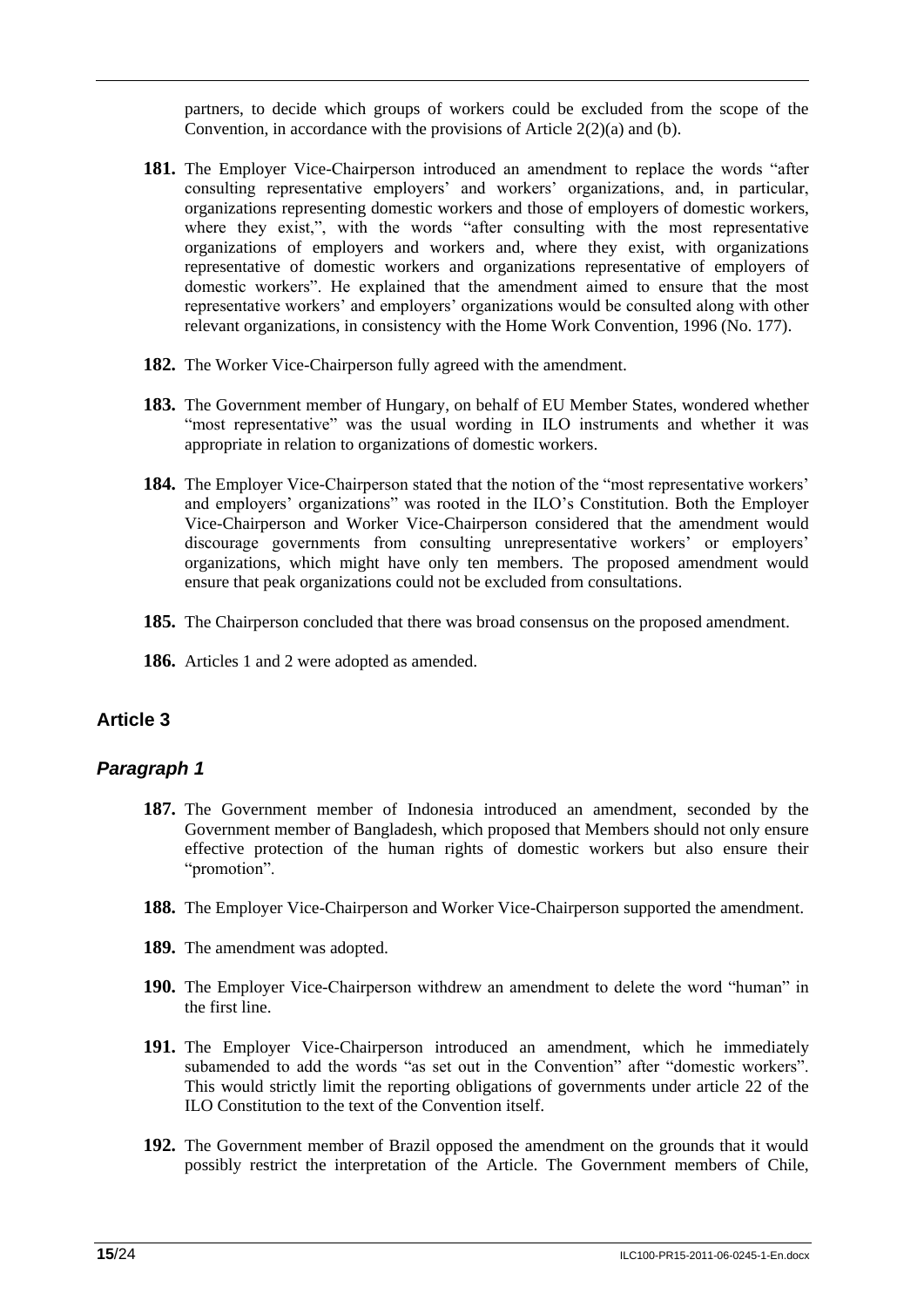Ecuador, Peru and South Africa (on behalf of the Africa group) opposed the amendment for the same reason.

- **193.** The Worker Vice-Chairperson and the Government members of Australia, New Zealand, Switzerland and the United Arab Emirates (on behalf of the GCC countries) supported the amendment.
- **194.** The amendment was adopted.

## *Paragraph 2*

- **195.** The Employer Vice-Chairperson introduced an amendment to replace the word "measures" with "the measures set out in this Convention".
- **196.** The Worker Vice-Chairperson supported the amendment, considering that it would in no way dilute the intent or purpose of the Article.
- **197.** The Government members of Australia and Egypt also supported the proposed amendment.
- **198.** The amendment was adopted.
- **199.** An amendment, proposed by the Government member of Indonesia, to insert the words "and protect" after "promote" in the second line was not seconded and thus fell.
- **200.** The Employer Vice-Chairperson introduced an amendment to delete the phrase "in good faith and in accordance with the ILO Constitution" on the grounds that it was misplaced and irrelevant. The notion of good faith usually referred to negotiations.
- **201.** The Worker Vice-Chairperson supported the amendment, considering that it would in no way dilute the intent or purpose of the Article.
- **202.** The amendment was adopted.
- **203.** The Government member of the United States, speaking on behalf of several IMEC group countries, introduced an amendment to replace "fundamental principles and rights at work" with "principles concerning the fundamental rights". The change would be in line with the text of the 1998 ILO Declaration on Fundamental Principles and Rights at Work.
- **204.** The Employer Vice-Chairperson, the Worker Vice-Chairperson and the Government member of Bangladesh opposed the amendment.
- **205.** The Government member of the United States withdrew the amendment.
- **206.** The Worker Vice-Chairperson introduced an amendment to replace in the French version the expression *"liberté d'association"* with *"liberté syndicale"*. She insisted that the change would only affect the French version, and called on the amendment to be referred to the Committee Drafting Committee.
- **207.** The Employer Vice-Chairperson and the Government member of Canada supported the proposal to refer the matter to the Committee Drafting Committee.
- **208.** The amendment was referred to the Committee Drafting Committee.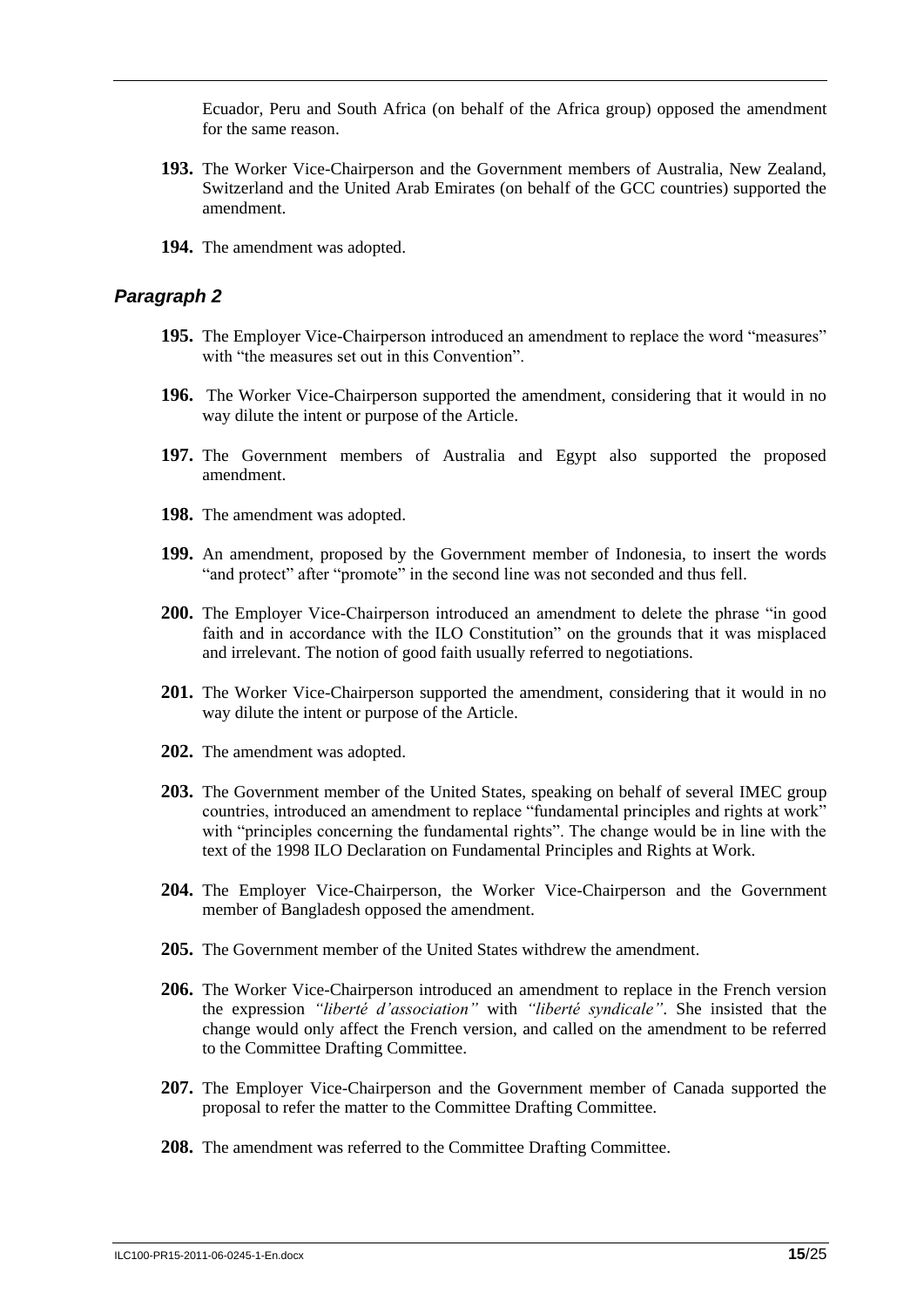- **209.** An amendment proposed by the Government member of Chile was not seconded and thus fell.
- **210.** The Worker Vice-Chairperson introduced an amendment to insert a new paragraph after paragraph 2, which would read as follows:

In taking measures to ensure that domestic workers enjoy freedom of association and the effective recognition of the right to collective bargaining, Members should:

- (a) identify and eliminate any legislative or administrative restrictions or other obstacles to the right of domestic workers to establish their own organizations or to join the workers" organizations of their own choosing and to the right of organizations of domestic workers to join workers' organizations, federations and confederations;
- (b) protect the right of employers of domestic workers to establish and join organizations, federations and confederations of employers of their choosing; and
- (c) take or support measures to strengthen the capacity of organizations of domestic workers to protect effectively the interests of their members.

The amendment was central to the goal of freedom of association and the right to organize that was essential to domestic workers. As it stood, Article 3 was too general and not specific enough. There was a need to go beyond generalities to help domestic workers achieve those rights.

- **211.** In response, the Employer Vice-Chairperson expressed his support for the basic tenets of the proposed amendment. He proposed to address the various elements one at a time.
- **212.** The Chairperson suggested that the amendment be discussed part by part.
- **213.** The Employer Vice-Chairperson proposed a subamendment to insert "and their employers" after "domestic workers" in the chapeau. He indicated that the French and Spanish versions needed further work, which could be entrusted to the Committee Drafting Committee.
- **214.** The Worker Vice-Chairperson accepted the subamendment.
- **215.** The Government member of Germany, on behalf of EU Member States, concurred.
- **216.** The Government member of South Africa requested clarification of the intent of the original amendment. He understood that its purpose was to operationalize the provisions of Article 3; if that was correct, the text should be in the Recommendation, not the Convention.
- **217.** The Government member of Canada fully supported the concerns raised by the previous speaker.
- **218.** The Government member of the United Arab Emirates, on behalf of the GCC countries, agreed that the text proposed by the Worker members should be in the Recommendation – moving it to the Convention would only cause confusion. He observed that Article 3 focused on fundamental principles, whereas the proposed amendment listed practical measures.
- **219.** The Employer Vice-Chairperson explained that the proposed amendment reflected several points agreed between the Workers' and Employers' groups about fundamental principles and rights at work; it simply expanded on what was required to implement the measures described in Article 3, through a series of steps to be taken.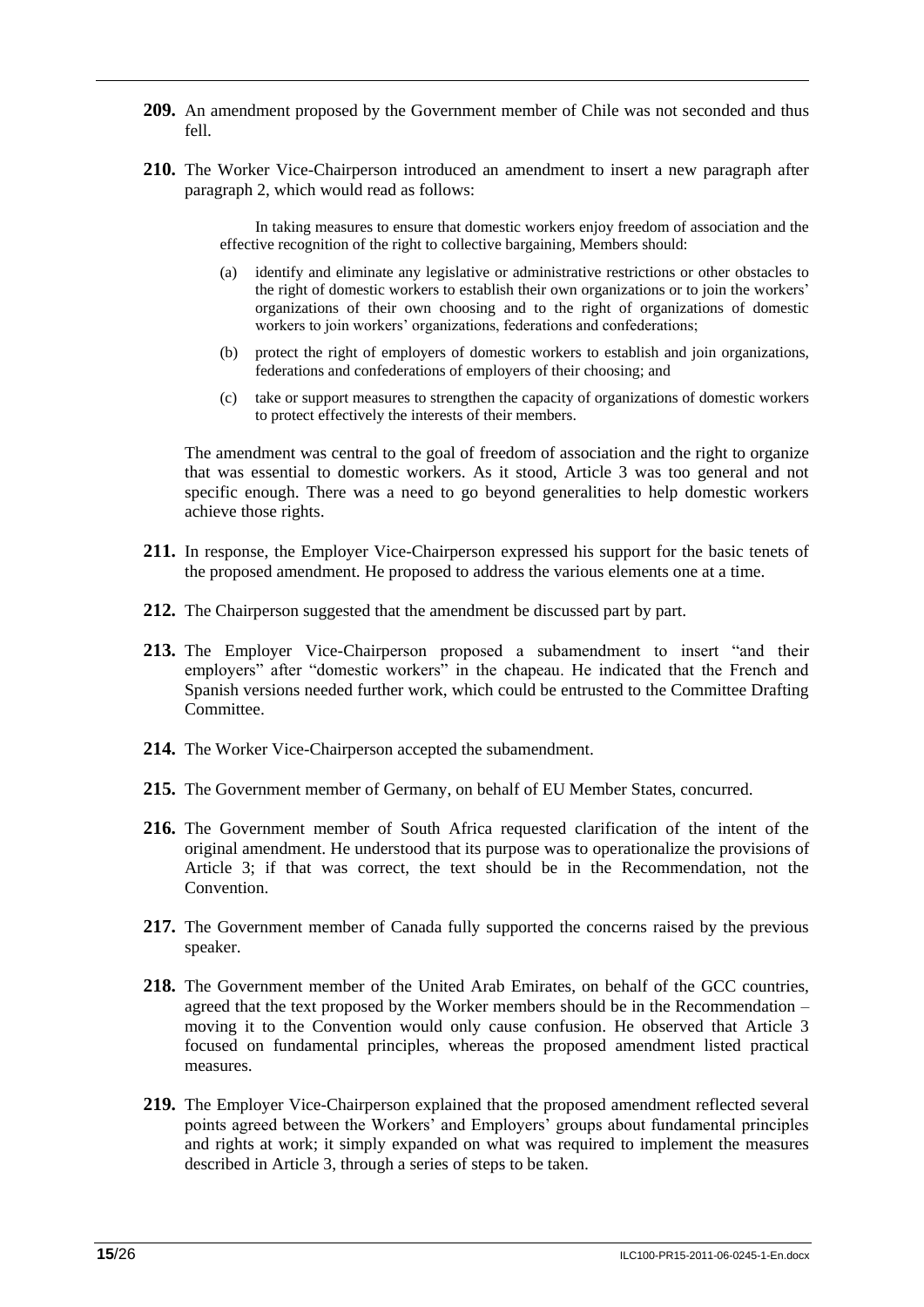- **220.** The Worker Vice-Chairperson reiterated that the proposed text was a matter of principle and clearly related to paragraph (2) of the Article, which referred to taking "measures to respect, promote and realize ... the fundamental principles and rights at work", including freedom of association and the right to collective bargaining. The text was intended to expand on that, by providing that governments should take measures to remove any obstacles to the enjoyment of those principles and rights by workers and employers, including by changing laws and policies if necessary. It was therefore a fundamental, substantive issue that should be addressed in the Convention, not the Recommendation.
- **221.** The Chairperson inquired whether the amendment was intended as Article 3"s final paragraph or as a new Article.
- **222.** The Worker Vice-Chairperson explained that her group had initially proposed it as a new Article, but it would also be an appropriate final paragraph of Article 3.
- **223.** The Government member of Chile questioned the use of the word "should" at the end of the chapeau, noting that "shall" was usually used in texts of Conventions.
- **224.** The Government member of Bangladesh thanked the Worker and Employer Vice-Chairpersons for their explanations, but preferred that the text remain in the Recommendation, not the Convention. He regretted that an issue so painstakingly discussed the previous year had been reopened.
- **225.** The Government member of Norway agreed with the statements made by the Government members of Bangladesh and Canada and others opposing the amendment, which departed from the agreement to focus on principles in the Convention and on implementation issues in the Recommendation. She recalled that, during the first discussion, many Government members had accepted the text because it was in the Recommendation only; they should not be obliged to support employers" and workers" organizations in such a specific way.
- **226.** The Government member of Brazil, on behalf of GRULAC, strongly supported the amendment and agreed with the Workers" group that the text related to matters of principle and should therefore be included in the Convention.
- **227.** The Government member of the United States agreed with those who felt that it was more appropriate to keep the text in the Recommendation rather than the Convention. The Government member of Japan concurred.
- **228.** The Government member of Australia sympathized with the contrasting views on the amendment. On one hand, specific measures would be required to protect workers" freedom of association and right to collective bargaining because the particular characteristics of domestic work made it difficult for them to organize and bargain collectively. On the other hand, the obligations entailed by the present amendment would make it difficult for governments to ratify the Convention. To accommodate the Workers' group"s intent, she suggested incorporating the "flavour" of the amendment in paragraph 2 of the Article without being overly prescriptive, via the Committee Drafting Committee.
- 229. The Employer Vice-Chairperson, responding to the Worker Vice-Chairperson's request, presented his group"s subamendments to give a fuller picture of the proposed new paragraph. He submitted three subamendments: on subparagraph (a), inserting "subject to the rules of the organizations concerned" after the word "choosing"; on subparagraph (b), adding "subject to the rules of the organizations concerned" at the end; and moving subparagraph (c) to the Recommendation because the Convention should not oblige governments to strengthen the capacity of domestic workers" organizations (which should be the responsibility of such organizations).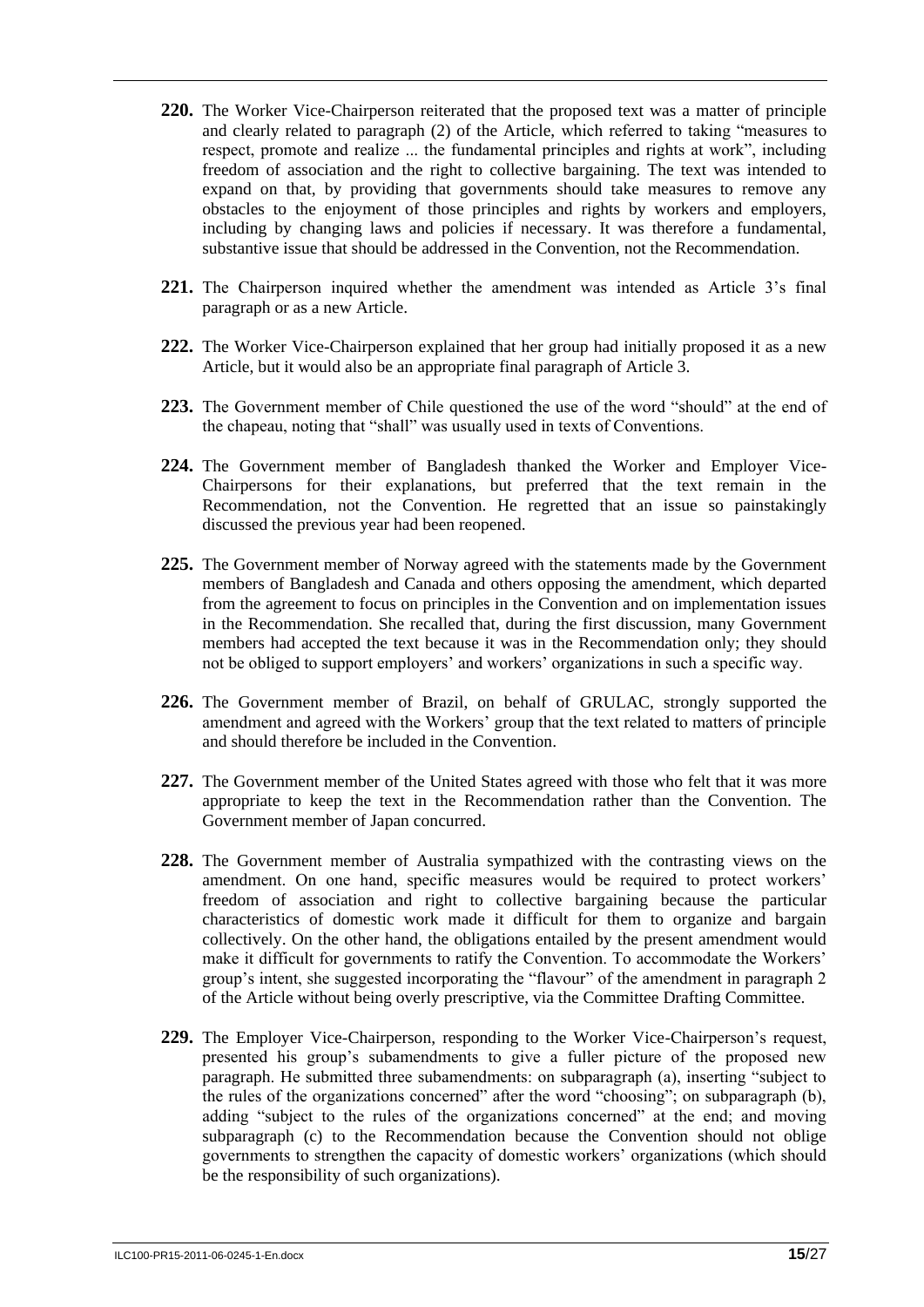- **230.** The Worker Vice-Chairperson agreed with the approach of those amendments, including moving subparagraph (c), which removed most of the problematic detail.
- **231.** The Government members of South Africa and the United Arab Emirates, on behalf of the Africa group and the GCC countries respectively, reiterated that the Convention should contain principles, not implementation measures. The Government member of South Africa further endorsed the Government member of Australia"s suggestion to retain the essence of the amendment as that would not present problems. He found the proposed subamendments unacceptable because they would subject governments to rules and policies of organizations, thus making compliance more difficult.
- **232.** The Government member of the United States proposed a subamendment, seconded by the Government member of Australia, as a solution to the impasse, to delete subparagraph (a), and place subparagraph (b) directly after the opening line of the amendment, as well as replace "should" by "shall" in the chapeau.
- 233. The Employer Vice-Chairperson also found this acceptable, but suggested adding "subject to the rules of the organizations concerned" at the end of the subparagraph.
- **234.** The Worker Vice-Chairperson concurred, but recalled that subparagraph (b) referred to organizations of employers.
- **235.** Given these interventions, the subamendment was revised as follows: "In taking measures to ensure that domestic workers and their employers enjoy freedom of association and the effective recognition of the right to collective bargaining, Members shall protect the right of domestic workers and employers of domestic workers to establish and join organizations, federation and confederations of their own choosing, subject to the rules of the organization concerned."
- **236.** The Government member of South Africa insisted that the subamendment was still prescriptive, elevating implementation steps to the level of principles, which would cause problems for African member States.
- **237.** The Employer Vice-Chairperson noted that the wording "rules of the organizations" was not directed at governments but at workers" and employers" organizations. The concept was well founded in the ILO and reflected in many cases at the Committee on Freedom of Association.
- **238.** The Worker Vice-Chairperson added that the wording "rules of the organizations" was based on the widely ratified Freedom of Association and Protection of the Right to Organise Convention, 1948 (No. 87), Article 2 of which stated: "Workers and employers, without distinction whatsoever, shall have the right to establish and, subject only to the rules of the organisation concerned, to join organisations of their own choosing without previous authorisation." That clearly did not constrain governments.
- **239.** The Government member of Germany, on behalf of EU Member States, supported the subamendment without the further subamendment of the Employers' group.
- **240.** The Government member of Brazil also supported the subamendment. She suggested aligning the wording with the text of Article 2 of Convention No. 87. The Government member of Bangladesh shared that view.
- **241.** The Worker Vice-Chairperson proposed the following wording: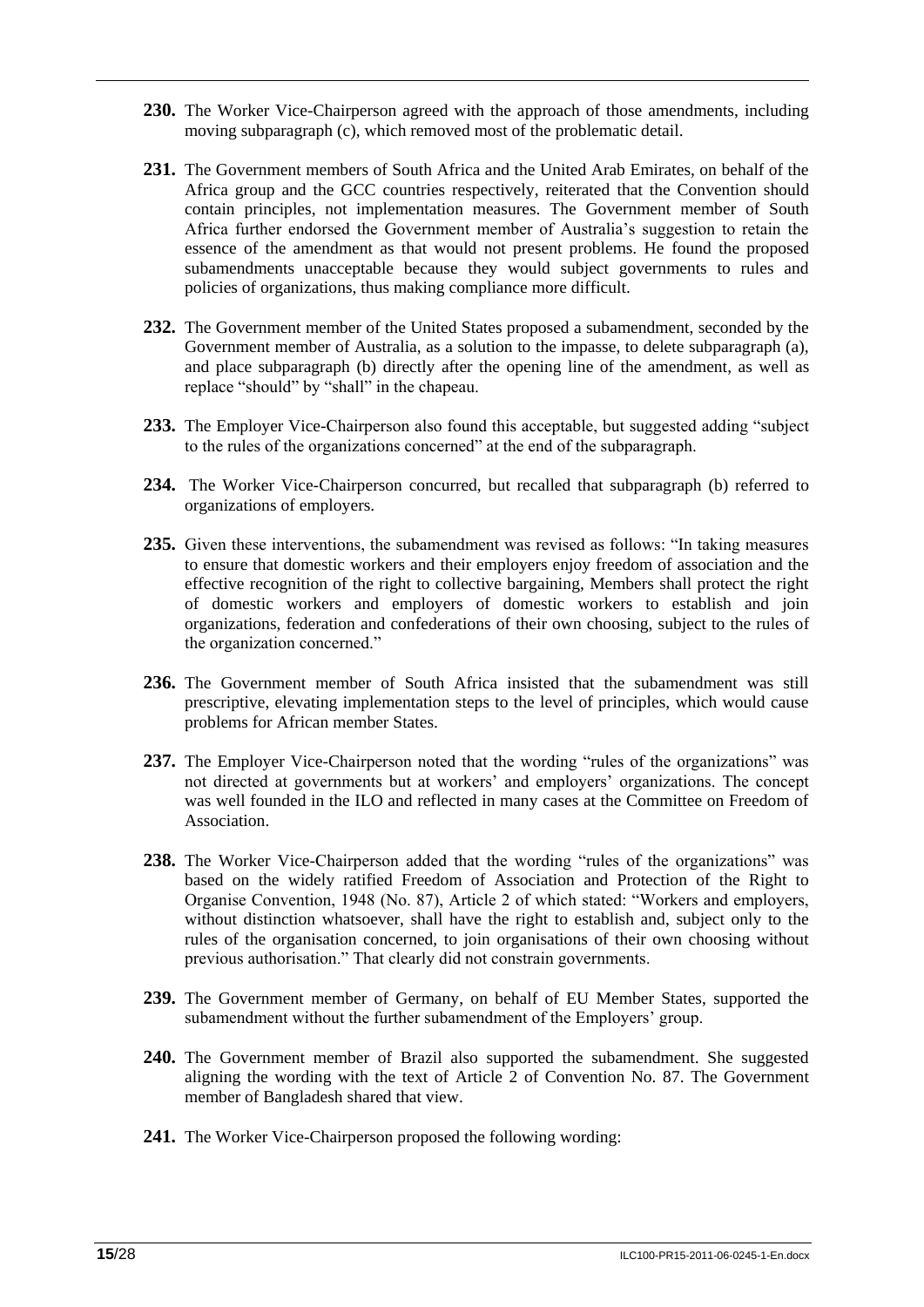In taking measures to ensure that domestic workers and employers of domestic workers enjoy freedom of association and the effective recognition of the right to collective bargaining, Members shall protect the right of domestic workers and employers of domestic workers to establish and, subject to the rules of the organizations concerned, to join organizations, federations and confederations of their own choosing.

- **242.** The Employer Vice-Chairperson and the Government member of South Africa supported the amendment, which was adopted as subamended.
- **243.** Article 3 was adopted as amended.

# **Article 4**

## *Paragraph 1*

- **244.** The Employer Vice-Chairperson introduced an amendment to delete references to the Minimum Age Convention, 1973 (No. 138), and the Worst Forms of Child Labour Convention, 1999 (No. 182). He stated that it did not reflect disrespect for those Conventions; the wording "consistent with" was very problematic because it required member States not having ratified those Conventions to set a minimum age in line with Convention No. 138. It could also create duplication or additional reporting requirements for them. He suggested working towards requiring States to set a minimum age for domestic workers in line with their national legislation, without referring to Convention No. 138.
- **245.** The Worker Vice-Chairperson opposed the amendment because it would leave it entirely to member States to set a minimum age without the reference points of Conventions Nos 138 and 182 (with 159 and 173 ratifications, respectively).
- **246.** In reply to a question by the Worker Vice-Chairperson, the representative of the Secretary-General confirmed that it was well-established practice to cross-reference other international labour instruments in Conventions.
- **247.** The Government member of the United Arab Emirates, on behalf of the GCC countries, opposed the amendment, arguing that the inclusion of the two Conventions would provide better protection for domestic workers.
- **248.** The Government member of Hungary, on behalf of EU Member States, reminded the Committee that those Conventions were fundamental labour standards, and their application was vital for domestic workers. She therefore rejected the proposed amendment.
- **249.** The Government member of Australia also rejected the amendment. She reminded the Committee that, although her country had not yet ratified Convention No. 138 (for technical reasons), she had no problem with its inclusion in the text, as it did not impose any extra burden on her country.
- **250.** The Government members of Canada and Indonesia supported the retention of the reference to the two Conventions.
- **251.** The Government member of Ecuador referred to the high number of migrant workers, some of whom were minors; he supported the inclusion of the two child labour Conventions and opposed the amendment.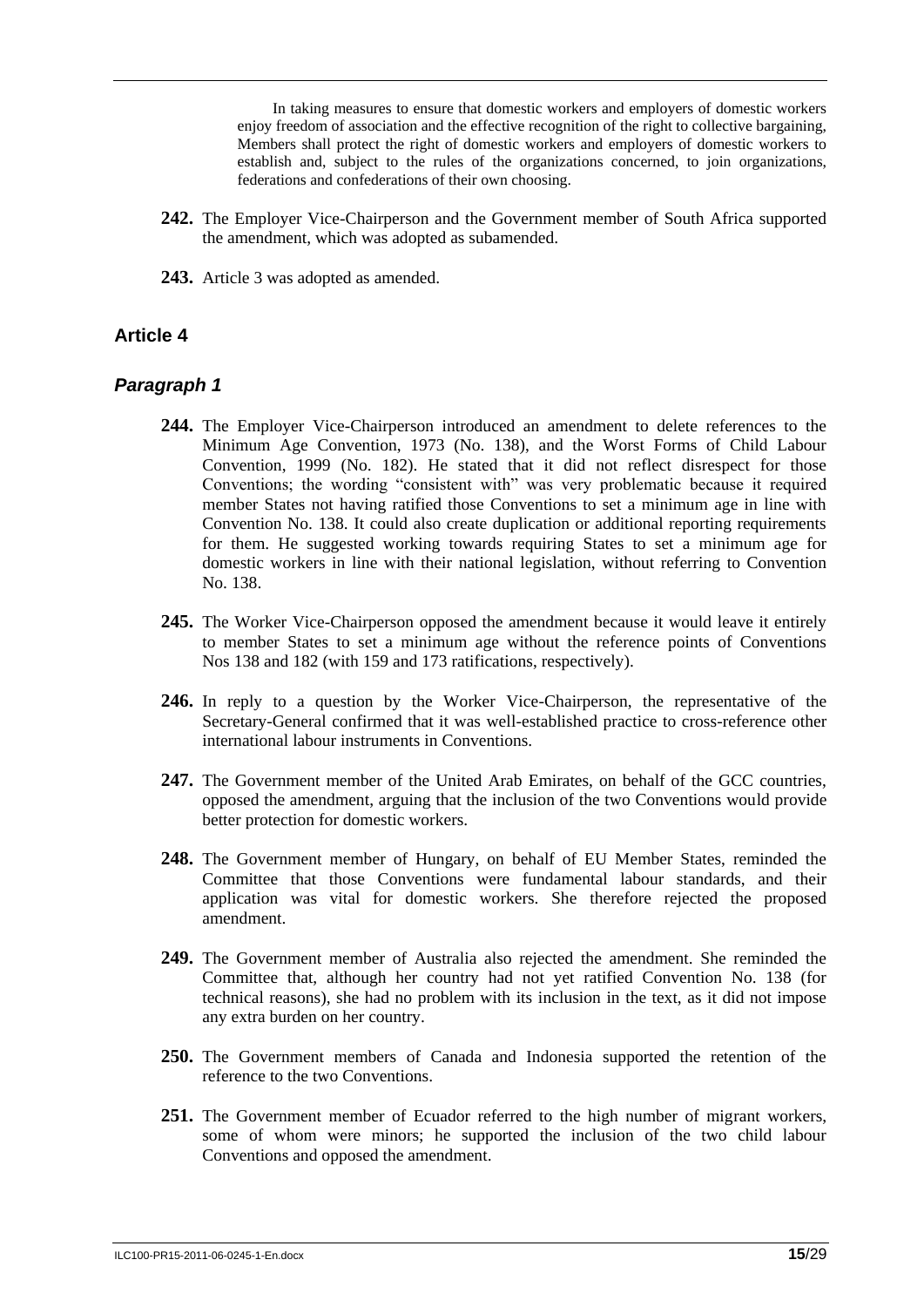- **252.** The Employer Vice-Chairperson withdrew his amendment, but noted that countries such as Australia and his own country, New Zealand, had problems ratifying Convention No. 138.
- **253.** The Government member of South Africa, on behalf of the Africa group, introduced an amendment to delete the words "for workers generally" after "laws and regulations". He argued that the existing text made it appear that domestic workers were a separate group from the general labour force.
- **254.** The Worker and Employer Vice-Chairpersons countered that in effect the proposed amendment would remove the requirement to achieve parity with other workers, which the Convention should call for.
- **255.** The Government member of South Africa withdrew the amendment.

# *Paragraph 2*

- **256.** The Government member of Canada, also speaking on behalf of the Government member of Japan, introduced an amendment which called for the deletion of "further education or vocational training" after the words "compulsory schooling". He requested clarification from the secretariat as to whether the existing text corresponded to the provisions of Convention No. 138.
- **257.** The representative of the Secretary-General responded that the text went beyond the educational provisions of that Convention.
- **258.** The Government member of Canada suggested that the extra obligations called for additional responsibilities on the part of member States, which might hinder wide ratification.
- **259.** The Employer Vice-Chairperson opposed the amendment, as he believed domestic workers should have opportunities for further education or vocational training.
- **260.** The Worker Vice-Chairperson argued that, through vocational training and skills development, domestic workers could lift themselves out of poverty. Moreover, there was no guarantee that compulsory schooling, which in some countries was basic, would be adequate to provide sustainable livelihoods. Access to further education or vocational training would be crucial for the development needs of domestic workers. Those provisions would not present a heavy burden on governments.
- **261.** In rejecting the proposed amendment, the Government member of Brazil affirmed that domestic workers should be able to benefit from compulsory schooling, further education or vocational training. Another member of the delegation presented her own inspiring testimony about having been a domestic worker in her youth, but having subsequently been trained as a lawyer; she was currently the head of Brazil"s labour court.
- **262.** The Government member of Norway called for consistency in the Convention about domestic workers having the same rights as other workers, so she supported the comments of the Government member of Canada.
- **263.** The Government member of the United Arab Emirates, on behalf of the GCC countries, rejected the amendment, arguing that the text was intended to protect domestic workers.
- **264.** In response, the Government member of South Africa concurred with the previous speakers who opposed the amendment.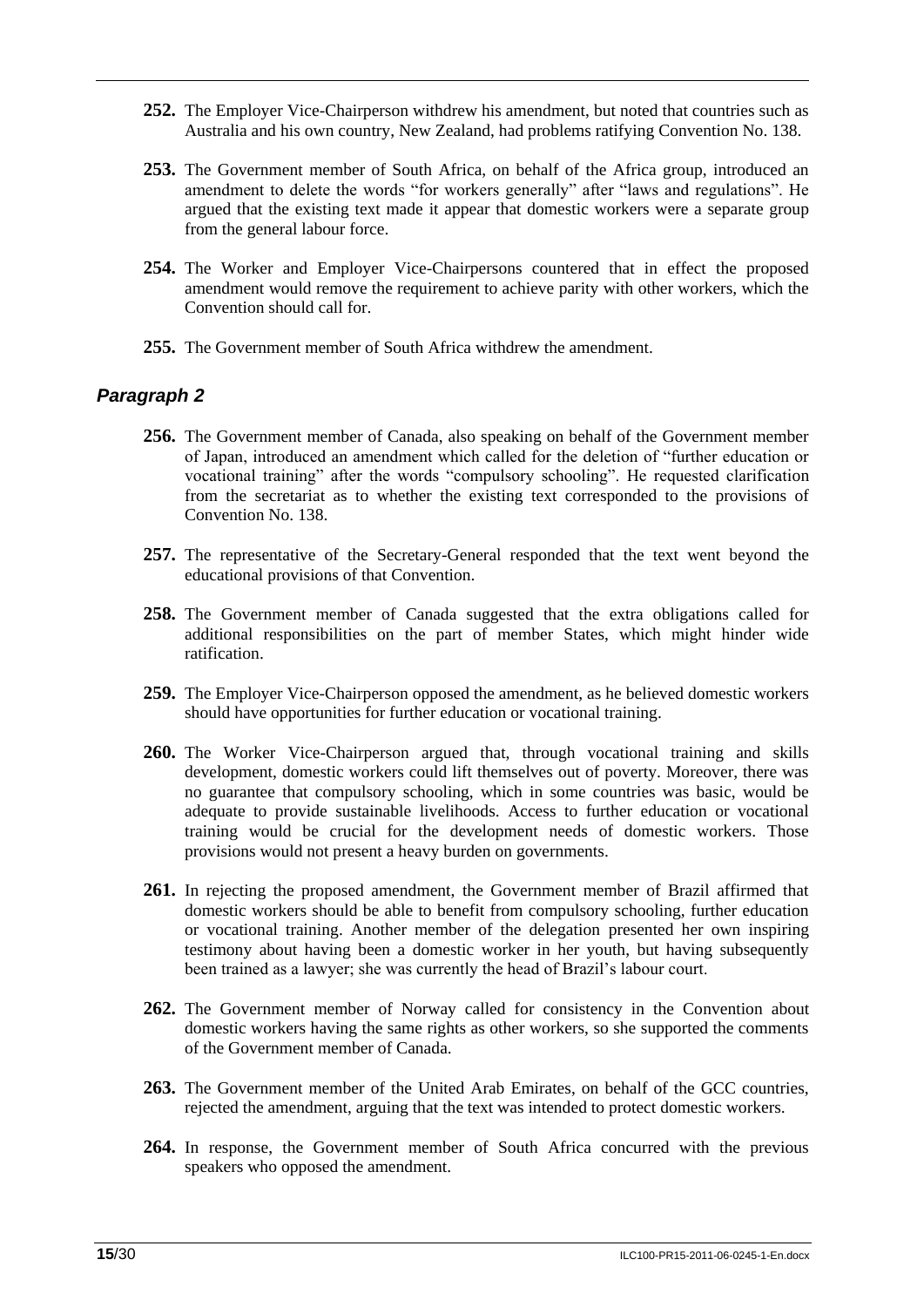- **265.** The Government member of Hungary, on behalf of EU Member States, proposed a subamendment to replace "does not deprive them of, or interfere with, their compulsory schooling, further education or vocational training" by "does not jeopardize their education", highlighting that many children had little or no education, and that she considered "further education" a nebulous concept.
- **266.** The Worker Vice-Chairperson recalled that Article 7(2)(c) of the Worst Forms of Child Labour Convention, 1999 (No. 182), also made reference to "vocational training". Her group did not support the subamendment as it weakened the existing text; the explicit reference to compulsory schooling, vocational training and further education should be retained.
- **267.** The Employer Vice-Chairperson reiterated that compulsory education was an absolute objective, whereas further education and vocational training were not obligatory and were thus on a different level.
- **268.** The Government member of Australia opposed the subamendment and agreed with previous speakers supporting the original text. She remarked that domestic workers were often deprived of access to education due to their long working hours. The wording "deprive them of, or interfere with" was much stronger than the language proposed in the subamendment, and should be retained. She recalled that the age of compulsory schooling differed substantially between countries.
- **269.** The Government member of Hungary withdrew the subamendment.
- **270.** The Chairperson reopened the debate on the original amendment.
- **271.** The Government member of Argentina opposed the amendment, preferring the original text.
- **272.** The Government member of Bangladesh asked the sponsors of the amendment whether the wording proposed in an amendment to be introduced by the Employer members would address their concerns.
- **273.** The Government member of Canada agreed that domestic workers should not be deprived of access to further education. The amendment had been introduced in order to maintain consistency with Convention No. 138. However, the intent was compatible with the Employer amendment referred to by the Government member of Bangladesh, so he withdrew the amendment.
- **274.** The Employer Vice-Chairperson introduced the abovementioned amendment which sought to replace the words "of, or interfere with, their compulsory schooling, further education or vocational training" with "of compulsory education, or interfere with opportunities to participate in further education or vocational training".
- **275.** The Worker Vice-Chairperson supported the amendment.
- **276.** The Government member of Australia supported the amendment and considered it a good solution to the concerns previously expressed.
- **277.** The Government members of Namibia and the United Arab Emirates, on behalf of the Africa group and the GCC countries respectively, concurred.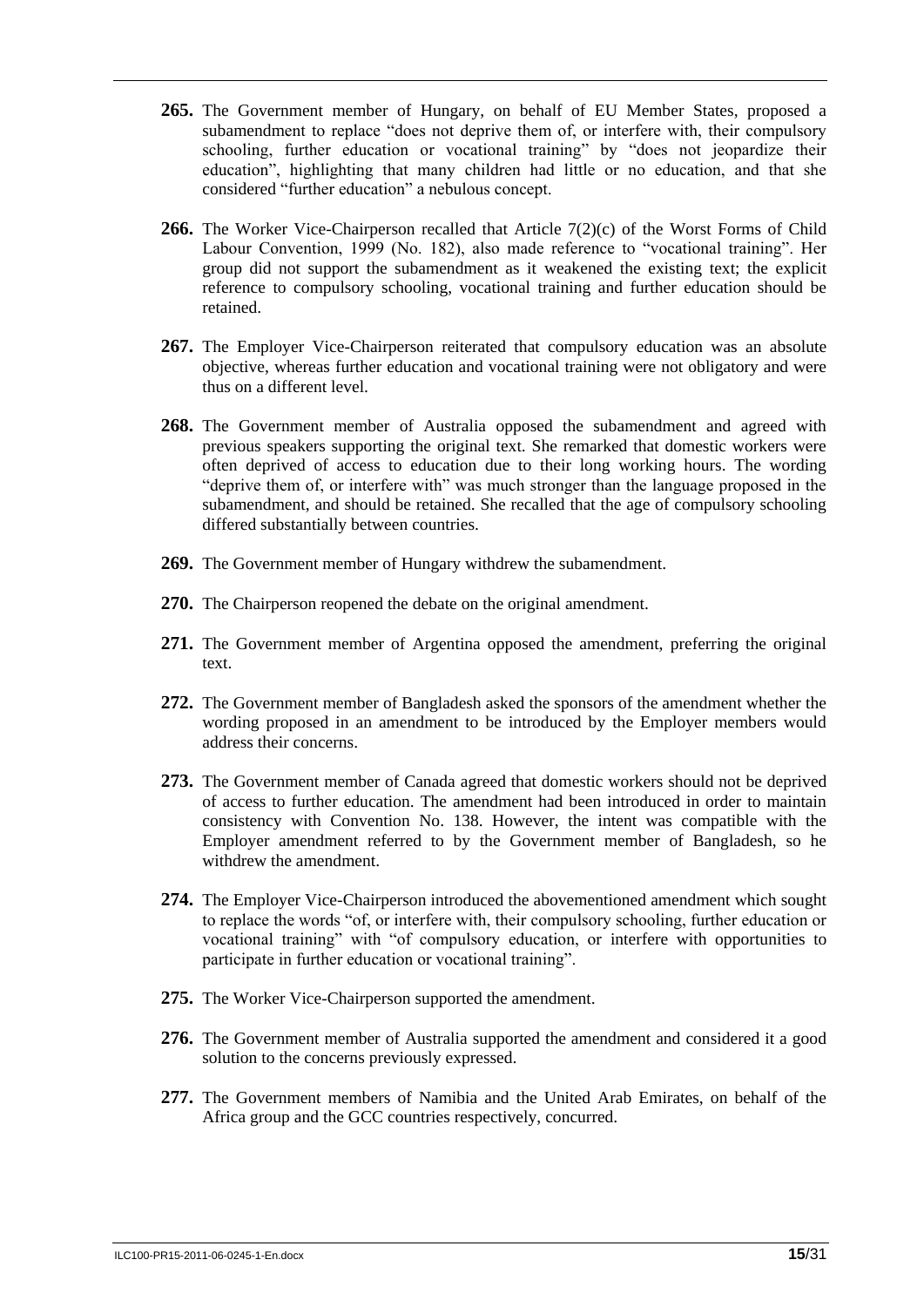- 278. The Government member of Japan confirmed that the Employer members' amendment addressed the intent behind the amendment co-sponsored by his delegation. He therefore supported the amendment.
- **279.** The amendment was adopted. Another amendment seeking to delete the term "further education" consequently fell.
- **280.** Article 4 was adopted as amended.

## **Article 5**

- **281.** The Government member of the United States introduced an amendment, seconded by the Employers" group, to replace the Article with the following: "Each Member shall take measures to ensure that domestic workers enjoy terms of employment, working conditions and, where applicable, living conditions which respect their privacy, no less favourable than those generally enjoyed by other categories of workers." The aim was to set out the principle of comparability of treatment with other wage earners. While still allowing for some flexibility, the proposed wording was tighter than the original "like workers generally".
- **282.** The Employer Vice-Chairperson proposed a subamendment to replace "which respect their privacy" with "respecting the privacy of the domestic worker and each household member", to reflect previous discussions on the issue of privacy in relation to household members.
- **283.** The Worker Vice-Chairperson accepted the proposed subamendment.
- **284.** The Government members of Australia, Indonesia and South Africa did not oppose the proposed amendment or subamendment, but wondered whether it was necessary to address the issue of respecting the privacy of household members in Article 5. They reminded Committee members that the principal aim of the Article was to protect domestic workers.
- **285.** The Government members of Argentina and Uruguay agreed with previous speakers and opposed both the amendment and the subamendment, arguing that they introduced a form of conditionality which appeared to erode the fundamental rights of domestic workers.
- **286.** The Government member of Namibia, on behalf of the Africa group, objected to the amendment and subamendment, noting that the Article intended to address historical injustices – particularly mistreatment – against domestic workers.
- **287.** The Government member of Hungary, on behalf of EU Member States, rejected the amendment and subamendment because they introduced confusion.
- **288.** The Government member of the United Arab Emirates, on behalf of the GCC countries, preferred the original text, reminding the Committee of the purpose of the Article.
- **289.** The Government member of the United States withdrew the amendment to avoid reopening difficult debates that had taken place in 2010.
- **290.** The Worker Vice-Chairperson introduced an amendment calling for the addition of "without any form of discrimination" after "employment" in the second line. The proposed amendment sought to prohibit more explicitly any sort of discrimination against domestic workers.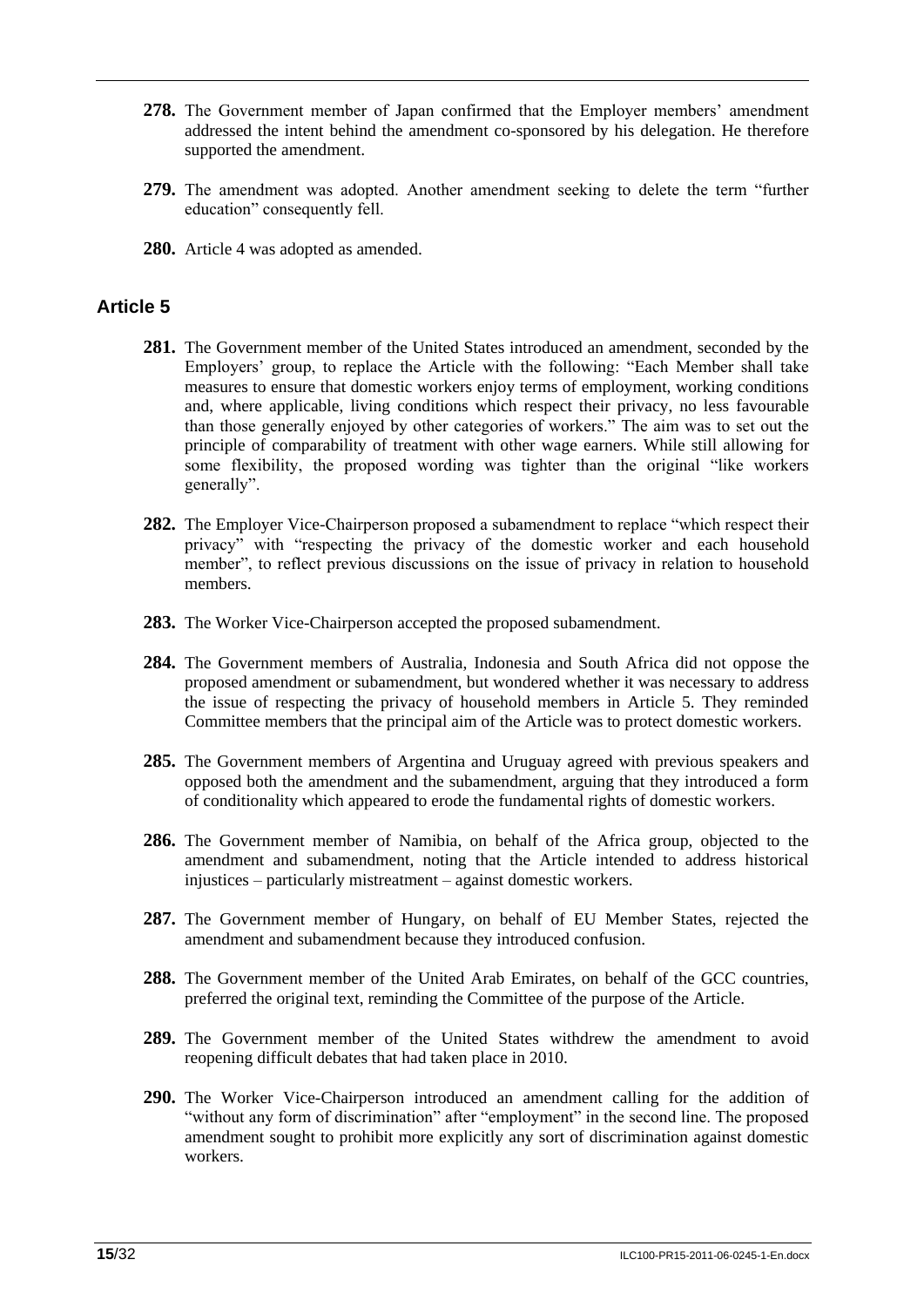- **291.** The Employer Vice-Chairperson agreed in principle but considered that there also existed some positive forms of discrimination. He therefore proposed a subamendment by adding "unlawful" between "of" and "discrimination", making the full amendment read as follows: "without any form of unlawful discrimination".
- **292.** The Worker Vice-Chairperson wished to know what forms of discrimination would be classified as lawful, and requested the secretariat to read Article 1 of the Discrimination (Employment and Occupation) Convention, 1958 (No. 111), to ensure that the Committee did not introduce unhelpful language into the text of the new Convention.
- **293.** After the representative of the Secretary-General had read out Article 1 of Convention No. 111, defining the term "discrimination", the Worker Vice-Chairperson stated that the meaning of "discrimination" in ILO usage was very clear. There was no need to introduce the word "unlawful" as a qualification of the term "discrimination". Her group opposed the subamendment proposed by the Employers' group.
- **294.** The Government members of Australia and Brazil also opposed the subamendment.
- **295.** The Employer Vice-Chairperson withdrew the subamendment on the understanding that the term discrimination only applied to negative or "prohibited" forms of discrimination.
- **296.** The Government members of Australia, and the United Kingdom, on behalf of EU Member States, agreed that prohibition of discrimination was an important objective, but opposed the Worker members' amendment. Since Article 3(2)(d) already referred to discrimination, it was unnecessary to repeat this in Article 5.
- **297.** The Worker Vice-Chairperson, noting that the Committee had unanimously spoken against discrimination towards domestic workers and that reference was made to discrimination elsewhere in the instrument, withdrew the amendment.
- **298.** The Government member of Argentina, on behalf of GRULAC, withdrew an amendment that had sought to replace "if they reside in the household, decent living conditions which respect their privacy" with "decent living conditions which respect their privacy, particularly if they reside in the household".
- **299.** The Government member of Indonesia introduced an amendment, seconded by the Government member of Bangladesh, to delete "if they reside in the household" and add "including the freedom to manifest their religion and beliefs" at the end of the Article.
- **300.** The Worker Vice-Chairperson strongly supported the right of domestic workers to freedom of religion. However, the amendment's intent was already covered in Article 3(1), which obliged Members to take measures to ensure the effective protection of the human rights of all domestic workers. Further, the Preamble listed the relevant international human rights instruments that protected the freedom of religion. Her group would therefore not support the amendment.
- **301.** The Employer Vice-Chairperson was concerned that the proposed amendment would establish a complex obligation for member States to "take measures" that enabled domestic workers to manifest their religion and beliefs. As that could be a potential barrier to ratification, he opposed the amendment.
- **302.** The amendment fell.
- **303.** In view of the earlier discussion, the Worker Vice-Chairperson withdrew an amendment.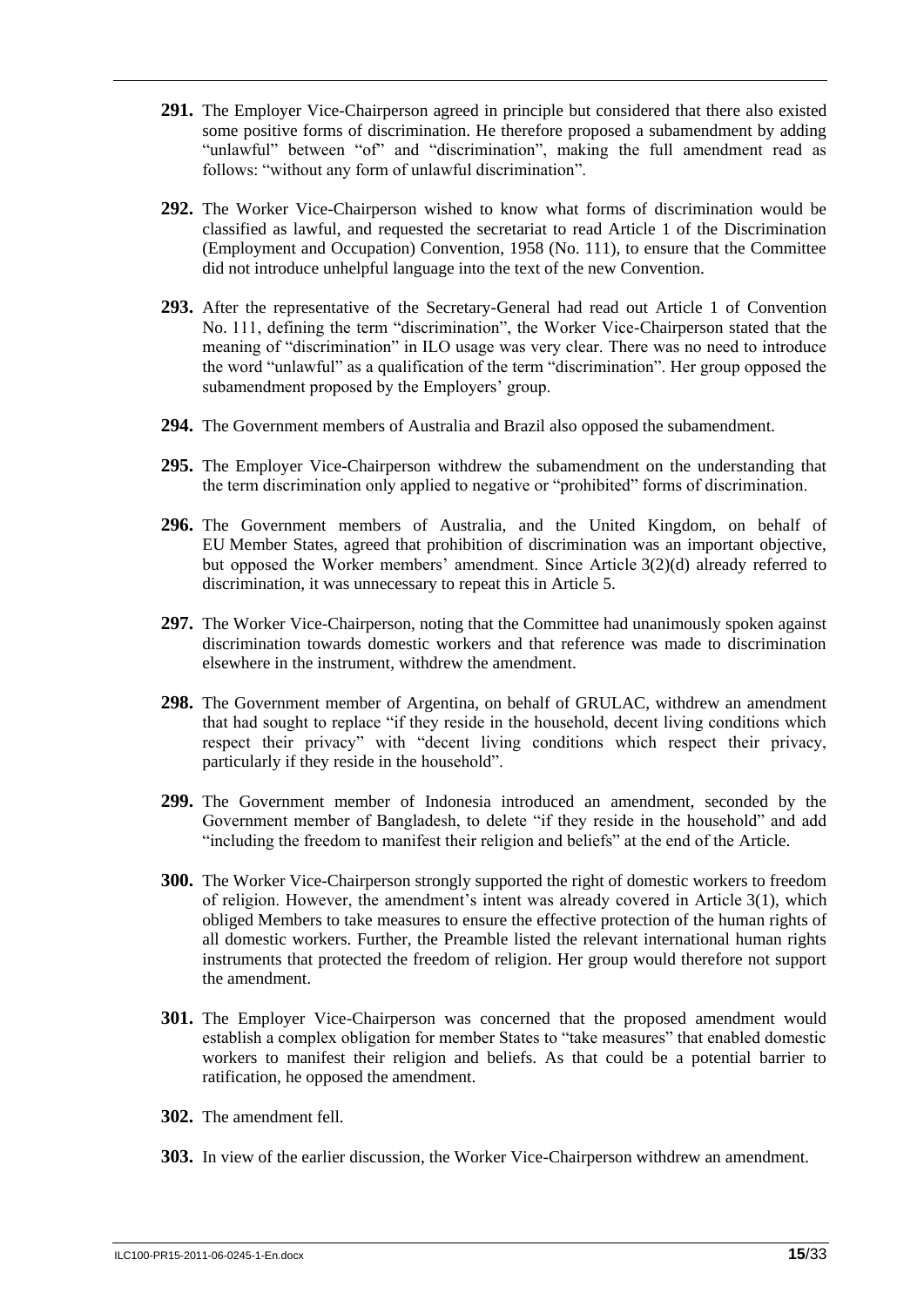- **304.** The Employer Vice-Chairperson introduced an amendment to replace "which respect their privacy<sup>3</sup> with "respecting the privacy of the worker and of each household member", so as to establish a more comprehensive reference to privacy.
- **305.** The Worker Vice-Chairperson recalled that the primary objective of Article 5 was to ensure decent working and living conditions for domestic workers; the proposed amendment would dilute the Article. Her group opposed the amendment for the reasons stated earlier in the discussion.
- **306.** The Government members of Australia, Hungary, on behalf of EU Member States, and Norway opposed the amendment, preferring the original wording of the Article.
- **307.** The Employer Vice-Chairperson withdrew the amendment.
- **308.** Article 5 was adopted as amended.

## **Article 6**

**309.** The Government member of Denmark, on behalf of EU Member States, introduced an amendment to replace the Article. In his view, the comprehensive list in subparagraphs  $(a)$ – $(i)$  was too detailed for a Convention, and could be moved to the Recommendation. The new text would read:

> 1. Domestic workers have the right to be informed of the terms and conditions of their employment. This information should be provided in an appropriate and easily understandable manner.

> 2. Each Member shall take measures to ensure that a domestic worker within a reasonable time is notified of the essential aspects of the employment relationship, preferably, where possible, in a written contract in accordance with national laws and regulations.

> 3. A Member may in law or regulations exclude certain limited cases of employment relationship from the obligation in the preceding paragraph, when it is justified on objective grounds.

The objective of the amendment was: to state the principle that domestic workers had a right to be informed of the terms of their employment relationship; to clarify the obligations of member States; and to maintain a degree of flexibility. The purpose of the proposed paragraph 3 was to cover cases where it was very difficult to comply with the requirements of the preceding paragraph, for instance when an employment relationship was of very short duration or for very limited hours per week.

- **310.** The Employer Vice-Chairperson, while agreeing that the details of the Article could be placed in the Recommendation, raised issues regarding the exact meaning of the amendment's "within a reasonable time" in paragraph 2 and "limited cases of employment relationship" in paragraph 3. Given that Article 1 had defined domestic work as an employment relationship, how could there be different types of employment relationship? He also requested that Government members express their views.
- **311.** The Worker Vice-Chairperson rejected the amendment on several grounds. First, it was not clear that the amendment was superior to the original draft text, which aimed to provide basic protection by ensuring that workers were informed of their terms and conditions of employment before accepting a job. Second, it contained ambiguities: what specific information on terms and conditions of employment did domestic workers have a right to receive; and what was the meaning of "essential aspects" of the employment relationship? Third, if the intention of paragraph 3 was to exclude some groups of employers from an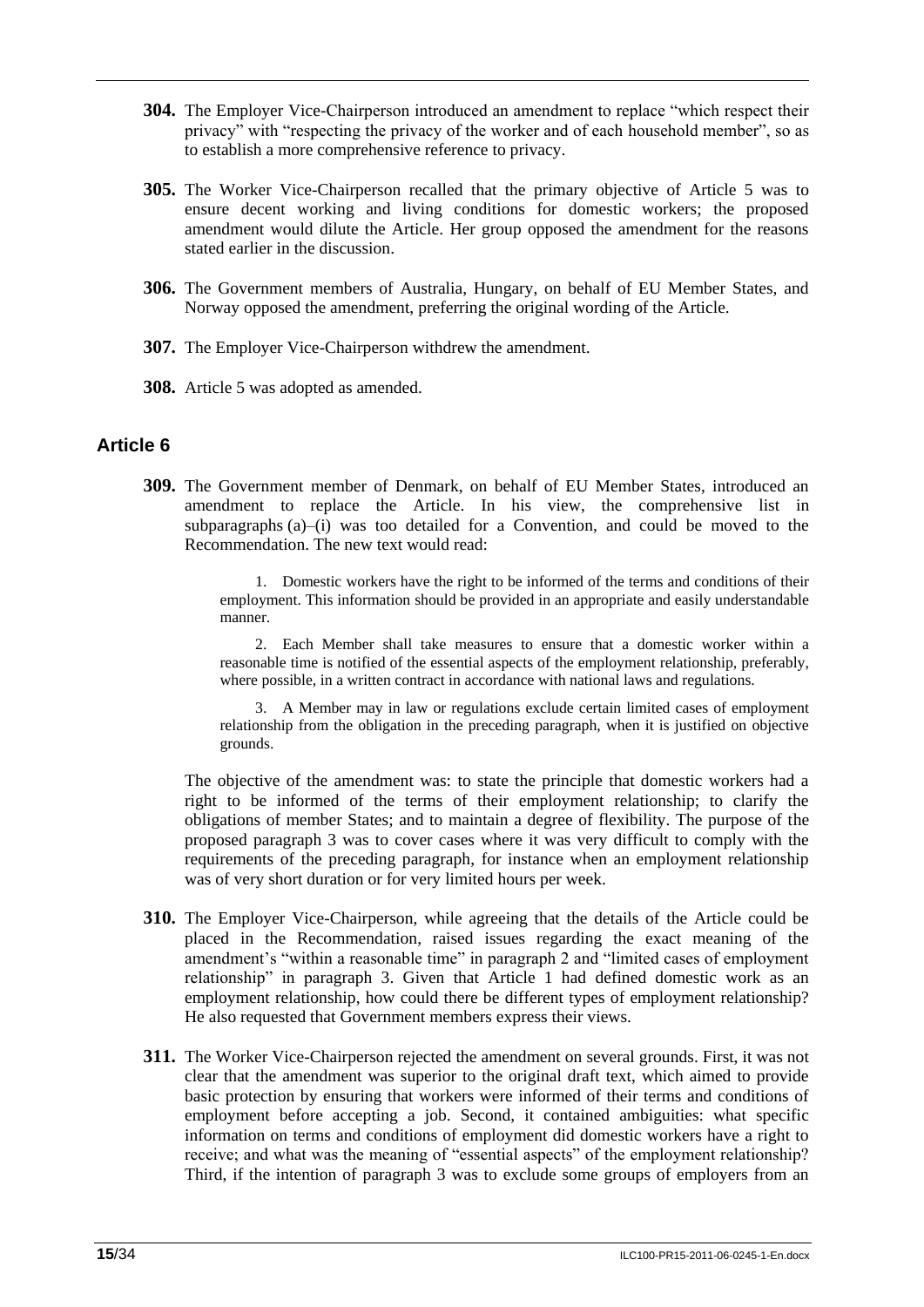obligation to notify workers about their employment terms and conditions, that would hamper domestic workers wishing to file complaints against unfair, inhumane working conditions. Finally, the original text did not seem more onerous than the EU Council Directive 91/533/EEC of 14 October 1991 on an employer's obligation to inform employees of the conditions applicable to the contract or employment relationship, which specified the terms and conditions of employment to be reflected in an employment contract.

- **312.** In response to the questions, the Government member of Denmark explained that the intent of the EU amendment was not to lower the level of protection to domestic workers. Legislation in the EU already obliged employers to inform domestic workers of their terms and conditions of employment. However, the current draft of Article 6 was stricter than the regulations applicable to workers generally in Europe. It was too detailed, and contained aspects that could lead to minor violations involving small formalities such as the inclusion of an incorrect address in the contract. Ratification of the Convention would thus be hampered. He urged the Committee members to take a realistic approach.
- **313.** The Government member of Bangladesh raised issues regarding paragraph 3 of the amendment, which sought to exempt some types of employment relationship on "objective grounds" from the obligation of notifying workers about their terms and conditions of employment. First, there could be varied interpretations of "objective grounds". Second, if "objective grounds" included short-term employment – as explained by the Government member of Denmark – this would reduce the comprehensiveness of the proposed **Convention**
- **314.** The Government member of Uruguay preferred the original text and indicated that the Article addressed the right to information, which was absolutely crucial. It was therefore essential to adopt a sufficiently wide-ranging text, ensuring that domestic workers would receive basic information when entering employment relationships.
- **315.** The Government member of Australia strongly opposed the amendment for three reasons. First, the issue had been extensively discussed in 2010 and a compromise reached. Second, the Article was at the heart of the Convention and addressed a key area of domestic workers" vulnerability, especially for migrant workers. Third, it was not the first time that an ILO Convention stated specific requirements: that approach had already been followed in the Maritime Labour Convention, 2006 (MLC, 2006).
- **316.** The Government member of Brazil supported the previous speaker's view and strongly opposed the amendment on the grounds that Article 6 was fundamental to the proposed Convention's purpose of promoting of domestic workers' rights. The EU proposal contained vague elements and exclusions that would weaken workers' protection.
- **317.** The Government member of Indonesia concurred with previous speakers and considered that the amendment would modify the essence of the Article.
- **318.** The Government member of India supported the amendment, highlighting that the new text would make the Convention more practical and easier to ratify and implement, which should be the ultimate objective of a standard-setting exercise. He noted that many ILO Conventions had not yet been ratified, so a more flexible and less detailed text would be more successful. Details could be moved into the proposed Recommendation.
- **319.** The Government member of the United States opposed the amendment, indicating that the Article was at the core of the Convention, allowing domestic workers to receive protections not less favourable than other workers. Poor access to information was a key factor in the vulnerability of domestic workers. He considered that the Article was not too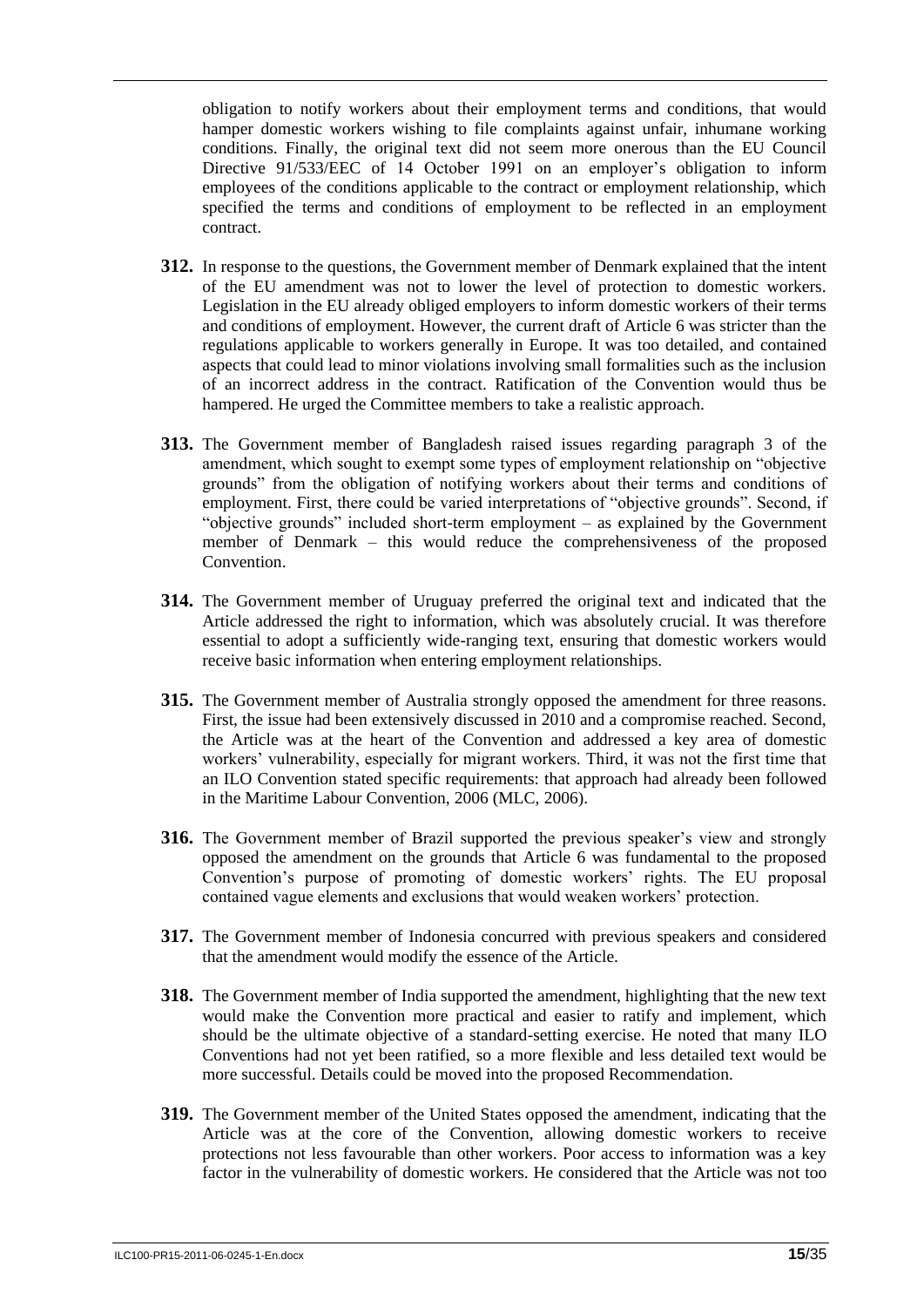onerous and did not make the Convention too difficult to ratify. First, the provisions of the existing text were merely about basic information. Second, the Article included flexibility clauses, such as "where possible", "if applicable" and "in accordance with national law and regulations", which allowed governments to maintain consistency with existing national legislations and practices.

**320.** The Government member of the Denmark, on behalf of EU Member States, withdrew the amendment.

## *Chapeau*

- **321.** The Government members of the Philippines and the United States withdrew a joint amendment to insert the words "in a language they can understand" after "through written contracts", in the chapeau. That proposal would be submitted in the related text of the Recommendation.
- **322.** The Worker Vice-Chairperson introduced an amendment to insert the words "or collective agreements" after the word "regulations" in the fourth line. The amendment was similar to one submitted by the Employer members. She explained that the proposal was consistent with the rationale of the Article and the objective of promoting the rights of domestic workers, which were also enshrined in collective bargaining agreements, as domestic workers were also represented in workers' organizations.
- **323.** The Employer Vice-Chairperson supported the amendment, indicating that a number of amendments submitted by his group aimed at including similar clauses.
- **324.** The Government members of Algeria, Hungary (on behalf of EU Member States) and Uruguay supported the amendment, indicating that collective agreements played an important role in promoting decent work for that category of workers.
- **325.** The amendment was adopted.
- **326.** The Employer Vice-Chairperson consequently withdrew his group"s amendment.

## Subparagraph (a)

- **327.** The Government member of Hungary, on behalf of EU Member States, withdrew an amendment and supported a similar amendment by the Workers' group.
- **328.** The Worker Vice-Chairperson introduced an amendment to add a new subparagraph after subparagraph (a) to read "the address of the workplace or workplaces". She explained that domestic workers had a right to know where they would work. That could be different from the address of the employer.
- **329.** The Employer Vice-Chairperson supported the intent of the amendment, suggesting a subamendment to add "usual" before "workplace or workplaces", because some domestic workers were expected to work in more than one place.
- **330.** The Worker Vice-Chairperson and the Government members of Argentina, Canada, Ecuador, Hungary (on behalf of EU Member States), Indonesia and the Philippines supported the subamendment.
- **331.** The Government member of Norway observed that persons working for a cleaning agency might not have a "usual" workplace but she supported the subamendment.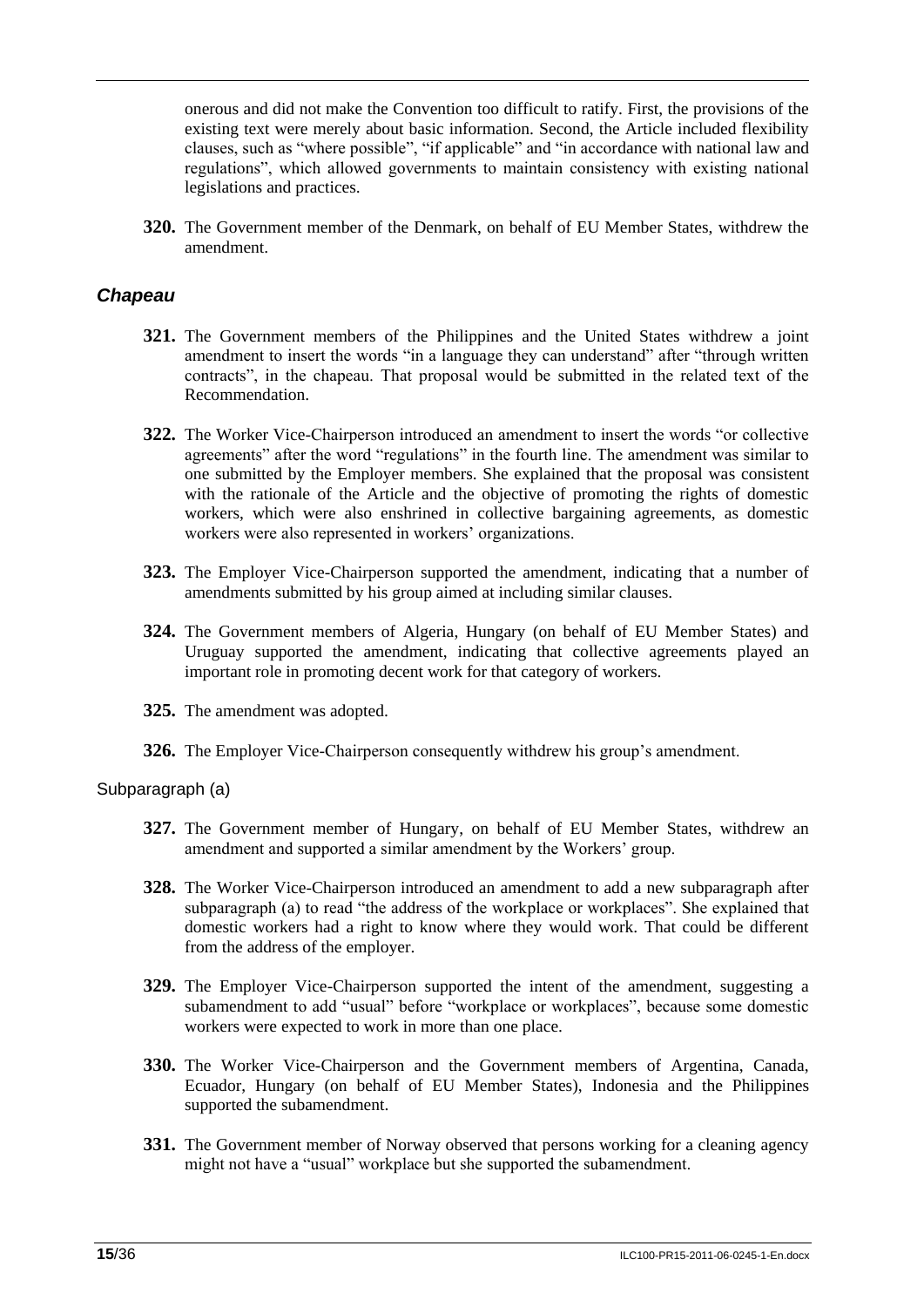- **332.** The Government member of the United Arab Emirates, on behalf of the GCC countries, considered that the subamendment introduced excessive detail and that the word "usual" did not provide additional protection to domestic workers.
- **333.** The Government member of the United States understood and supported the concept but he had difficulty with the subamendment. He asked if it applied when a person worked nine days out of ten at the primary residence of the employer, but every second weekend at the vacation home of the employer.
- **334.** The Employer Vice-Chairperson stated that "usual" related to the place where the domestic worker was most likely to be found. Without the addition of "usual", the provision would become very difficult for governments to administrate.
- **335.** The Worker Vice-Chairperson explained that the general sense of the amendment and subamendment was to ensure that the normal, usual place of work for a domestic worker was agreed prior to signing the contract.
- **336.** The amendment was adopted as subamended.

#### Subparagraph (e)

- **337.** The Government member of France, speaking on behalf of EU Member States, introduced an amendment to insert the word "expected" before "duration" to cover fixed-term contracts of unspecified duration. The current wording would, for example, exclude contracts to replace workers on sick leave for a duration that could not be known in advance. The amendment was intended to provide legal certainty and make the provision more inclusive.
- **338.** The Worker Vice-Chairperson opposed the amendment; the new wording would result in more uncertainty for the worker. Workers always needed to know in advance the duration of their contract, so the new provision would undermine workers" need for stability in an employment relationship.
- **339.** The Government member of France shared the concerns of the Workers' group, but the intent of the proposed change specifically focused on covering contractual situations where terms and conditions were uncertain. Another example was contracts for maternity leave replacement, the duration of which could not be established in advance. The original text of subparagraph (e) did not cover such cases, while the amendment would cover workers having contracts of unspecified duration.
- **340.** The Worker Vice-Chairperson remarked that the original text of subparagraph (e) aimed to cover both contracts with no fixed duration and those with specified duration; thus it already provided protection for workers and it was unclear why a "specified period of time" needed to be qualified by the word "expected".
- **341.** The Employer Vice-Chairperson supported the amendment and observed that subparagraph (e) covered permanent contracts (in which only the starting date should be specified) and contracts for a specified period of time, which was sometimes impossible to indicate precisely, for instance maternity leave replacement. As a worker on statutory maternity leave might decide to extend her leave, it would be useful to reflect that by setting an "expected" duration for the replacement worker's contract. He explained that employers often lost court cases when they had to terminate workers on fixed-term contracts before the allotted date, so the proposed amendment would help address that problem.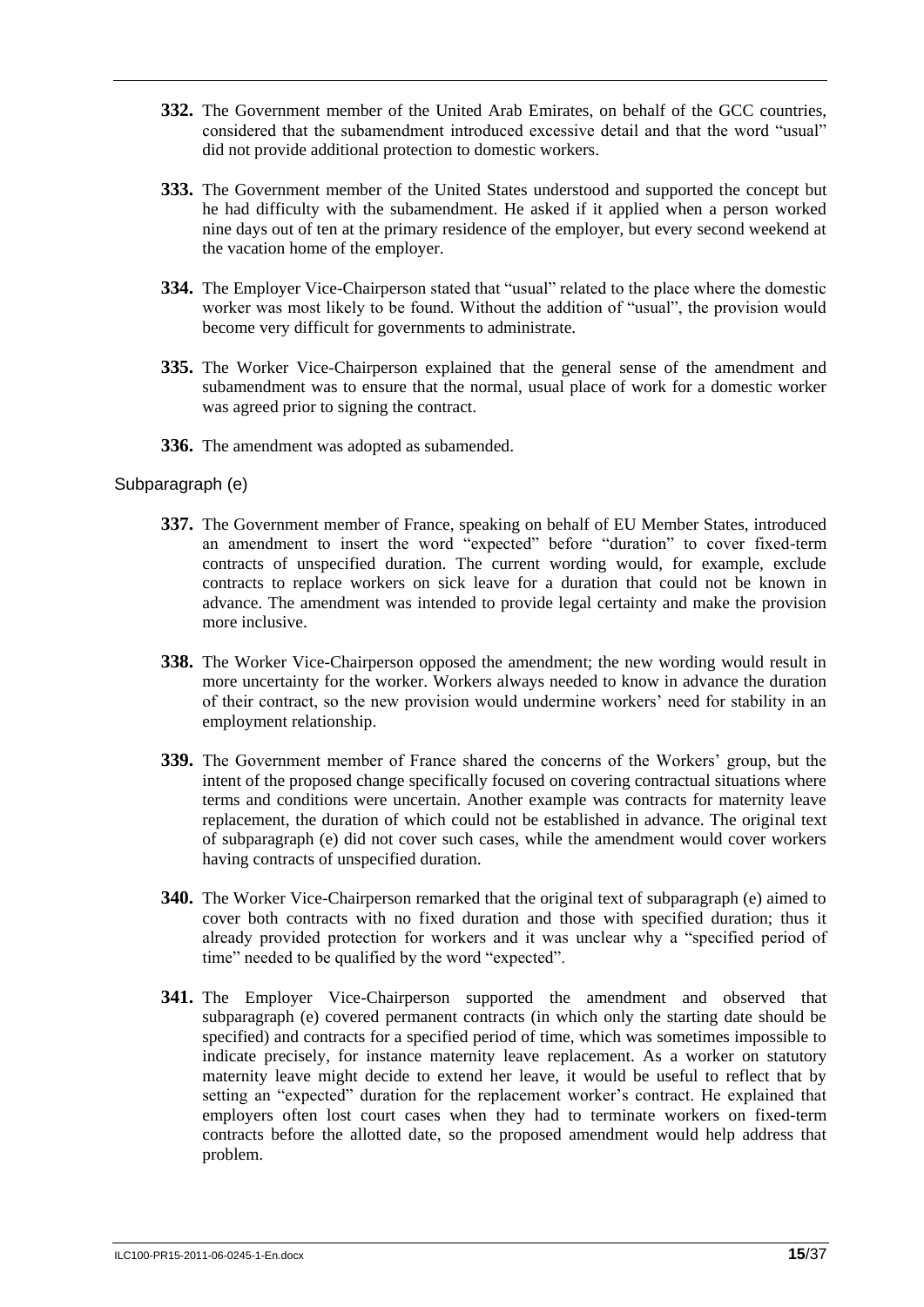- **342.** The Government member of South Africa, on behalf of the Africa group, opposed the amendment, since the current text already included contracts for specified periods of time, so inserting the word "expected" was redundant and also not legally grounded (that wording would be more appropriate for open-ended contracts).
- **343.** The Government member of Namibia opposed the amendment and indicated that in labour law there were fixed-term and without-limit-of-time contracts. The clause in the original text was neutral and did not imply that workers could choose the type of contract. However, if workers accepted fixed-term contracts, their duration should be indicated. There was no merit in adding the word "expected".
- **344.** The Government member of Australia also opposed the amendment, explaining that the lack of specificity and duration of domestic workers' contracts was a key issue, requiring a suitable solution. A valid approach could again be found in the MLC, 2006, whose paragraph  $4(g)(ii)$  of Standard A2.1 on "Seafarers' employment agreements" set out that if a contract was for "a definite period, the date fixed for its expiry" should be specified.
- **345.** The Government members of the Islamic Republic of Iran, Iraq and the United Republic of Tanzania supported the views put forward by the three previous speakers and opposed the amendment.
- **346.** The Employer Vice-Chairperson reiterated his support for the amendment, but observed that it was up to its proposers to determine its fate.
- **347.** The Worker Vice-Chairperson confirmed her group's opposition to the amendment.
- **348.** The Government member of France, on behalf of EU Member States, withdrew the amendment, regretted that discussions had focused mainly on principles rather than practicalities that, if addressed, would make the Convention ratifiable by EU Member States. Fixed-term contracts with no specified duration were not covered by the original provision. His group"s intent was to make subparagraph (e) more inclusive, not restrictive. The Committee should aim to adopt a balanced text that would allow broad ratification.
- **349.** An amendment submitted by the Government member of Indonesia fell, as it was not seconded.
- Subparagraph (f)
	- **350.** The Worker Vice-Chairperson withdrew an amendment to replace the word "if" by "where" in subparagraph (f) and indicated that it would be submitted to the Committee Drafting Committee.
- Subparagraph (h)
	- **351.** The Employer Vice-Chairperson introduced an amendment to subparagraph 6(h) to insert the words "for migrant domestic workers" after "the terms of repatriation", in order to make clear that repatriation only applied to migrant workers.
	- **352.** The Worker Vice-Chairperson opposed the amendment, explaining that ILO usage of the term "migrant workers" denoted people who worked outside the boundaries of their country of origin. Thus, internal migrant workers in China, for example, would not be refunded for their travel costs by their employer, even if they had to fly to their province of origin.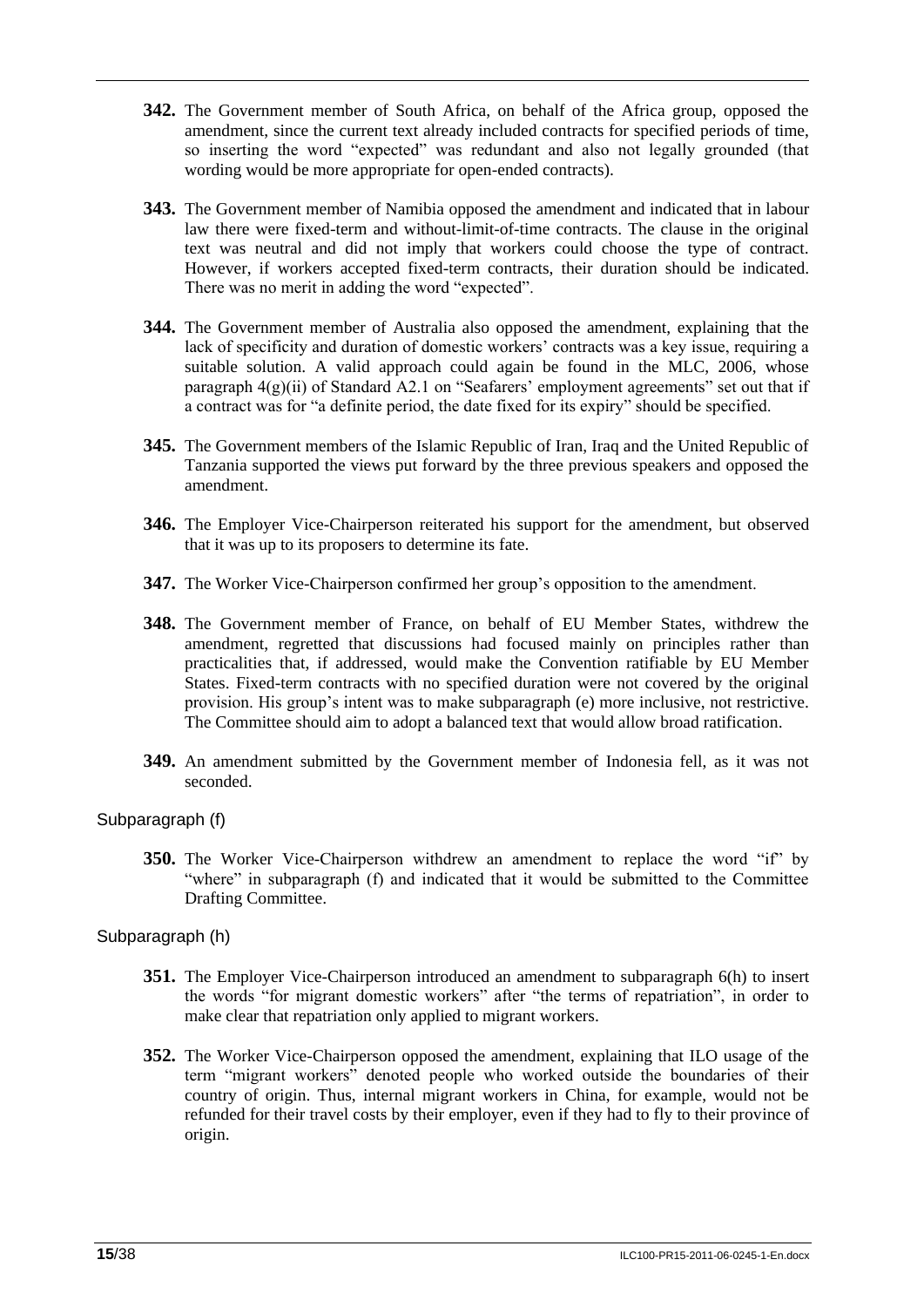- **353.** The Government member of the South Africa asked the secretariat to confirm that the term "migrant worker" necessarily implied extraterritoriality.
- **354.** The representative of the Secretary-General indicated that "migrant worker" referred in ILO terminology exclusively to people migrating across borders and did not include internal migrants.
- **355.** The Government member of Brazil opposed the amendment, observing that "repatriation" meant moving from one country to another, and could not include workers travelling from one place to another within the same country. The original text was preferable and already covered migrant workers.
- **356.** The Employer Vice-Chairperson withdrew the amendment, noting the valid clarifications and the fact that repatriation only applied to migrant workers.

#### Subparagraph (i)

- **357.** The Employer Vice-Chairperson presented an amendment to replace the text of the subparagraph with the following: "any period of notice required for termination of employment by either the domestic worker or the employer", stressing the importance of clearly including in contracts the notice period that the worker and employer should give when an employment relationship was to be terminated.
- **358.** The Worker Vice-Chairperson agreed with the concern of the Employers' group that the notice period was among the essential terms and conditions of termination that a contract should include. With that in mind, she proposed a subamendment: "terms and conditions related to the termination of employment, including any period of notice by either the domestic worker or the employer".
- **359.** The Employer Vice-Chairperson supported the subamendment.
- **360.** The Government member of Brazil supported the subamendment, but asked for clarification about the word "any", which seemed to affect the clarity of the provision.
- **361.** The Employer Vice-Chairperson supported the inclusion of the word "any", as it was more suitable to cover countries such as the United States, where no notice period was required, as well as member States providing a long notice period.
- **362.** The Worker Vice-Chairperson also favoured the inclusion of "any", which reflected the diversity of national contexts.
- **363.** The Government member of Brazil confirmed her support for the subamendment, while noting that a notice period should be always provided.
- **364.** The Government member of the United Kingdom, speaking on behalf of EU Member States, believed that the reference to "terms and conditions of termination of employment" in the Workers" subamendment, was too broad. It could establish a requirement to include very detailed lists of terms and conditions in each employment contract.
- **365.** The Worker Vice-Chairperson noted that the phrase "terms and conditions" was already used in the subparagraph on termination of employment.
- **366.** The Government member of the United Kingdom reiterated the position of EU Member States against the inclusion of the phrase "terms and conditions", and informed the Committee that they had therefore submitted an amendment that sought to remove it. He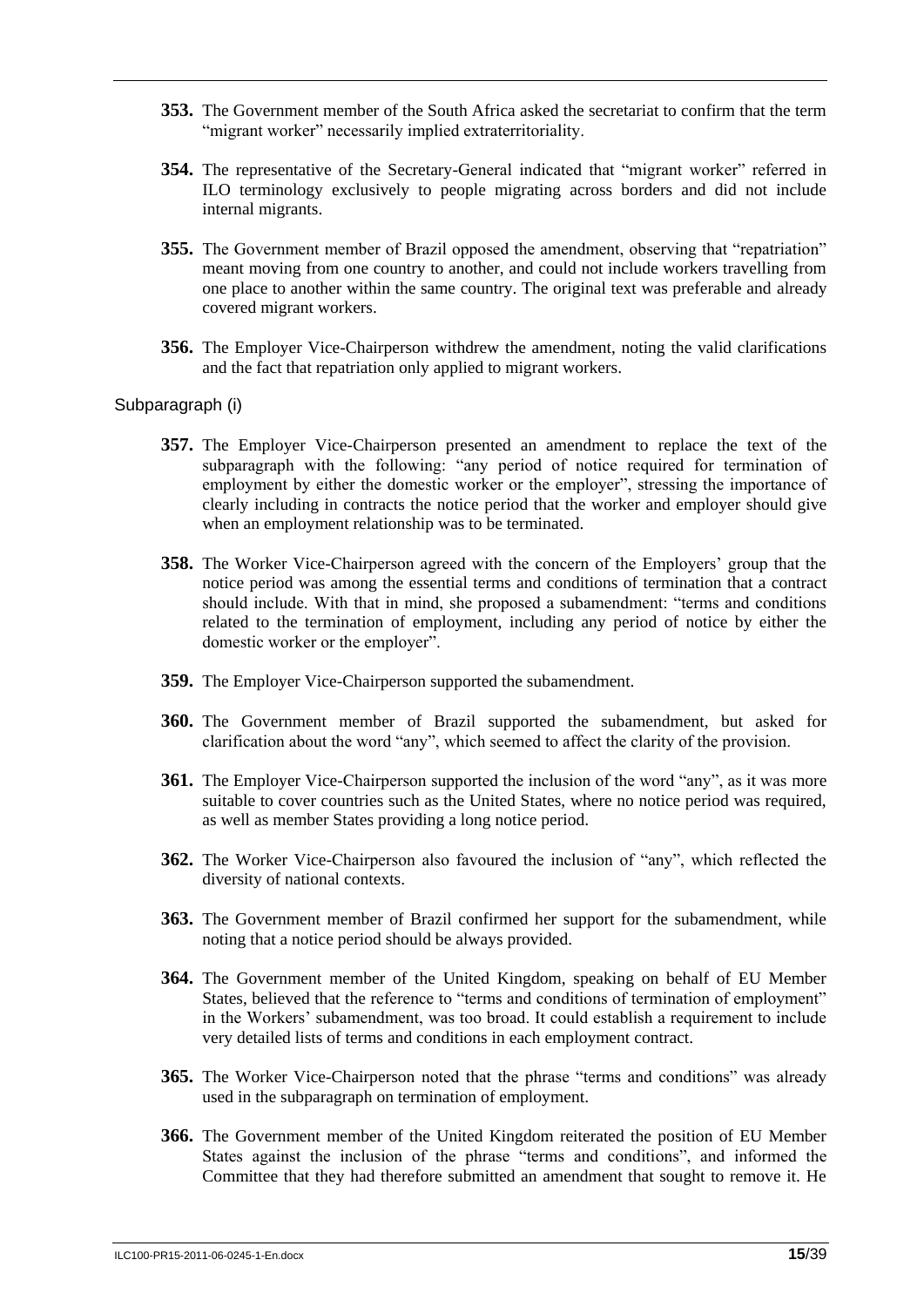opposed the Worker members' subamendment but supported the Employer members' original amendment.

- **367.** The Government member of Switzerland concurred with the previous speaker. In his view, the phrase "terms and conditions" was too vague. The Government member of Norway shared that view.
- **368.** The Worker Vice-Chairperson noted that the opening phrase of Article 6 specified reference to "accordance with national laws and regulations", so the terms and conditions were clearly delimited. It was important for domestic workers to know what would happen if their employment contract was terminated before the end of the expected duration.
- **369.** The Employer Vice-Chairperson clarified that the intent of the amendment was to give prominence to notice periods.
- **370.** The Government members of Australia and Bangladesh supported the subamendment proposed by the Worker members. The Committee had debated the same issue at length the previous year, and the wording "terms and conditions" had been the consensus solution.
- **371.** The Chairperson identified majority support for the amendment, which was adopted as subamended. As a consequence, an amendment, submitted by EU Member States, to replace "terms and conditions" by "a period of notice" fell.

New subparagraph after subparagraph (i)

- **372.** The Government member of the United States introduced an amendment, seconded by the Government member of Indonesia, to add a new subparagraph: "other terms and conditions of employment to which they are legally entitled, including daily and weekly rest periods, holidays, or other benefits". The purpose of the proposed new subparagraph would be to ensure that other essential information concerning legal entitlements was included in contracts (without being prescriptive about what those terms and conditions should be).
- **373.** The Worker Vice-Chairperson saw the value the new subparagraph would add to Article 6, supported the proposal and emphasized that annual leave and daily and weekly rest periods were particularly important.
- **374.** The Employer Vice-Chairperson supported the amendment, although he considered that it could equally be placed in the Recommendation.
- **375.** The Government member of Bangladesh felt the amendment introduced granular details into the Convention that would better be addressed in the Recommendation. He therefore opposed the amendment.
- **376.** The Government member of Switzerland opposed the amendment and aligned himself with the position taken by the Government member of Bangladesh.
- **377.** The Government member of South Africa, speaking on behalf of the Africa group, supported the amendment.
- **378.** The Government member of Brazil supported the substance of the amendment, but favoured its placement after subparagraph (d) that pertained to normal hours of work. The Government members of New Zealand and the Philippines agreed.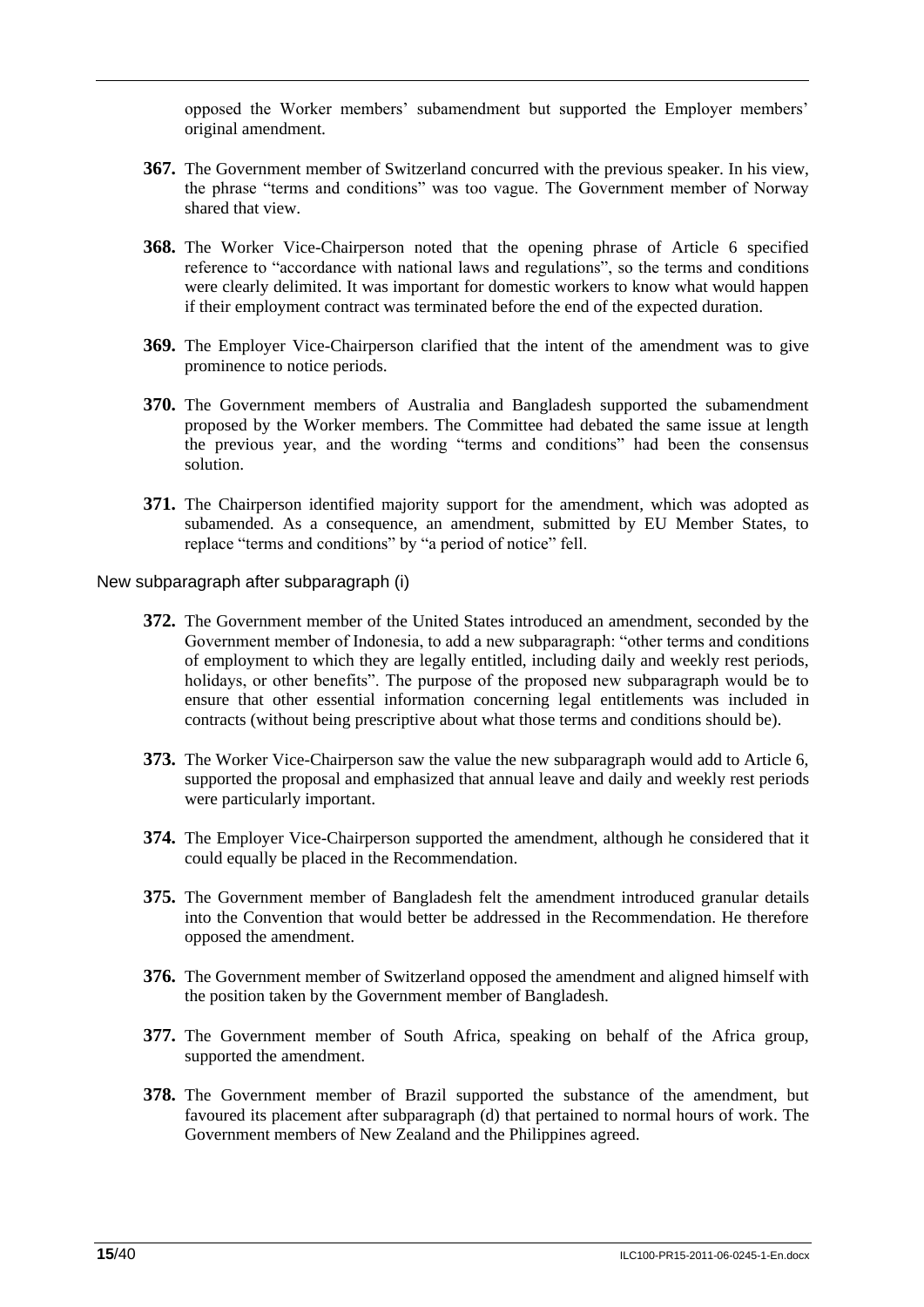- **379.** The Government member of the United States considered that placement after subparagraph (d) would be appropriate.
- **380.** The Government member of Hungary, on behalf of EU Member States, warned against extending the list in Article 6. The Convention should be clear and restrict itself to principles. She therefore opposed the amendment, but was willing to consider it in the Recommendation.
- **381.** The Government member of the United Kingdom associated himself with the EU statement. In common-law systems, it was impossible to list all entitlements, which were often implicit, such as the duty of good faith. The requirement to list them would therefore be difficult to enforce.
- **382.** The Government member of Germany concurred, noting that his country's labour law included a substantial set of rights and duties. If the entire body of legislation had to be included in every employment contract, that would present an obstacle to ratification.
- **383.** The Government member of the United Arab Emirates, on behalf of the GCC countries, felt that the text should not be overburdened by details that could present obstacles to ratification. The issues raised by the proposed amendment could be considered in the Recommendation. The Government members of Canada and Hungary shared those concerns. The Government member of Canada noted that Article 6 was already very prescriptive in nature.
- **384.** The Government member of Australia suggested removing the general reference to other terms and conditions of employment, but retaining specific reference to paid annual leave and to daily and weekly rest periods. She proposed a subamendment – seconded by the Government member of the United States – to rephrase the amendment as follows: "paid annual leave, and daily and weekly rest periods".
- **385.** The Worker and Employer Vice-Chairpersons supported the subamendment.
- **386.** The Government member of Norway questioned whether specifying daily and weekly rest periods was necessary when the Article already contained a subparagraph pertaining to normal hours of work.
- **387.** The Government member of Argentina noted that most countries had specific legislation on daily and weekly rest periods; these should be specified in an employment contract. She therefore supported the amendment, as subamended.
- **388.** The Government member of Germany suggested that stating the normal hours was sufficient; no specific reference to daily and weekly rest periods was needed, and perhaps only "paid annual leave" was required.
- **389.** The Government member of France concurred with the previous speaker. The Convention should be applicable to all domestic workers in the world, while some members of the Committee seemed to work on the assumption that it would be applied only to full-time domestic workers. For instance, it would be impractical to specify rest periods for a domestic worker who worked only two hours per week for a household. He warned that the clause could present an obstacle to ratification.
- **390.** The Employer Vice-Chairperson remarked that rest periods could also fall within normal hours of work, and suggested that the reference to normal hours of work did not make mentioning of rest periods unnecessary.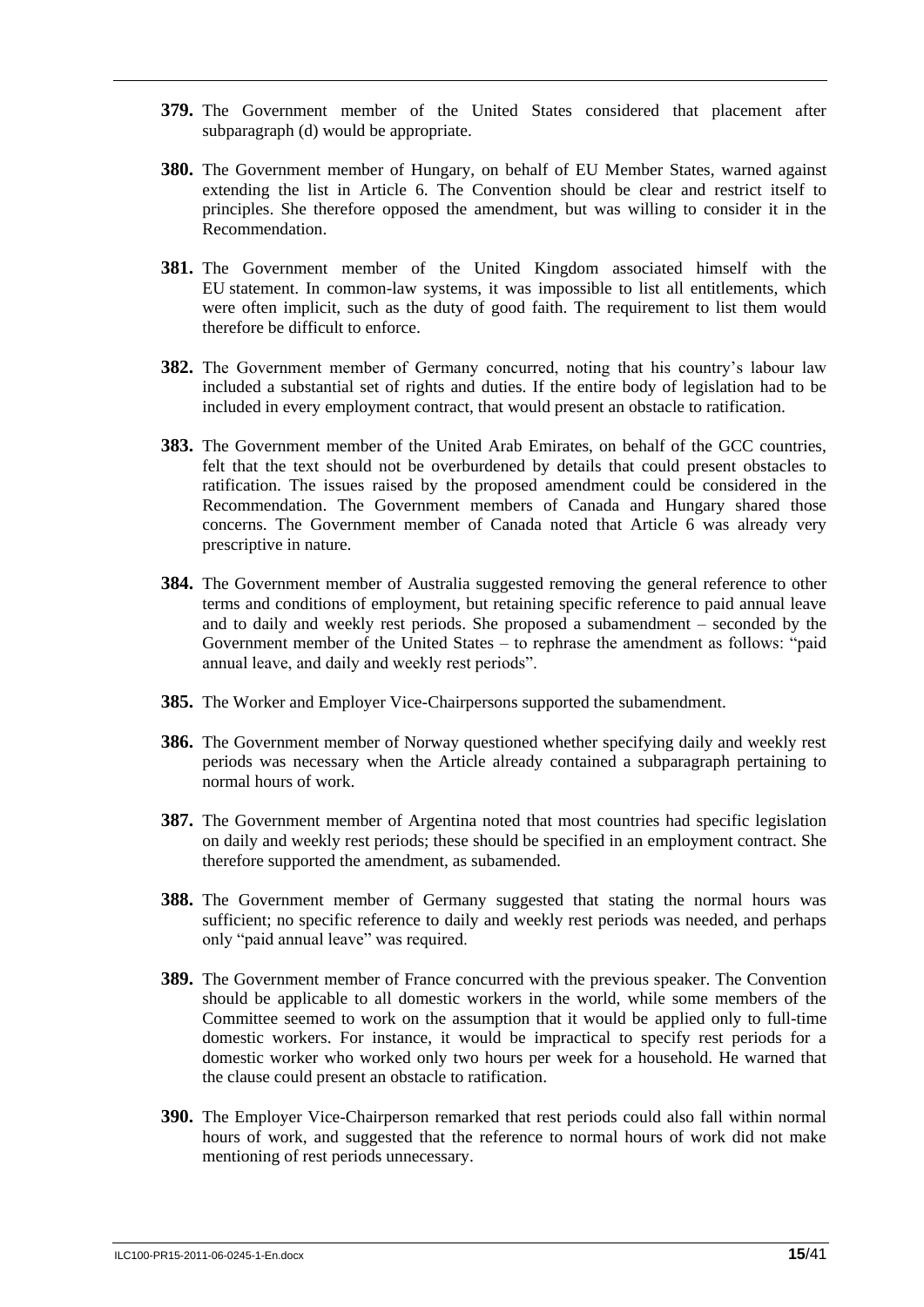- **391.** The Government member of Hungary, on behalf of EU Member States, emphasized that the subamendment included requirements that were too detailed; thus they opposed it.
- **392.** The Government member of Norway asked for clarification on whether rest periods could fall within normal hours of work.
- **393.** The Employer Vice-Chairperson gave the example of New Zealand, where workers were entitled to two ten-minute breaks over a certain period of work.
- **394.** The Worker Vice-Chairperson talked about poor domestic workers who started their working day at 6 a.m. and worked without interruption until the late evening, without any weekly rest.
- **395.** The Employer Vice-Chairperson recalled the broader context of the discussion. The Article was aimed at ensuring that domestic workers were informed about all important terms and conditions of their employment, and the list therefore had to contain all important issues that domestic workers should know about; that was not an onerous requirement.
- **396.** The Government member of Namibia, speaking on behalf of the Africa group, supported the subamendment.
- **397.** The amendment was adopted as subamended.
- **398.** The Chairperson informed Committee members that the adopted subamendment might require reordering; as agreed earlier, the issue of reordering would be dealt with at the end of the discussion, and would then be referred to the Committee Drafting Committee.

#### *New paragraph at the end of Article 6*

- **399.** The Government member of Denmark, on behalf of EU Member States, introduced an amendment to add a new paragraph at the end of Article 6, as follows: "A Member may in law or regulations exclude certain limited cases of employment relationship from the obligation in the preceding paragraph, when it is justified on objective grounds." to introduce some degree of flexibility in the Convention.
- **400.** The Employer Vice-Chairperson proposed a subamendment to insert "certain categories of domestic workers" in place of "certain limited cases of employment relationship".
- **401.** The Worker Vice-Chairperson objected to both the amendment and subamendment, recalling that Article 2 already provided for such categorizations and exemptions.
- **402.** The Government member of Denmark reiterated that the wording of Article 2 could not address their concerns adequately.
- **403.** The Government member of France concurred with the previous speaker.
- **404.** The Government member of Bangladesh considered the subamendment to be redundant; categorization was already provided for in Article 2, while the proposed amendment did not provide enough clarification. He therefore rejected both the amendment and subamendment.
- **405.** The Government member of Australia also rejected the proposed amendment and subamendment, arguing that they would undermine the overall objective of Article 6: Article 2 already provided for exclusion of certain categories of domestic workers.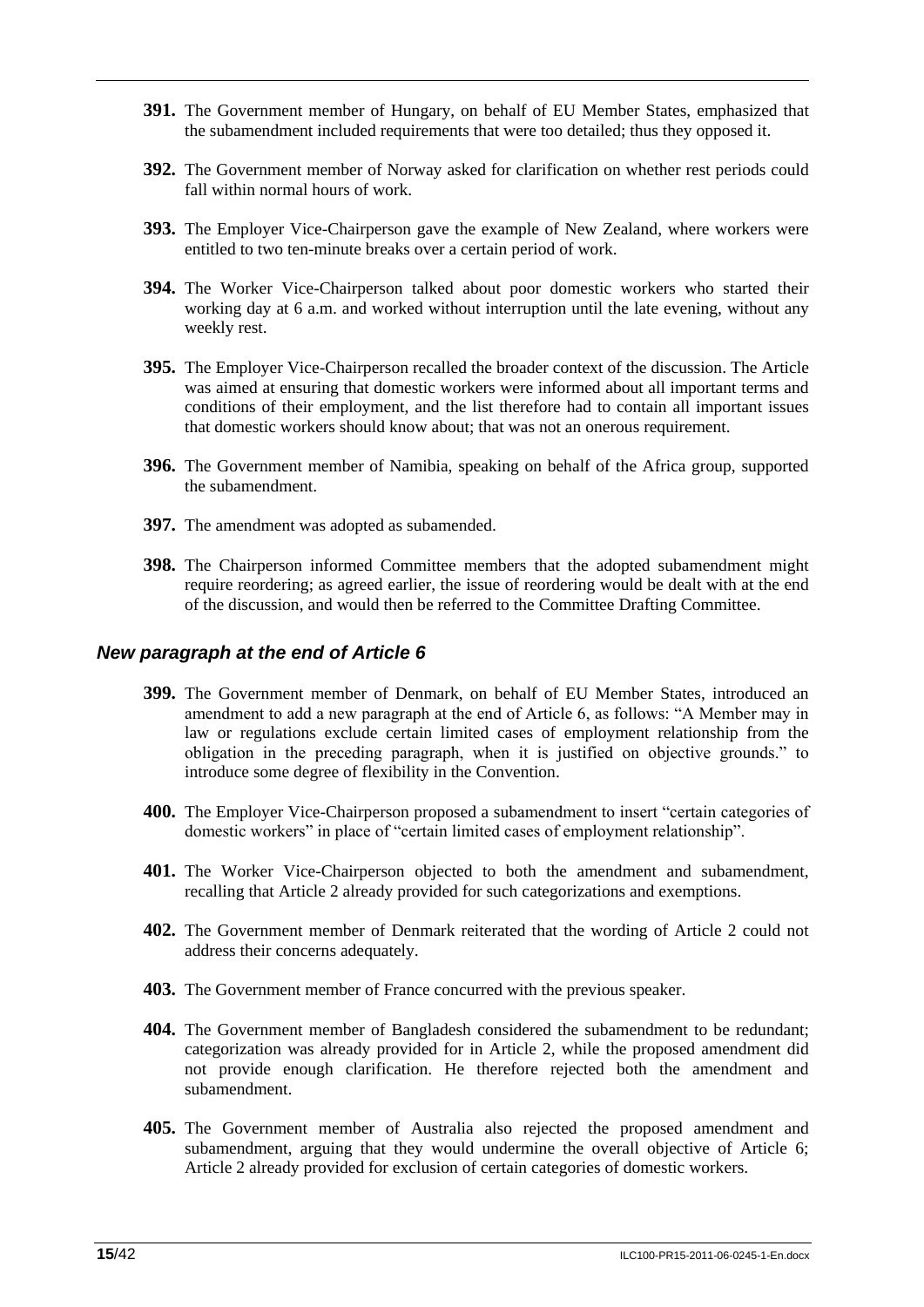- **406.** The Government members of Indonesia, Namibia, speaking on behalf of the Africa group, and Uruguay opposed both the amendment and subamendment.
- **407.** The Government member of the United Arab Emirates, on behalf of the GCC countries, likewise rejected both texts, indicating that additional exceptions would render employment contracts meaningless.
- **408.** The Employer Vice-Chairperson withdrew the subamendment.
- **409.** The Government member of Denmark withdrew the amendment.
- **410.** Article 6 was adopted as amended.

- 411. The Employer Vice-Chairperson introduced an amendment to insert "of countries in which migrant domestic workers are to work" after "National laws and regulations", and to delete "who are recruited in one country for domestic work in another" in the second line – seeking to limit the obligations to the receiving country.
- **412.** The Worker Vice-Chairperson wished to retain the original text, which placed the obligation of defending the domestic worker on both the countries of origin and countries of destination. She noted that, in a number of cases, the source of the problem lay in countries of origin where recruiting agencies operated. Limiting the obligation to receiving countries would render the Convention less effective.
- **413.** The Government member of Bangladesh a sending country wished to ensure that the obligations of defending migrant workers lay with sending and receiving countries. He therefore rejected the amendment.
- **414.** The Government members of Argentina, Indonesia, the United Arab Emirates and the United Republic of Tanzania also opposed the amendment.
- **415.** The Employer Vice-Chairperson withdrew the amendment.
- **416.** The Government member of the United States introduced an amendment seconded by the Government member of Indonesia – to insert "that is enforceable in the country of employment" after the words "contract of employment" in the third line. Often domestic workers signed their contracts of employment outside the country of employment; this should be enforceable in the country where employment would take place.
- **417.** The Worker Vice-Chairperson endorsed the amendment, commenting that the nonenforcement of employment contracts when domestic workers reached the country of employment was indeed a problem faced by many migrant workers.
- **418.** The Employer Vice-Chairperson, while noting that the enforceability of contracts of employment in the country of employment was self-evidently important, supported the proposed amendment.
- **419.** The Government member of Namibia concurred with the sentiment of the amendment but sought clarification from the secretariat on the concept of "country of employment". Based on the Private Employment Agencies Convention, 1997 (No. 181), she asked whether "the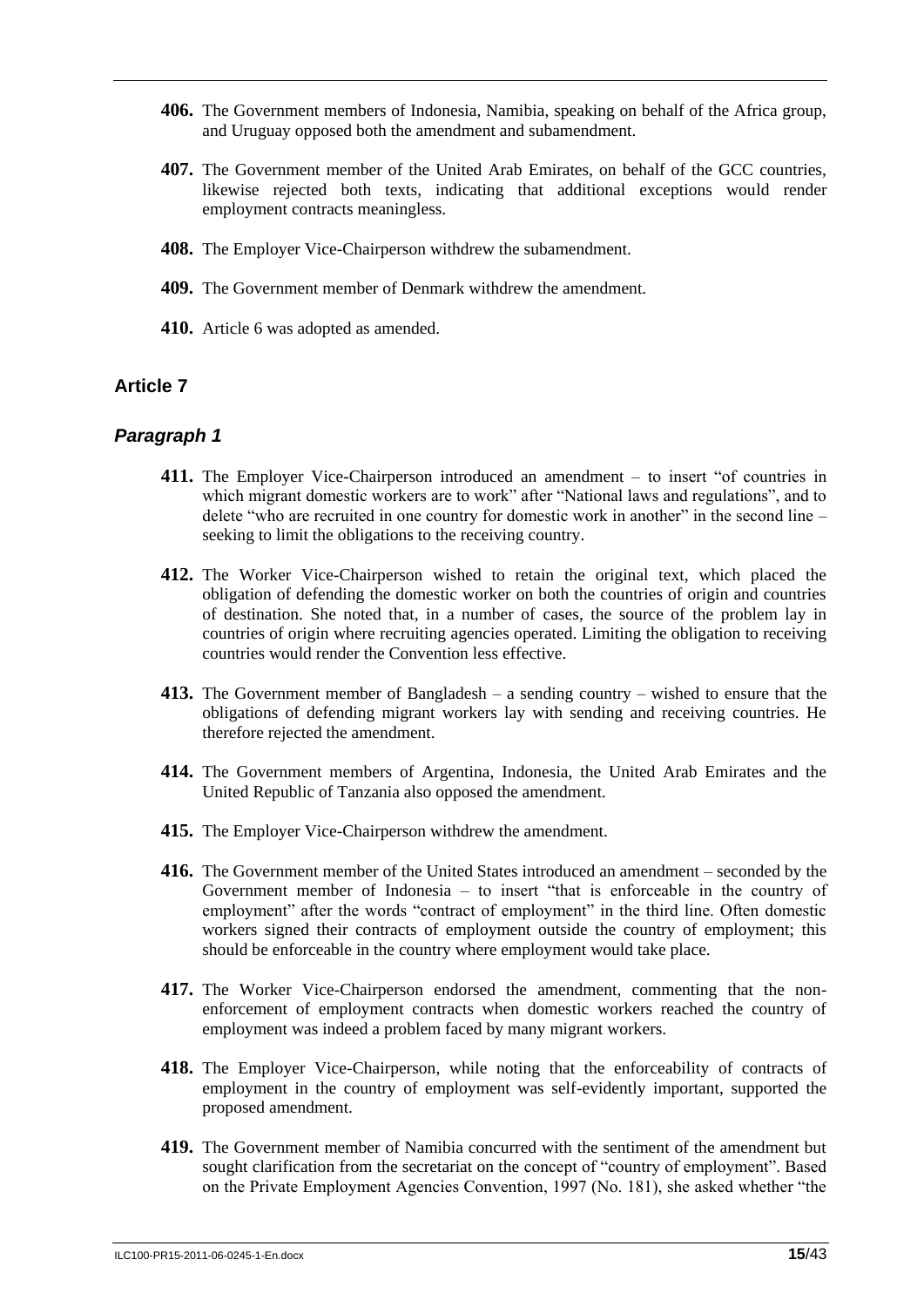country of employment" of agency-recruited domestic workers assigned to work in another country was the one where they worked or the one where they were recruited/employed.

- **420.** In response, the representative of the Secretary-General clarified that the country of employment was the receiving country, i.e. the place of employment.
- **421.** The Government member of Namibia affirmed her support for the proposed amendment.
- **422.** The Government member of the United Arab Emirates, in supporting the amendment, reiterated that domestic workers should be informed of, and should accept, their terms and conditions of employment *before* going to the country of employment. A contract signed in the sending country should be the same enforceable contract in the receiving country.
- **423.** The Government member of Australia proposed a subamendment, aimed at adding clarity, to insert "that is enforceable in the country in which the work is performed" after the phrase "contract of employment".
- **424.** The Employer and Worker Vice-Chairpersons and the Government members of United States and Uruguay endorsed the subamendment.
- **425.** The amendment was adopted as subamended.
- **426.** In view of the adoption of the previous amendment, the Government member of the United States withdrew two amendments on the same paragraph.
- **427.** Paragraph 1 was adopted as amended.
- **428.** Responding to the request by the Government member of the United States to refer their amendment concerning Article 7 to the Committee Drafting Committee, the Chairperson explained that, as Article 7(1) had been adopted, it was not possible to reopen the discussion on that paragraph.
- **429.** The Government member of Hungary, on behalf of EU Member States, fully agreed. She noted that the Committee worked on the basis of the English version of the proposed instruments.
- **430.** The Government member of the United Kingdom indicated that, if there remained a problem, he would address the matter in plenary during the adoption of the report.

# *New paragraph after paragraph 2*

- **431.** The Government member of the United States, introduced an amendment, co-sponsored by the Government member of South Africa, to add a new paragraph after paragraph 2, as follows: "Each Member shall specify, by means of laws, regulations, or other measures, the conditions under which migrant domestic workers are entitled to repatriation at no cost to themselves on the expiry or termination of the employment contract for which they were recruited." The aim was to ensure that migrant domestic workers were informed of the conditions under which they were entitled to no-cost repatriation. Returning to their country of origin, after termination of employment, could force domestic workers to use a large part of their earnings. The proposed new provision was not an obligation on governments or employers to provide repatriation at no cost to workers; it was an obligation to inform.
- **432.** The Employer Vice-Chairperson observed that the amendment would bring complexity back to the proposed Convention by adding more detail, which might be seen by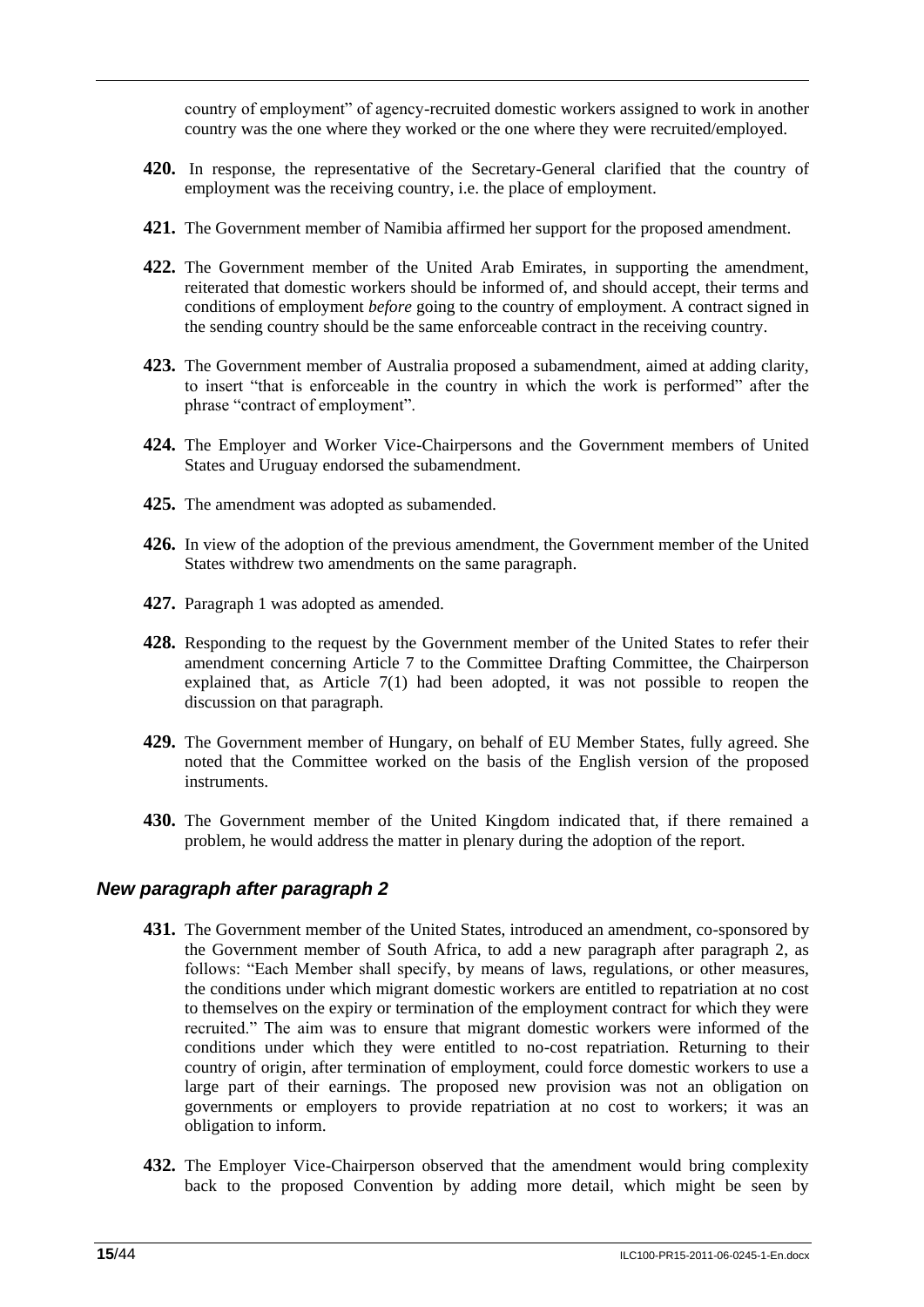governments as a burden. He recalled that Article 6 already covered the concern of the amendment.

- **433.** The Worker Vice-Chairperson strongly supported the amendment. Migrant domestic workers often did not know who was supposed to pay the cost of their repatriation. If they had to return to their home country and had no means to cover that journey, they could encounter great hardship. She cited a Singaporean law that clearly specified who should cover repatriation costs and under what conditions.
- **434.** The Government member of Hungary, speaking on behalf of EU Member States, recalled that the amendment came from the proposed Recommendation; it might present problems for future ratification.
- **435.** The Government members of Canada, Norway and Switzerland opposed the amendment, emphasizing that the issue was already covered by Article 6 of the Convention and Paragraph 21 of the Recommendation.
- **436.** The Government member of Norway observed that the amendment obliged governments to stipulate conditions for repatriation at no cost to workers.
- **437.** The Government member of Bangladesh noted that the recent experience of thousands of Bangladeshi migrant workers caught in conflict areas demonstrated the problem caused by the lack of clarity as regards who should cover repatriation costs of migrant workers, and under which conditions. He noted that the amendment was flexible.
- **438.** The Government members of Ecuador, Namibia (on behalf of the Africa group), the Philippines and the United Arab Emirates (on behalf of the GCC countries) supported the amendment.
- **439.** The Employer Vice-Chairperson highlighted that repatriation was a complex issue, evidenced by the differing opinions expressed. The underlying causes of termination of employment varied, some through no fault of the worker, some apparently justified. However, the proposed amendment was formulated regardless of causes. The Convention should focus on principles, the Recommendation on providing guidance; and governments should examine carefully the implications of adopting the amendment.
- **440.** The Worker Vice-Chairperson advised Government members that it was in their interest to ensure clarity as to who bore the cost of repatriation and under what conditions. Migrant domestic workers whose employment contracts had been terminated, but who had no means of returning to their home country, would have no choice but to stay in the receiving country, which would lead to them finding themselves in an irregular situation, at no fault of their own. For migrant domestic workers, clarity in repatriation conditions was important from a human rights perspective.
- **441.** The Government member of Portugal, on behalf of EU Member States, proposed a subamendment to delete "at no cost to themselves". He recognized that repatriation at no cost to the workers might be necessary and normal for workers unduly dismissed from their employment, but also observed that there were many reasons underlying termination. Moreover, all migrant workers, not only migrant domestic workers, should be protected. Echoing previous statements on behalf of EU Member States, he suggested that repatriation was best dealt with in Paragraph 21 of the Recommendation.
- **442.** The Government member of the United States seconded the subamendment in a spirit of compromise, but noted that it changed the intention of the amendment.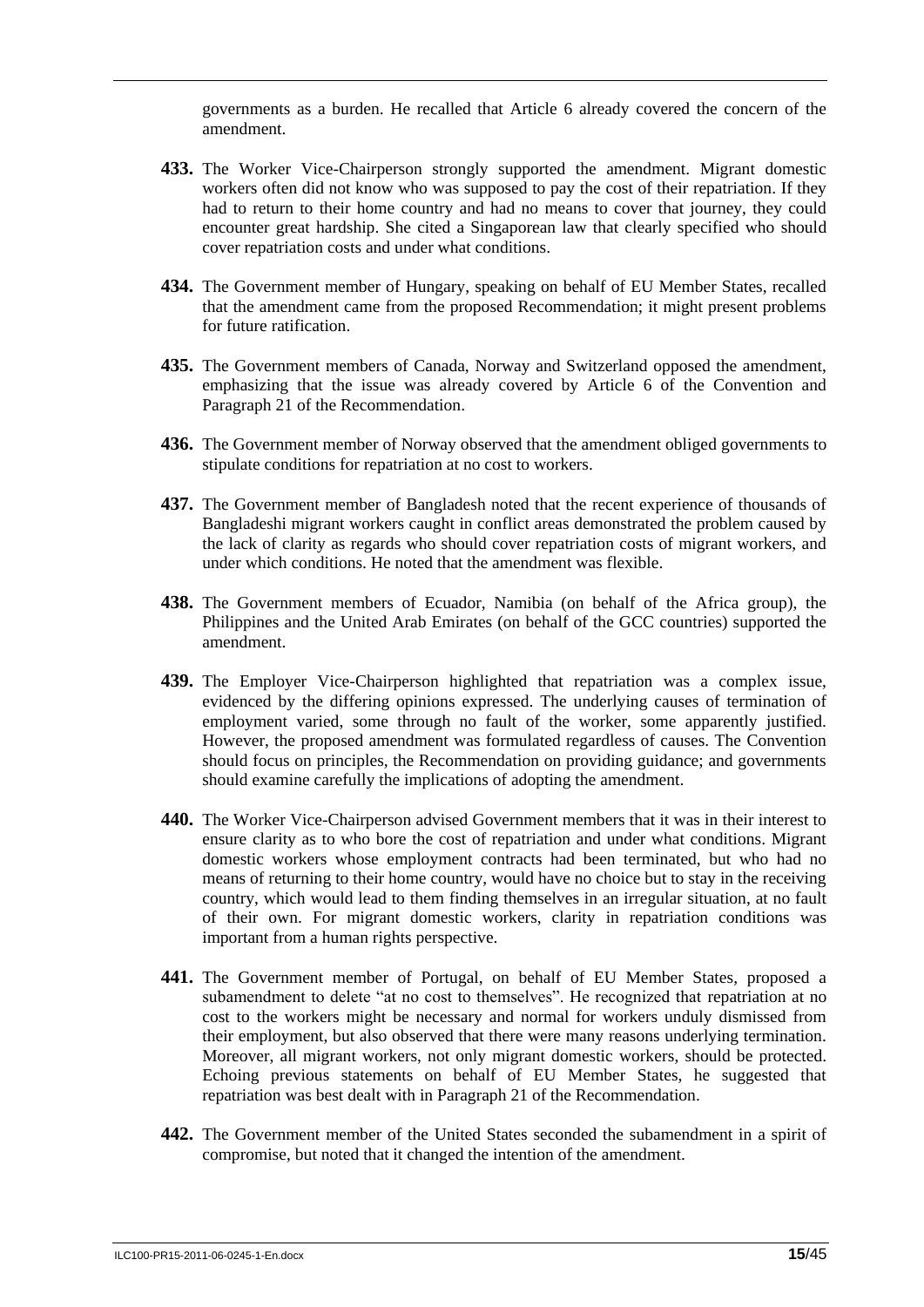- **443.** The Worker Vice-Chairperson supported the subamendment, bearing in mind that a similar provision was included in the Recommendation.
- **444.** The Employer Vice-Chairperson and the Government member of Brazil did not think that the subamendment changed the amendment"s meaning. The Government member of Brazil added that an entitlement to repatriation implied that somebody else, either the employer or the government, would pay for the repatriation.
- **445.** The Government members of Bangladesh, Ecuador, Namibia (on behalf of the Africa group), the Philippines and the United Arab Emirates (on behalf of the GCC countries) supported the subamendment.
- **446.** The amendment was adopted as subamended.

- **447.** The Employer Vice-Chairperson proposed an amendment to delete the paragraph, because an instrument that required member States to cooperate posed practical and legal difficulties and was unenforceable.
- **448.** The representative of the Secretary-General responding to a question from the Worker Vice-Chairperson – explained that there were no legal difficulties in requiring member States to cooperate.
- **449.** The Employer Vice-Chairperson pointed out that, if two countries ratified the Convention, they were required to cooperate which was in practice not always possible. He considered it an agreement to agree, which was not sustainable.
- **450.** The Worker Vice-Chairperson noted that there were different types of cooperation, such as talking, sharing information and organizing workshops. Countries already cooperated in the field of migration and she saw no legal problems with a requirement to cooperate.
- **451.** The Government member of the United Arab Emirates, speaking on behalf of the GCC countries, preferred to retain the paragraph. Cooperation was very important and could take many forms. The paragraph would not hinder ratification and implementation.
- **452.** The Government member of Bangladesh stated that, as a major sending country, much cooperation already took place between Bangladesh and other countries, notably those of the GCC. His country was willing to pursue the obligation to cooperate with other countries and he saw no reason for the Employers' group to object.
- **453.** The Government member of the United States, seconded by the Government member of Bangladesh, proposed a subamendment to retain the original text of paragraph 3, with the addition of the words "take measures to" after "Each Member shall".
- **454.** The Employer Vice-Chairperson supported the subamendment because it removed the absoluteness of the requirement to agree.
- **455.** The Worker Vice-Chairperson noted that similar wording was found in several ILO instruments relating to migration; she supported the subamendment.
- **456.** The Government members of Namibia (on behalf of the Africa group), Norway, the Philippines and the United Arab Emirates (on behalf of the GCC countries) supported the subamendment.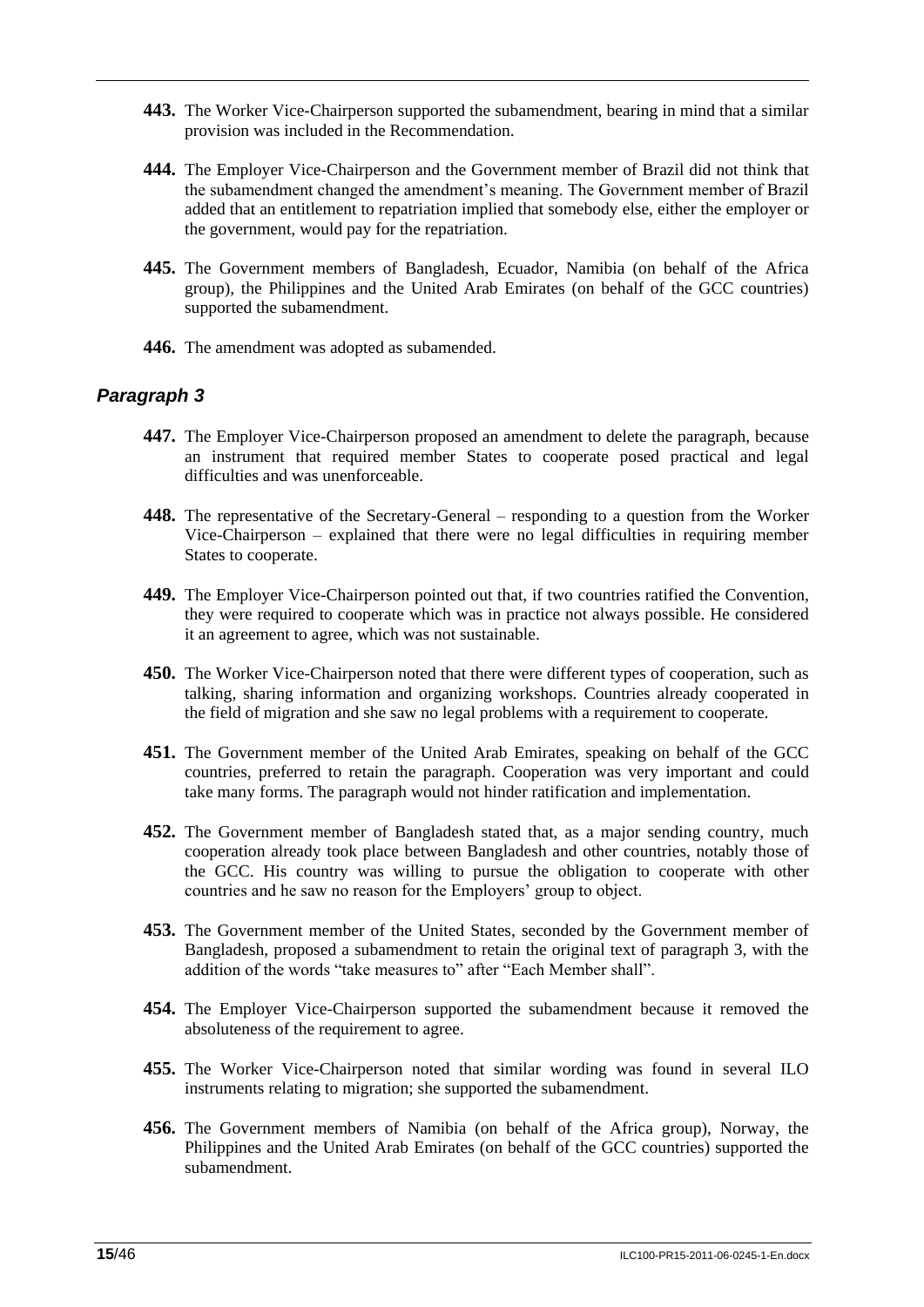- **457.** The Government members of Brazil and Indonesia preferred the original text, but supported the subamendment in a spirit of compromise.
- **458.** The subamendment was adopted.
- **459.** The representative of the Secretary-General responding to a question from the Government member of France – explained that the provision was addressed to member States ratifying the Convention.
- **460.** The Government member of the United States withdrew an amendment to replace the existing text.
- **461.** Article 7 was adopted as amended.

- **462.** The Employer Vice-Chairperson introduced an amendment adding "consistent with the protections available to workers generally" after "violence" – to clarify that domestic workers should not be considered a separate category of workers.
- **463.** The Worker Vice-Chairperson opposed the amendment because it diluted the purpose and the intent of the Article. Domestic workers faced different kinds of abuse, harassment and violence compared to other workers. While other workers were already protected under national laws, domestic workers were often excluded from any protection. The Government members of Brazil and Ecuador echoed that view and noted that domestic workers were a particular category of workers.
- **464.** The Government member of Namibia, on behalf of the Africa group, opposed the amendment because the proposed Convention aimed to protect domestic workers.
- **465.** The Government member of the Philippines also opposed the amendment.
- **466.** The Employer Vice-Chairperson withdrew the amendment.
- **467.** The Chairperson stated that discussion of an amendment submitted by the Government member of Australia to move Article 8 to after Article 15 would take place after the discussion on the draft instruments.
- **468.** Article 8 was adopted.

### **Article 9**

- **469.** The Employer Vice-Chairperson introduced an amendment to delete subparagraph (a), noting that it should be read in conjunction with an amendment to subparagraph (b). The existing text was confusing because it implied that domestic workers could negotiate whether or not to reside in a household after they had been recruited, whereas such negotiations should be applicable only prior to recruitment.
- **470.** The Worker Vice-Chairperson opposed the amendment, pointing out that the purpose of the Article was to give domestic workers – who were often very vulnerable, highly in debt and intimidated  $-\tilde{a}$  bargaining position that was more equal to that of other workers.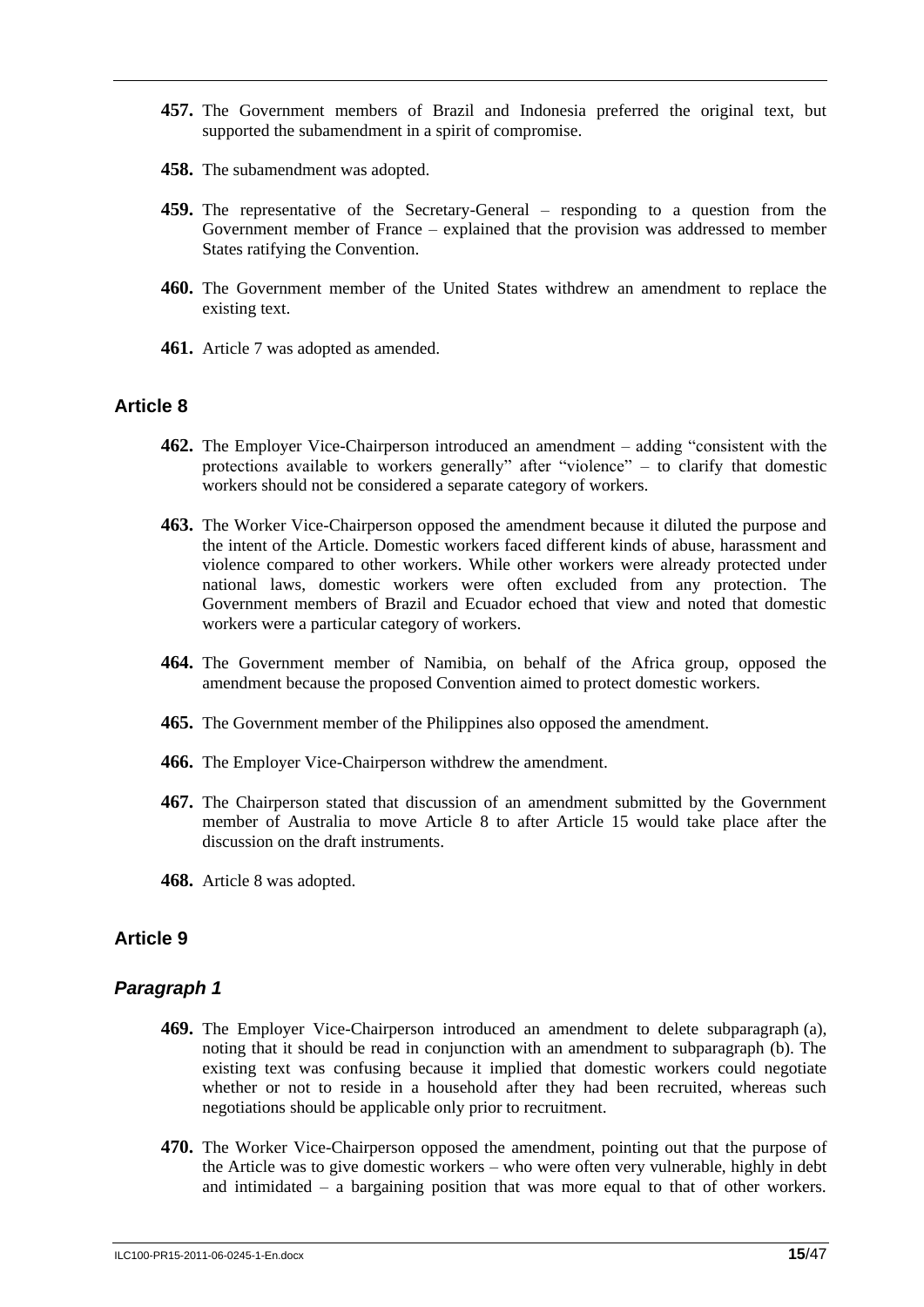Governments needed to ensure that domestic workers were free to decide for themselves whether or not they wanted to live in a household.

- **471.** The Government member of Australia recalled that, during the first discussion, it had been agreed that the word "negotiate" would be used, thus not inhibiting employers from making live-in arrangements part of the conditions of employment. She understood, however, the position of the Employers' group. She therefore proposed a subamendment – that the subparagraph would read "only reside in the employer"s household when the worker has expressly agreed to do so, prior to taking up employment".
- **472.** The Employer Vice-Chairperson seconded the subamendment.
- **473.** The Worker Vice-Chairperson and the Government members of Canada and China supported the subamendment.
- **474.** The Government member of South Africa, on behalf of the Africa group, opposed the subamendment, as it excluded the possibility of negotiation in cases where a worker was already in an employment relationship.
- **475.** The Government member of the United Arab Emirates, on behalf of the GCC countries, wished to retain the original wording, as it provided for more flexibility in negotiations between the worker and the employer; the subamendment was less direct on that issue.
- **476.** The Government members of Algeria, Iraq and Lebanon supported the position of the previous speaker.
- **477.** The Government member of Hungary, on behalf of EU Member States, asked whether the subamendment meant that, once it had been decided that the worker would live in the household, the matter could not be renegotiated.
- **478.** The Government member of Australia confirmed that the interpretation by the previous speaker was correct; she subamended by deleting the words "prior to taking up employment" to give greater flexibility.
- **479.** The Government member of the United States seconded the subamendment, which addressed the concerns expressed by the Africa group and EU Member States.
- **480.** The Employer Vice-Chairperson said that he could live with the subamendment but pointed out that there was a legal conflict. The paragraph asked Members to take measures to ensure that domestic workers were free to negotiate whether to reside in the household. However, the Convention defined domestic workers as persons already engaged in an employment relationship. Thus the issue of where to reside needed to be resolved prior to entering into the employment relationship.
- **481.** The Worker Vice-Chairperson preferred the original text, which provided more clarity. As circumstances could change, it should be possible to renegotiate the domestic worker"s place of residence. She proposed a further amendment, as follows:"only reside in the household in which they perform their work when they have expressly agreed to do so".
- **482.** The Government member of South Africa, on behalf of the Africa group, stated that the notion of freedom of association and collective bargaining – as embodied in the original text – was missing in the proposed amendments. He therefore preferred the original text.
- **483.** The Government members of Chile and Uruguay concurred, adding that the original text was much broader.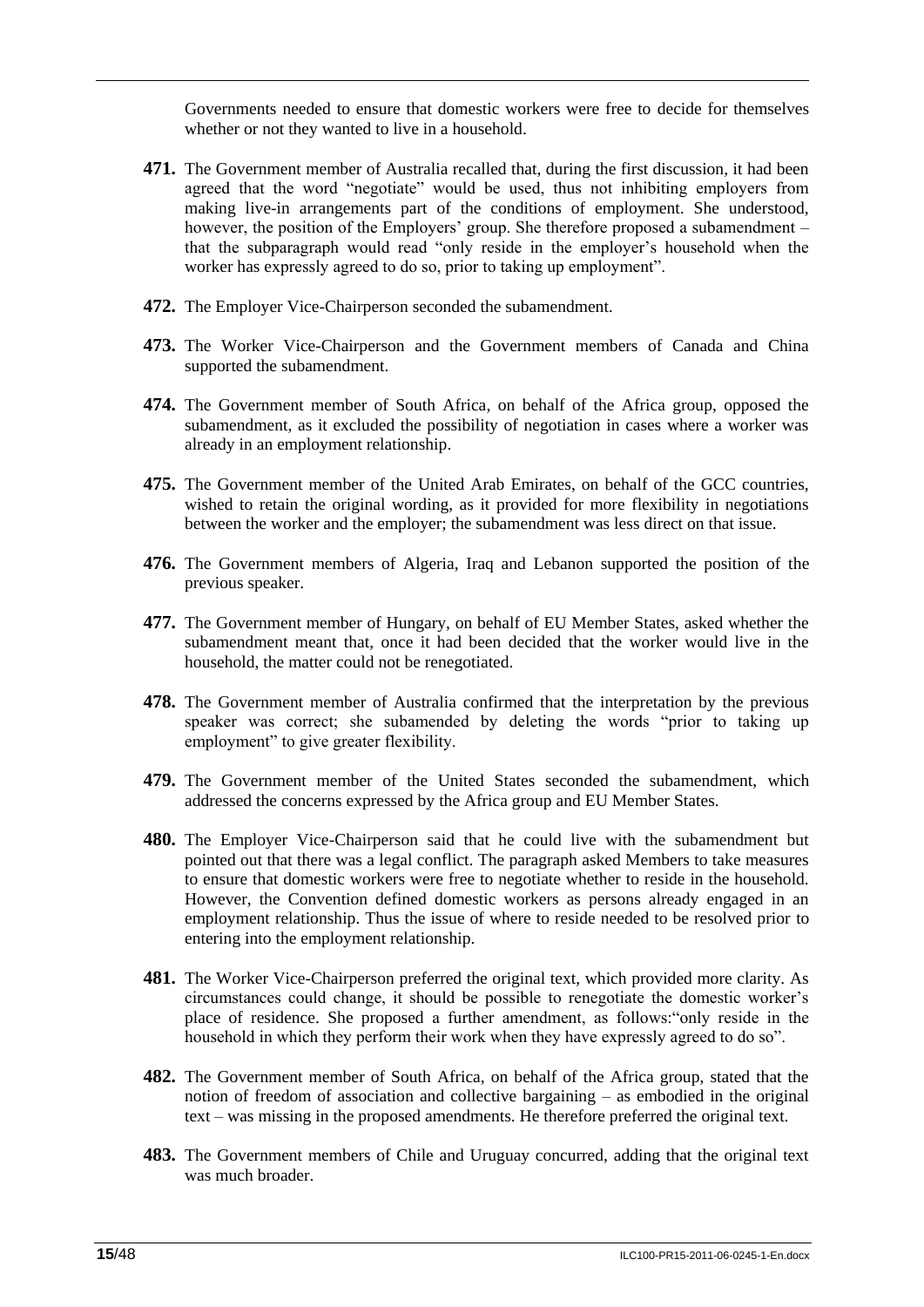- **484.** The Government member of Namibia asked the secretariat to clarify whether the subparagraph only covered persons already engaged in an employment relationship, or also extended to pre-employment negotiations.
- **485.** The Employer Vice-Chairperson reiterated that the place where the domestic worker resided should be decided prior to entering an employment relationship, and could indeed be a condition of employment (analogous to that of oil-rig workers, who could not renegotiate their place of residence). Obviously, once the contract started, workers could negotiate about residence. However, the majority of domestic workers negotiated individually, not through collective bargaining.
- **486.** The Worker Vice-Chairperson asserted that the original text was intended to give room for negotiations between domestic workers and employers regarding place of residence. She had agreed to the subamendment on the understanding that it would not compromise the right to negotiate residence in the household at the outset or subsequently.
- **487.** The representative of the Secretary-General, having examined the report of the previous year's discussions, confirmed that the consensus had been on domestic workers' freedom to negotiate where to reside, prior to and after the establishment of an employment relationship.
- **488.** The Government member of Canada affirmed that negotiating residence was fundamental to the employment relationship between domestic workers and their employers, which should be negotiated prior to engaging in employment. He concurred with the views expressed by the Government member of Australia, but proposed a subamendment – seconded by the Government member of Uruguay – that would read "only reside in the household in which they perform their work when they have expressly agreed to do so, prior to taking up employment".
- **489.** The Government member of France suggested an alternative solution, retaining the original text but incorporating an IMEC amendment to insert "or potential employer", which was supported by the Government members of Australia, Hungary, on behalf of EU Member States, and by the Worker Vice-Chairperson.
- **490.** The Employer Vice-Chairperson, however, noted that, while the domestic worker's right to negotiate residence was part of the topic, his concern was that in the event of a breakdown of negotiations, the domestic worker might resort to industrial action. His group was trying to prevent any potential conflict from arising. The amendment by the Government member of Australia was seeking to resolve issues about such negotiations around residence, but the amendment would in effect reinstate the unnecessary scenario. He wondered if governments wished to introduce conflict resolution into the Convention.
- **491.** The Government member of Hungary, on behalf of EU Member States, called for a reversion to the original text that would be handled together with the IMEC amendment.
- **492.** After informal consultations between Committee members, the Employer Vice-Chairperson introduced the following subamendment: domestic workers "are free to reach agreement with their employer or potential employer on whether to reside in the household". He trusted that the wording would address the various concerns raised.
- **493.** The Worker Vice-Chairperson supported the subamendment. The Government members of Australia, Canada, Hungary (on behalf of EU Member States), Norway, South Africa (on behalf of the Africa group) and the United Arab Emirates (on behalf of the GCC countries) supported the subamendment and thanked the social partners for having reached an understanding.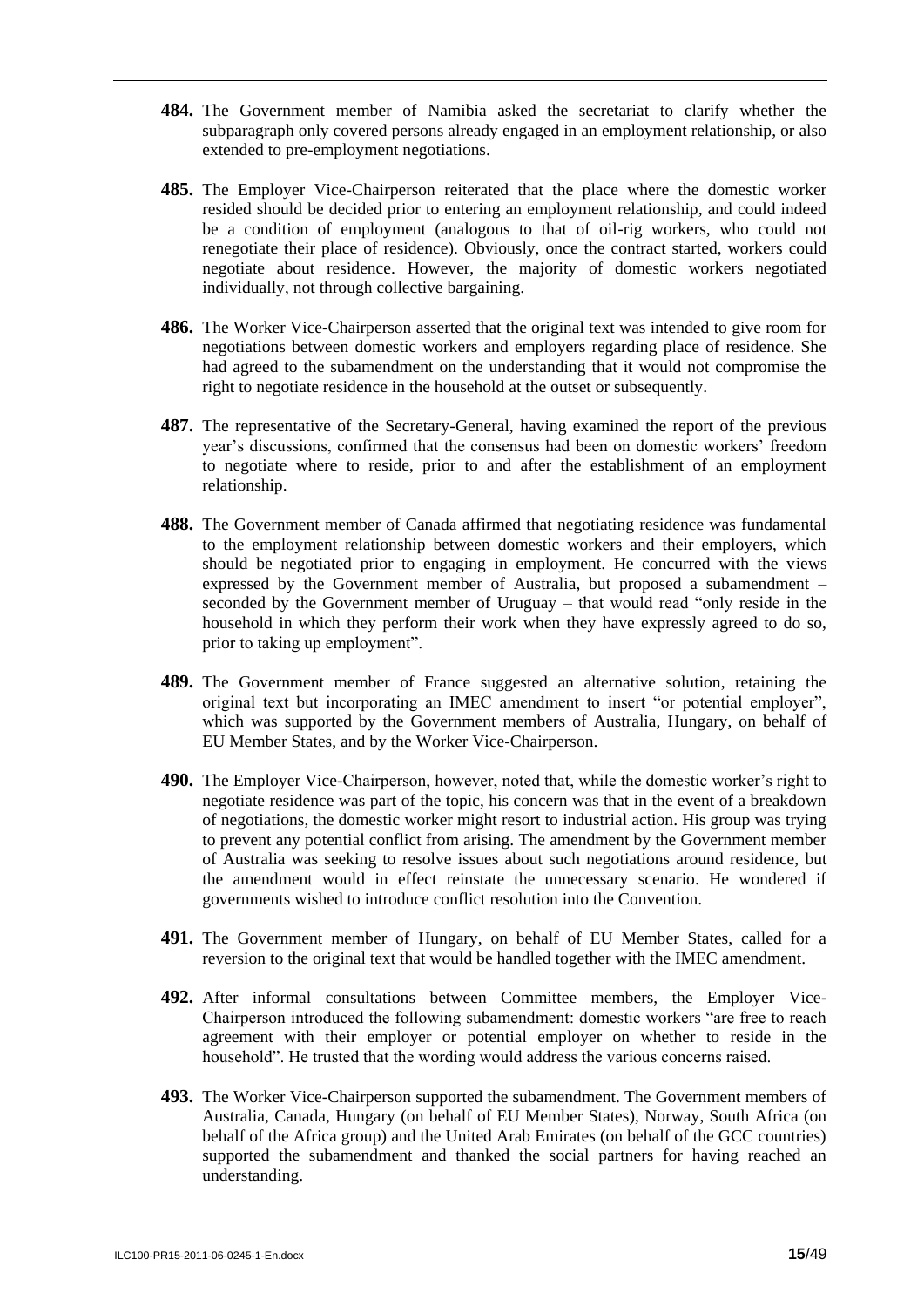- **494.** The subamendment was adopted. As a consequence, an amendment fell.
- **495.** The Employer Vice-Chairperson introduced an amendment to insert "who reside in the household" in subparagraph  $(b)$  – to clarify that the provision applied to live-in domestic workers.
- **496.** The Worker Vice-Chairperson and the Government member of the Philippines also supported the amendment.
- **497.** The amendment was adopted.
- **498.** The Government member of the United Arab Emirates, on behalf of the GCC countries, introduced an amendment to replace "are not bound" by "are free to negotiate whether". However, in light of the amended previous subparagraph, he subamended it to read "are free to reach agreement". It was good to use the same wording in both subparagraphs.
- **499.** The Worker Vice-Chairperson pointed out that subparagraph (a) (which had just been amended and adopted) and subparagraph (b) under discussion were sequential, providing a "package of rights". Subparagraph (b) stated that domestic workers, once they had agreed to reside in the household of the employer, had a right not to be "bound" to stay in the household during periods of rest and annual leave; that was consistent with other Articles on hours of work, rest periods and standby duty. Reopening that right for discussion put at risk workers" conditions of employment regarding hours of work, rest periods and leave.
- **500.** The Employer Vice-Chairperson agreed that subparagraph (b) differed from subparagraph (a), although there could be situations when the employer might ask the domestic worker to remain in the household during rest periods or annual leave.
- **501.** The Government member of Egypt supported the subamendment. Domestic workers should have the freedom to negotiate whether or not to remain in the household, and both worker and employer should have the flexibility to agree on the matter.
- **502.** The Government member of Brazil rejected the subamendment because it did not recognize the right of domestic workers not to stay in the household during their periods of rest and leave. The original text of the subparagraph recognized that right, and did not preclude employers of domestic workers from requesting their worker(s) to remain in the household, if necessary.
- **503.** The Government member of Hungary, on behalf of EU Member States, endorsed the previous speaker"s comments.
- **504.** Both the amendment and subamendment were rejected.

- **505.** The Worker Vice-Chairperson submitted an amendment to delete the paragraph, which read "In taking these measures, due respect shall be given to the right to privacy of both domestic workers and the household members." as the paragraph was considered irrelevant.
- **506.** The Employer Vice-Chairperson, the Government members of Canada, Ecuador and the United States supported the amendment, which was adopted. Consequently, two remaining amendments fell.
- **507.** Article 9 was adopted as amended.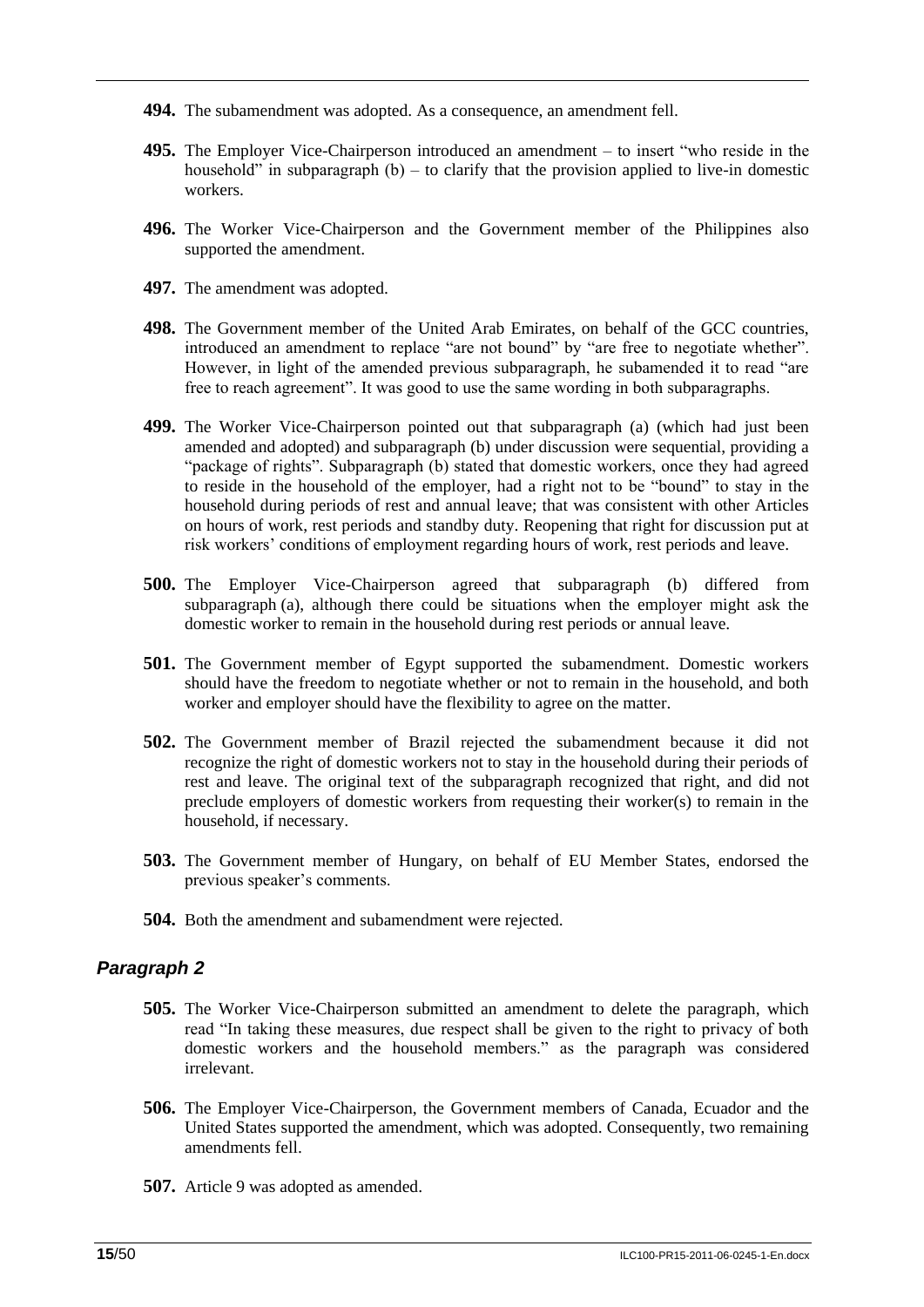# *Paragraph 1*

**508.** The Government member of the Netherlands, speaking on behalf of EU Member States, introduced an amendment to replace the paragraph with the following text:

> Each Member shall promote, as far as possible, equal treatment between domestic workers and workers generally in relation to the normal hours of work, overtime compensation, periods of daily and weekly rest and paid annual leave in accordance with national laws, regulations and/or collective agreements, taking into account the special characteristics of domestic work.

Her group supported the intent of the original text, but sought to introduce some limited flexibility. Given the special characteristics of domestic workers, it would be difficult to ensure that domestic workers were treated no less favourably regarding working time, however equal treatment between domestic workers and workers generally should be promoted, as far as possible. For example, in the case of live-in domestic workers caring for very ill household members, there was not always a clear delineation between working time and non-working time. So there was a need for flexibility and practical solutions. The amendment also introduced a reference to collective agreements, as they played a key role in setting regulations on working-time arrangements in many EU Member States.

- **509.** The Worker Vice-Chairperson considered the text of the amendment too vague and proposed a subamendment to replace the word "promote" by "ensure" and to delete "as far as possible" and the words "taking into account the special characteristics of domestic work". That would remove the ambiguity about the intent of the paragraph.
- **510.** The Employer Vice-Chairperson understood the concerns of the Worker members but noted that the principle of equal treatment with respect to working-time arrangements could create enormous challenges for governments. He therefore supported the EU amendment and proposed a further subamendment to replace "promote, as far as possible" by "ensure, as far as possible" and reinstate the sentence "taking into account the special characteristics of domestic work". In addition, reference to "overtime compensation" should also be deleted, since it was out of context. The paragraph was about working time, not compensation.
- **511.** The Worker Vice-Chairperson opposed the subamendment as it would weaken the protection for domestic workers. She provided examples of excessive hours worked by domestic workers across the world and highlighted countries that had adopted regulations to limit the normal weekly hours of domestic workers. Overtime compensation was a broadly accepted principle, essential to ensure decent work for domestic workers, which should be maintained in the text. Introduction of further ambiguities would result in domestic workers being treated as a marginalized group, with different terms and conditions to those of other workers.
- **512.** The Government member of Australia preferred the original text of the paragraph, noting that the ILO had Conventions for specific categories of workers such as seafarers and drivers, which contained specific provisions on working hours.
- **513.** The Government member of Brazil preferred to retain the original text; the words "in accordance with national laws and regulations" provided flexibility. While recognizing difficulty in defining normal hours of work for domestic workers, she noted that Article 6 required that the employment contract should specify normal hours of work.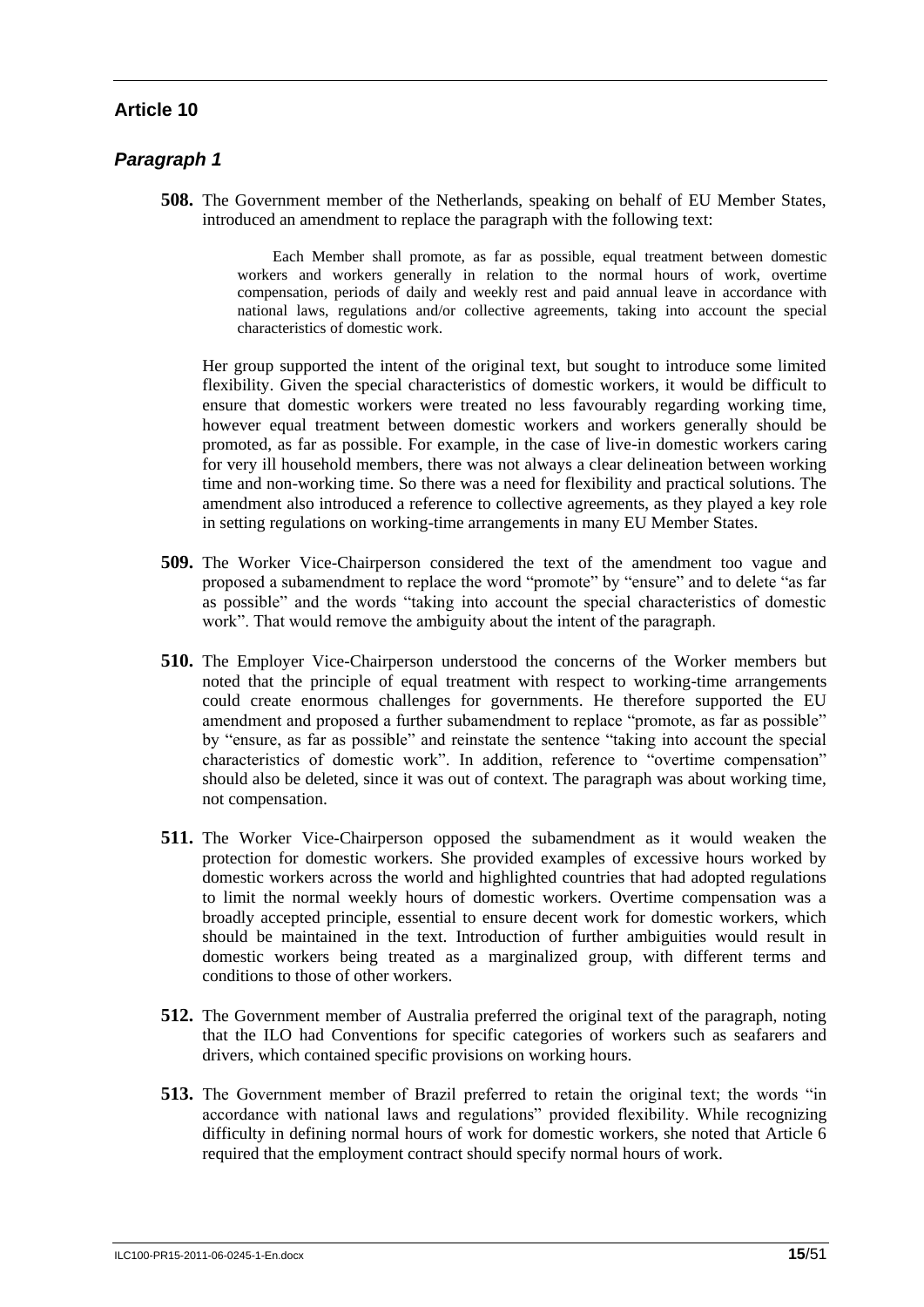- **514.** The Government members of Bangladesh, the Plurinational State of Bolivia, Canada and South Africa, on behalf of the Africa group, preferred the original text of the paragraph which, while providing effective protection, was balanced and adequate to meet the different realities of member States. The Government member of Canada indicated, however, that he shared the EU"s wish for greater flexibility, which he hoped could be taken into account.
- **515.** The Government members of Argentina and the Bolivarian Republic of Venezuela opposed the Employer members" subamendment, but supported the Worker members" subamendment. The case of seafarers showed that it was possible to regulate working hours of categories of workers with special characteristics.
- **516.** The Government member of the United Arab Emirates, on behalf of the GCC countries, supported the Employer members' subamendment and also agreed with the Worker members that domestic workers should be compensated for overtime.
- **517.** The Employer Vice-Chairperson clarified that the issues of working hours, rest and annual leave were problematic in the context of the requirement to ensure equal treatment. He did not see how member States were going to ensure an absolute requirement to equal treatment since it was very difficult to measure. He maintained that the reference to overtime compensation was inappropriate in Article 10, but was willing to withdraw the deletion of "overtime compensation" from his subamendment.
- **518.** The Government member of France associated himself with the EU position. He underlined that in France collective agreements for domestic workers existed precisely because of the need to take into account their specific characteristics. It was well known that equal treatment did not mean that the same rule applied to everybody. There were already different rules for different categories of workers, such as in the maritime sector.
- **519.** The Government member of the United Kingdom fully supported the previous speaker. He emphasized that the Committee should work towards a global standard to protect all domestic workers, including vulnerable domestic workers, that was ratifiable and implementable.
- **520.** The Government member of France, on behalf of EU Member States, took note of the views expressed and – after consulting with other Committee members – introduced a further subamendment, proposing the following text:

Each Member shall take measures towards ensuring equal treatment between domestic workers and workers generally in relation to the normal hours of work, overtime compensation, periods of daily and weekly rest and paid annual leave in accordance with national laws, regulations, and/or collective agreements, taking into account the specific characteristics of domestic workers.

- **521.** The Government member of South Africa asked the secretariat to clarify the extent to which the sentence "shall take measures towards ensuring" was different from the sentence "shall take measures to ensure" in the original text.
- **522.** The representative of the Secretary-General explained that there was no significant difference since, in both formulations, the governments' obligation would refer to the adoption of measures.
- **523.** The Employer and Worker Vice-Chairpersons, and the Government members of Canada, the Philippines, South Africa and the United Arab Emirates, on behalf of the GCC countries, supported the amendment.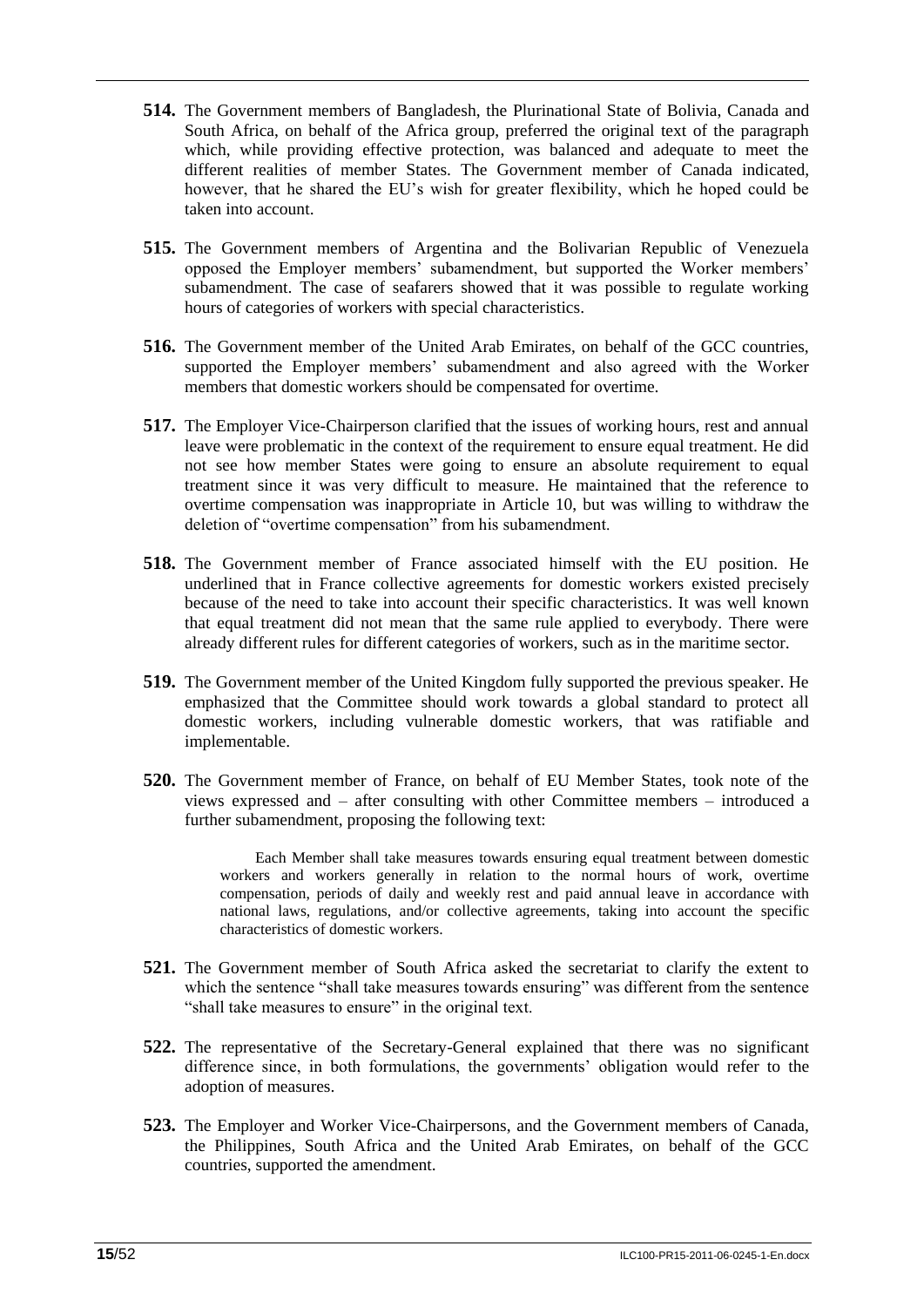- **524.** The amendment was adopted as subamended.
- **525.** All other amendments on paragraph 1 fell.

- **526.** The Government member of India introduced an amendment, seconded by the Government member of Bangladesh, to delete the paragraph. He argued that the paragraph 2 was redundant as the Article already ensured that domestic workers received the same treatment as other workers. The fine details should be placed in the Recommendation.
- **527.** The Worker and Employer Vice-Chairpersons and the Government members of Ecuador, and the United Arab Emirates, on behalf of the GCC countries, opposed the amendment because it could deny protection of domestic workers' rest periods.
- **528.** The Government member of India withdrew the amendment.
- **529.** The Government member of Argentina withdrew an amendment.
- **530.** Speaking on behalf of EU Member States, the Government member of the Netherlands introduced an amendment to replace "weekly rest shall be at least 24 consecutive hours in every seven-day period" by "weekly rest shall be at least 24 consecutive hours per each seven-day period", and add a new sentence as follows: "Weekly rest may be accumulated in a period not exceeding 14 days." She explained that working-time arrangements were crucial and needed to be regulated. Article 10 was one of the main Articles of the proposed Convention. At the same time, there was a need for limited flexibility in allowing for the accumulation of days of leave over a period of two weeks. That meant that, in some circumstances, workers might be expected to work for 12 days in a row, before taking two days off.
- **531.** The Employer Vice-Chairperson supported the amendment, but subamended it to delete "each", which he deemed redundant.
- **532.** The Worker Vice-Chairperson proposed a further subamendment to delete "in every seven-day period" from the original text and also to delete the sentence that "weekly rest may be accumulated in a period not exceeding 14 days". She explained that the 14-day provision could place domestic workers at a disadvantage compared to other workers. Paragraph 1 recognized that accumulation of weekly rest would be in accordance with national laws, regulations and collective bargaining agreements, which meant that, if such laws, regulations and collective agreements allowed accumulation of weekly rest, the necessary flexibility would be provided for.
- **533.** The Government member of the Netherlands, on behalf of EU Member States, sought clarification from the secretariat on whether the Worker members" subamendment could result in a reference period of more than two weeks.
- **534.** The representative of the Secretary-General confirmed that with the Worker members' subamendment the reference period could in principle exceed two weeks, but that Article 12(2) should be read in conjunction with Article 12(1); thus, the conditions for accumulating weekly rest and the length of the reference period could not exceed those governing other categories of workers.
- **535.** The Government member of the Netherlands, on behalf of EU Member States, accepted the subamendment proposed by the Worker Vice-Chairperson.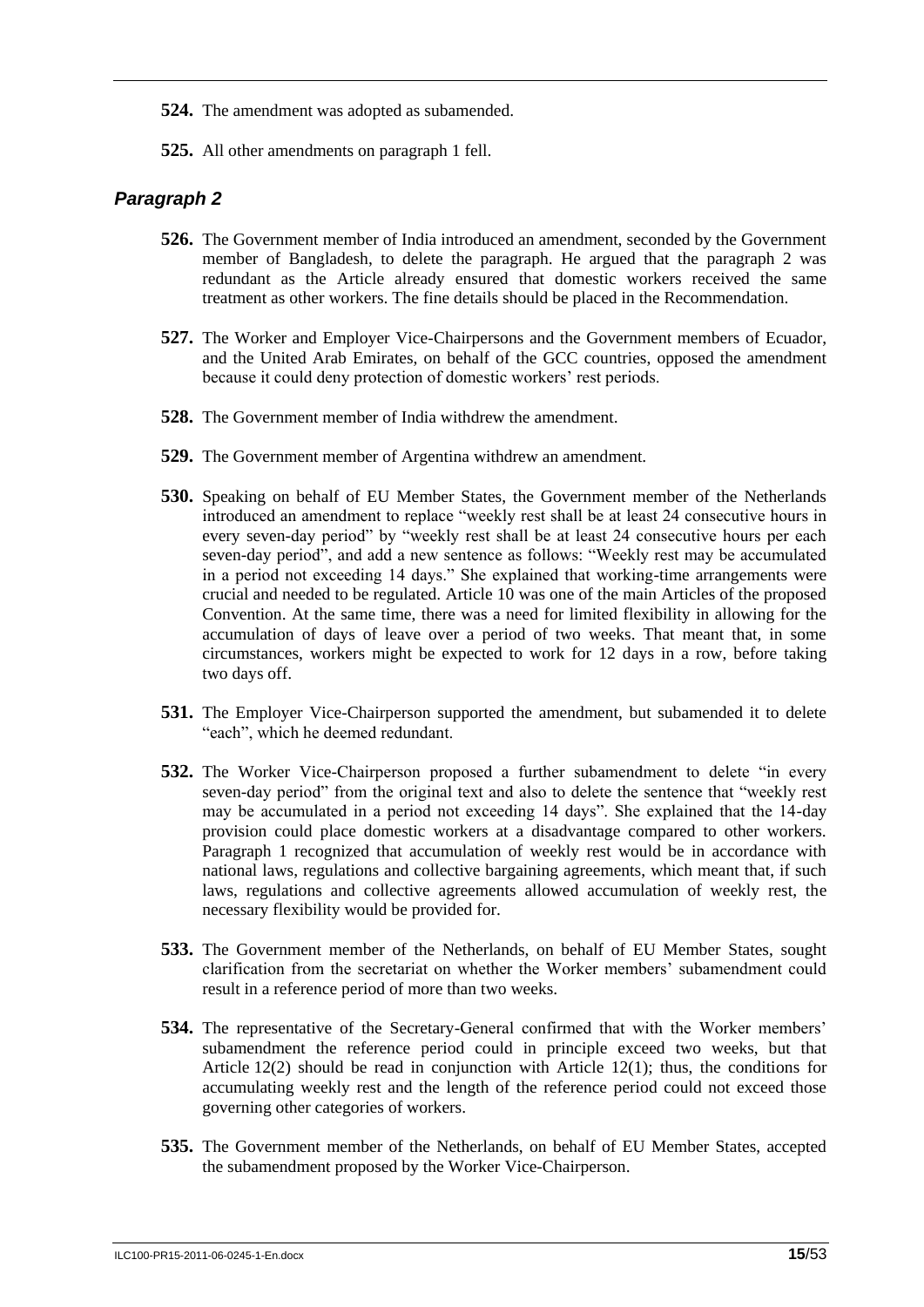- **536.** The Employer Vice-Chairperson also accepted the Worker members' subamendment, but would have preferred an explicit recognition of the flexibility to accumulate weekly rest over a certain period of time.
- **537.** The Government member of Germany observed that some EU Member States, such as his own, could have a problem with the implementation of such a text, as it was unclear whether the 24-hour provision could in some circumstances provide stronger protection for domestic workers than for other workers.
- **538.** The Government member of the United Kingdom concurred with the EU position. The concern raised by the Employer Vice-Chairperson as regards the possibility of accumulating weekly rest could be dealt with in the Recommendation.
- **539.** The Government members of Argentina, Australia, Bangladesh, Canada, Indonesia, South Africa (on behalf of the Africa group), the United Arab Emirates and the Bolivarian Republic of Venezuela supported the Worker members' subamendment.
- **540.** The amendment as subamended was adopted.
- **541.** One amendment to replace "in every" with "per" and another to replace the word "por" with "dentro de" in the Spanish version fell as a result.

### *New paragraph after paragraph 2*

- **542.** The Employer Vice-Chairperson introduced an amendment to add the following new paragraph after paragraph 2: "Member States may provide for adaptation of the period of weekly rest, and flexibility in its application by agreement between the employer and domestic worker, provided that national law and practice must also protect the taking of adequate weekly rest." It would allow domestic workers and employers the necessary flexibility to adapt to circumstances they found themselves in, as well as recognize workers" need for adequate rest.
- **543.** The Worker Vice-Chairperson opposed the amendment. She explained that, if agreements between employers and workers were allowed to deviate from general provisions, it would contradict paragraph 1 and defeat the intention of paragraph 2.
- **544.** The Government member of Norway opposed the amendment, pointing out that the minimum weekly rest period should not be the subject of an individual agreement between a domestic worker and her/his employer. The provision was meant for vulnerable workers, and weekly rest was an important element of working-time protection.
- **545.** The Government members of Australia, Indonesia and the Philippines opposed the amendment as it did not provide adequate weekly rest period.
- **546.** The Employer Vice-Chairperson withdrew the amendment.

- **547.** The Chairperson opened the debate on two identical amendments, submitted by the Employers" group and the Government member of India, to delete the paragraph.
- **548.** The Employer Vice-Chairperson argued that there were practical problems with the requirement to treat as working time specific periods during which domestic workers were not actively working, but remained at the disposal of the household. Such standby times,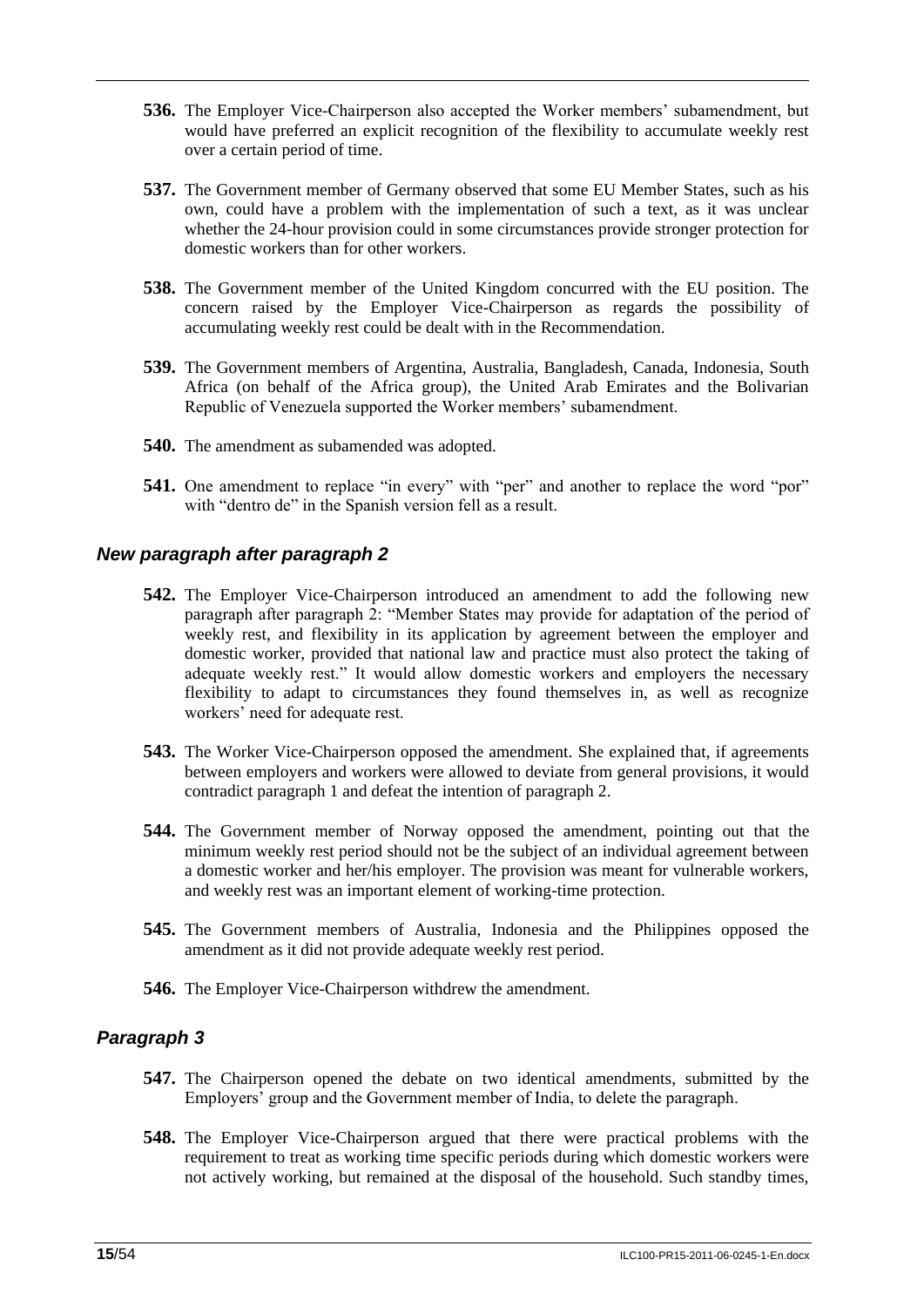which could be significant, should be treated differently from periods of active work. If both were considered working time on an equal basis, that could have huge cost implications for employers, especially when domestic workers were paid on an hourly basis. His group had found no appropriate way to reword the paragraph.

- **549.** The Worker Vice-Chairperson opposed the deletion of the paragraph, stating that it was not unusual to treat standby time as hours of work. For instance, Article 2 of the Hours of Work (Commerce and Offices) Convention, 1930 (No. 30), defined that "the term hours of work means the time during which the persons employed are at the disposal of the employer". Likewise, the  $2003$  EU Working Time Directive  $10$  specified that working time meant "any period during which the worker is working, at the employer's disposal and carrying out his activity or duties". Including standby time as working time was particularly important for domestic workers, who were subject to long working hours and frequently told to remain on standby beyond their core working hours. Unless included explicitly, it remained unclear whether standby time should be counted as rest time or as working time. It did not follow from the existing text that standby time had to be remunerated at the same rate as active working time. In France, the wage rate of standby time was two-thirds of the normal remuneration. In Finland, one hour of standby was treated as equivalent to 30 minutes of active work. The bottom line was that standby time had to be recognized in some form as working time.
- **550.** The Government members of Brazil and the United States opposed the deletion of the paragraph, advocating that time when domestic workers remained at the disposal of their employer should be treated as working time and should be paid.
- **551.** The Government member of India considered it necessary to keep the Convention practical, excluding over-detailed regulations that could hinder ratification. He deplored the poor ratification record of some ILO Conventions, noting that some countries had ratified no more than 14 Conventions.
- **552.** The Employer Vice-Chairperson recognized substantial opposition to the amendment, but did not wish to withdraw it.
- **553.** The Chairperson declared that the amendment lacked majority support and thus fell.
- **554.** The Worker Vice-Chairperson introduced an amendment to replace "regulations, collective agreements or any other means consistent with national practice" by "regulations or collective agreements". She asked the secretariat what "any other means consistent with national practice" could be, other than those already explicitly mentioned.
- **555.** The representative of the Secretary-General conceded that the wording was rather general, but that arbitration awards could fall under that category.
- **556.** The Employer Vice-Chairperson added that, in addition to arbitration awards, individual statutory agreements could fall under the category "any other means consistent with national practice".
- **557.** The Government member of the United Kingdom argued that, in common-law systems, the term could also be taken to include custom that was not codified into legislation by an act of parliament.

<sup>10</sup> Directive 2003/88/EC of the European Parliament and of the Council of 4 November 2003 concerning certain aspects of the organisation of working time.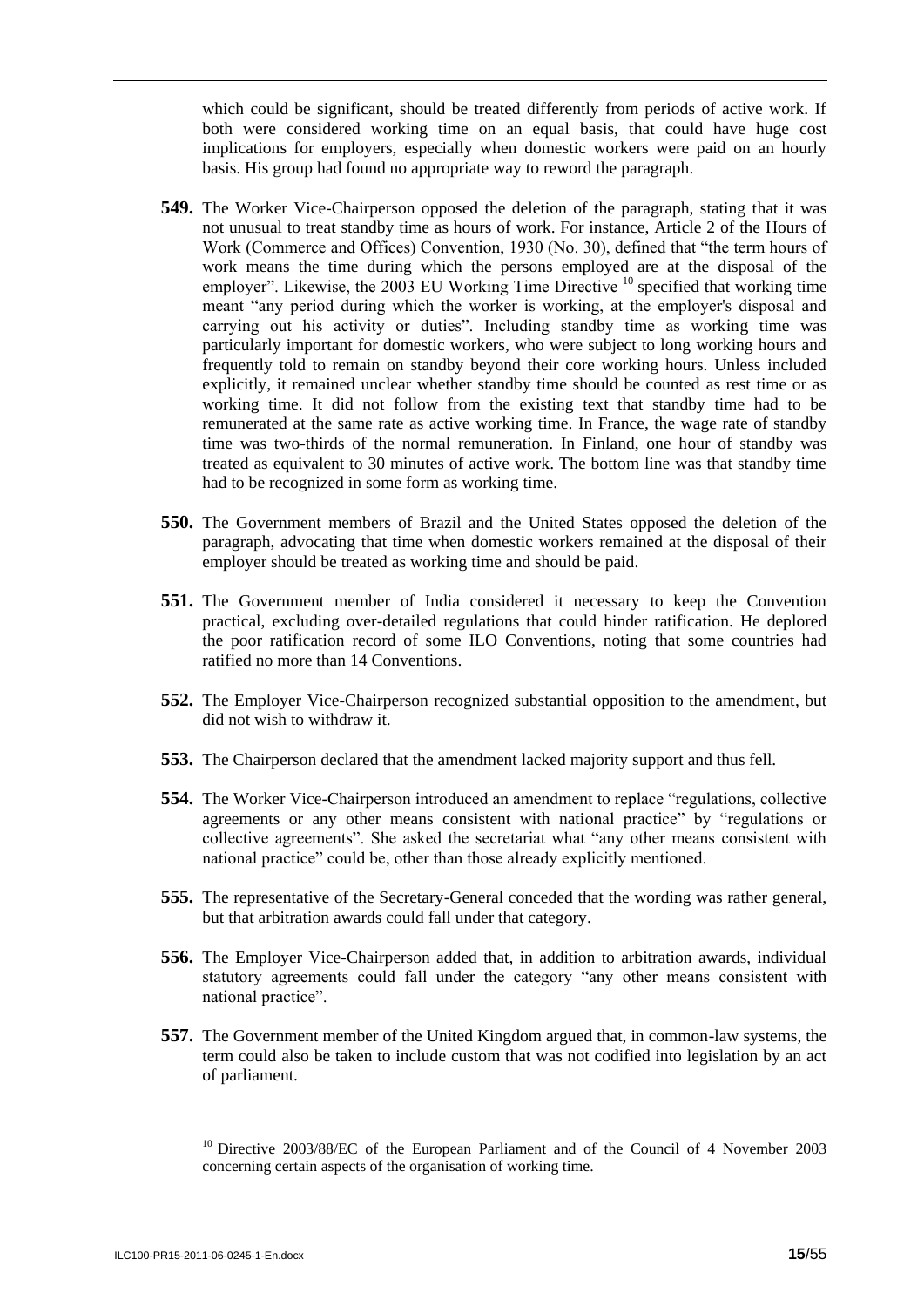- **558.** The Government member of the United States echoed the argument that instruments regulating working time existed that did not have the status of national laws. In his country, for instance, an Opinion Letter issued under the Fair Labor Standards Act could develop binding force, and – as in other federal countries – relevant state and local laws existed. He therefore opposed the amendment.
- **559.** The Worker Vice-Chairperson expressed satisfaction with the clarification provided by the secretariat and the Government member of the United States and withdrew the amendment.
- **560.** Article 10 was adopted as amended.

- **561.** The Worker Vice-Chairperson withdrew an amendment to replace "based on sex" by "based on gender or any other grounds" in the prohibition of discrimination with respect to remuneration.
- **562.** Article 11 was adopted.

# **Article 12**

- **563.** The Employer Vice-Chairperson introduced an amendment to replace "but not less often than" by "at least" in the first line, in order to make the text clearer.
- **564.** The Worker Vice-Chairperson and the Government members of Australia and Brazil supported the amendment.
- **565.** The amendment was adopted.
- **566.** An amendment submitted by the Government member of the Russian Federation was not seconded, and thus fell.
- **567.** The Government member of the United Kingdom, speaking on behalf of EU Member States, introduced an amendment to replace "and" with "or" in the second line, after the words "national law and practice", so that the text would read "As appropriate under national law and practice or with the consent of the worker concerned ...". He noted that the intention was to address not only the valid concerns of developing countries but also provide protection for domestic workers in developed countries, where payment in cash might increase the invisibility of domestic workers and encourage the growth of the "black economy", leading to greater exploitation.
- **568.** The Worker Vice-Chairperson opposed the amendment, as it suggested that employers did not need to comply with national laws and practices; it diluted the protection to be afforded to domestic workers.
- **569.** The Employer Vice-Chairperson supported the amendment, observing that it was increasingly rare in industrialized countries to pay workers in cash, therefore the other payment options should be included. That could either be mandated by law and practice, or done with the consent of the worker. The important thing was to recognize that workers needed to be paid in monetary form (cash, bank transfer or other method).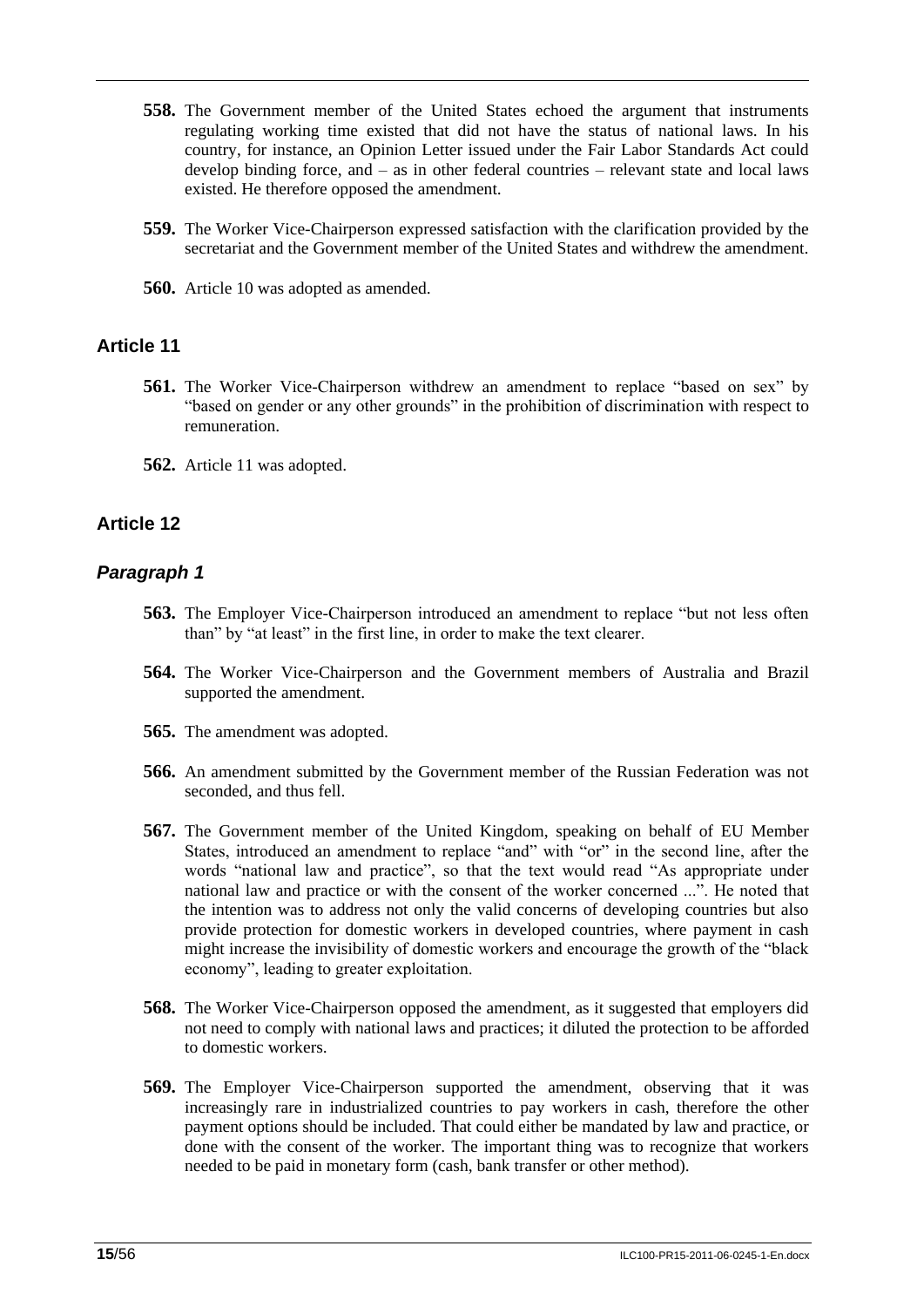- **570.** The Government member of Bangladesh considered that the amendment could raise problems of interpretation, preferring the original wording, which already provided for some flexibility. There was no need to introduce a disjunction between national laws and practices and the worker"s consent.
- **571.** The Government member of South Africa, on behalf of the Africa group, opposed the amendment, recalling that the intention of the paragraph was to ensure that workers received their payment primarily in cash, not in kind.
- **572.** The Government member of the United Arab Emirates, on behalf of the GCC countries, supported the amendment, noting that, in many countries, including GCC countries, payment by bank transfer was a safer method of payment than payment in cash. In his country, all employers were obliged to pay their domestic workers by bank transfer, which guaranteed that they received their pay. The amendment was applicable and in line with the existing regulations in many countries.
- **573.** The Government member of Ecuador noted that, while the amendment did not affect the substance of the text, he preferred the original wording, which was clearer. It was aimed at discussing methods of payment, while paragraph 12(2) addressed payment in kind.
- **574.** The Worker Vice-Chairperson stressed that the amendment raised far more than just a technical point. The rationale for a Convention would be damaged if decisions on methods of payment were left to domestic workers and their employers. Currently, domestic workers had very little say in such matters, which was why it was essential to include the provision, which applied especially to developing countries, where many domestic workers had no bank accounts or access to automated teller machines. The status quo was unsatisfactory in many countries; it was essential to protect the right of domestic workers to receive a salary.
- **575.** The Government member of the United Kingdom, speaking on behalf of EU Member States, reiterated that the paragraph related to methods of payment, not to whether payments could be made in kind. In response to the previous speaker, he remarked that, if national law and practice stated that it was inappropriate to pay domestic workers by bank transfer for example, then cash could be a compulsory method of payment. The aim of the amendment was to allow flexibility to implement the most appropriate method of payment.
- **576.** The Government member of Norway supported the amendment, indicating that the provision was about methods of payment of the cash part of the salary. Bank transfers were a very important means to prevent undeclared work and thus should be encouraged. The Convention should target both developed and developing countries' needs.
- **577.** The Government member of Indonesia supported the Workers' group's arguments and preferred the original text. The Government member of the Bolivarian Republic of Venezuela concurred; alternative methods of payment introduced some complications not suitable to domestic workers' conditions.
- **578.** The Government member of Switzerland supported the amendment, observing that in many countries cash payments had been already overtaken by other modes of payment and that had been reflected in national laws and practice.
- **579.** The Government member of Brazil opposed the amendment and remarked that the original text already allowed the possibility for alternative modes of payment. However, in all cases, the worker"s consent was essential to prevent, for example, the employer demanding receipts for fictitious payments. Domestic workers needed immediately available cash to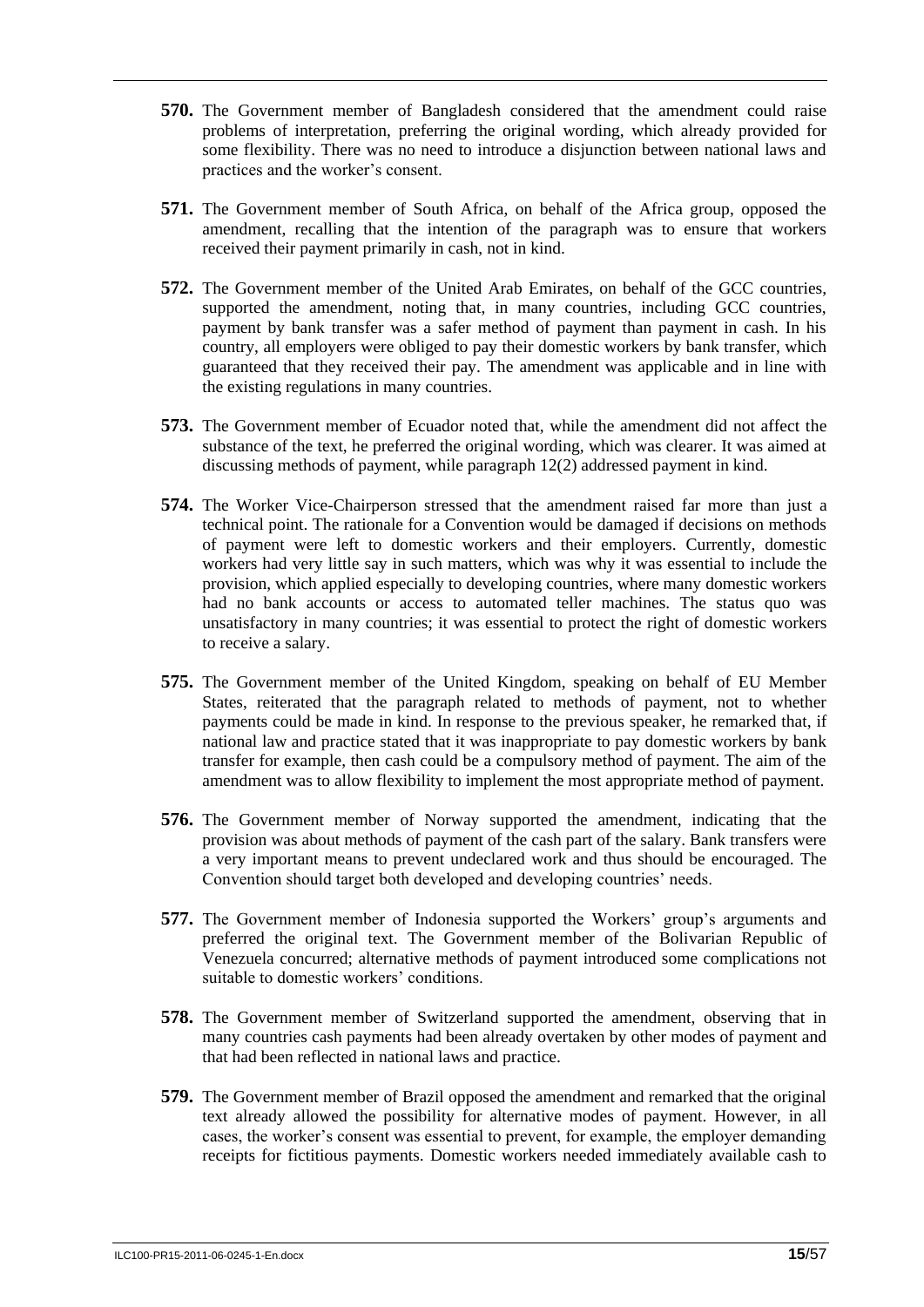support their families, so bank transfers and other alternative payments were unsuitable for them.

- **580.** The Government member of Argentina opposed the amendment for the same reasons as previous speakers, indicating that the issue was not about the form of payment, but the need to obtain the worker"s consent in the case of alternative modes. Introducing the word "or" would provide the possibility of using other methods of payment without the worker"s consent, which should be avoided.
- **581.** The Government member of the United Arab Emirates supported the amendment, observing that bank transfers were the safest method to protect workers" wages. That mode of payment existed in all countries. For example, in his country there were 4 million domestic workers, most of whom were illiterate, and they were able to manage bank accounts. Therefore, the amendment protected domestic workers and applied to all countries.
- **582.** The Government member of Trinidad and Tobago opposed the amendment, preferring the original text. It provided for cash as the primary mode of payment and allowed other means, such as bank transfers, which he considered a more protected form of payment.
- **583.** The Government member of the United Kingdom remarked that the original text would jeopardize the ability of EU Member States to ratify the Convention, since that provision contradicted national laws imposing payment by bank transfers. National legislation aimed to better protect all workers, including domestic workers, who could be forced to accept bogus payments or to work in the informal economy.
- **584.** The Employer Vice-Chairperson noted that many countries already mandated the payment of wages via bank transfers, with a view to protect workers. The original text thus placed an obstacle to ratification by those countries. Since non-EU member States had identified no legal problem with the amended Article, it would be best to adopt a far-reaching provision, meeting the needs of all countries.
- **585.** The Worker Vice-Chairperson explained that the original text posed no major obstacle to those countries, since the key point of the Article was the respect of national laws and practice and the worker"s consent. The Article did not prohibit specific types of payment, but specified that alternative modes of payment of the cash portion of wages required the worker's consent. If national laws did not enable the worker's expression of consent, they should be modified. The worker's right to negotiate the form of payment should be protected.
- **586.** The Government member of France drew attention to the need to draft universal rules, compatible with realities in all countries. If the word "and" was retained, it would result in situations where the consent of workers could become a serious legal obstacle. In some countries, alternative modes of payments were mandated with a view to protect all workers from fraud and the informal economy. Thus, if the Convention accommodated only the needs of domestic workers, EU Member States might need to reassess their systems of protection for all workers.
- **587.** Following tripartite consultations, the Government member of the United Kingdom, speaking on behalf of EU Member States, proposed a subamendment to replace the second sentence with: "Unless provided for by national laws, regulations or collective agreements, payment may be made by bank transfer, bank cheque, postal cheque or money order, with the consent of the worker concerned."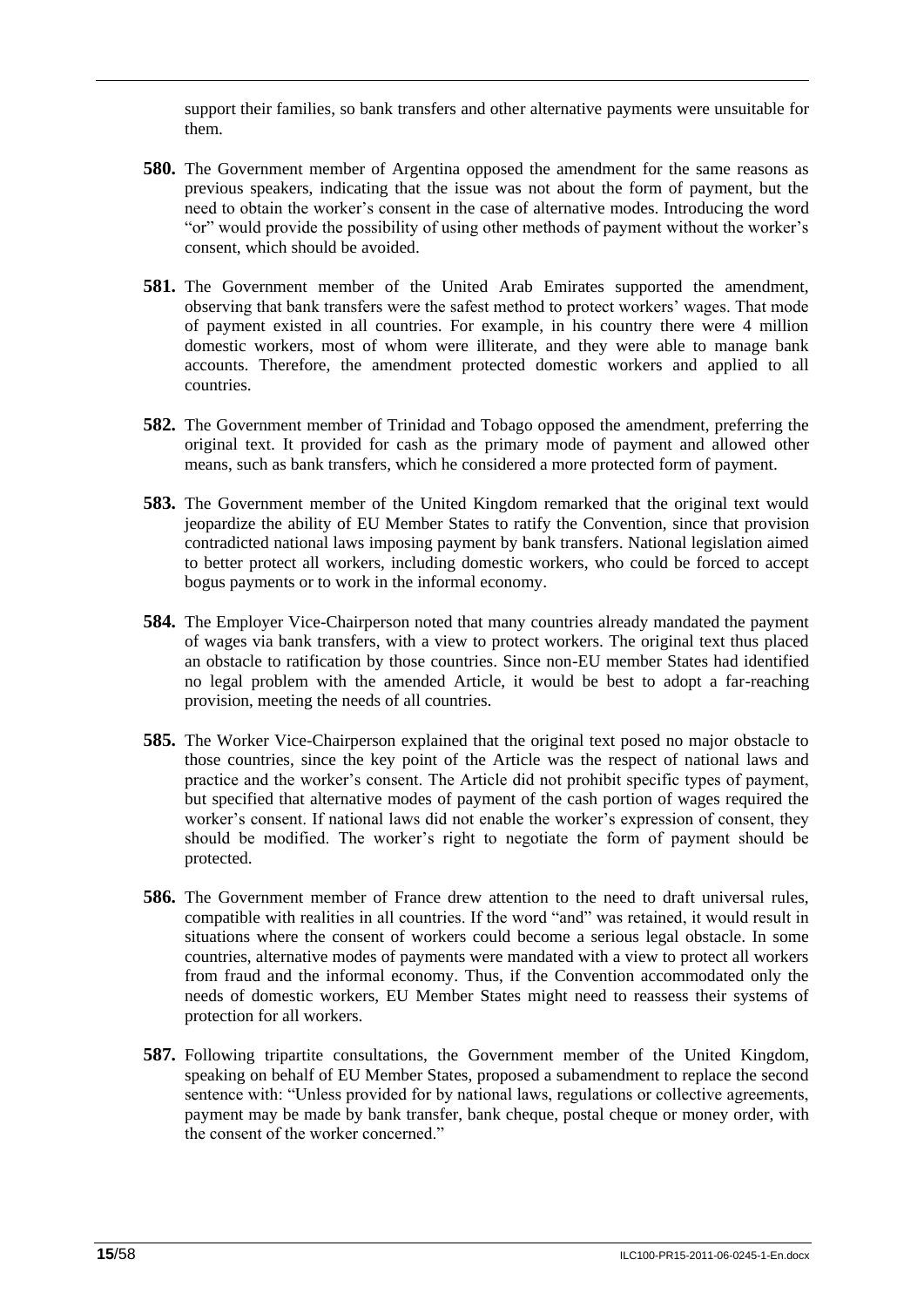- **588.** The Employer Vice-Chairperson proposed a further subamendment to provide for the possibility of other lawful forms of payment, by adding ", money order or other forms of lawful means of payment" after "postal cheque" to take into account other forms of payment, including financial means of the future, as well as personal cheques. However, all payments had to be lawful and with the full consent of the domestic worker.
- **589.** In response to the Worker Vice-Chairperson, the Government member of the United Kingdom explained that "as appropriate under" had been replaced by "unless provided  $bv$ ".
- **590.** The Worker Vice-Chairperson agreed to support the subamendment, but noted that the Convention should have universal applicability. Workers should be paid in cash, as it was the most common form of payment in many parts of the world. The consent of the worker and national laws and regulations were crucial.
- **591.** The Government member of the United States, seconded by the Government member Bangladesh, proposed a subamendment to insert "monetary" between "of" and "payment". This was supported by the Employer and Worker Vice-Chairpersons and the Government member of the United Kingdom, on behalf of EU Member States.
- **592.** The amendment was adopted as subamended.
- **593.** The Government member of Australia, on behalf of the IMEC group, withdrew an amendment and two other amendments fell.

- **594.** An amendment to delete paragraph 2, submitted by the Government member of China, fell.
- **595.** The Worker Vice-Chairperson introduced an amendment to insert the word "exceptionally" after "awards may", to clarify that payment should be made in cash as a rule, while in-kind payments should only be allowed as an exception to that rule. Without that clarification, the paragraph implied that in-kind payments could be the norm and provided an alternative to payments in cash, but the paragraph was only intended to accommodate limited in-kind payments that already existed in some countries, as had been agreed during an extensive discussion in 2010.
- **596.** The Employer Vice-Chairperson shared the concern that in-kind payments could be used too frequently, but questioned whether the insertion of "exceptionally" provided any additional protection.
- **597.** The Government member of the Netherlands, speaking also on behalf of the Government member of the United Kingdom, opposed the insertion of "exceptionally". He considered that it was acceptable for domestic workers to receive a proportion of their remuneration in kind, if the other safeguards detailed in the existing text were met. It was sufficient to state that the entire remuneration could not be paid in kind; national laws already restricted the proportion of such payments.
- **598.** He asked the Chairperson to allow an adviser  $-$  a representative of Aruba  $11 -$  to elaborate. The adviser specified that the amendment would be unacceptable to the Government of Aruba. Her country had a specific minimum wage for domestic workers, since live-in

<sup>&</sup>lt;sup>11</sup> The Kingdom of the Netherlands consists of the Netherlands, Aruba, Curaçao and Sint Maarten.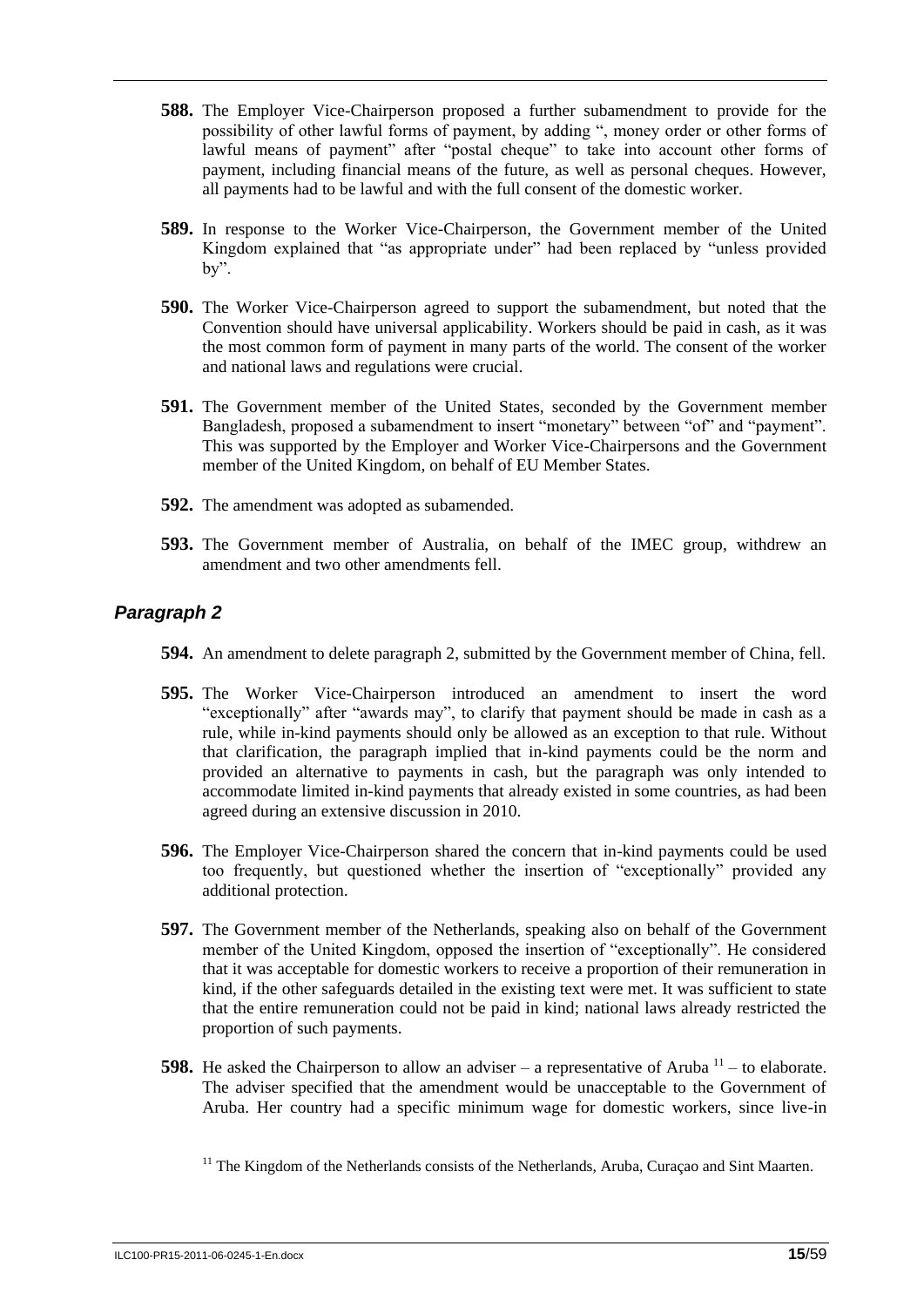domestic workers constituted a large part of the working population. While that minimum wage was lower than that applicable to other workers, live-in domestic workers were also entitled to additional in-kind payments in the form of food and shelter which de facto were higher than the minimum wage. Such in-kind payments were therefore not "exceptional" but the rule, and in line with national law. Her Government held the view that the existing arrangements were compatible with paragraph 2 in its original form.

- **599.** The Government member of Chile mentioned that in his country all domestic workers, whether live-in or live-out, were entitled to the same minimum wage, which was paid wholly in cash. Payment in kind was not allowed even in cases where the employer provided domestic workers with meals.
- **600.** The Government member of the Plurinational State of Bolivia was concerned that Article 12(2) countered the intention of Article 12(1), and the principles behind international instruments on economic, social and cultural rights and on modern forms of slavery. Payment in kind would create greater dependency on employers among domestic workers. He proposed that the paragraph be dropped.
- **601.** The Government member of Argentina agreed; payment in kind should not be practised at all.
- **602.** The Government member of South Africa, on behalf of the Africa group, stated that payment in kind was not exceptional in Africa; he thus preferred the current draft text.
- **603.** The Government member of Canada, concurring with the Government members of the Netherlands and the United Kingdom, rejected the amendment.
- **604.** The Employer Vice-Chairperson observed that the interventions made by Government members showed that payment in kind was a norm in some countries, and therefore rejected the amendment.
- **605.** The Worker Vice-Chairperson remarked that previous statements confirmed that in Argentina, the Plurinational State of Bolivia and Chile payment in kind was not a norm and should be an exception. However, she took note of the concerns of other Government members and, on that basis, withdrew the amendment.
- **606.** The Employer Vice-Chairperson introduced an amendment to replace "allowances" by "payments"; the term "allowances in kind" had non-monetary connotations and it was important to distinguish between monetary and non-monetary payments.
- **607.** The Worker Vice-Chairperson and the Government member of Australia supported the amendment.
- **608.** The amendment was adopted.
- **609.** A similar amendment submitted by Government members of EU Member States and the IMEC group fell.
- **610.** The Employer Vice-Chairperson introduced an amendment to delete "in conditions not less favourable than those generally applicable to other categories of workers,", explaining that there were many different types of payment in kind, some of which were not relevant to domestic work. He cautioned against attempting to compare payments in kind that were applicable to domestic workers with those applicable to other categories of workers.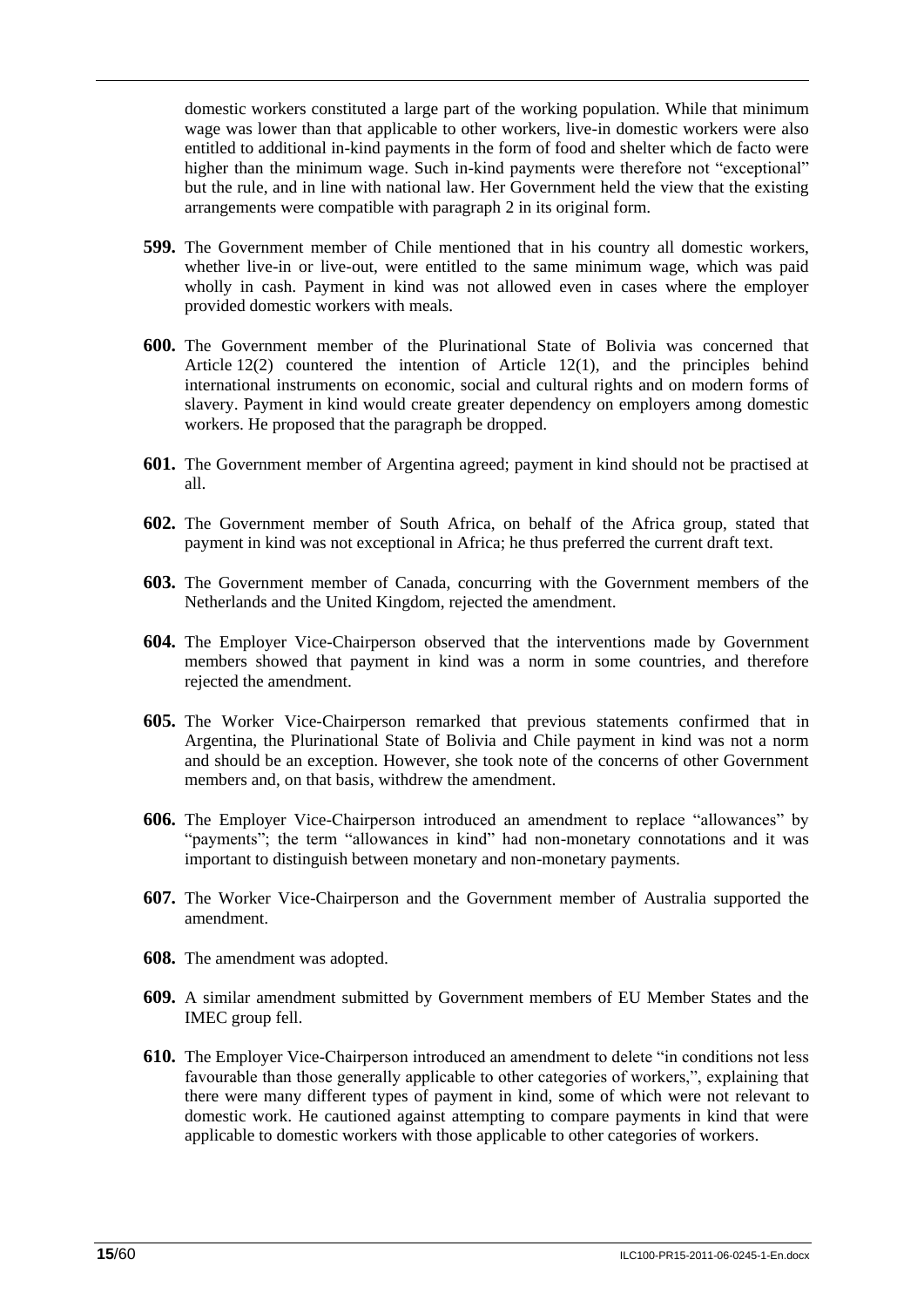- **611.** The Worker Vice-Chairperson opposed the amendment and asked why if national legislation provided that in-kind payments should not exceed a given percentage of the salary of workers in general – such legislation should not apply to domestic workers.
- **612.** The Employer Vice-Chairperson explained that the intention was not at all to suggest that national legislation should not apply to domestic workers; it was simply to remove wording that introduced complex arrangements that might be difficult to apply, given that in-kind payments applicable to domestic workers were very different to those applicable to other categories of workers.
- **613.** The Government member of Australia agreed with the Employer Vice-Chairperson; the aim was to ensure that in-kind payments for domestic workers were limited and tailored to their specific needs.
- **614.** The Worker Vice-Chairperson underscored the importance of the paragraph and the need for consistency. The Committee had previously agreed that the laws applicable to workers generally should also apply to domestic workers. Allowing domestic workers to be excluded from the provisions of national law could do them grievous disservice.
- **615.** The Employer Vice-Chairperson took note of the Worker Vice-Chairperson"s concerns and suggested subamending the text by replacing "in conditions" by "criteria".
- **616.** The Worker Vice-Chairperson considered that the subamendment did not resolve the problem.
- **617.** The Government member of Australia proposed a subamendment to delete the words "in conditions".
- **618.** The Employer and Worker Vice-Chairpersons and the Government member of Bangladesh accepted the subamendment.
- **619.** The Government member of South Africa sought clarification from the secretariat on the intention of the wording "in conditions not less favourable than those generally application to other categories of workers" in relation to payments in kind.
- **620.** The representative of the Secretary-General explained that this was intended to provide limits on payments in kind should be limited and to ensure that, when setting limits, they should be aligned with those for other categories of workers.
- **621.** The amendment was adopted as subamended.
- **622.** The Government member of the United States withdrew an amendment and then introduced two similar amendments, on behalf of the IMEC group and EU Member States, to insert "and primarily" after "are appropriate" and before "for the personal use and benefit of the worker". The proposed wording was clearer and more direct.
- **623.** The Worker Vice-Chairperson subamended the text by deleting the words "are appropriate and primarily", to be even clearer and more direct.
- **624.** The Employer Vice-Chairperson and the Government member of the United Arab Emirates, on behalf of the GCC countries, endorsed the proposed subamendment.
- **625.** The amendment was adopted as subamended.
- **626.** The Government member of Argentina withdrew an amendment.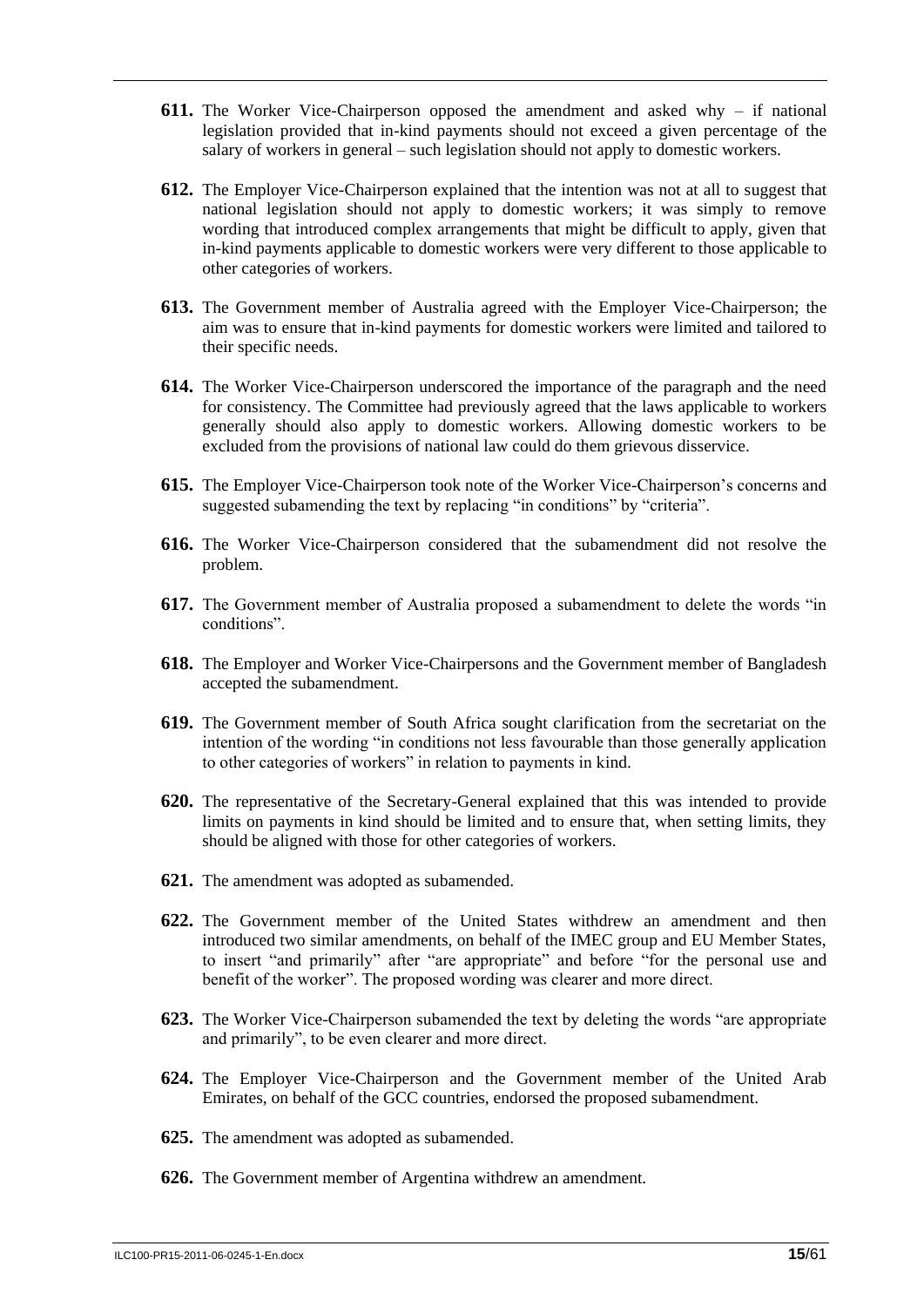- **627.** The Employer Vice-Chairperson introduced an amendment to delete the word "cash" in the sixth line, because its inclusion might limit how the value of allowances in kind was determined. Although his group's preference was to delete the word "cash", it could also subamend by replacing "cash" by "monetary".
- **628.** The Worker Vice-Chairperson and the Government members of Canada, the Philippines and the United States supported the subamendment.
- **629.** The amendment was adopted as subamended.
- **630.** Article 12 was adopted as amended.

- **631.** The Government member of Spain, on behalf of EU Member States, introduced an amendment to replace the paragraph by the following text: "Every domestic worker has the right to a safe and healthy working environment. Each Member shall take, in accordance with national law and practice, appropriate measures, with due regard to the specific characteristics of domestic work, to promote the occupational safety and health of domestic workers." He explained that appropriate safety and health conditions for domestic workers should be put into place. However, the specificities of that occupation had to be taken into account. A private household could not be considered as a normal workplace, and therefore some flexibility had to be introduced in the current text, which was deemed too restrictive.
- **632.** The Worker Vice-Chairperson supported the amendment and proposed a subamendment to replace the word "appropriate" by "effective" and the word "promote" by "ensure".
- **633.** The Employer Vice-Chairperson proposed a further subamendment to replace "ensure" by "towards ensuring". While acknowledging the need for providing a healthy and safe work environment, he remarked that the Convention should reflect the different conditions of member States. Thus, progressivity in the new text recognized that countries might not be in the position of immediately ensuring a healthy and safe work environment, but could be willing to work towards that objective.
- **634.** The Worker Vice-Chairperson and the Government member of Spain, on behalf of EU Member States, supported the subamendment.
- **635.** The Government member of South Africa, speaking on behalf of the Africa group, firmly opposed the subamendment. He pointed out that, although guaranteeing a safe and healthy work environment might be difficult, it was a principle that represented an immediate requirement for domestic workers. Therefore, it should be clearly enshrined in the Convention.
- **636.** The Government member of Australia shared the views of the previous speaker and opposed the subamendment, observing that the words "towards ensuring" provided for progressive application, which was reflected in Article 13(2).
- **637.** The Worker Vice-Chairperson endorsed the view of the previous speaker and considered that, if the Employer group"s subamendment were to be adopted, the second paragraph should be deleted. Otherwise, the word "ensure" should be retained.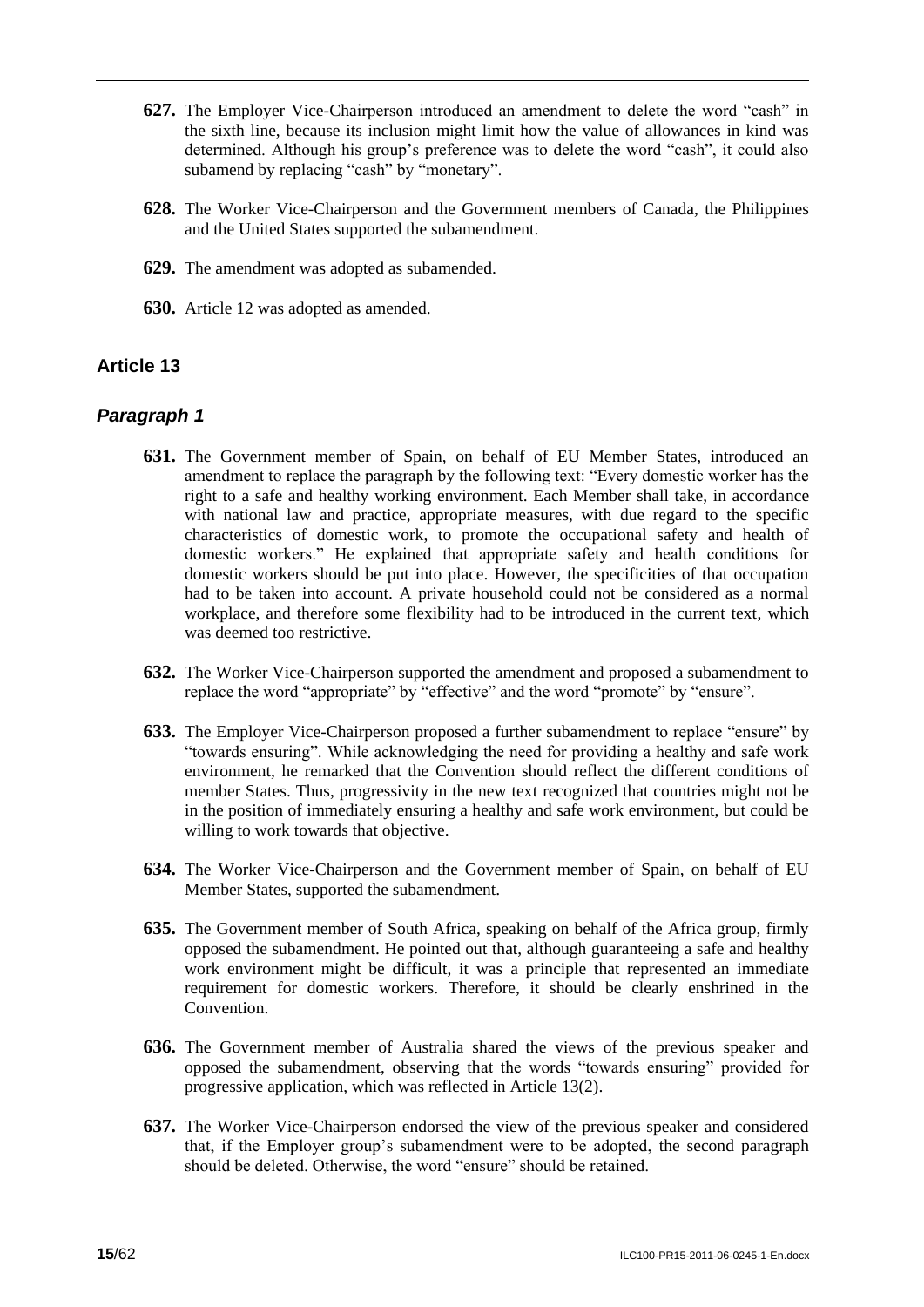- **638.** The Employer Vice-Chairperson clarified that the intent of the proposed subamendment was to widen the scope for ratification, since a restrictive approach might prevent many countries from ratifying the Convention. It would be more realistic if, under article 22 of the ILO Constitution, member States were to report on progress made towards ensuring measures on, for example, OSH protection, rather than on the measures to give effect to OSH protection itself. It could take time for governments to reach the point of effective protection and – during that time – ratification might not be possible.
- **639.** The Government member of Canada supported the EU amendment as subamended by the Employers" group. He observed that there was consensus on that text, which was in line with Report IV(2A). He preferred to keep the second paragraph.
- **640.** The Employer Vice-Chairperson indicated that, if the second paragraph stayed as it was, he could accept retaining "ensure", as proposed in the Workers" subamendment instead of "towards ensuring".
- **641.** The Worker Vice-Chairperson and the Government members of Australia, South Africa (on behalf of the Africa group), Spain (on behalf of EU Member States) and the United Arab Emirates (on behalf of the GCC countries) supported the proposal of the Employers" group.
- **642.** The Government member of the United Kingdom could not back the proposal even if EU Member States did – and preferred the words "toward ensuring", which reflected the agreed objective, while not imposing an absolute standard.
- **643.** The amendment was adopted as subamended.
- **644.** Four remaining amendments fell.

- **645.** The Worker Vice-Chairperson introduced an amendment to add "in full consultation with representative employers' and workers' organizations and, where they exist, with representative organizations of domestic workers and those of employers of domestic workers". The amendment aimed to ensure that consultations took place regarding the progressive implementation of measures relating to OSH, which was a fundamental issue for domestic workers. Without the amendment, the progressivity opened the door to very long periods of transition.
- **646.** The Employer Vice-Chairperson supported the amendment and tabled a subamendment in line with similar paragraphs: "in consultation with the most representative employers" and workers" organizations and, where they exist, with organizations representative of domestic workers and those of employers of domestic workers".
- **647.** The Worker Vice-Chairperson, and the Government members of Canada and Norway supported the subamendment.
- **648.** The amendment was adopted as subamended.
- **649.** Article 13 was adopted as amended.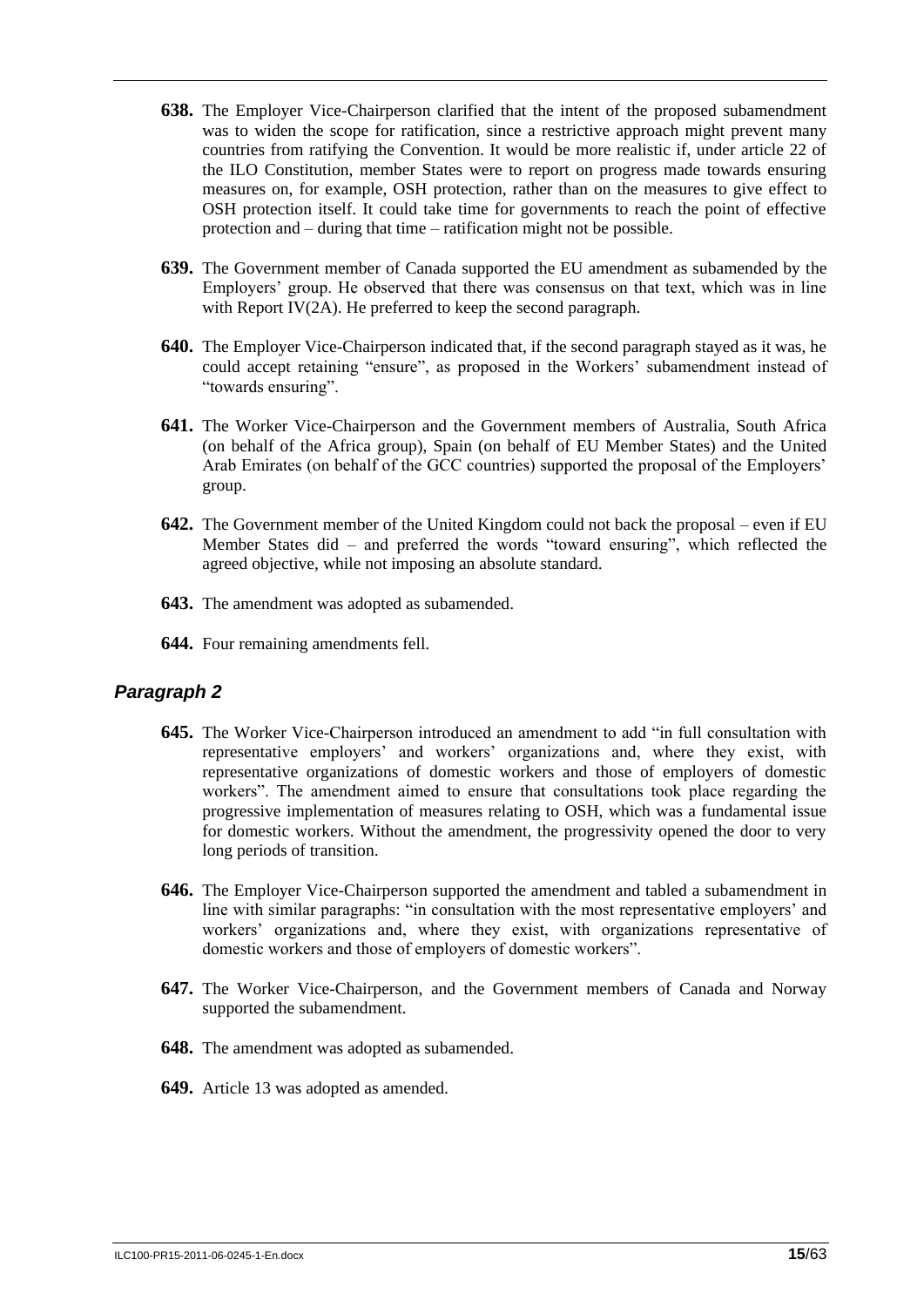- **650.** The Government member of France, on behalf of EU Member States, seconded an amendment by the Government member of Australia to replace the paragraph with "Each Member shall take measures, with due regard to the specific characteristics of domestic work and in accordance with national laws and regulations, to ensure that domestic workers have access to social security protection, including with respect to maternity."
- **651.** The Government member of Australia withdrew her amendment in view of previous discussions on a similar issue and to avoid reopening a difficult debate.
- **652.** The Government member of the Netherlands, seconded by the Government member of France (on behalf of EU Member States), moved to resubmit the amendment. He stated that the proposed amendment was far more realistic than the original text.
- **653.** The Worker Vice-Chairperson opposed the amendment because it was much weaker than the original text. Social security protection, including maternity protection, was very important for domestic workers.
- **654.** The Employer Vice-Chairperson and the Government members of Bangladesh and Indonesia opposed the amendment for the same reason.
- **655.** The Government member of France, speaking on behalf of EU Member States, expressed surprise at the lack of support for the amendment, noting that achieving equivalent rights for domestic and other workers required that Members be able to take different measures depending on the context of domestic work, and taking into account different national legal systems.
- **656.** The Employer Vice-Chairperson observed that a significant majority favoured retaining the original text. It would take a long time to subamend the amendment back to the original text.
- **657.** The Government members of Algeria, Argentina, the Philippines and South Africa (on behalf of the Africa group) supported the original text.
- **658.** The Government member of South Africa proposed that the Committee Drafting Committee check the final phrase.
- **659.** The Government member of Canada supported the amendment.
- **660.** The Government member of France withdrew the amendment and placed two points on the record. First, the amendment had the same intention as the original text, namely to grant equivalent rights to domestic workers as to other workers. Second, the text of the Convention should be compatible with the diversity of legal systems and the different characteristics of domestic workers.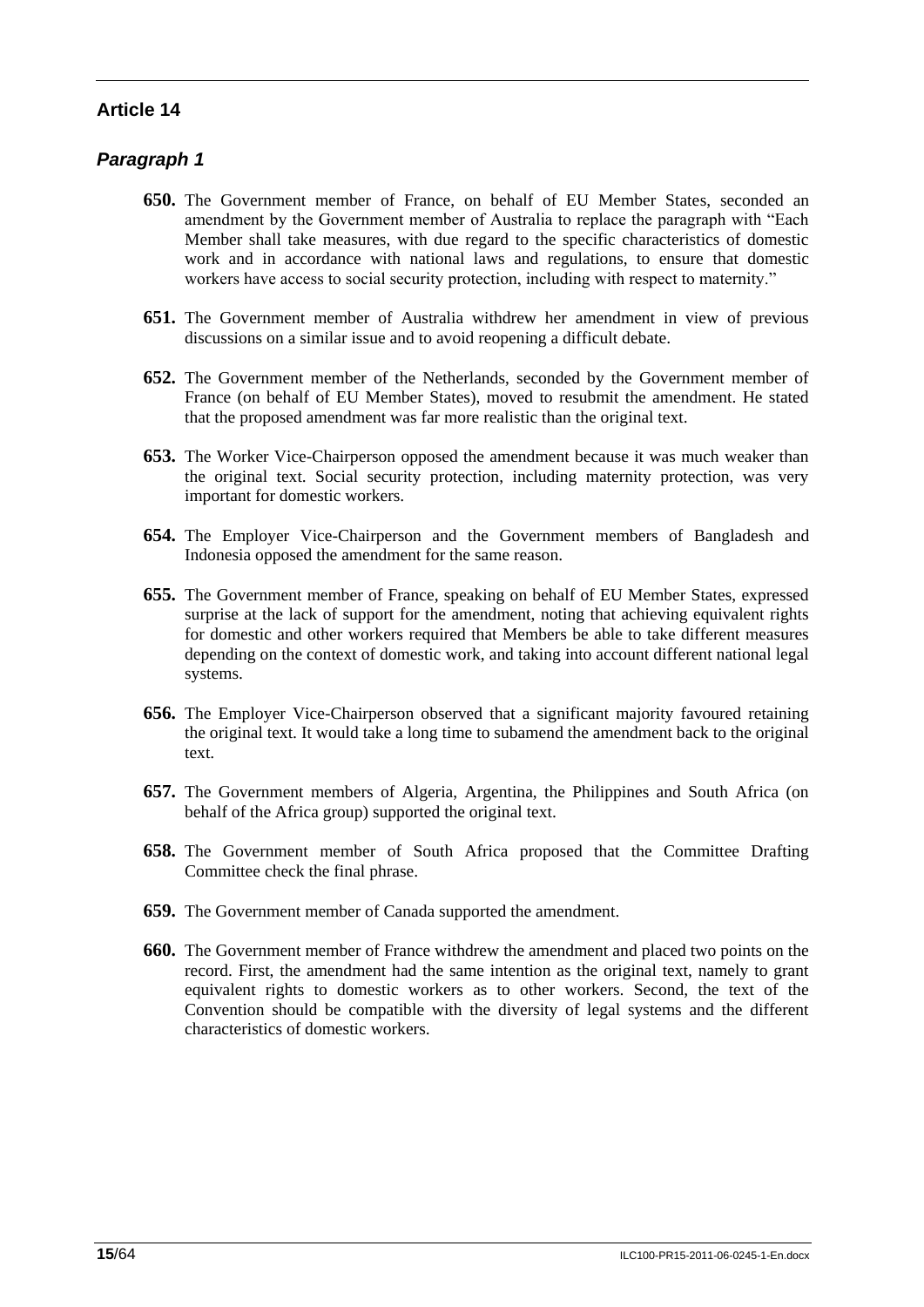- **661.** The Government member of France introduced an amendment on behalf of several Government members, <sup>12</sup> to insert in the first line "in accordance with national laws and regulations and", after "measures". It aimed to cover diverse social security protection arrangements in member States. The amendment was necessary since the previous amendment was not supported.
- **662.** The Worker Vice-Chairperson asked for clarification about the amendment's intentions: as domestic workers were already excluded from most national legislation, she wondered whether the amendment in effect sought to maintain the status quo.
- **663.** The Government member of France, on behalf of EU Member States, explained that the new text would still oblige Members to take appropriate measures to ensure that domestic workers enjoyed social security protection, but in consistency with national laws and regulations.
- **664.** With that explanation, the Worker Vice-Chairperson supported the amendment.
- **665.** Also in support were the Employer Vice-Chairperson and the Government members of Canada and the United Arab Emirates (on behalf of the GCC countries).
- **666.** The Government member of Bangladesh expressed reservation about the amendment; it was related to another one which, if considered, would make it difficult for him to support the current amendment.
- **667.** The Government member of Brazil opposed the amendment because the original text was much clearer on the equal treatment of all workers with regard to access to social protection.
- **668.** The amendment was adopted.
- **669.** The Worker and Employer Vice-Chairpersons withdrew two amendments.
- **670.** The Government member of France, on behalf of EU Member States, introduced an amendment to replace "conditions that are not less favourable than those applicable to workers generally" by "decent conditions".
- **671.** The Worker Vice-Chairperson was unsure about the connotation of "decent conditions", and therefore opposed the amendment.
- **672.** The Employer Vice-Chairperson also opposed it, noting that adding "decent conditions" was unhelpful to the Convention.
- **673.** The Government member of the Netherlands noted the opposition to the amendment, but reiterated the need for some level of flexibility in the Article. That would avoid imposing an excessive administrative burden on private households. The existing text would make it hard for his country to ratify the Convention.

 $12$  Government members of Austria, Belgium, Bulgaria, Cyprus, Czech Republic, Denmark, Estonia, Finland, France, Germany, Greece, Hungary, Iceland, Ireland, Italy, Japan, Republic of Korea, Latvia, Lithuania, Luxembourg, Malta, Netherlands, New Zealand, Poland, Portugal, Romania, San Marino, Slovakia, Slovenia, Spain, Sweden, Switzerland, Turkey, United Kingdom, United States.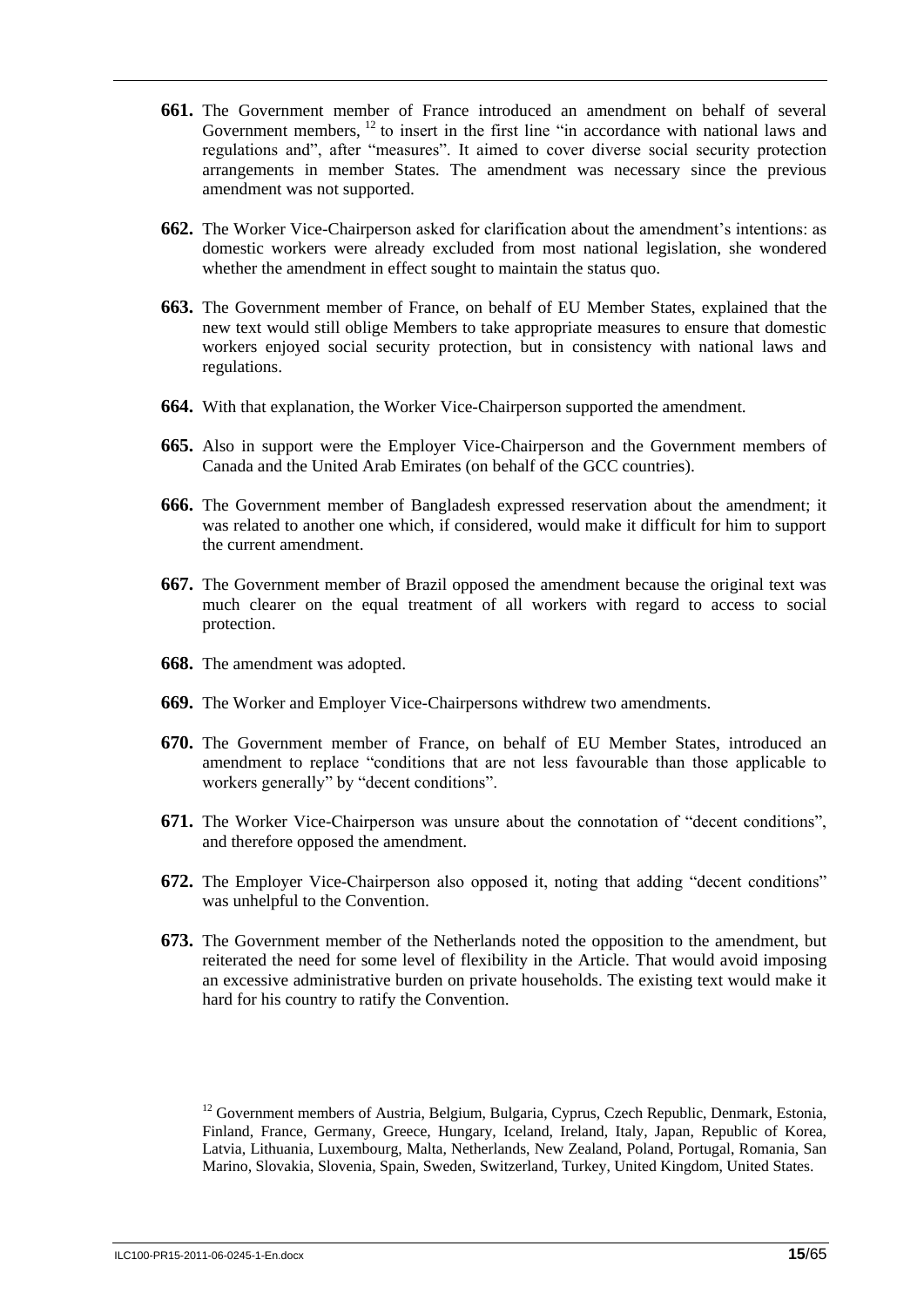- **674.** The Government member of France withdrew the amendment, while asking the secretariat the meaning of "not less favourable than those applicable to workers generally".
- **675.** The representative of the Secretary-General responded that the interpretation would be provided by the Committee of Experts once the Convention had been adopted. She could not speculate on what the meaning was.

- **676.** The Worker Vice-Chairperson introduced an amendment to ensure that the progressive implementation of the Convention was "in full consultation with representative employers' and workers" organizations and, where they exist, with representative organizations of domestic workers and those of employers of domestic workers".
- **677.** The Employer Vice-Chairperson supported the amendment, but introduced a subamendment to clarify that the consultation should be with "the most representative" organizations as well as with "organizations representative of domestic workers and those representative of employers of domestic workers".
- **678.** The Worker Vice-Chairperson and the Government members of Algeria and Brazil supported the amendment as subamended.
- **679.** The amendment and subamendment were adopted.
- **680.** Article 14 was adopted as amended.

#### **Article 15**

- **681.** On behalf of the IMEC group, the Government member of Hungary introduced an amendment to insert after "to ensure" the words ", in accordance with national law and practice,". She explained that, while supporting a global standard, the Article should accommodate different national legislation.
- **682.** The Worker and Employer Vice-Chairpersons and the Government members of Algeria, Brazil, Canada and the United Arab Emirates (on behalf of the GCC countries) supported the amendment.
- **683.** The amendment was adopted.
- **684.** The Worker Vice-Chairperson proposed an amendment to insert "effective" after "have" and before "access to courts" – which would facilitate access to dispute resolution by domestic workers.
- **685.** The Employer Vice-Chairperson opposed the amendment, noting that the 2010 debate on wording such as "easy" and "effective" had yielded no consensus, so the debate should not be reopened.
- **686.** The Government member of Namibia, on behalf of the Africa group, supported the amendment. She noted that in many countries, while the legislation on paper was appropriate, access to the legal system was problematic because workers often could not afford to hire lawyers. Inclusion of "effective" would be one way of addressing the underlying problem.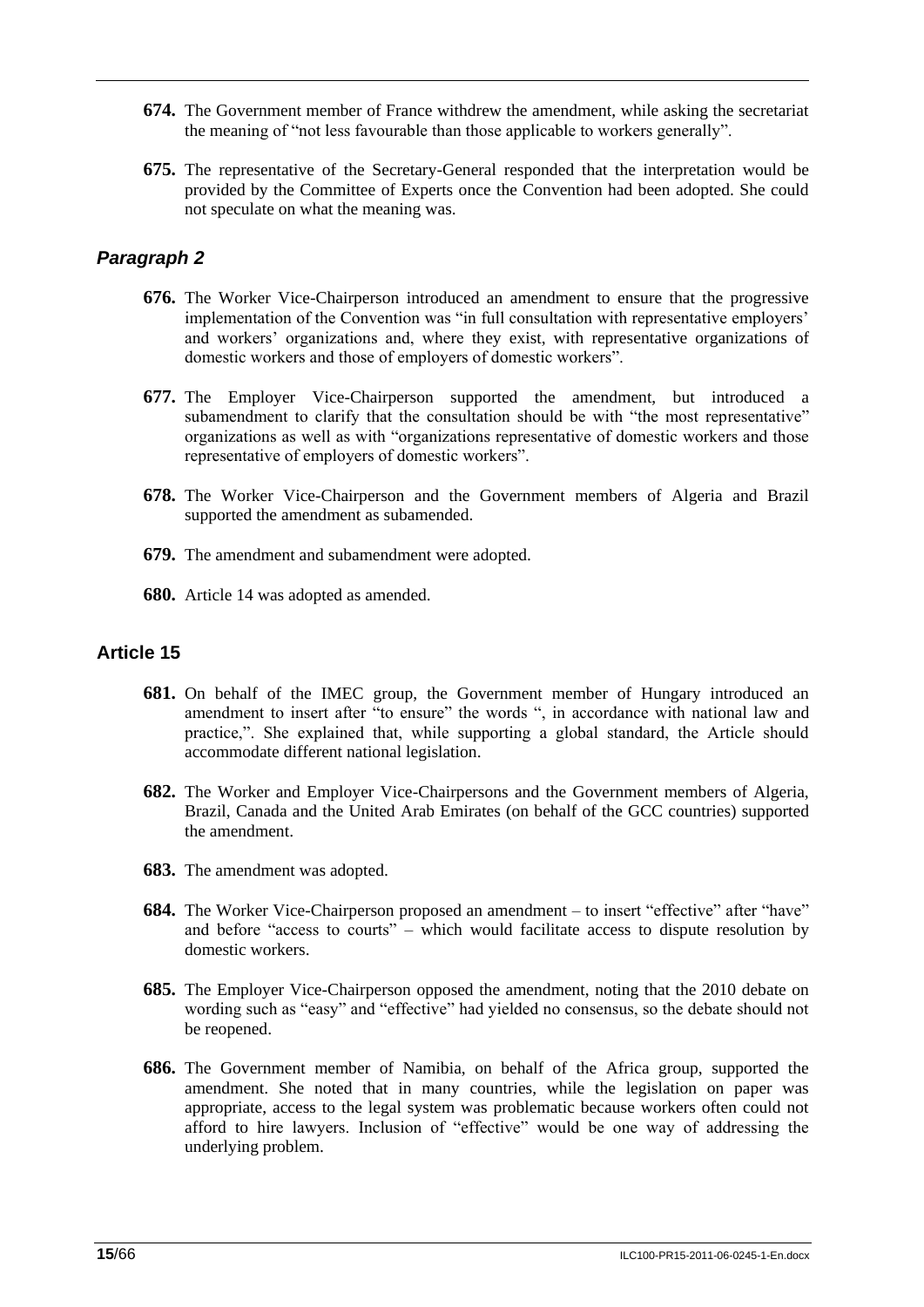- **687.** The Government members of the Bolivarian Republic of Venezuela, Norway and the United Arab Emirates (on behalf of the GCC countries) supported the amendment,
- **688.** The Government member of Brazil concurred. In her view, the previous addition of "in accordance with national law and practice" should give comfort to those who in 2010 had expressed reservations about the terms "easy" and "effective".
- **689.** The Government member of Bangladesh pointed out that the wording "easy access" had an established meaning in his country, whereas "effective access" was less well defined. However, given the emerging consensus in the Committee, he accepted the amendment.
- **690.** The Government members of Hungary, on behalf of EU Member States, and Indonesia supported the amendment.
- **691.** The amendment was adopted. The discussion of another amendment to move Article 15 to after Article 17 – was referred to the Committee Drafting Committee.
- **692.** Article 15 was adopted as amended.

- **693.** The Employer Vice-Chairperson introduced an amendment to insert "and accessible complaint mechanisms and" after the word "effective" – which should be seen in the light of another amendment that proposed to remove a similar reference from Article 17(2)(c), which referred only to domestic workers recruited through private employment agencies. The proposed amendment would give all domestic workers access to complaints mechanisms.
- **694.** The Worker Vice-Chairperson supported the amendment.
- **695.** The Government member of Canada preferred the original text.
- **696.** The Government member of Hungary asked, on behalf of EU Member States, what was the added value of moving the reference to Article 16, requesting further explanation from the Employer Vice-Chairperson.
- **697.** The Employer Vice-Chairperson replied that the major implication of the amendment was to open the complaints mechanisms to all domestic workers, not just those recruited through employment agencies.
- **698.** The Government member of New Zealand observed that it was unclear to Government members how the proposed package of different amendments would look. He asked about postponing the decision until the discussion on Article 17.
- **699.** The Government member of Bangladesh warned against conflating two separate issues, namely those of ensuring compliance with national laws and regulations (addressed in Article 16) and complaints mechanisms. The first issue was much broader.
- **700.** The Government member of South Africa, on behalf of the Africa group, believed that moving the reference to complaints mechanisms from Article 17 to Article 16 would ensure access to complaints mechanisms to all domestic workers, rather than just to those recruited through private employment agencies. He asked the secretariat whether his interpretation was correct.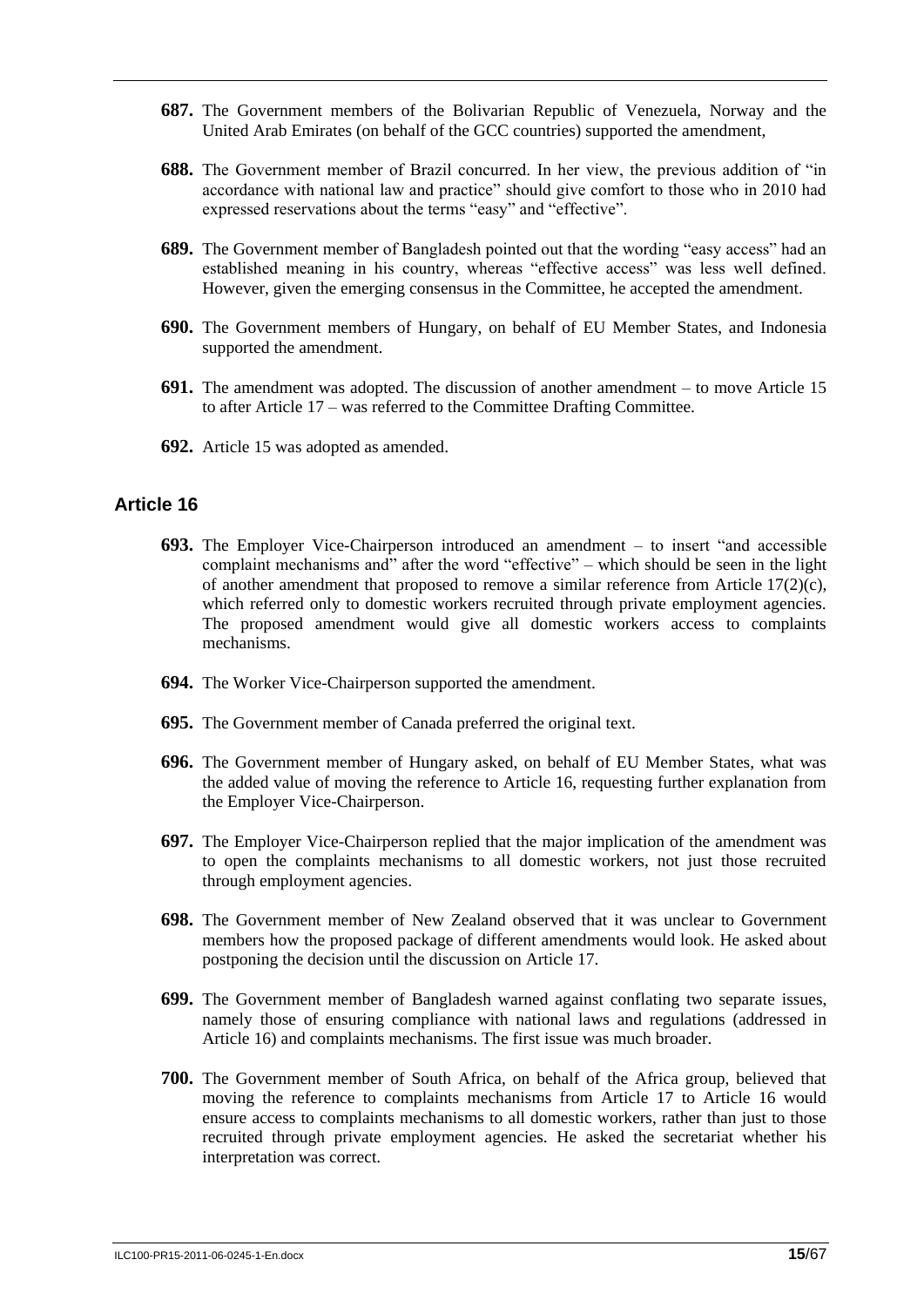- **701.** The representative of the Secretary-General stated that interpreting the rationale behind an Employers" group amendment was a question for the Employer Vice-Chairperson. However, it was correct that Article 17 referred only to domestic workers recruited through private employment agencies, whereas the coverage of Article 16 was broader.
- **702.** The Employer Vice-Chairperson confirmed that the intention of the amendment was not to deprive agency workers of access to complaints mechanisms, but rather to extend access to all domestic workers.
- **703.** Following those clarifications, the Government members of Algeria, Australia, Brazil, Ecuador, Hungary (on behalf of EU Member States), New Zealand, the Philippines, South Africa (on behalf of the Africa group) and the United States supported the amendment
- **704.** The Government member of Canada supported the amendment so long as the proposed text would not require establishing separate complaints mechanisms specifically for domestic workers; it would only require ensuring access to existing mechanisms for domestic workers.
- **705.** The amendment was adopted.
- **706.** The Government member of Hungary, on behalf of EU Member States, introduced an amendment to add the following sentence at the end of Article 16: "In establishing these means, due respect shall be given to the privacy of both the domestic worker and the household members." She recalled that the uniqueness of workplaces for domestic workers was their location in private households, which gave rise to the need to protect privacy. That should be taken into account when developing complaints mechanisms.
- **707.** The Employer Vice-Chairperson supported the amendment.
- **708.** The Worker Vice-Chairperson opposed the amendment. An alternative amendment sponsored by her group also recognized the right to privacy, but did so in the context of granting labour inspectors access to the home and premises where work was carried out. The Committee might wish to consider that amendment also.
- **709.** The Government member of Australia supported the previous speaker. The draft Convention already had many references to privacy, and it would be inappropriate to add another one as proposed; subsequent amendments could better address the question of privacy.
- **710.** The Government member of Hungary, on behalf of EU Member States, stated that the amendment only established the general principle of respect for privacy, which made it applicable. She had reservations about the subsequent amendment sponsored by the Workers" group, which was too unspecific and could hamper ratification if adopted.
- **711.** The Employer Vice-Chairperson noted that subsequent amendments concerned privacy with respect to who, other than the domestic workers and household members, could enter the home. Access of officials and other persons external to the household went to the very heart of personal privacy. His group was strongly opposed to granting persons other than the household members and domestic workers permission to enter the home.
- **712.** The Worker Vice-Chairperson expressed general support for the right to privacy. However, the issue should not be addressed out of context; Article 16 should primarily be about establishing effective means of compliance with national laws and regulations. Privacy was addressed in a more meaningful way in the amendment sponsored by her group.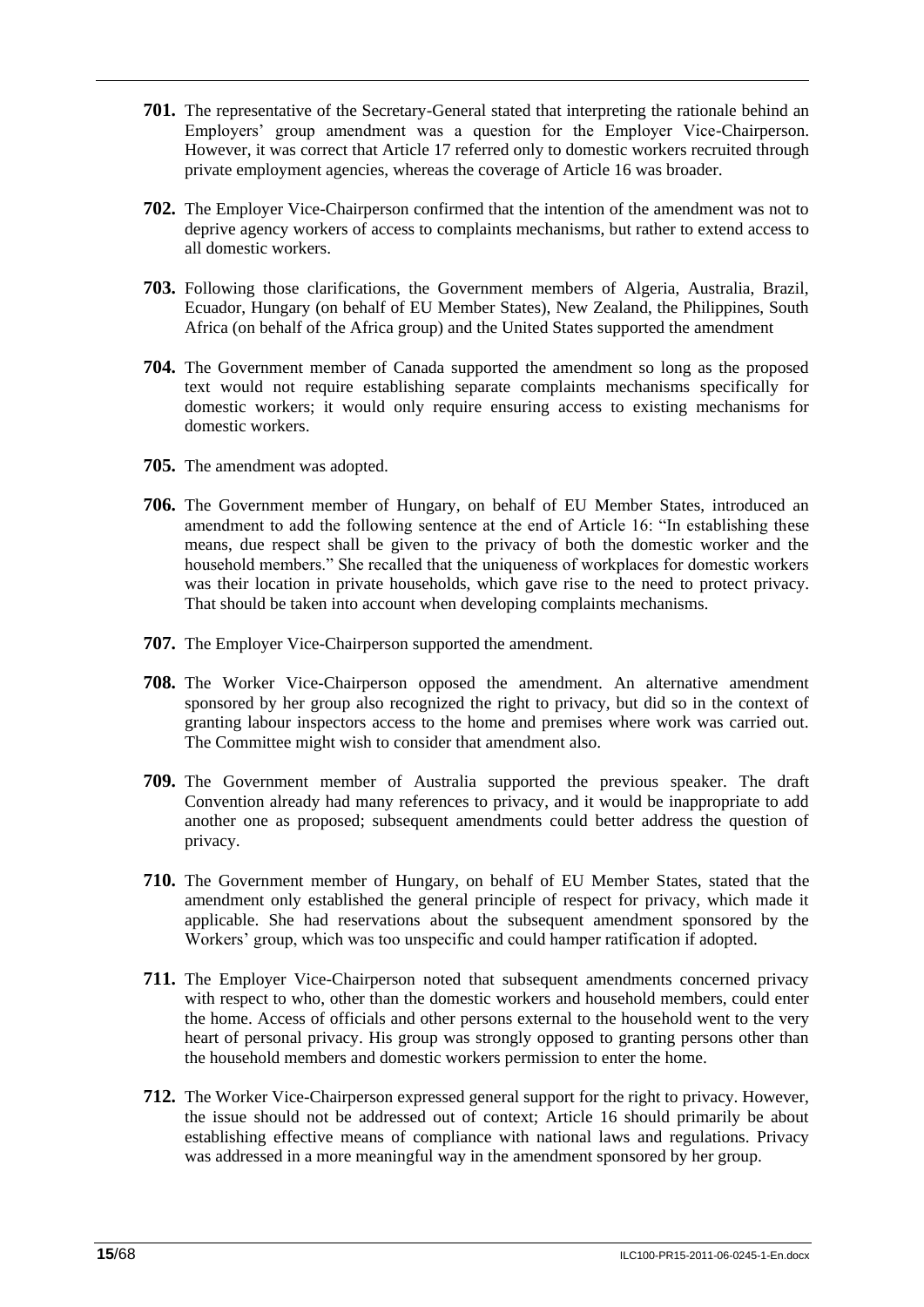- **713.** The Government member of South Africa, speaking on behalf of the Africa group, rejected the amendment because it did not examine the whole context of the issue of privacy. One could not deny that households had a right to privacy, but government certainly had the right to enforce labour legislation. A balance between these two rights was necessary, but the amendment failed to provide that balance.
- **714.** To resolve pending issues, the Government member of the United States suggested considering all three amendments dealing with privacy at once.
- **715.** One amendment, submitted by the Worker members, proposed to insert after "domestic workers" the following new statement: "at their workplace. In so far as it is compatible with national law and practice concerning respect for privacy, labour inspectors, or other officials entrusted with enforcing provisions applicable to domestic work, should be allowed to enter the parts of the home or other private premises in which the work is carried out". Another amendment, submitted by the Employer members, recommended adding the following new paragraph: "Member States shall have the capacity to implement approaches to inspection, enforcement and penalties that reflect the unique nature of domestic employment within family homes and employment by parents and families."
- **716.** The Employer Vice-Chairperson suggested that informal consultations might help merge the three amendments into an acceptable text. As a useful context for the pending issue, he quoted Article 12 of the Universal Declaration of Human Rights: "No one shall be subjected to arbitrary interference with his privacy, family, home or correspondence, nor to attacks upon his honour and reputation. Everyone has the right to the protection of the law against such interference or attacks."
- **717.** The Worker Vice-Chairperson emphasized that labour inspection did not amount to arbitrary intrusion into private homes, and pointed out that the Home Work Convention, 1996 (No. 177), provided for a system of labour inspection consistent with national law and practice. She provided examples of countries where labour inspection in domestic work already existed.
- **718.** The Employer Vice-Chairperson presented a subamended text, which was the product of informal discussions between the groups, combining elements of the three amendments under consideration and which, it was hoped, addressed most of the concerns that had been raised. It read:

2. Members shall develop and implement measures for labour inspection, enforcement and penalties with due regard to the special characteristics of domestic work, in accordance with national laws and regulations.

3. In so far as it is compatible with national laws and regulations, such measures shall specify the conditions on which access to the home may be granted, having due respect for privacy.

- **719.** The Worker Vice-Chairperson and the Government members of Australia, Brazil, Canada, Hungary (on behalf of EU Member States), Indonesia, the Philippines and the Bolivarian Republic of Venezuela supported the subamendment.
- **720.** The Chairperson recalled that the Committee had already adopted the first paragraph of Article 16, which read:

1. Each Member shall establish effective and accessible complaint mechanisms and means of ensuring compliance with national laws and regulations for the protection of domestic workers.

**721.** Article 16 was adopted as subamended.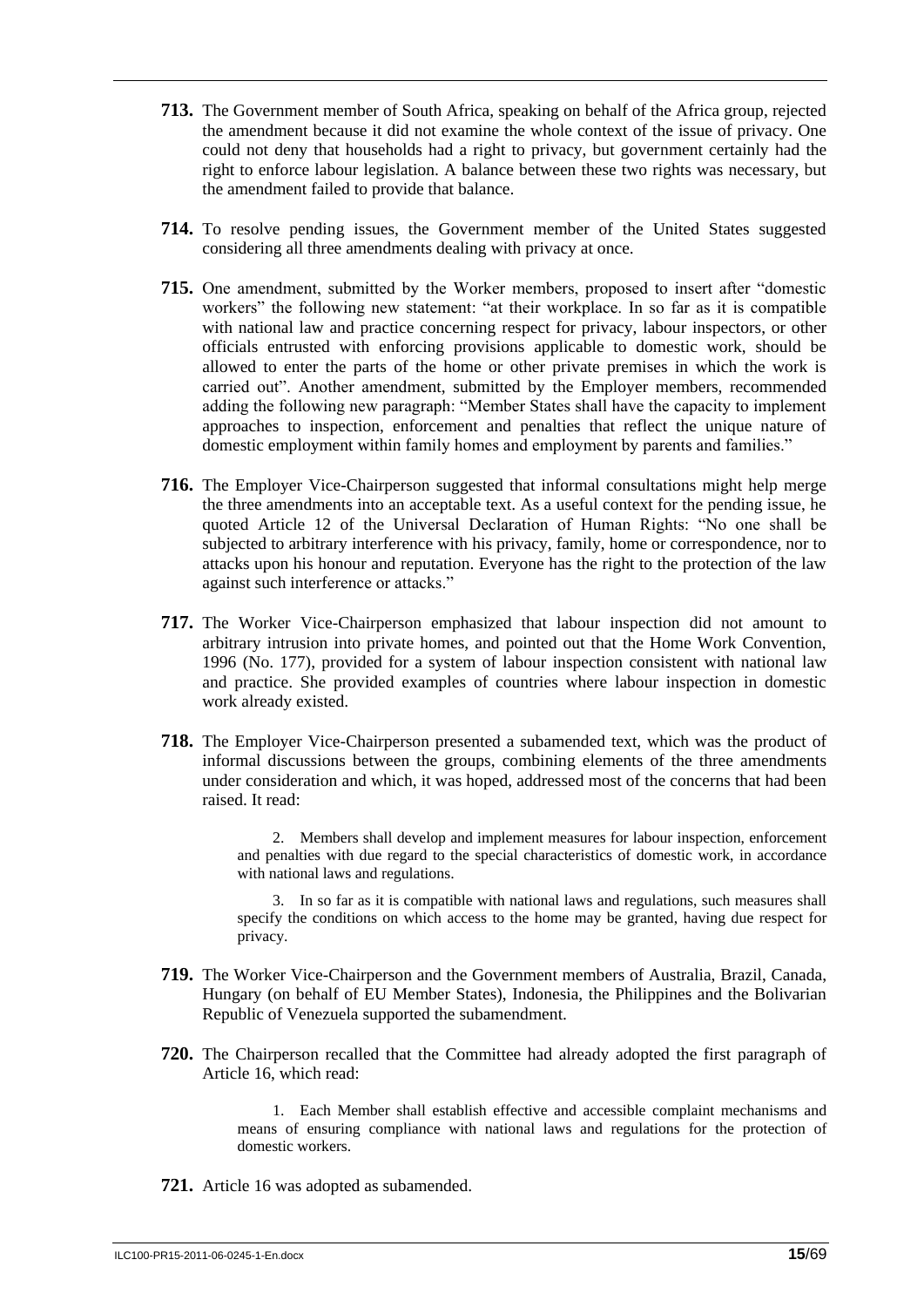**722.** The Employer Vice-Chairperson introduced an amendment to replace the Article with the following text:

> 1. Each Member shall determine the conditions governing the operation of private employment agencies recruiting or placing domestic workers in accordance with a system of licensing or certification, except where they are otherwise regulated or determined by appropriate national law and practice.

> 2. Each Member shall ensure that adequate machinery and procedures exist for the investigation of complaints, alleged abuses and fraudulent practices concerning the activities of private employment agencies in relation to domestic workers.

> 3. Each Member shall adopt all necessary and appropriate measures, both within its jurisdiction and, where appropriate, in collaboration with other Members, to provide adequate protection for and prevent abuses of migrant domestic workers recruited or placed in its territory by private employment agencies. These shall include laws or regulations which provide for penalties, including prohibition of those private employment agencies which engage in fraudulent practices and abuses.

> 4. Where workers are recruited in one country for work in another, the Members concerned shall consider concluding bilateral agreements to prevent abuses and fraudulent practices in recruitment, placement and employment.

> 5. Each Member shall take measures to ensure that fees charged by employment agencies for placement are not deducted from the remuneration of domestic workers.

> 6. In giving effect to each of the provisions of this Article, Members shall consult with the most representative organizations of employers and workers and, where they exist, with organizations representative of domestic workers and organizations representative of employers of domestic workers.

During discussions with the Workers" group and with some Government members on the Office text, it had been noted that a standard addressing the abovementioned issues – the Private Employment Agencies Convention, 1997 (No. 181) – was not widely ratified. Questions had been raised as to what had prevented more ratifications. While certain elements of that Convention were generally applicable – which formed the basis of the amendment – some aspects of the standard presented difficulties for certain countries. He invited suggestions on improving the text.

- **723.** The Worker Vice-Chairperson supported the amendment but proposed a subamendment: to delete the word "migrant" before "domestic workers" in paragraph 3; and to delete "for placement" after the words "fees charged by employment agencies" in paragraph 5.
- **724.** The Government member of Namibia, on behalf of the Africa group, supported the subamendment and proposed a further subamendment, so that the last sentence of paragraph 3 would read:

These shall include laws or regulations that specify the respective obligations of the private employment agency and the household towards the domestic worker and provide for penalties, including prohibition of those private employment agencies which engage in fraudulent practices and abuses.

Recalling that the Committee had, in its first discussion, recognized the need to address the issue of legal liability, she explained that the aim of the subamendment was to restore some wording from the original text relating to that issue. It was intended to complement the provisions of Convention No. 181, take account of the discussions that had taken place within the ILO about the ambiguities existing in many countries regarding triangular employment relationships, which had culminated in the adoption of the Employment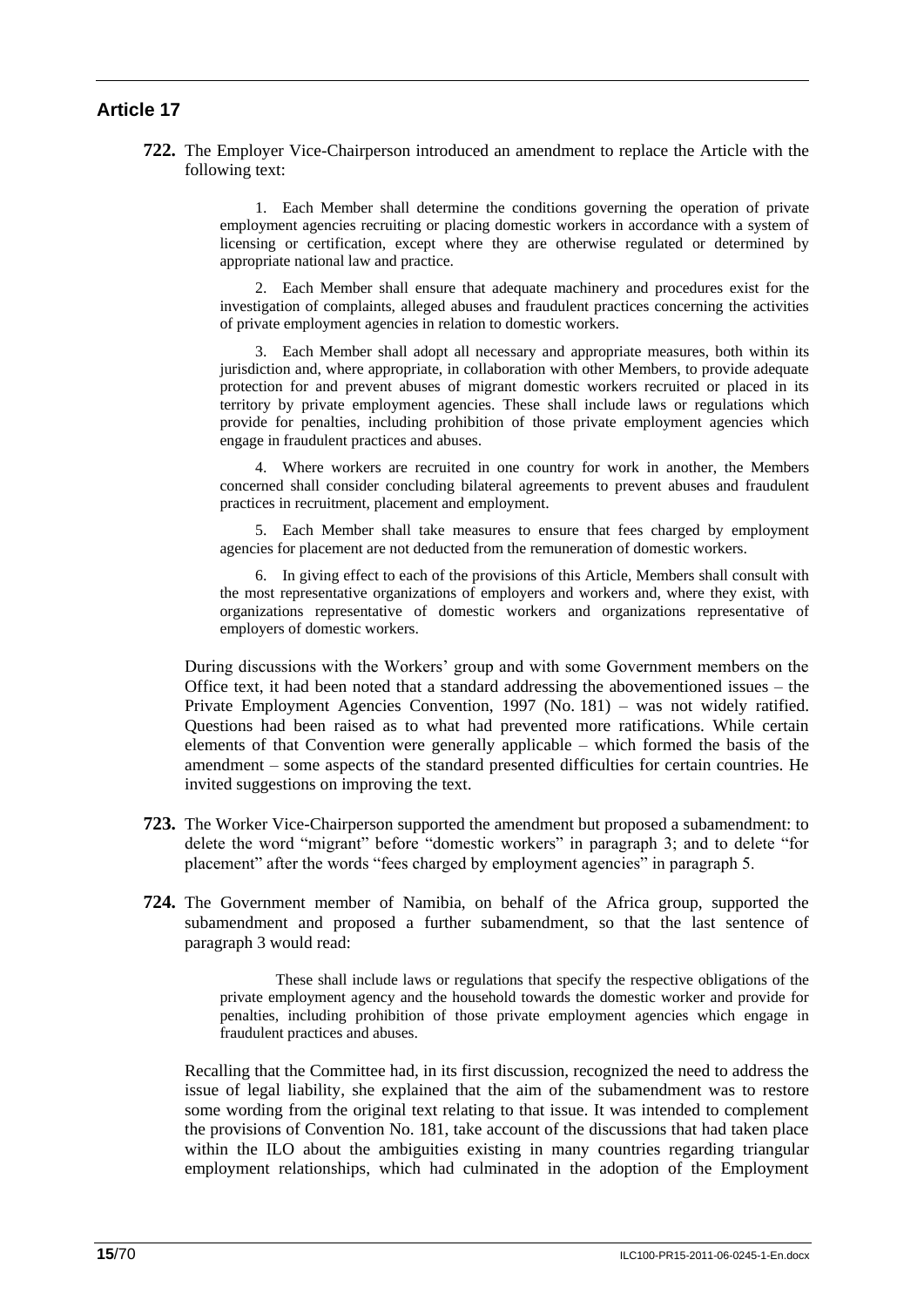Relationship Recommendation, 2006 (No. 198), and allow a certain degree of flexibility by governments.

- **725.** The Government member of Hungary, on behalf of EU Member States, tabled the following subamendment: in paragraph 1, delete "a system of licensing or certification, except where they are otherwise regulated or determined by appropriate"; in paragraph 2, replace "ensure" with "take measures towards ensuring"; in paragraph 4, add "domestic" after "where"; in paragraph 4, after "bilateral", add "or multilateral"; and in paragraph 5, add "private" before "employment agencies". She agreed with the Employer Vice-Chairperson that Convention No. 181 had relatively few ratifications and its core elements should be reflected in Article 17. She highlighted that the Convention was aimed at regulating domestic work – not private employment agencies.
- **726.** While the Worker Vice-Chairperson preferred to retain the original text in paragraph 2, she could accept all the proposed subamendments.
- **727.** The Employer Vice-Chairperson was comfortable with all the subamendments.
- **728.** The Government member of Norway supported the subamendment proposed by the Government member of Hungary, which allowed much-needed scope for adaptation to national circumstances.
- **729.** The Government member of Australia noted that there was merit in reflecting elements of Convention No. 181 in Article 17. She supported the subamendment proposed by the Government member of Namibia, although she preferred the original wording. Regarding the discussion on "shall take measures to ensure" versus "shall ensure", she fully supported the need to agree a widely ratifiable text in accordance with national law and practice. Australia expected to shortly ratify three Conventions and also to ratify the MLC, 2006, and she was very aware of what it took to ratify a Convention. However, the Committee should be careful not to so dilute the Convention as to render it meaningless. The Convention should not be just a snapshot of what already existed in national laws. The Committee should not just strive to work towards offering protection, but commit to ensuring protection to domestic workers. Lastly, she proposed a subamendment to introduce the following chapeau to Article 17: "To ensure that domestic workers recruited or placed by a private employment agency, including migrant workers, are effectively protected against abusive practices."
- **730.** The Government member of Brazil fully supported the previous speaker and her subamendment. She opposed attempts to dilute the protection offered to domestic workers. Considering that the Worker and Employer members' amendments were almost identical, she suggested examining them together.
- **731.** Having listened to the Government members of Australia and Brazil, the Worker Vice-Chairperson recalled her preference for the previous wording of paragraph 2 and proposed a subamendment to that effect (reinstating "shall ensure").
- **732.** The Employer Vice-Chairperson reiterated that he was comfortable with "shall ensure" or "shall take measures towards ensuring" in paragraph 2. He also supported the subamendment to introduce a chapeau, but recalled that the amendment was the finely balanced result of careful deliberations, to address problems regarding the original text of Article 17.
- **733.** The Government members of South Africa and the United Arab Emirates, speaking on behalf of the Africa group and the GCC countries respectively, thought that Article 17 should be considered as a package.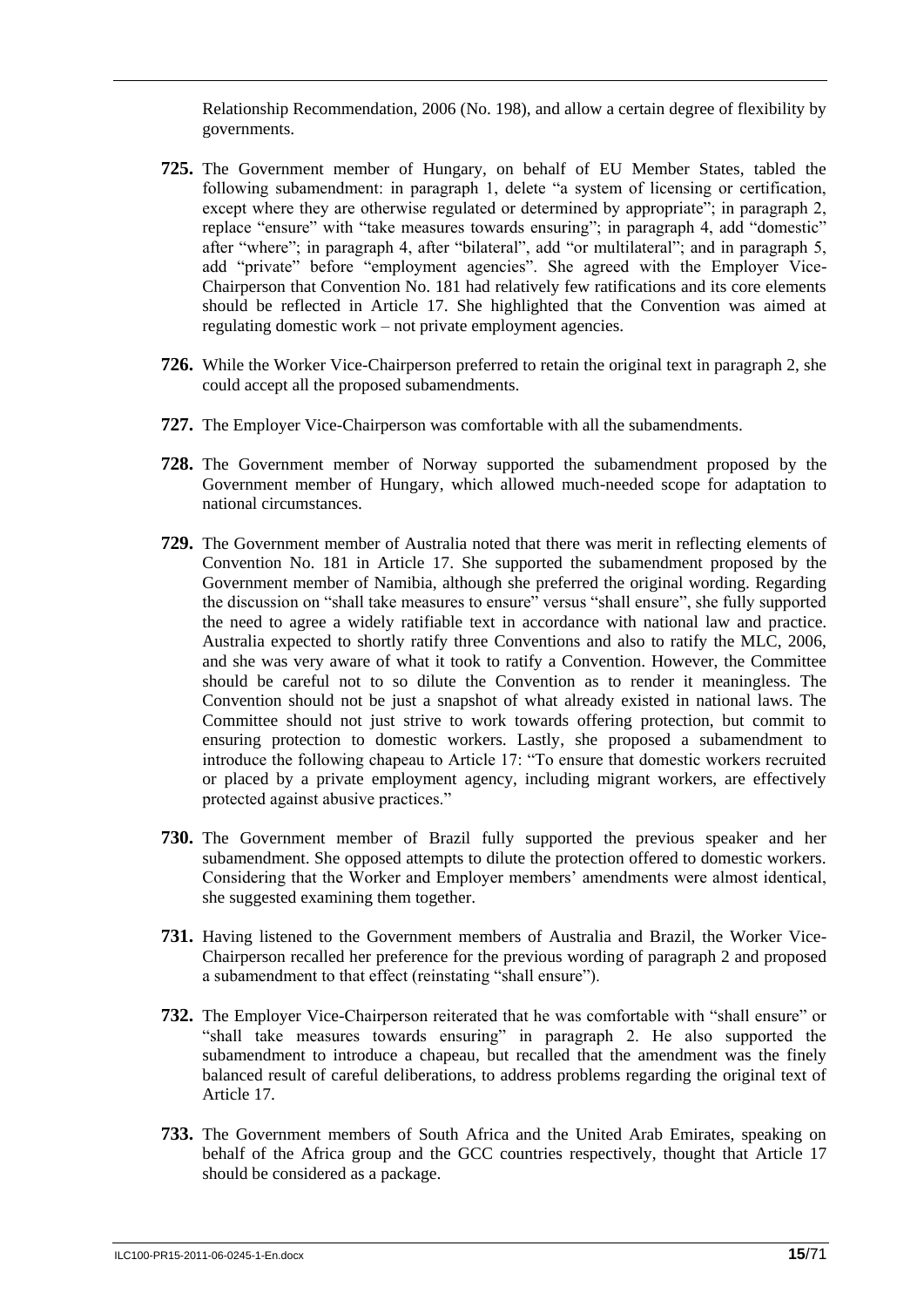- **734.** The Government member of the United Arab Emirates felt that the chapeau was one of the most important clauses, covering paragraphs that clearly demarcated respective roles and responsibilities and addressed issues regarding sending and receiving countries and feecharging.
- **735.** The Government member of Hungary, on behalf of EU Member States, opposed the deletion in paragraph 5, because it might broaden its scope to other types of fee-charging; and opposed the subamendment in paragraph 3 by the Government member of Namibia, as it was too detailed. Given the Worker Vice-Chairperson"s response to her question whether the word "ensure" in paragraph 2 implied that Members could use existing machinery for investigating complaints – that if adequate investigation machinery existed, compliance with the Convention was already achieved; otherwise, Members would have to establish adequate machinery – she accepted the reinstatement of "shall ensure" proposed by the Worker members.
- **736.** The Government member of the United States endorsed the contents of paragraph 2, but suggested replacing "shall ensure that" by "shall have".
- **737.** The Employer and the Worker Vice-Chairpersons and the Government member of the United Arab Emirates, on behalf of the GCC countries, signalled support for all the current amendments.
- **738.** The Government member of Canada wished to ensure that Article 17 was consistent with Convention No. 181. He supported the current text, but was opposed to the Namibian subamendment.
- **739.** The Government member of the United Kingdom, on behalf of EU Member States, agreed on the need to be cautious about the Namibian amendment. As domestic workers recruited by employment agencies might not do domestic work all the time but perform other agency work, he felt that invoking provisions of Convention No. 181 might be counterproductive. The proposed text for paragraph 5 was clear that fees should not be charged, but this differed from Article 7 of Convention No. 181, which provided that "private employment agencies shall not charge ... any fees or costs to workers" but "in the interest of the workers concerned, and after consulting the most representative organizations of employers and workers, the competent authority may authorize exceptions to [those] provisions ... in respect of certain categories of workers, as well as specified types of services provided by [such] agencies".
- **740.** The Government member of South Africa, on behalf of the Africa group, supported the amendment. He wished to allay concerns expressed by Government members by noting that the Namibian amendment to paragraph 3 was consistent with Convention No. 181.
- **741.** The Government member of New Zealand subamended paragraph 5 by inserting the word "private" before "employment agencies".
- **742.** The Government member of the Philippines supported the amendment, but called for the Committee Drafting Committee to deal with rephrasing the text.
- **743.** The Government members of Indonesia and the United States supported the text as displayed.
- **744.** The Government member of the Netherlands supported the Namibian amendment, including the subamendment.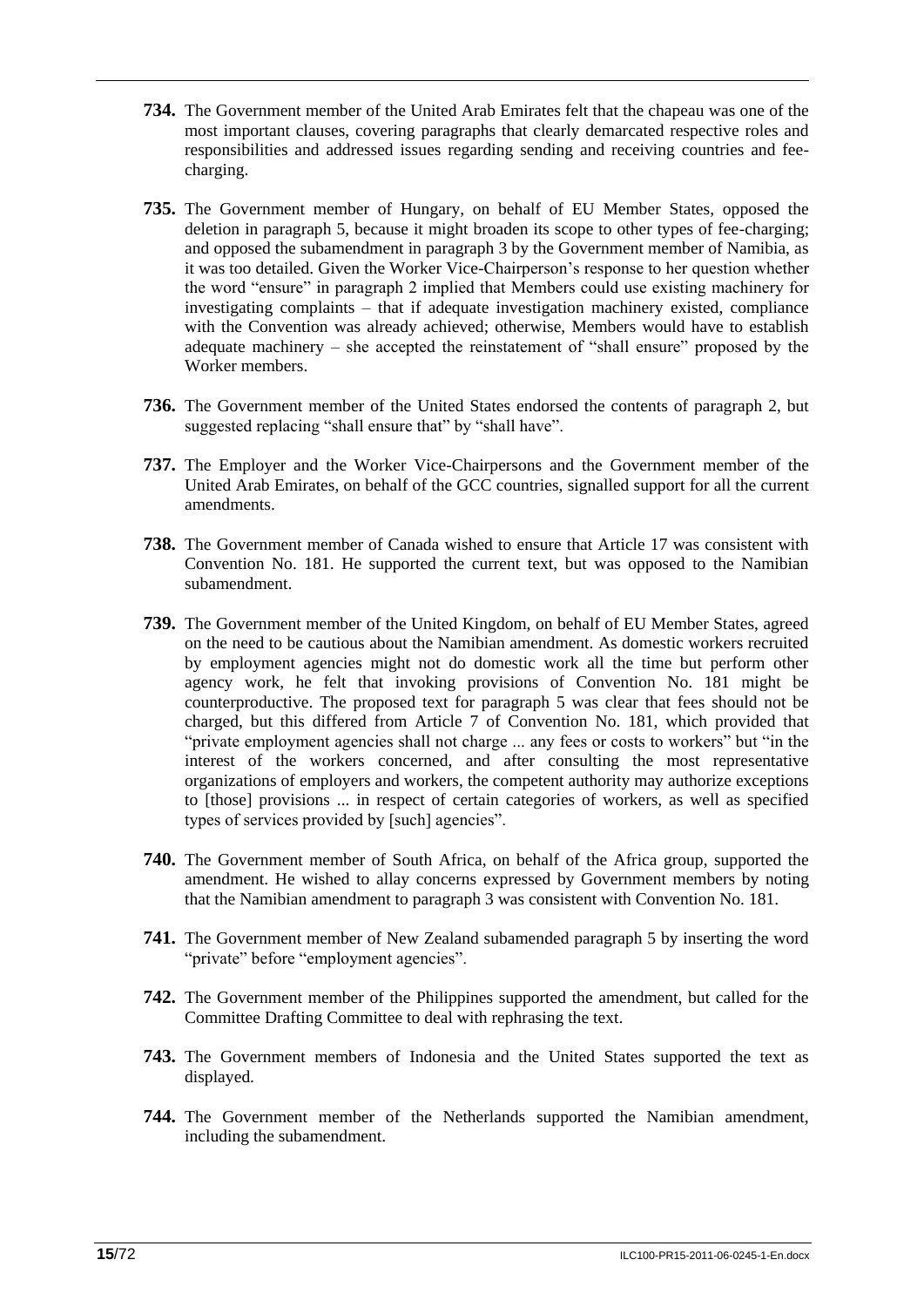- **745.** The Employer Vice-Chairperson remarked that there was no prohibition in Convention No. 181 against charging agency fees. However, his concern was to ensure that such fees were not charged prior to employment but rather that they be paid after domestic workers started receiving remuneration accruing from their employment.
- **746.** The Worker Vice-Chairperson proposed a revised chapeau as follows: "To effectively protect domestic workers, including migrant workers, recruited or placed by private employment agencies, against abusive practices:".
- **747.** The Government member of South Africa, on behalf of the Africa group, subamended the chapeau by inserting "domestic" between "migrant" and "workers" to avoid ambiguity.
- **748.** The Government members of Algeria, Australia, Brazil, Hungary (on behalf of EU Member States) and the Employer Vice-Chairperson supported the revised text.
- **749.** The amendment was adopted as subamended.
- **750.** The remaining amendments fell as a result.
- **751.** Article 17 was adopted as amended.

## **Article 18**

- **752.** The Worker Vice-Chairperson introduced an amendment to insert "the most" after "in consultation with" in the second line.
- **753.** The amendment was adopted.
- **754.** Article 18 was adopted as amended.

## **Article 19**

**755.** Article 19 was adopted as amended.

## **New Article after Article 19**

- **756.** The Worker Vice-Chairperson introduced an amendment to add a new Article: "Members shall develop appropriate indicators and measurement systems in order to strengthen the capacity of national statistical offices and to effectively collect comprehensive data on domestic workers." She argued that the paucity of such data hampered proper planning, measurement and monitoring of progress, making it difficult to implement the Convention. The amendment would facilitate government measures aimed at protecting domestic workers.
- **757.** The Employer Vice-Chairperson noted that based on the Report of the 18th International Conference of Labour Statisticians, 2008 – it would be more appropriate to have the text in the Recommendation.
- **758.** The Worker Vice-Chairperson acknowledged the Employer Vice-Chairperson"s recognition of the need for better information on domestic work. She withdrew her proposed amendment.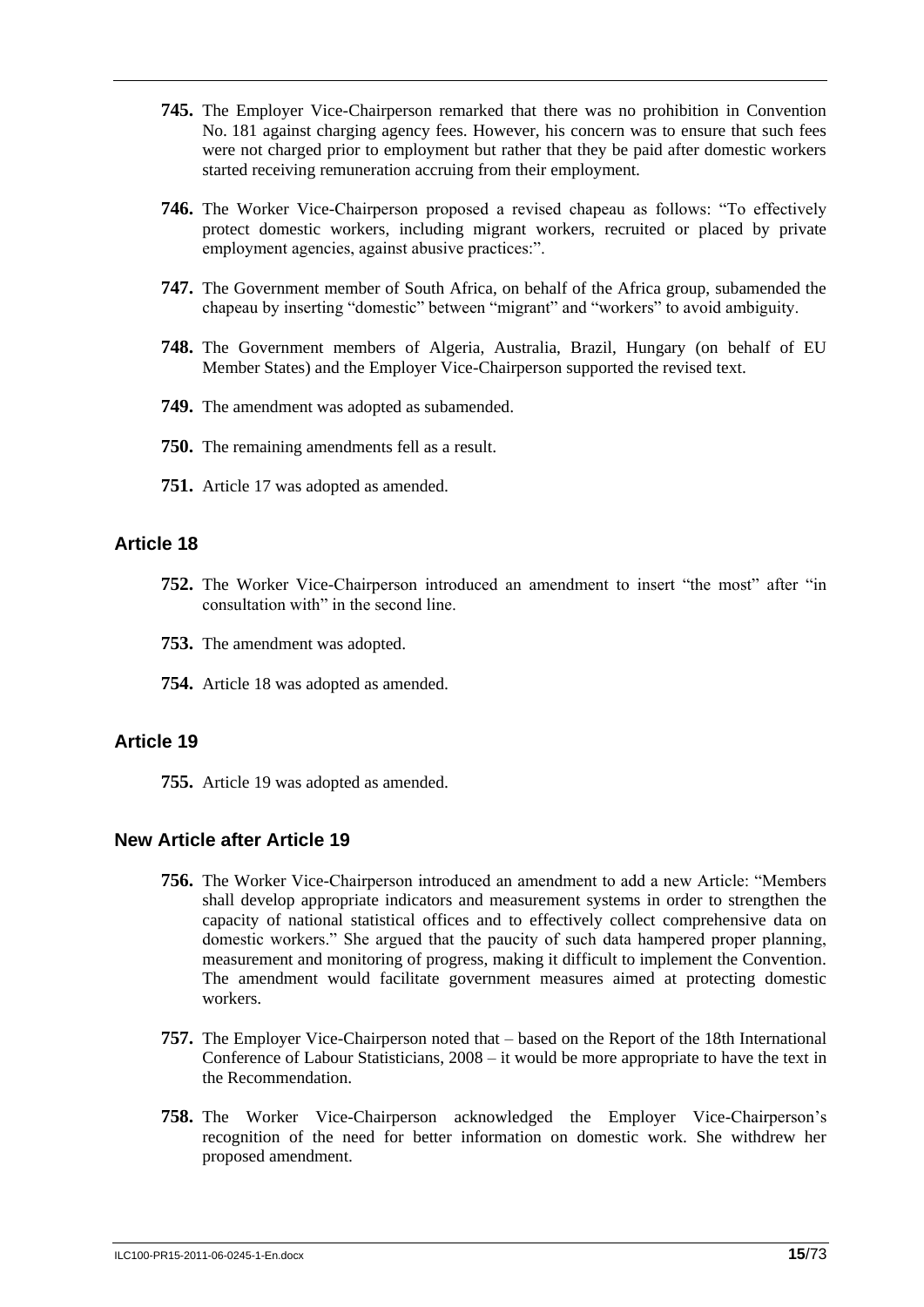## **Reordering of certain Articles**

- **759.** The Chairperson reminded the Committee that discussion of three amendments on reordering certain Articles had been postponed to the end of the discussion regarding the Convention. He therefore called on the Worker Vice-Chairperson to introduce the first of those amendments.
- **760.** The Worker Vice-Chairperson suggested that the amendments be referred to the Committee Drafting Committee; the Employer Vice-Chairperson agreed, subject to the consent of the submitters of the amendments; the Government member of Australia, as submitter of such an amendment, also agreed to its referral to the Drafting Committee, with the objective of improving the logical flow of the Convention.
- **761.** The Chairperson therefore referred the reordering of Articles to the Committee Drafting Committee.
- **762.** Since all Articles of the Convention had been adopted, the entire Convention (apart from the standard final provisions) was adopted, as amended.

## **Standard final provisions of the proposed Convention**

- **763.** The Chairperson addressed the matter of the final provisions of the proposed Convention which the Employers' group had indicated in their opening statement that they wished to discuss – and informed the Committee of the well-established practice in that regard. The Articles containing the final provisions would be added by the Conference Drafting Committee just before the complete text was submitted to a final vote at the plenary sitting of the ILC. The standard final provisions in their current form dated back, for the most part, to the 11th Session of the ILC, in 1928. There were, however, two sets of parameters that were left open.
- **764.** First, there were parameters relating to the entry into force of future Conventions, namely the number of ratifications necessary and the period of time after which a Convention would enter into force. The default values were: 12 months following the ratification by two States, and thereafter 12 months after the ratification by a member State.
- **765.** Second, for the parameters relating to the denunciation of a Convention, the default value was the possibility of denunciation every ten years after a Convention first came into force, with the denunciation coming into effect for each State concerned 12 months later.
- **766.** Technical Committees (such as the present Committee) could indicate a choice with regard to these two sets of parameters when examining a draft Convention. The Conference Drafting Committee would then to take that choice into account when adding the final provisions to the draft text. Committee members were invited to consult a Governing Body document on the final provisions (GB.286/LILS/1/2) for more details, and a motion to change these parameters in the final provisions had been submitted by the Employers' group that the Committee should discuss once it had completed its work on the amendments to the proposed Convention.

## **Discussion on consideration of the Employers' group's motion on final provisions**

**767.** The Employer Vice-Chairperson introduced a two-part motion that had been presented to the Committee the day before in writing, that sought to discuss the final provisions of the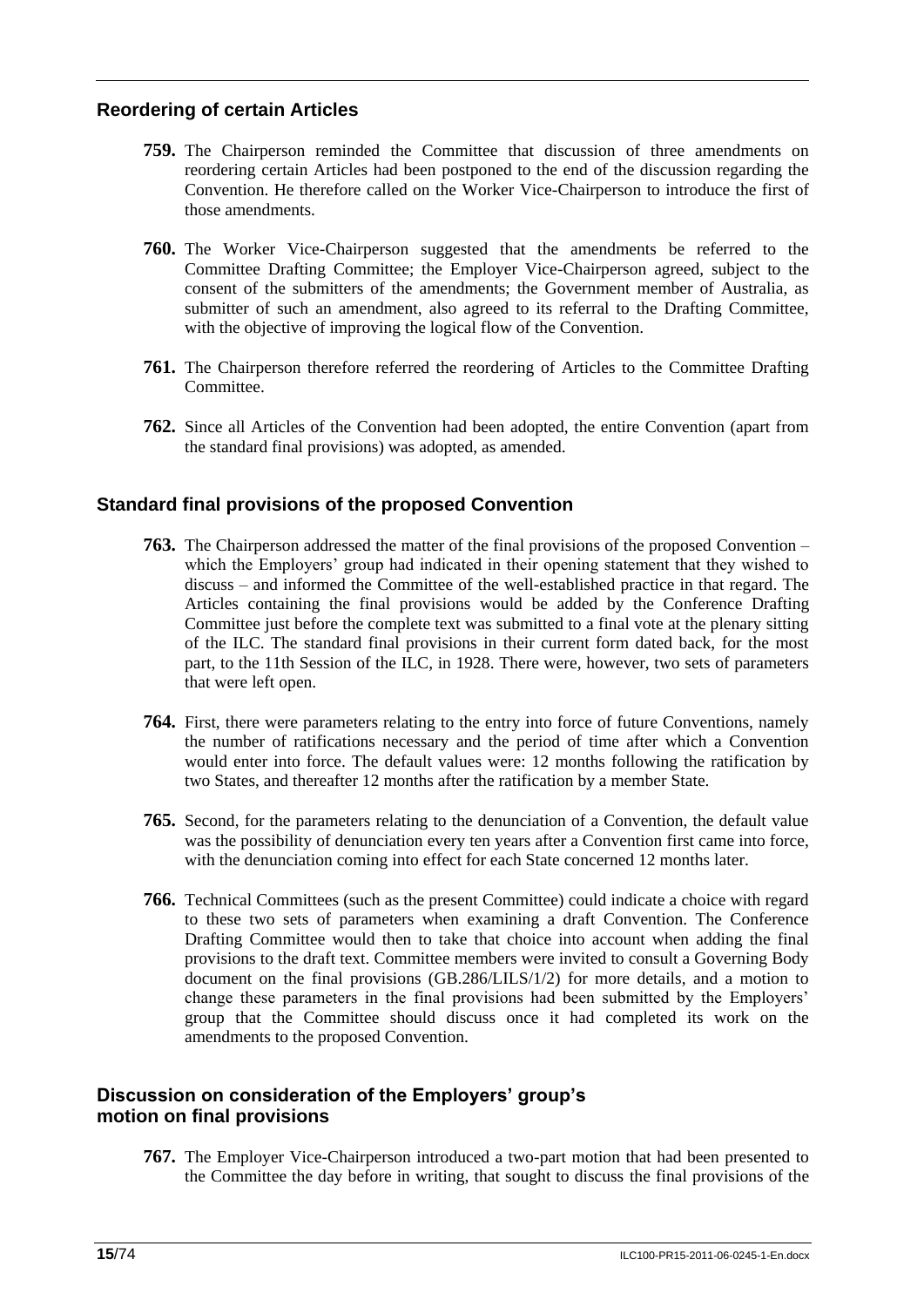Convention before the Committee – the first regarding the provisions on entry into force, the second regarding denunciation of the Convention. With respect to denunciation, the standard provisions stated that Members could denounce a Convention only every ten years within a limited window of time. If that window was missed, a Member had to wait another ten years before it could denounce the Convention and adopt a different standard. Therefore, the motion proposed to allow any member State to denounce the Convention after an initial two-year period following its coming into force. On entry into force, the standard provision – in use since 1928 – was that a Convention entered into force when at least two Members had ratified it. At the time, the ILO had few member States, compared to over 180 Members at present. However, the standard final provisions had not been changed; these were attached to the text of a Convention by the Conference Drafting Committee. He asked if it would be useful to change any of the standard parameters of the final provisions. He argued that two ratifications did not present a critical mass, and that the Convention warranted a greater number of ratifications. The MLC, 2006, required ratification "by at least 30 Members with a total share in the world gross tonnage of ships of 33 per cent" under its Article VIII(3). As a result, it would cover about two-thirds of the world"s seafarers on entry into force. Revising the standard final provisions could create some leverage to cover a big block of the world"s domestic workers. For that reason, the motion proposed to increase the threshold value for entry into force to 18 Members. He therefore saw some potential value in examining the final provisions of this particular Convention.

- **768.** The Government member of France raised a point of order, seeking clarification from the Legal Adviser regarding the procedure the Committee would follow – namely, what procedure would be used to determine whether the Committee would discuss the motion; and when and if the Committee decided to discuss the final provisions, how would it do so and how would it reach decisions.
- **769.** The Legal Adviser clarified that the question before the Committee was whether to adopt a motion regarding the standard final provisions. These provisions included some parameters that were usually added unchanged by the Conference Drafting Committee unless the Committee decided otherwise. The present Committee could only decide whether it wanted to alter any of these parameters. That would take the form of a decision by the present Committee, which the Conference Drafting Committee would follow.
- **770.** The Government member of South Africa asked whether the Committee could address the motion, and whether the ILO"s Constitution made any provision for the final provisions to be discussed in a Conference Committee, rather than in the Governing Body. He noted that the issues in question had not been submitted to member States in advance, so that Government members had not had any opportunity to discuss it with their governments.
- **771.** The Legal Adviser replied that the Committee was indeed competent to discuss the open parameters of the final provisions. The text of the provisions had first been approved by the ILC in 1928, and amended in particular in 1946, but allowing for some flexibility in some parameters. He highlighted that only the open parameters could be discussed by the Committee and not the content of the final provisions.
- **772.** The Worker Vice-Chairperson suggested that, in light of the procedural clarifications received from the Legal Adviser, the Committee should discuss the merit of the motion by the Employers' group.
- **773.** The Government member of the United Arab Emirates considered that the Employers' group"s motion concerned an important issue. However, he questioned whether the late evening was an appropriate time to discuss it and proposed a motion, which was seconded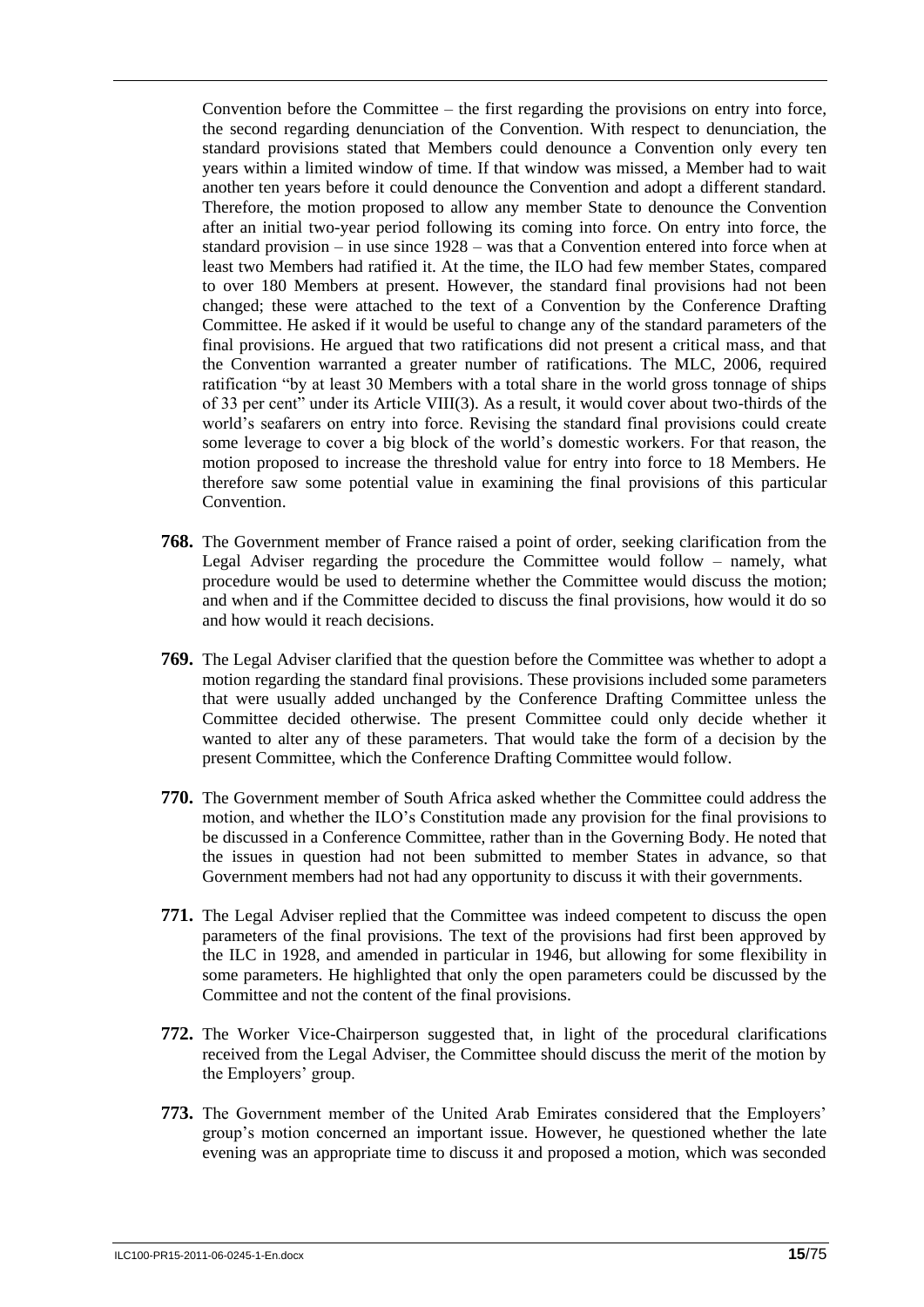by the Government member of Brazil, to postpone the discussion until the next sitting of the Committee.

- **774.** The Worker Vice-Chairperson opposed the motion for postponement in light of the limited time remaining for the Committee to conclude its discussion on the Recommendation. She feared that the Committee might spend another day discussing the Employers' group's motion.
- **775.** The Employer Vice-Chairperson contended that the discussion of the motion need not take long, and was important for the Committee to consider.
- **776.** The Government member of Canada indicated that the subject of the motion was certainly relevant, noting that its implications went beyond the Convention before the Committee, and should be addressed in the Governing Body.
- **777.** The Government member of Australia agreed with the Employer and Worker Vice-Chairpersons, remarking that the Committee still had one hour to discuss the motion. The Government member of the United States concurred.
- **778.** The Chairperson declared that the motion to postpone the discussion had been rejected.

## **Motion on final provisions**

- **779.** The Worker Vice-Chairperson opposed the motion, pointing out that changing the parameters of the coming-into-force provisions, which had been adopted by the ILC, went beyond the competence of the Committee, and had to be discussed at the Governing Body and then adopted by the ILC. Changing the minimum number of ratifications for entry into force of a Convention was not only a procedural issue, but had important substantial consequences. First, it would set a precedent, while the MLC, 2006, covered special issues and could not be considered as a valid precedent. Second, raising the minimum number of ratifications from two to 18 would be negative for governments and for domestic workers, because it would undermine the ability of countries wishing to move quickly to promote decent work for domestic workers. Third, the current denunciation period was well conceived, with important advantages. Changing the window for denunciation from once in ten years to once every two years would introduce instability in the ILO standard-setting system and at the member State level. It usually took some years for a country to adapt its laws and policies to a newly adopted Convention, even with technical assistance from the ILO.
- **780.** The Government member of the United States could not support the motion, but thanked the Employers" group for the well-articulated and provocative proposal. He noted that the Committee was not the appropriate place to discuss that issue. The standard provisions needed to be updated and there was merit in proposing a new ratification threshold of 10 per cent of the membership of the Organization for a new Convention to enter into force. The MLC, 2006, covered special issues and was not a valid precedent, as its threshold was aimed at ensuring ratification by countries with an adequate share of shipowners and seafarers, although landlocked or non-maritime nations could also ratify. However, the Governing Body and not the Committee on Domestic Workers was the appropriate place to address that reform.
- **781.** The Government member of Australia opposed the motion and supported the previous speaker. She appreciated the rationale for the Employers' group's proposal that provisions dating from 1928 should be revisited taking into account obligations on the supervisory system. In the framework of the outstanding Governing Body review mechanism, for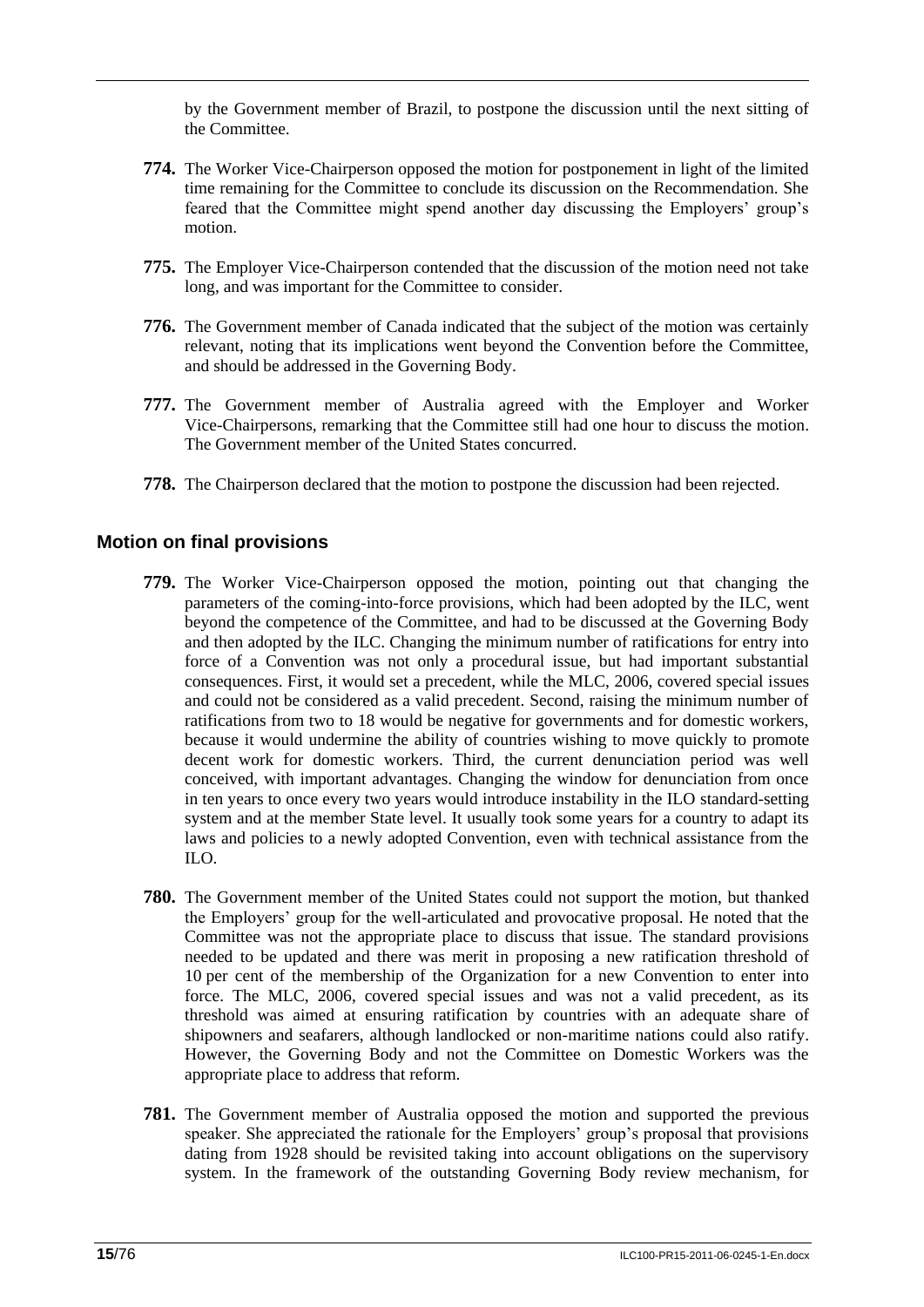adoption in November 2011, the highest ILO governance bodies were the appropriate place to discuss those changes.

- **782.** The Government member of Bangladesh opposed the motion, but recognized the merit of the points raised by the Employers" group. He supported discussion at the Governing Body, calling for the ILO to update its standard-setting and supervisory systems.
- **783.** The Government member of Norway opposed the motion for the same reasons as the previous speakers.
- **784.** The Government member of Japan also opposed the motion, but agreed that the 1928 standard provisions needed updating. Since the rationale of the proposed final provisions was valid for all the ILO Conventions, the issue should be addressed by the Governing Body.
- **785.** The Employer Vice-Chairperson withdrew the motion, noting the consensus and the recognition of the validity of his group"s points. Submitting a motion to the Committee had been considered the most suitable way to launch discussion on reforming the standard final provisions. Through the IOE, the Employers" group would prepare a policy position, including all the points discussed in the Committee, for submission to the attention of the Governing Body.
- **786.** The Government member of France, on behalf of EU Member States, asked that the position of his group, which included some of the countries with the highest number of ratifications, be put on record. He observed that the motion was receivable and that the Committee had decided that the most appropriate place to address reform was the Governing Body, in the framework of its agenda item on "Improvements in the standardsrelated activities of the ILO". He welcomed the idea that there were no "taboo" subjects that the Committee could not discuss. He thanked the Employers' group for raising those important issues, some of which were particularly noteworthy, including a higher minimum number of ratifications for entry into force, in view of the requirement of between ten and 35 ratifications for UN international treaties.

# **Consideration of the proposed Recommendation contained in Report IV(2B)**

## **Preamble**

**787.** The Preamble was adopted without amendment.

## **Paragraph 1**

**788.** Paragraph 1 was adopted without amendment.

## **Paragraph 2**

**789.** The Employer Vice-Chairperson withdrew an amendment similar to a subsequent amendment by the Worker members on clause (c).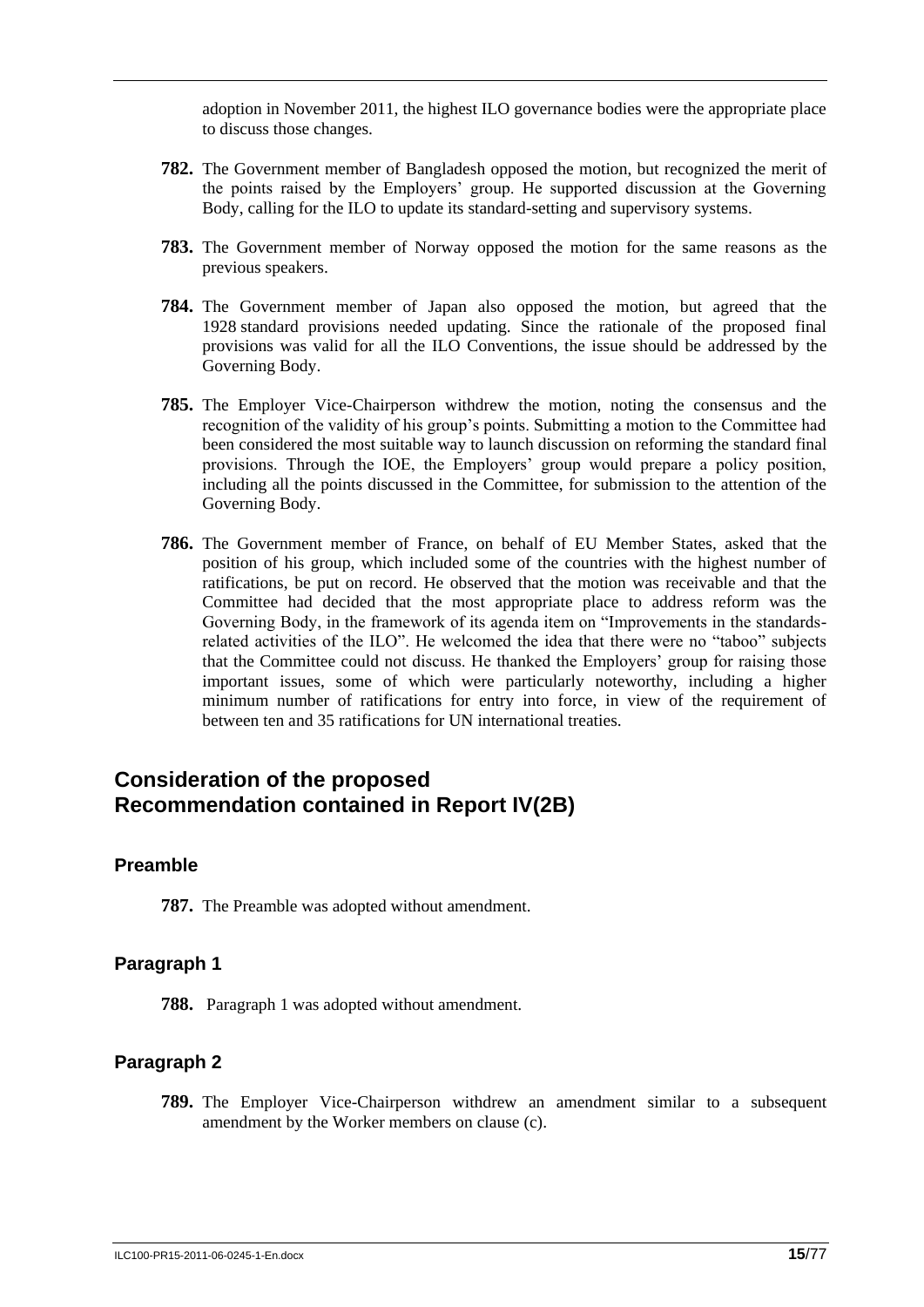#### Clause (b)

- **790.** The Worker Vice-Chairperson introduced an amendment to delete clause (b) on the need to "protect the right of employers of domestic workers to establish and join organizations, federations and confederations of employers of their own choosing" because the subject had already been reflected in the Convention.
- **791.** The Employer Vice-Chairperson endorsed the amendment.
- **792.** The amendment was adopted and clause (b) was deleted.

#### Clause (c)

**793.** The Worker Vice-Chairperson presented an amendment to replace the text of clause (c) with:

> give consideration to taking or supporting measures to support the strengthening of the capacity of workers" and employers" organizations, organizations representing domestic workers and those of employers of domestic workers, to promote effectively the interests of their members, provided that at all times the independence and autonomy within the law of such organizations should be protected.

The proposed amendment had two key elements. First, it mentioned employers' organizations, which had to be a strong counterpart in negotiations on better working conditions of domestic workers. Second, it aimed at protecting the autonomy of organizations of domestic workers and their employers, as embodied in the Freedom of Association and Protection of the Right to Organise Convention, 1948 (No. 87).

- **794.** The Employer Vice-Chairperson supported the amendment.
- **795.** The amendment was adopted.
- **796.** Paragraph 2 of the Recommendation was adopted as amended.

# **Paragraph 3**

**797.** The Employer Vice-Chairperson presented an amendment to replace the whole Paragraph with the following text:

> 3. Members giving consideration to medical testing for domestic workers should consider:

- (a) making public health information available to both householders and domestic workers on the primary health and disease concerns that give rise to any demand for medical testing in each national context;
- (b) making information available to both householders and domestic workers on voluntary medical testing, medical treatment, and good health and hygiene practices, consistent with public health initiatives for the community generally;
- (c) distributing information on best practices for work-related medical testing, appropriately adapted to reflect the unique nature of domestic work.

The new text recognized that domestic workers needed to know about risks to their health and safety and have access to medical treatment. However, requirements on health and safety issues across countries, such as medical testing, were complex. Thus, the new text sought to avoid increasing the burden on governments; it focused on information and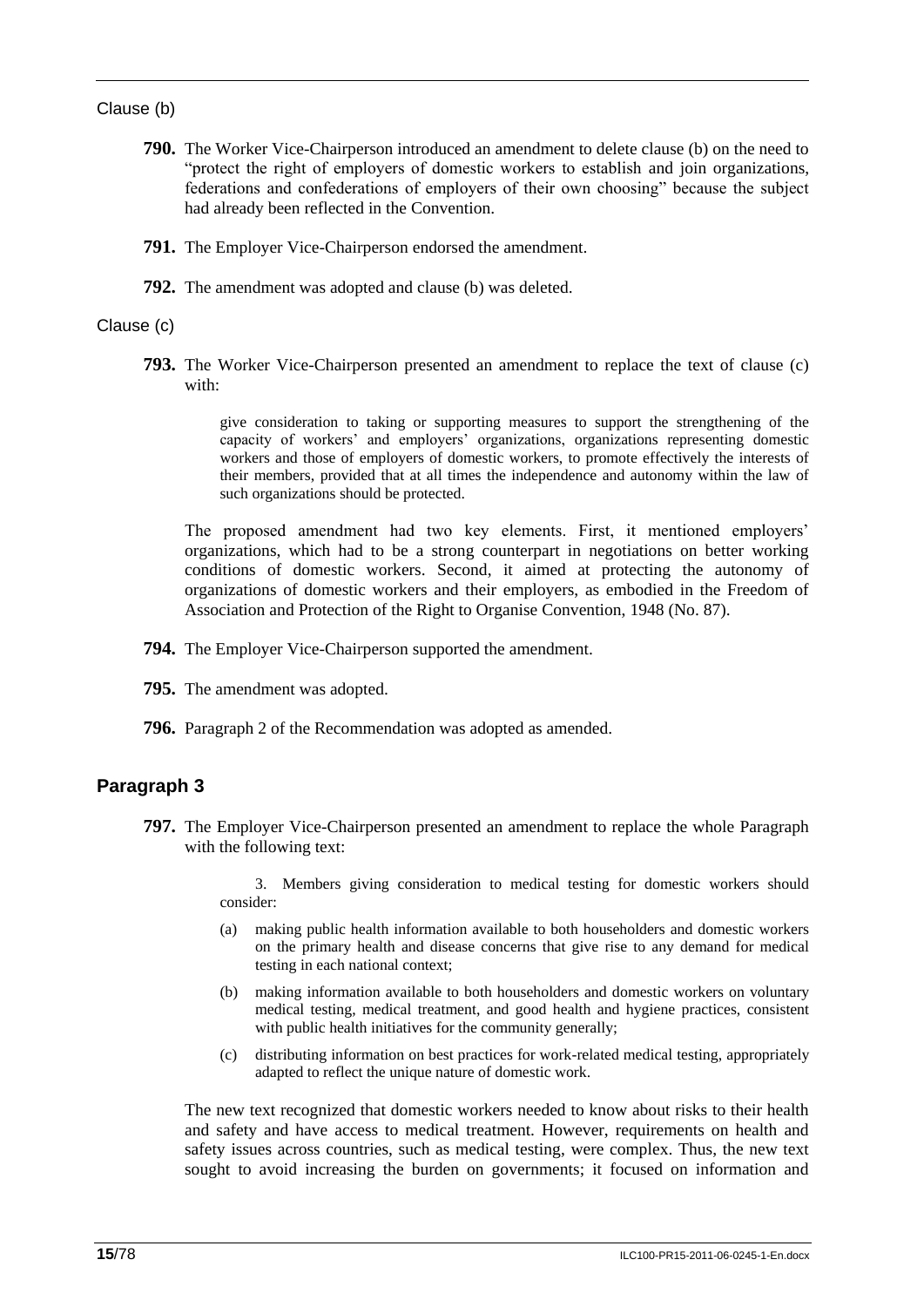promotion. He pointed out that prohibiting medical testing ran counter to parents' natural concern over health and safety risks that could harm their children.

- **798.** The Worker Vice-Chairperson proposed a subamendment to add the Employer members' text as a subparagraph after clause (c). She disagreed with the proposal to replace the original text because of fundamental differences between the two texts. First, the amendment talked only about making information available to domestic workers and their employers. The original text covered rights, elimination of discrimination based on medical testing results, confidentiality of personal information, and protection of domestic workers from having to undergo HIV or pregnancy testing or to disclose their HIV or pregnancy status, in line with the HIV and AIDS Recommendation, 2010 (No. 200). Second, the amendment dropped the important chapeau of Paragraph 3, which set the context for the provisions. The Employer members' amendment focused on risks to households, not those faced by domestic workers. If household members were sick and thus exposed domestic workers to health risks, household members should by that same logic also be required to undergo medical testing, but the Worker members felt it unreasonable to ask for medical testing of employers. Similarly, medical testing might also be demanded in other sectors where people worked in close proximity, such as teachers with their students and doctors with their patients, which was obviously inappropriate. On principle, HIV was not a ground for discrimination against domestic workers nor against their employers.
- 799. The Government member of Canada supported the Worker members' subamendment, noting that certain new elements, which would be presented to the Committee in due course, could be incorporated into the existing Paragraph 3 to strengthen the text further. Recalling the challenging discussion that had taken place in 2010 on medical testing, she urged the Committee to use its outcomes as the basis for its current discussions and stressed in particular the importance of including a reference to pregnancy testing, in view of the fact that the majority of domestic workers were women.
- **800.** The Government member of Australia strongly endorsed the two previous speakers. While acknowledging the Employer members" concerns, she stressed the need for consistency with Recommendation No. 200. She supported the subamendment, noting that the text of Paragraph 3 reflected the outcomes of the 2010 discussion; a subparagraph with the text proposed by the Employers" group would be useful.
- **801.** The Government members of Argentina, Congo (on behalf of the Africa group) and Ecuador expressed their preference for the original wording and opposed the amendment and subamendment.
- **802.** The Government member of Nepal supported the subamendment, noting that principles of non-discrimination and confidentiality of data were particularly important in domestic work.
- **803.** The Government member of Brazil proposed a further subamendment, using the words of the Employer members" amendment as a new Paragraph to be inserted after Paragraph 3, instead of a subparagraph.
- **804.** The Employer Vice-Chairperson supported that subamendment.
- **805.** The Chairperson observed that there was a clear desire to retain the original text of Paragraph 3 and he saw no objection to discussing the text proposed by the Employers' group as a new Paragraph, after the completion of the discussion of Paragraph 3.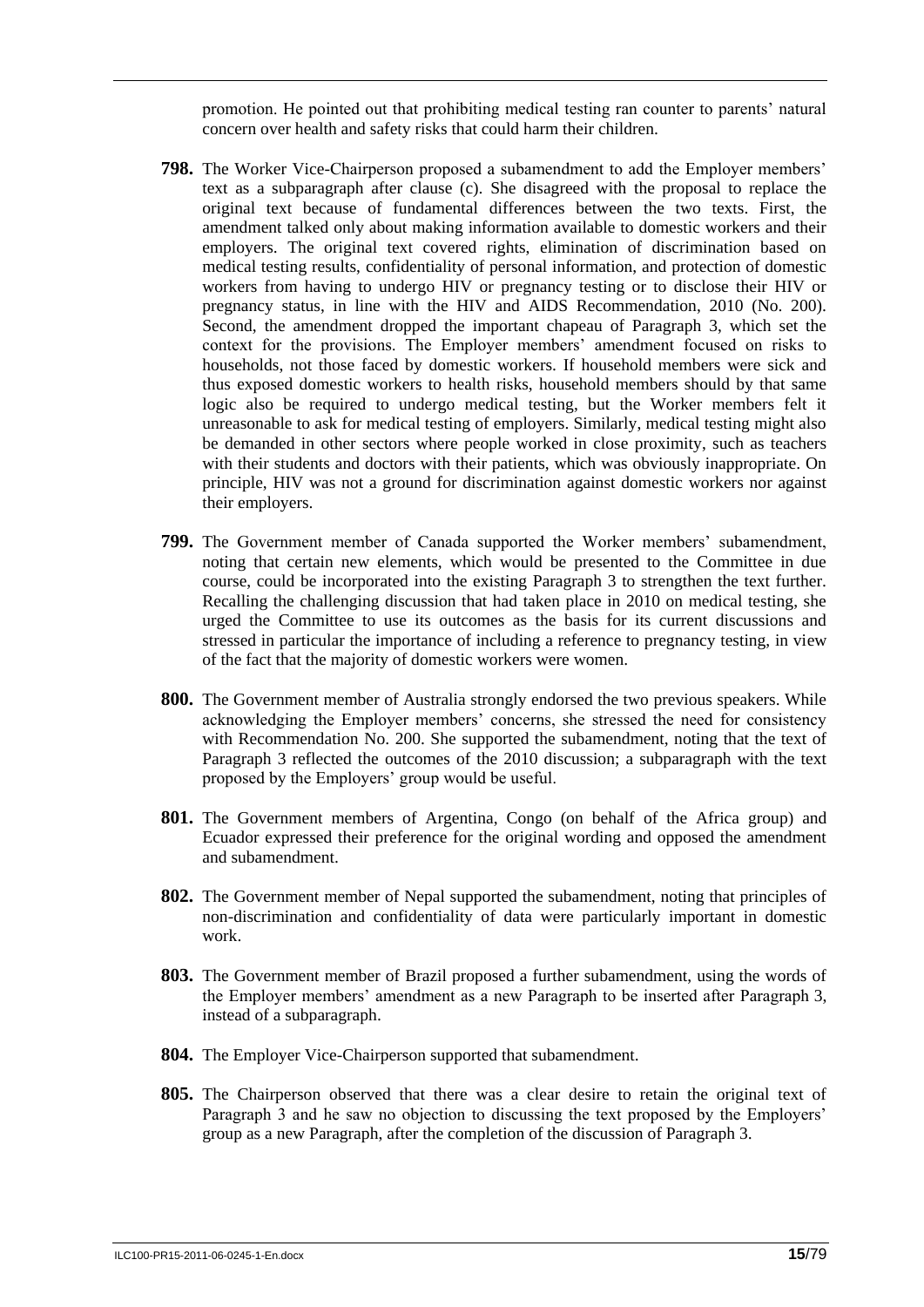- **806.** The Employer Vice-Chairperson agreed to discuss the proposed text in a new Paragraph but wished to propose a subamendment on the chapeau of Paragraph 3, to reflect the concerns of his group, to insert, before the words "consistent with international labour standards", the words ", recognizing the unique concerns of domestic employers, who are also often parents responsible for the care and health of family members, and".
- **807.** The Worker Vice-Chairperson opposed the Employers' group's subamendment on the chapeau, which was considered irrelevant and would introduce an unnecessary bias. The instruments being discussed were about decent work for domestic workers, who could work for any person, whether parents or not. The proposed specification added no value to the Paragraph and, if accepted, would provide grounds for introducing other specificities relating to the status of domestic workers. They too could be parents, spouses, sons, daughters, and were exposed to higher risks than householders, when it came to the care of sick family members. Those risks had to be recognized too. However, those specificities were not the subject of Paragraph 3, which addressed discrimination with respect to HIV as well as pregnancy tests.
- **808.** The Government member of Hungary, on behalf of EU Member States, opposed the subamendment on the chapeau. She agreed with the Workers' group that the proposal was unnecessary, and preferred the original text.
- **809.** The Government member of South Africa, on behalf of the Africa group, opposed the subamendment on the chapeau, arguing that the principle of non-discrimination was universal; it could not be limited by any specific concern.
- **810.** The Government member of Brazil concurred.
- **811.** The Employer Vice-Chairperson withdrew the subamendment on the chapeau.
- **812.** The Worker Vice-Chairperson withdrew an amendment.

#### Clause (a)

- **813.** The Government member of Canada presented an amendment, jointly submitted with the Government member of Australia, to introduce the words "and are consistent with the ILO code of practice on the protection of workers" personal data, 1997, and other relevant international data protection standards", at the end of the clause. She remarked that the Paragraph covered confidentiality, consent and non-discrimination. The first principle – confidentiality – should be strengthened with respect to HIV and pregnancy tests, reflecting the most up-to-date ILO frameworks, particularly the language of Recommendation No. 200.
- **814.** The Employer and Worker Vice-Chairpersons and the Government member of New Zealand supported the amendment.
- **815.** The amendment was adopted.

#### Clause (c)

- **816.** The Government member of the United Arab Emirates, on behalf of the GCC countries, withdrew an amendment to delete the clause.
- **817.** The Government member of Canada presented an amendment, jointly submitted with the Government member of Australia, to introduce the words "for employment purposes" after the words "HIV or pregnancy testing"; and the words "to employers" after "pregnancy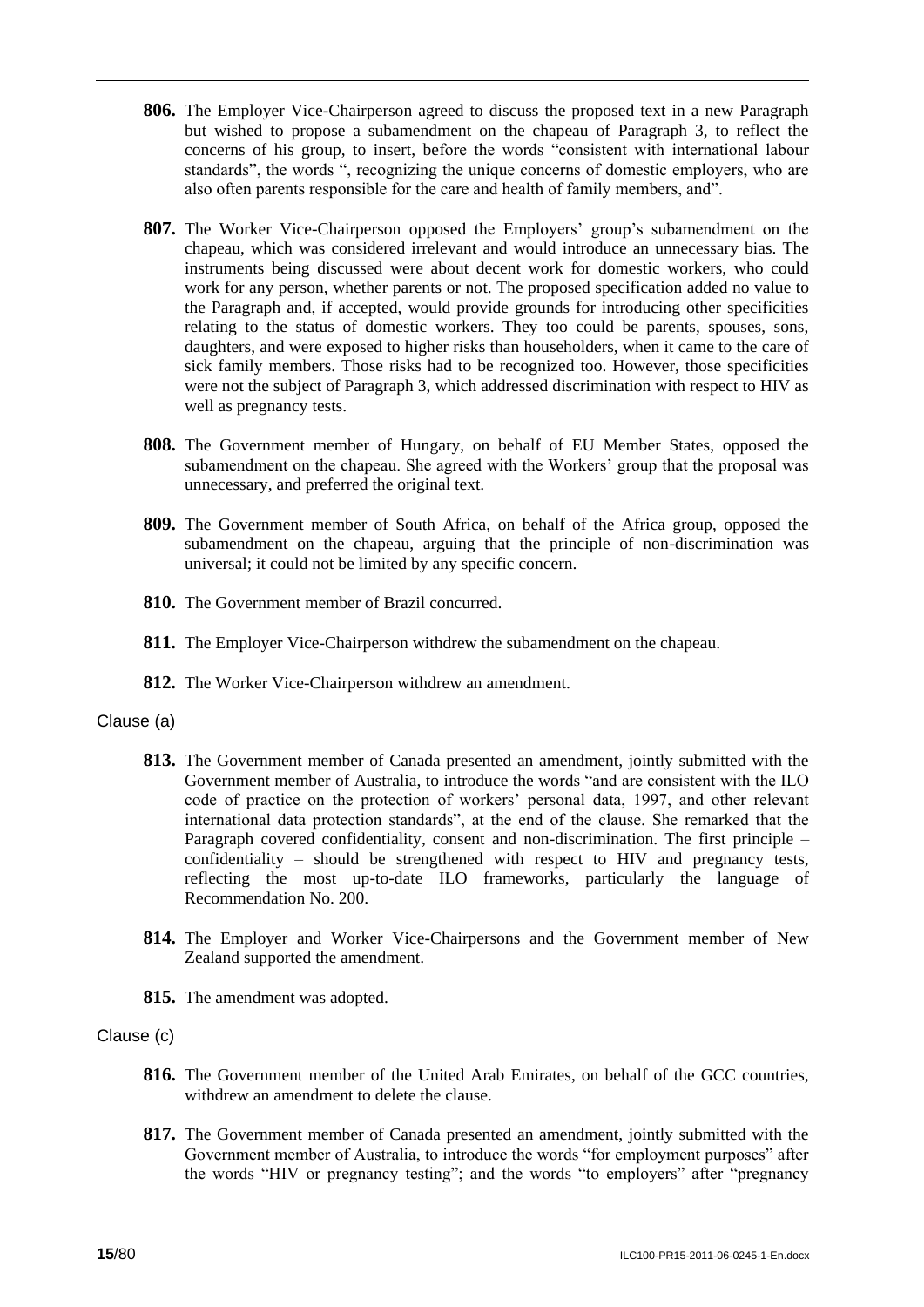status", so that the clause would read "(c) ensure that no domestic workers are required to undertake HIV or pregnancy testing for employment purposes, or to disclose their HIV or pregnancy status to employers". The additions better covered the non-discrimination concepts enshrined in Recommendation No. 200, framing them in an employment context.

- **818.** The Worker Vice-Chairperson opposed the amendment, explaining that reference to "employment" was already provided in the chapeau, which stated that measures to eliminate discrimination shall be taken "in respect of employment and occupation". Adding that specification in clause (c) was unnecessary and might facilitate disclosure of that information beyond the employment context.
- **819.** The Employer Vice-Chairperson also opposed the amendment, agreeing with the previous speaker. It added no clarity and limited the non-disclosure principle.
- **820.** The Government member of Canada considered that the amendment reflected the outcomes of the Committee on HIV/AIDS at the ILC in 2010.
- **821.** The amendment fell.
- **822.** Paragraph 3 was adopted as amended.

### **New Paragraph after Paragraph 3**

- **823.** The Government member of Brazil's earlier subamendment to create a new Paragraph after Paragraph 3, using the text submitted by the Employer members under an amendment which sought to replace Paragraph 3 (see paragraph 799 above), was supported by the Worker and Employer Vice-Chairpersons and the Government members of Brazil, South Africa (on behalf of the Africa group) and the United Arab Emirates (on behalf of the GCC countries).
- **824.** The new Paragraph was adopted.

## **Paragraph 4**

## *Subparagraph (1)*

**825.** The Government member of Germany, speaking on behalf of EU Member States, introduced an amendment to replace the existing Paragraph with the following:

> Members should, taking into account the provisions of the Worst Form of Child Labour Convention, 1999 (No. 182), and Recommendation (No. 190), identify and prohibit types of work by children which, by their nature or the circumstances in which they are carried out, are likely to harm the health, safety or morals of children, and they should eliminate such child labour.

The amendment strengthened the notion that harmful child labour should be identified, prohibited and eliminated.

- **826.** The Employer Vice-Chairperson supported it and proposed a subamendment to delete the words " and they should eliminate such child labour", which he considered redundant.
- **827.** The Worker Vice-Chairperson opposed the subamendment because there was a difference between the preventive action of identifying and prohibiting child labour, and eliminating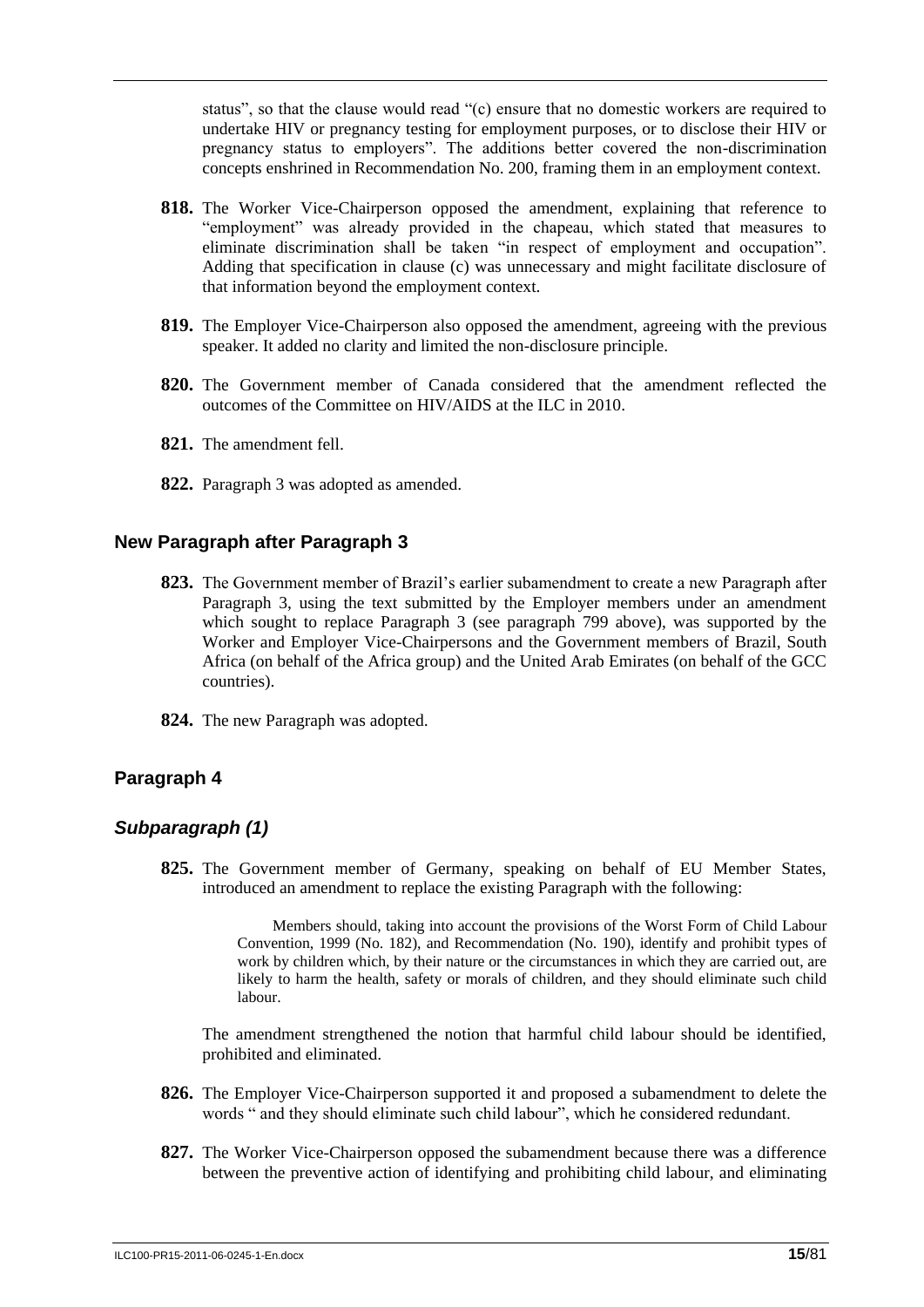child labour where child labour took place. She preferred the original text as she considered it clearer.

- **828.** The Government members of Norway and the United States opposed the subamendment for the same reasons as the Worker members.
- **829.** The Government member of South Africa, on behalf of the Africa group, preferred the original text although he had some sympathy for the proposed amendment.
- **830.** The Government member of Germany, on behalf of EU Member States, opposed the subamendment and withdrew the amendment.

### *Subparagraph (2)*

- **831.** The Worker Vice-Chairperson withdrew an amendment.
- **832.** The Employer Vice-Chairperson introduced an amendment to insert "also taking into consideration the unique characteristics of domestic work, and working within homes" after "measures to protect them" – clarifying that domestic work was carried out in a particular context, and recognizing the distinct nature of domestic work.
- **833.** The Worker Vice-Chairperson stated that the overall goal of the Paragraph was protecting young domestic workers. There should not be a sharp contrast between the treatment of a 14-year-old child in a household and a 14-year-old domestic worker in the same household. She therefore opposed the amendment.
- **834.** The Government members of Australia, Ecuador, Indonesia and Norway opposed the amendment for the same reasons.
- **835.** The Employer Vice-Chairperson withdrew the amendment.
- **836.** The Employer Vice-Chairperson introduced an amendment to replace ", including by:" with ". Consideration should be given to:" to provide governments with slightly more flexibility.
- **837.** The Worker Vice-Chairperson opposed the amendment because it opened up the possibility that no measures would be taken by governments.
- **838.** The Government member of Australia opposed the amendment but for different reasons. She stated that the words "should give special attention to", and the fact that it was a Recommendation, already provided governments with sufficient flexibility.
- **839.** The Government members of Hungary, on behalf of EU Member States, and the United Arab Emirates, on behalf of the GCC countries, preferred the original text.
- **840.** The Employer Vice-Chairperson withdrew the amendment.

### Clause (a)

- **841.** The Employer Vice-Chairperson introduced an amendment to replace "strictly limiting" by "regulating".
- **842.** The Worker Vice-Chairperson opposed the amendment as she had difficulties with the very notion of regulating hours of work for children. In her view, children should rest at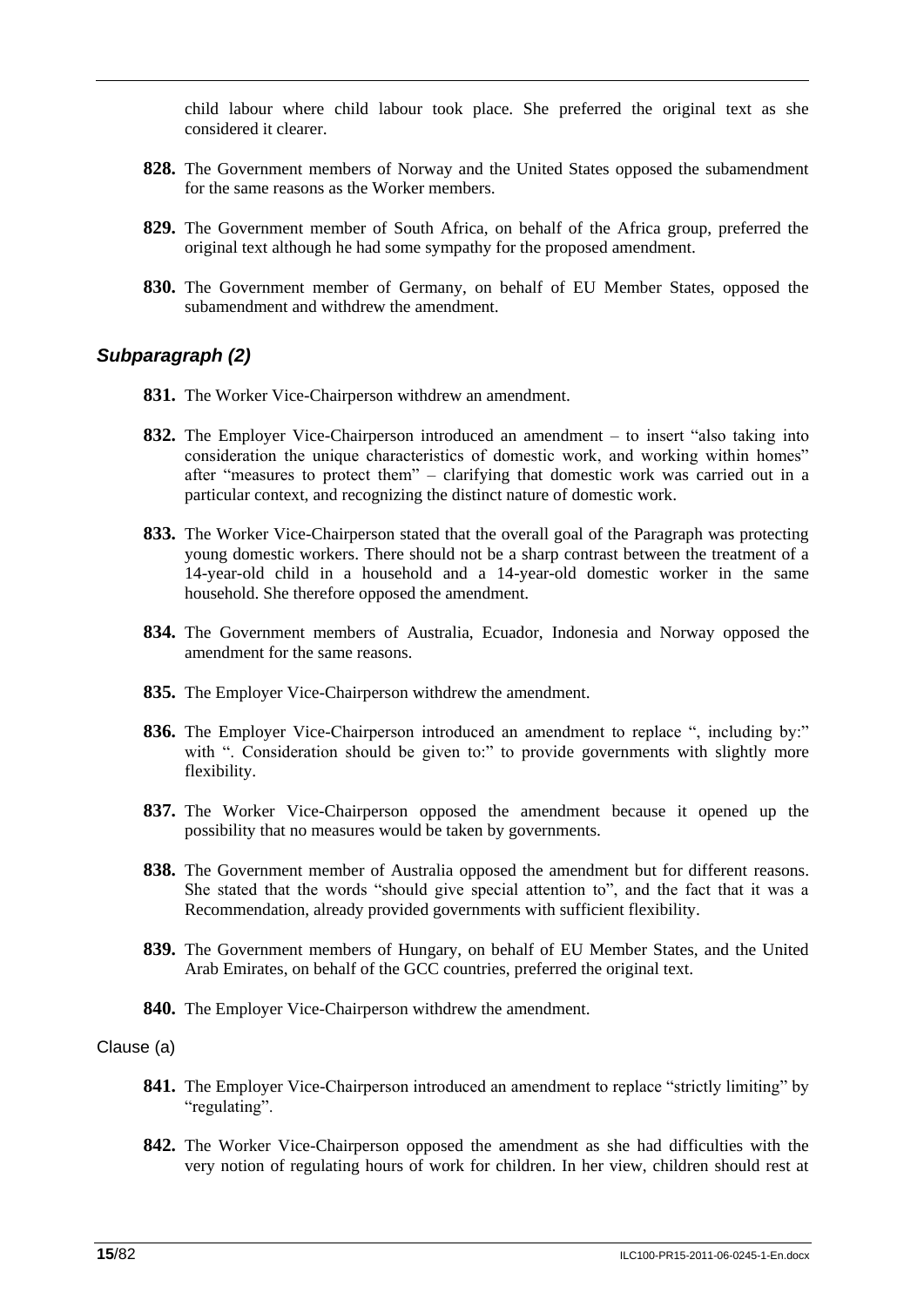night and weekends and be at school during the day. Young domestic workers needed protection.

- **843.** The Government members of Algeria, Argentina, France (on behalf of the IMEC group), the United Arab Emirates (on behalf of the GCC countries) and the Bolivarian Republic of Venezuela opposed the amendment.
- **844.** The Employer Vice-Chairperson withdrew the amendment.

#### Clause (b)

- **845.** The Employer Vice-Chairperson introduced an amendment to replace the clause with the following:
	- (b) regulating night work where necessary, to ensure adequate time for rest, education and training (including the completion of "homework", meaning in this context, additional educational tasks to be completed between lessons, prescribed by the educator), leisure and family activities; also taking into account the particular impacts of night work on employees both living and working in the home, which may differ from the impacts of night work on other workers.

He considered that prohibiting night work of young domestic workers was excessive and wanted to introduce flexibility into the Recommendation.

- 846. The Worker Vice-Chairperson opposed the amendment on the ground that "regulating" and "where necessary" appeared to render night work for children acceptable. There were fundamental problems with children in relation to night work, and yet the amendment sought simply to regulate it. If an employer wished to have night work performed, he/she could hire an adult domestic worker. Paragraph 3(e) of the Worst Forms of Child Labour Recommendation, 1999 (No. 190), referred to the prohibition of night work for children, as follows: "work under particularly difficult conditions such as work for long hours or during the night or work where the child is unreasonably confined to the premises of the employer". While the above was most applicable to industry, she noted that the same principles applied to other types of work, inducing domestic work.
- **847.** The Employer Vice-Chairperson indicated that New Zealand allowed for the employment of professional babysitters who were under 18 years of age. If there were to be an age restriction, those babysitters would then legally be ineligible to work, hence blocking them from practising their profession until later. While night work should be discouraged, its prohibition was counterproductive, hence the need to regulate it.
- **848.** The Worker Vice-Chairperson noted that allowing children to work at night would be considered a regression. The clause was part of the text of the Recommendation, and therefore not binding. The Night Work Convention, 1990 (No. 171), defined night work as "work which is performed during a period of not less than seven consecutive hours, including the interval from midnight to 5 a.m.". In line with the Convention, many countries defined night work as covering the time from 11 p.m. to 6 a.m. Allowing children to work during those hours had serious negative implications.
- **849.** The Government member of the United Arab Emirates, on behalf of the GCC countries, concurred. He disagreed with the Employer Vice-Chairperson"s justification of night work for babysitters. He opposed the amendment; the original text was clearer.
- **850.** The Government member of the Philippines opposed the amendment, affirming that all children required protection, given the vulnerability of children and the general concerns around child labour.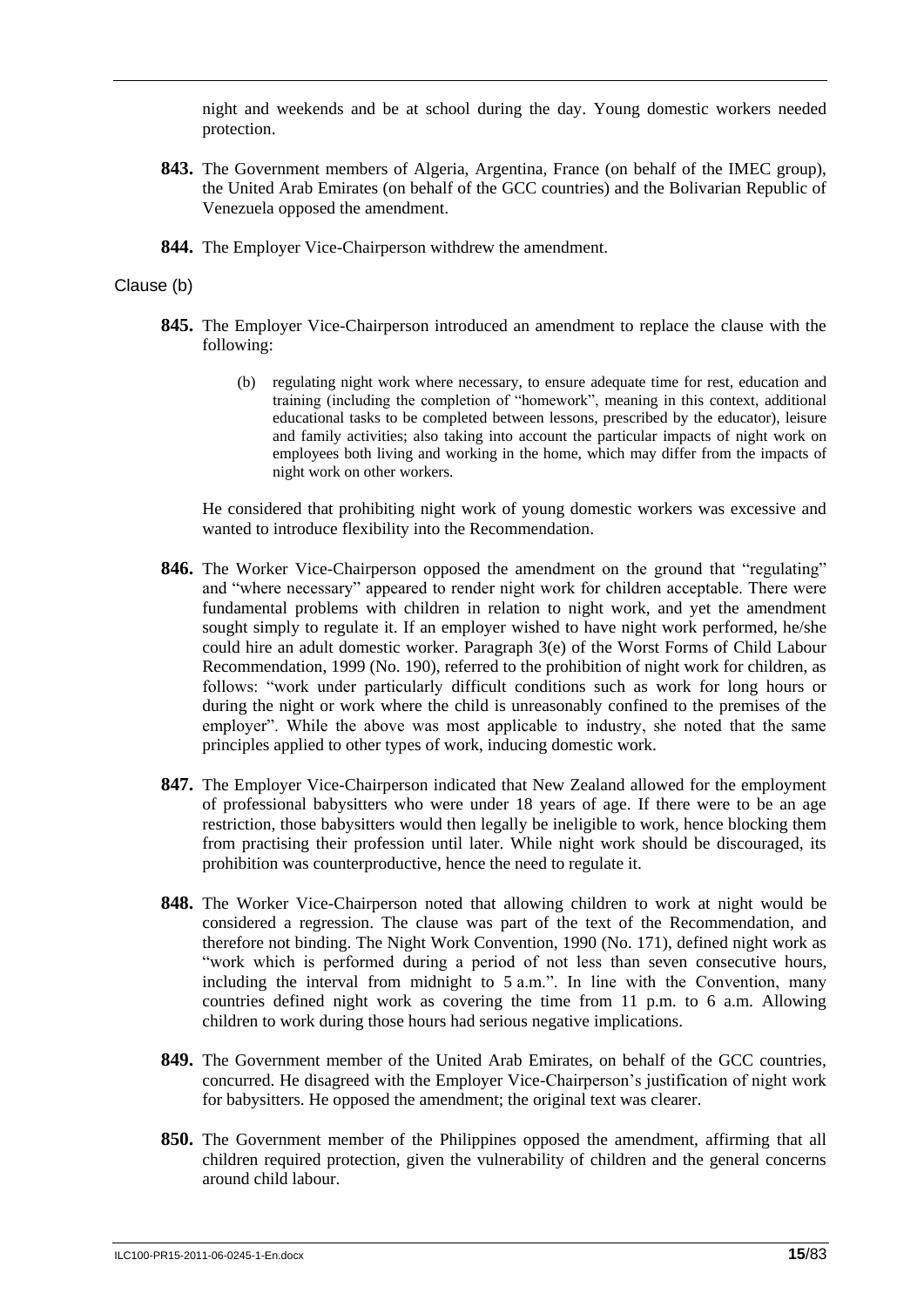- **851.** The Government member of Brazil also opposed the amendment. She reiterated that children should not be working at night. The definition provided in the Convention classified babysitting as occasional work, not domestic work.
- **852.** The Employer Vice-Chairperson agreed that children should go to school, but beyond the age of compulsory education they should be free to pursue careers and employment. He agreed that occasional babysitters were not covered by the definition of the term "domestic worker" in Article 1 of the Convention, but some young people pursued babysitting on a professional basis; denying them that opportunity by prohibiting night work was unwise. There was global recognition that youth unemployment presented a serious challenge. One employment opportunity available to young people was babysitting; the current clause could discourage them from taking up such a career.
- **853.** The Government member of South Africa stressed that it was a well-established medical fact that night work was harmful to workers; and that was especially true for child workers.
- **854.** The Government members of Algeria, Chile, Dominican Republic, Ecuador, Egypt and Hungary (on behalf of EU Member States) also opposed the amendment.
- **855.** The amendment fell.

### Clause (c)

- **856.** The Government member of Germany, on behalf of the IMEC group, introduced an amendment to replace the words "tasks that are" with "work that is" in the clause The use of the term "work" would align the clause with language used throughout the text of the Convention and Recommendation.
- **857.** The Worker and Employer Vice-Chairpersons supported the amendment.
- **858.** The amendment was adopted.

#### Clause (d)

- **859.** The Government member of the United Kingdom introduced an amendment to insert "if necessary" at the beginning of the clause – to clarify that those countries, including his own, which already had strong and effective mechanisms for monitoring working and living conditions need take no further action. The original clause seemed to suggest that all countries should establish new mechanisms and strengthen existing ones. The rewording favoured introducing a risk-based approach that prioritized monitoring the condition of the most vulnerable domestic workers.
- **860.** The Government member of Finland seconded it, subamending "necessary" to "appropriate".
- **861.** The Worker Vice-Chairperson expressed concern that saying "if appropriate" encouraged governments to decide that monitoring working and living conditions of domestic workers or establishing any mechanisms with that object was unnecessary. She asked the secretariat to clarify whether the existing text required countries already having strong mechanisms to take additional measures.
- **862.** The representative of the Secretary-General remarked that the text was part of the Recommendation, thus providing guidance to governments, not establishing obligations. If governments already had strong mechanisms, further action was not required.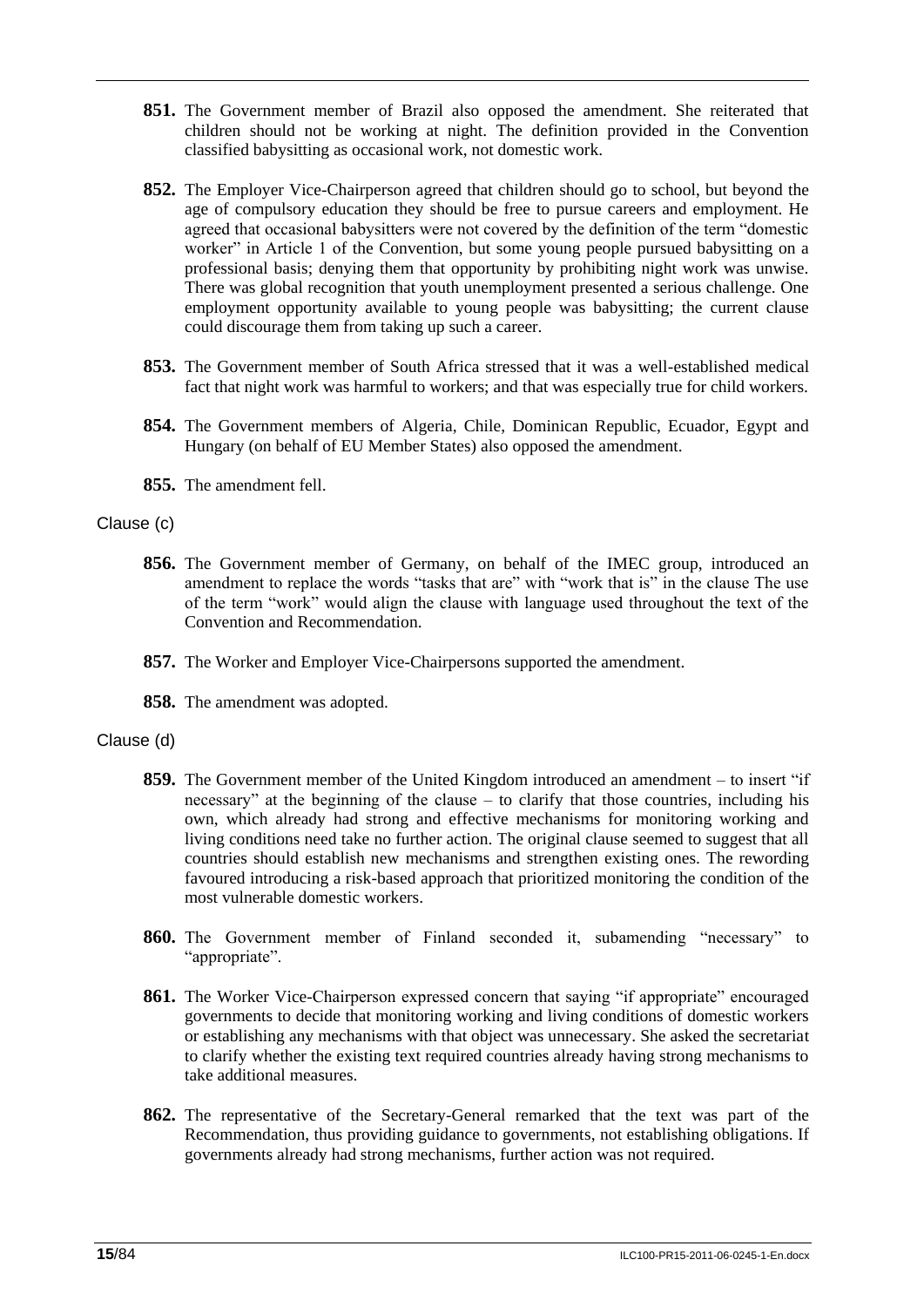- **863.** The Employer Vice-Chairperson supported the amendment, which responded to a valid point.
- **864.** The Government member of the United States opposed the subamendment. He preferred the original text because it covered all situations where mechanisms were already in place and where efforts were being made to strengthen these.
- **865.** The Government member of Australia strongly endorsed that position, stressing that Recommendations were intended to support Conventions. Moreover, the Paragraph addressed a very vulnerable group – child domestic workers. Diluting the guidance provided by the Recommendation was inconsistent with the Committee's objectives.
- **866.** The Government member of the United Arab Emirates, on behalf of the GCC countries, also strongly supported the original text, because the living conditions of domestic workers were of great importance and governments had the power to establish such mechanisms.
- **867.** The Government member of Indonesia agreed; the original text reflected governments' commitment to protecting domestic workers.
- **868.** The Government member of the United Kingdom argued that such rights were important but not absolute, and should be balanced with others. However, he acknowledged the majority view and, taking into account the secretariat's clarification, withdrew the amendment and subamendment.
- **869.** Paragraph 4 was adopted as amended.

## *Subparagraph (1)*

- **870.** The Employer Vice-Chairperson introduced an amendment to insert "by Members" after "appropriate assistance should be provided" – as the original text was unclear about who should provide assistance.
- **871.** The Worker Vice-Chairperson supported the amendment.
- **872.** The Government member of France, on behalf of the IMEC group, suggested replacing "provided by Members" by "available".
- 873. The Employer Vice-Chairperson drew the Chairperson's attention to the fact that the Government member of France was introducing a new amendment, which should not be receivable. In any case, on substance, the Employer Vice-Chairperson opposed it.
- **874.** The Chairperson agreed that, procedurally, the proposal by the Government member of France was not receivable.
- **875.** The Worker Vice-Chairperson also rejected the amendment because it was more ambiguous than the original text.
- **876.** The Government member of France withdrew his proposal.
- **877.** The Government members of the Philippines and the United Arab Emirates, on behalf of the GCC countries, supported the amendment as it specified who was responsible for taking action.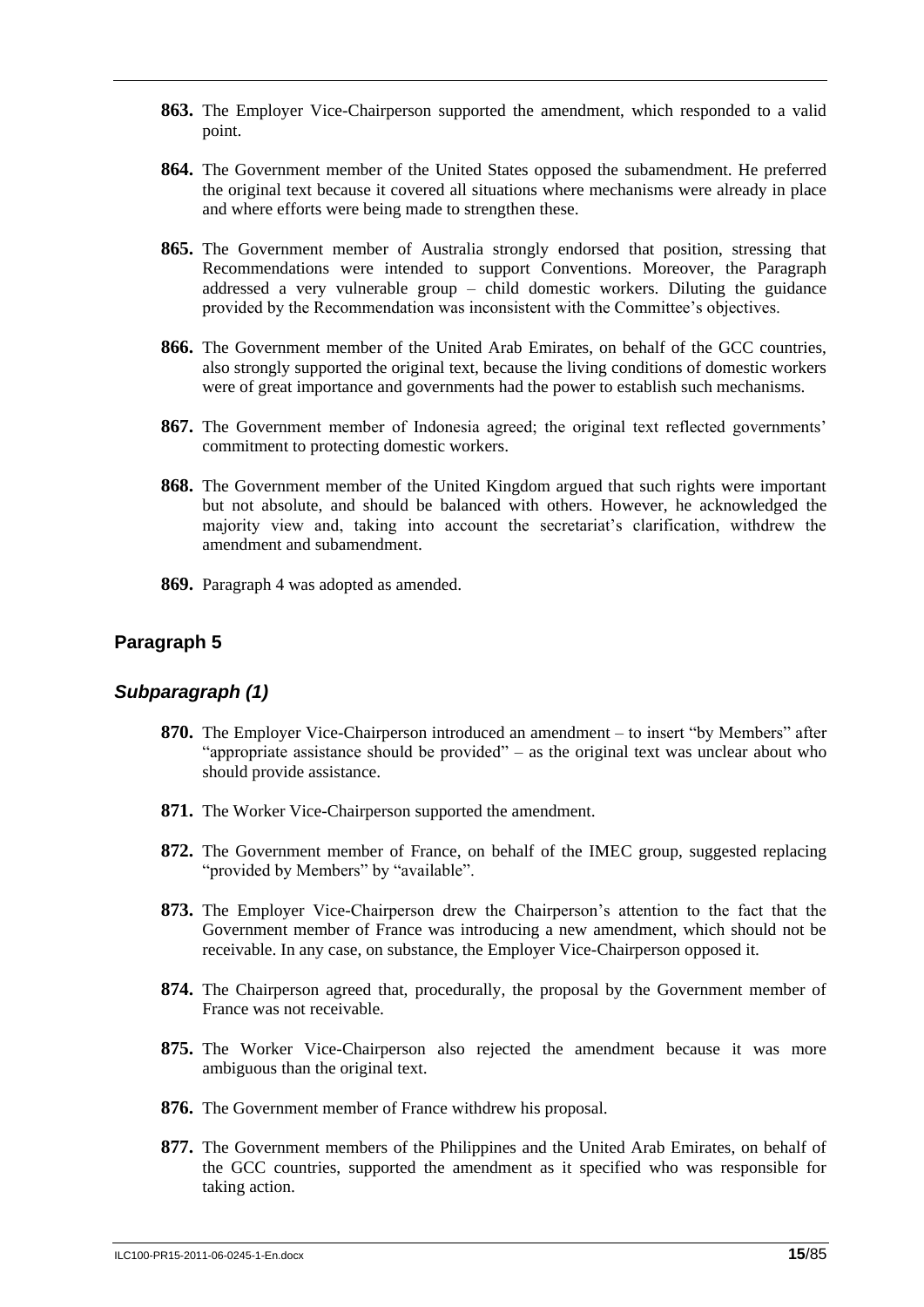- **878.** The Government member of France, on behalf of the IMEC group, rejected the amendment as it implied intervention at the individual contractual relationship level. He asked for clarification from the secretariat as to who were the "Members" referred to in the subparagraph.
- **879.** The representative of the Secretary-General quoted article 1(1) of the Constitution of the ILO: "The Members of the International Labour Organisation shall be the States which were Members of the Organisation on 1 November 1945 and such other States as may become Members in pursuance of the provisions of paragraphs 3 and 4 of this article."
- **880.** The Worker Vice-Chairperson explained that Paragraph 5 was linked to Article 6 of the proposed Convention, which placed responsibility on Members: "Each Member shall take measures to ensure that domestic workers are informed of their terms and conditions of employment in an appropriate, verifiable and easily understandable manner ...".
- **881.** The Government member of South Africa opposed the amendment, which was redundant because, as Paragraph 5(1) was informed by Article 6, it was clear that the responsibility for providing assistance rested on Members. The Government member of Ecuador concurred.
- **882.** The Worker Vice-Chairperson wondered if the lack of agreement was due to poor drafting of the subparagraph.
- **883.** The Government member of the United Kingdom questioned strongly how governments could be asked to intervene in individual contractual relationships and facilitate workers" comprehension of their terms and conditions of employment, and who would want this intrusion. That was the sense suggested by the amendment and it was not acceptable. The Government member of the Netherlands agreed.
- **884.** The Employer Vice-Chairperson clarified that the subparagraph was about public information services; it was in no way to be construed as government intervention in individual contractual relationships.
- **885.** The Government member of France observed that the lengthy exchange over the amendment was obviously the result of misunderstanding, and concurred with the Worker Vice-Chairperson that it might be due to a drafting problem, which the Committee Drafting Committee might resolve. The Government member of Canada concurred.
- **886.** The Chairperson ruled that the discussion dealt with a substantive matter; it could not be referred to the Committee Drafting Committee.
- **887.** The Government member of South Africa reiterated that the insertion of "by Members", as suggested by the amendment was redundant because Paragraph 5(1) was linked to Article 6 of the proposed Convention. The subparagraph was clearly not about intervention in contracts, but about encouraging social responsibility in creating awareness among domestic workers about their terms and conditions of employment. He asked the secretariat for clarification.
- **888.** The representative of the Secretary-General explained that Paragraph 5(1) was intended to encourage provision of services to workers and employers so that workers better understood their terms and conditions of employment (and not to interfere in contractual relations). Paragraph 5 should be read in its entirety; the rest of the Paragraph suggested other measures aimed at enhancing workers" awareness of their terms and conditions.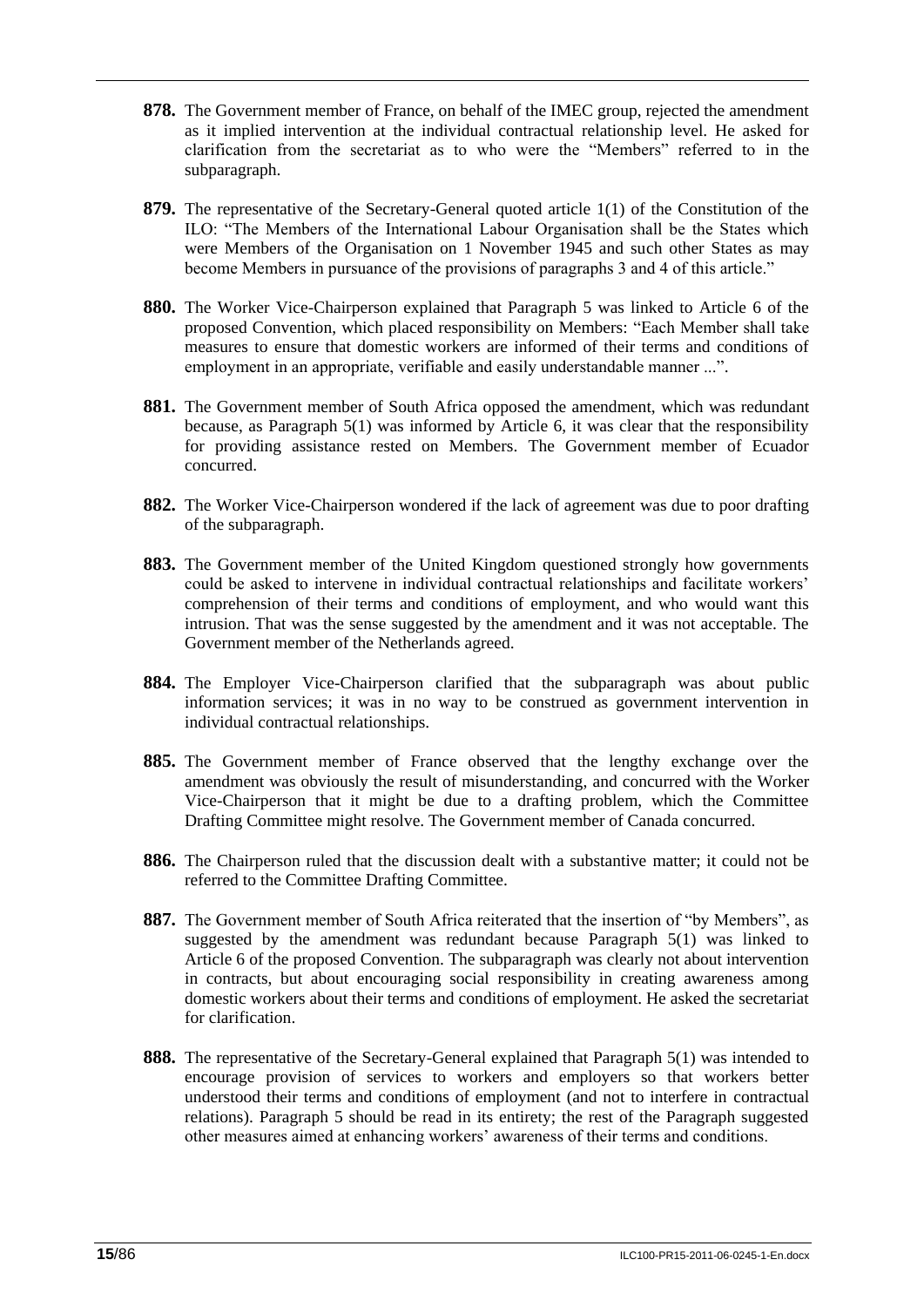- **889.** The Government member of France agreed that the amendment created ambiguity as to the role of member States in arrangements between workers and their employers.
- **890.** The Employer Vice-Chairperson reiterated the need for clarity about who was responsible for communicating the terms and conditions of employment to domestic workers and who was responsible for providing assistance in that regard. Taking into account the concerns raised, he proposed subamending as follows: "Appropriate assistance should be provided by Members, when necessary, to ensure that the domestic worker concerned has understood those terms and conditions."
- **891.** The Worker Vice-Chairperson subamended the text, in line with Article 6 of the proposed Convention, to read "Members shall provide appropriate assistance, when necessary, to ensure that domestic workers understand their terms and conditions of employment."
- **892.** The Employer Vice-Chairperson withdrew his subamendment, and endorsed the Worker Vice-Chairperson"s subamendment.
- **893.** The Government member of Australia considered the subamendment a perfect solution, which addressed her delegation"s concerns on the issue of communication between employer and worker.
- **894.** The Government member of the Netherlands disagreed with the previous speaker and favoured retaining the original text. Governments could not be responsible for ensuring that domestic workers understood their terms and conditions of employment. For example, the subamended text could be interpreted to mean that governments should set up translation services.
- **895.** The Government member of the United Kingdom agreed with the previous statement; there were an infinite number of employment contracts in existence and it was not the duty of a government to ensure that terms and conditions of employment were understood by workers. It was up to individual employers to know and be able to communicate those terms and conditions.
- **896.** The Government member of Australia recalled that Article 6 of the proposed Convention required Members to take measures to ensure that domestic workers were informed of their terms and conditions of employment; the subamended text of the proposed Recommendation – a non-binding instrument – simply elaborated on how that provision should be implemented. In Australia, for example, there was a Fair Work Ombudsman who was available to help workers understand their terms and conditions of employment.
- **897.** The Employer Vice-Chairperson dismissed the concerns expressed by the Government members of the Netherlands and the United Kingdom, recalling that it was constitutionally and legally unsustainable for an international instrument to place obligations on employers.
- **898.** The Government member of France supported the subamendment; at least it eliminated any ambiguity that could lead to the interpretation that governments should be part of the contractual relations between domestic workers and their employers.
- **899.** The Government member of Ecuador also supported the subamendment, which was in line with Article 6 of the proposed Convention and Paragraph 4 of the proposed Recommendation. He noted that the word "conditions" was particularly important and should be retained.
- **900.** The Government member of Ghana considered that it was the employer's responsibility to communicate the terms and conditions of employment to a domestic worker. She recalled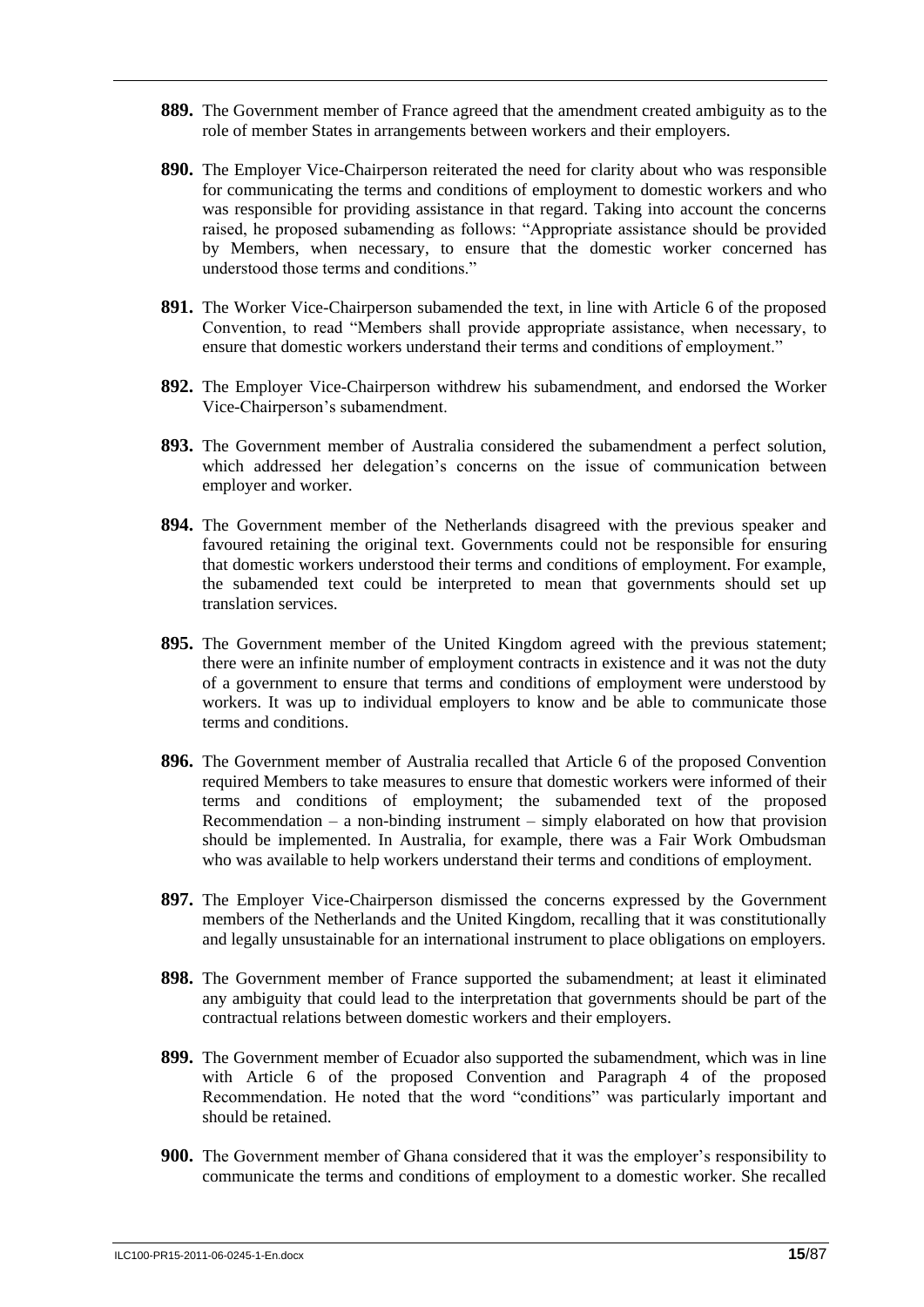that not all countries had a well-established labour office. She firmly believed that the issue of assistance by member States should be limited to subparagraph (3), in establishing model contracts for domestic work.

- **901.** The Government members of Argentina, South Africa, the United Arab Emirates and the Bolivarian Republic of Venezuela also supported the subamendment.
- **902.** The Government member of Brazil indicated that she would prefer to retain the original wording, which emphasized more clearly than the subamendment the need to communicate the terms and conditions of employment to domestic workers and the need for domestic workers to understand exactly what they were engaging in; it allowed for some flexibility in terms of who was to provide assistance in that regard.
- **903.** The Government member of the United States, reiterating his support for the subamendment, commented that the provision did not require the types of government action some speakers had suggested; the words "appropriate" and "when necessary" were used in relation to "assistance". On the issue raised by the Government member of Ghana, he recalled that Recommendations could be applied progressively, so if some governments were unable to provide as much assistance as others, that was not a reason to omit the provision.
- **904.** The subamendment was adopted.
- **905.** The Employer Vice-Chairperson withdrew an amendment.

## *Subparagraph (2)*

Clauses (a)–(c)

**906.** The Government member of Australia withdrew an amendment.

## Clause (d)

- **907.** The Employer Vice-Chairperson introduced an amendment to add the words ", if applicable" after "and any other personal leave", as sick leave and other personal leave arrangements were not provided in all countries (for example, paid sick leave in the United States). The clause should reflect that reality.
- **908.** The Worker Vice-Chairperson supported that view and suggested, through a subamendment, moving the words ", if applicable," to after "and", so the clause would read "sick leave and, if applicable, any other personal leave". She explained that sick leave was broadly provided for in national laws, thus the insertion should only apply to "other personal leave".
- **909.** The Government member of the United Arab Emirates, on behalf of the GCC countries, supported the subamendment.
- **910.** The Government member of Hungary, on behalf of EU Member States, sought clarification from the secretariat on the meaning of "other personal leave".
- **911.** The representative of the Secretary-General explained that "other personal leave" comprised a variety of arrangements, including emergency leave, and maternity, paternity and parental leave.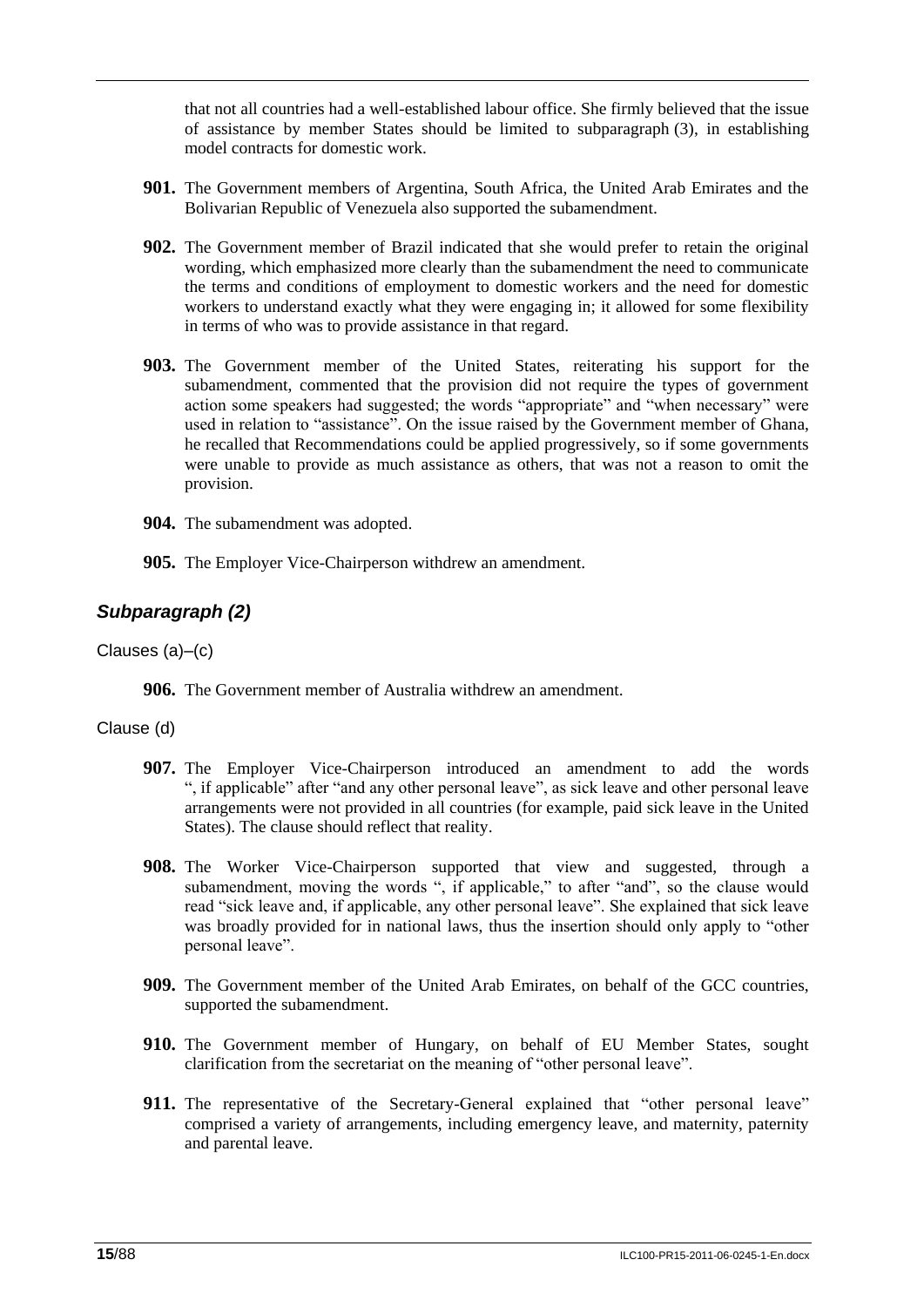- **912.** The Government member of Brazil supported the subamendment, stressing that all workers should be provided with sick leave, in particular, as well as other leave measures, in general. Providing sick leave to domestic workers was also in the interest of employers.
- **913.** The Government member of Ecuador concurred, indicating that other leave provisions included bereavement leave.
- **914.** The Employer Vice-Chairperson, while noting that the proposed text was not entirely satisfactory, backed the subamendment.
- **915.** The subamendment was adopted as amended.

#### Clause (e)

- **916.** The Employer Vice-Chairperson presented an amendment to delete the clause, which read "the rate of pay for overtime work", because overtime pay was not a broadly recognized concept in domestic work and compensation could include compensatory time off rather than payment.
- **917.** The Worker Vice-Chairperson strongly opposed the amendment; Paragraph 5(2)(e) was fundamental and at the heart of decent work for domestic workers. The notion of overtime compensation was already embedded in Article 10(1) of the proposed Convention and thus should be reflected in the Recommendation. The deletion would represent a step backwards and provide a ground for assimilating domestic workers" long hours to normal hours. ILO research had shown that excessive hours of work were a serious issue in domestic work; there should be a clear distinction between normal hours, overtime and standby periods. National experiences of countries such as France, Italy, South Africa and Trinidad and Tobago showed that limiting long hours and compensating for overtime was feasible. Those principles should be included in the Recommendation.
- **918.** The Employer Vice-Chairperson, in light of those arguments, proposed a subamendment supported by the Worker Vice-Chairperson – to use the word "compensation", which was more balanced than "rate of pay" and was in line with Article  $10(1)$  of the proposed **Convention**
- **919.** The Government member of South Africa, on behalf of the Africa group, introduced another subamendment – to add the words "and standby allowances, if any", at the end of the clause – to align it with Article 10(3) of the proposed Convention and include standby or on-call hours in the Recommendation – an important improvement.
- **920.** The Worker Vice-Chairperson supported the Africa group's subamendment and proposed a further subamendment as follows: "compensation for overtime and standby work".
- **921.** The Employer Vice-Chairperson backed the proposal, further subamending it to delete the word "work" at the end.
- **922.** The Government member of Australia endorsed that proposal, noting that it captured the key concepts of Article 10 of the proposed Convention and provided valid guidelines to member States.
- **923.** The Government member of South Africa, on behalf of the Africa group, supported the new formulation.
- **924.** The Government member of Brazil introduced a new subamendment, seconded by the Government member of the Bolivarian Republic of Venezuela, to introduce the words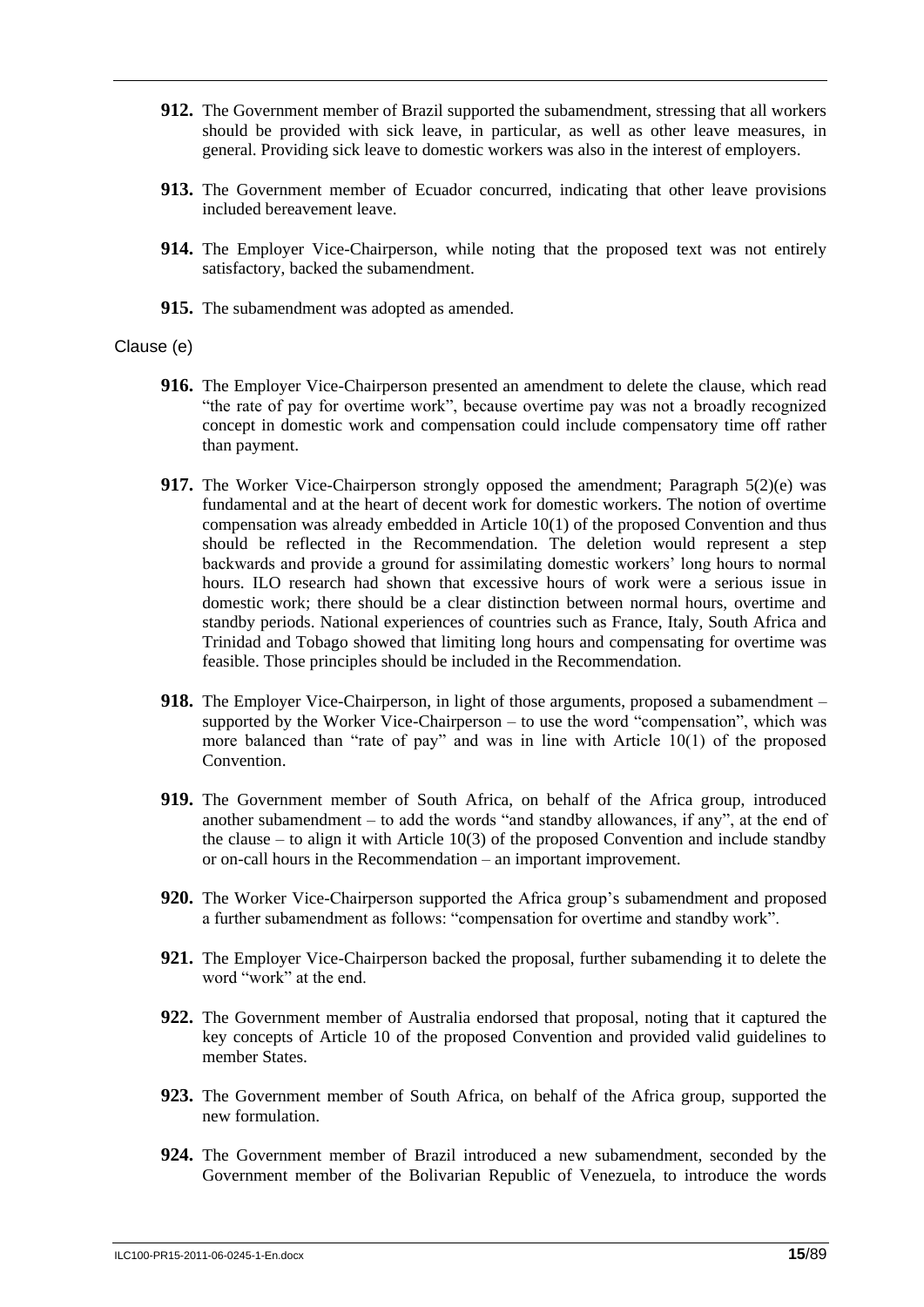"rate of pay or" before the word "compensation", resulting in the following text: "rate of pay or compensation for overtime and standby". She preferred the original text of the clause and it was important to mention explicitly the concept of payment for overtime, along with other forms of compensation, such as time off.

- **925.** The Worker Vice-Chairperson requested clarification from the secretariat regarding the meaning of "compensation", particularly whether it included payment as well as time off.
- **926.** The representative of the Secretary-General stated that the term "compensation" in international labour standards encompassed both compensatory rest and pay.
- **927.** The Worker and Employer Vice-Chairpersons and the Government members of Indonesia and Trinidad and Tobago supported the subamendment.
- **928.** The Government member of the United Arab Emirates, on behalf of the GCC countries, requested clarification regarding the notion of standby in Article 10(3) of the proposed Convention: in particular, whether standby hours should be counted as normal hours of work or, beyond some limit should be considered as overtime and remunerated accordingly.
- **929.** The representative of the Secretary-General noted that, according to Article 10 of the proposed Convention, the term "standby" included hours in which workers remained at the disposal of their employer, whether or not they were performing work. Workers were not free to dispose of standby time as they wished. The notion also included clear restrictions on how often an employer could request a domestic worker to be on standby over a determined period (per month, week or day).
- **930.** The Worker Vice-Chairperson clarified the difference between overtime and standby periods. Overtime occurred when employers asked domestic workers to continue working beyond their normal working day. If domestic workers were asked to stay in their room for several hours beyond their normal working day, and be available to work in case their services were needed (for example in the event of social functions at the household), those were standby hours.
- **931.** The amendment was adopted as subamended.
- **932.** The Worker Vice-Chairperson withdrew an amendment because the issue had been dealt with through the previous amendment.

#### Clauses (f)–(i)

- **933.** The Chairperson proposed, in consultation with the two Vice-Chairpersons, that three amendments on clauses (f) and (g) be forwarded to the Committee Drafting Committee to reflect language agreed upon in the proposed Convention.
- **934.** The Government members of Australia and the United States proposed that an amendment to replace the word "wages" by "remuneration" in clause (i) similarly be forwarded to the Committee Drafting Committee. However, when the Government member of South Africa, speaking on behalf of the Africa group, sought clarification about differences between "wages" and "remuneration", the Committee agreed to continue to discuss it. The representative of the Secretary-General explained that, in that instance, the term "wages" was used in line with the Protection of Wages Convention, 1949 (No. 95). Article 1 of that Convention defined the term "wages" as follows: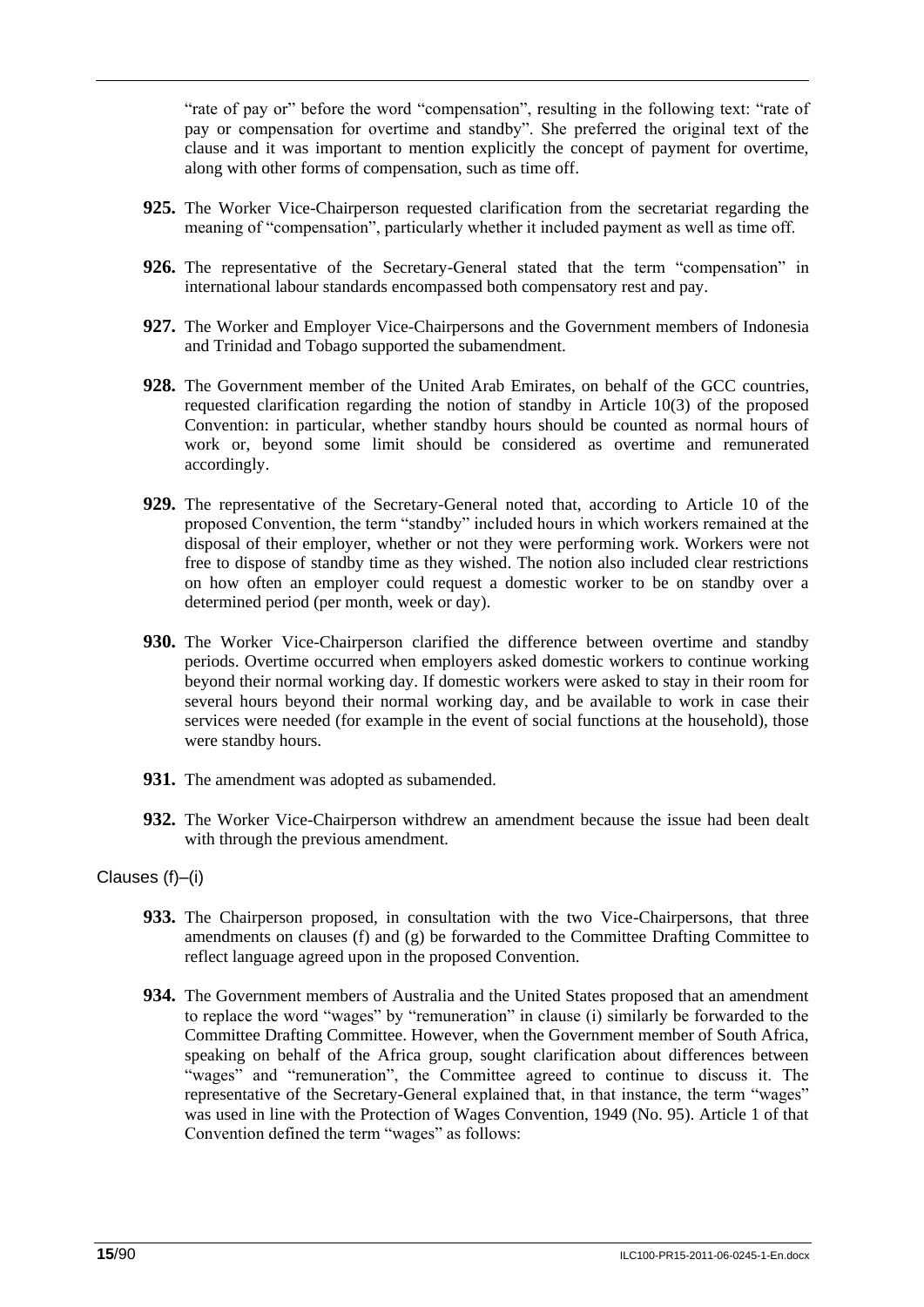... the term *wages* means remuneration or earnings, however designated or calculated, capable of being expressed in terms of money and fixed by mutual agreement or by national laws or regulations, which are payable in virtue of a written or unwritten contract of employment by an employer to an employed person for work done or to be done or for services rendered or to be rendered.

- **935.** The Worker Vice-Chairperson concluded that the two terms had the same meaning. If "remuneration" was broader than "wage", it meant that more protection was offered to domestic workers; that had her support.
- **936.** The Employer Vice-Chairperson and the Government member of Hungary, speaking on behalf of EU Member States, supported the amendment. The Government member of South Africa, speaking on behalf of the Africa group, concurred, given the explanation of the representative of the Secretary-General.
- **937.** The amendment was adopted.
- **938.** The Employer Vice-Chairperson withdrew an amendment.

## *Subparagraph (3)*

- **939.** The Government member of Australia proposed an amendment to insert "of employment" after "contract" for consistency and clarification. The amendment was supported by the Worker and Employer Vice-Chairpersons, and the Government members of Norway, Hungary, on behalf of EU Member States, and the United States.
- **940.** The amendment was adopted.
- **941.** An amendment relating to language agreed upon in the proposed Convention was forwarded to the Committee Drafting Committee.
- **942.** The Government member of the United States introduced an amendment to add the following new clause: "Members should consider methods and requirements for any domestic worker to receive, from the employer or otherwise, written contract information in a language the worker understands and to ensure the worker voluntarily agrees to the contract." The amendment addressed the many cases where illiterate domestic workers (especially migrants) were unaware of provisions in their contract.
- **943.** The Worker Vice-Chairperson supported the amendment, which addressed a serious problem. Domestic workers needed to agree voluntarily to their contracts in full knowledge of their provisions.
- **944.** The Employer Vice-Chairperson opposed the amendment because it posed considerable problems for governments and employers. He questioned how one could ensure that domestic workers agreed to their contracts or understood clauses in them.
- **945.** The Government member of Hungary, speaking on behalf of EU Member States, echoed the previous speaker"s concerns about implementation; she opposed the amendment. The Government member of the United Kingdom concurred, adding that, if a worker did not voluntarily agree to the contract, it was not legally binding in any case.
- **946.** The Government member of Ghana opposed the amendment, remarking that it would be difficult to apply in Africa, where domestic workers might not understand the official language of a country, and linguistic diversity meant that many languages did not exist in written form.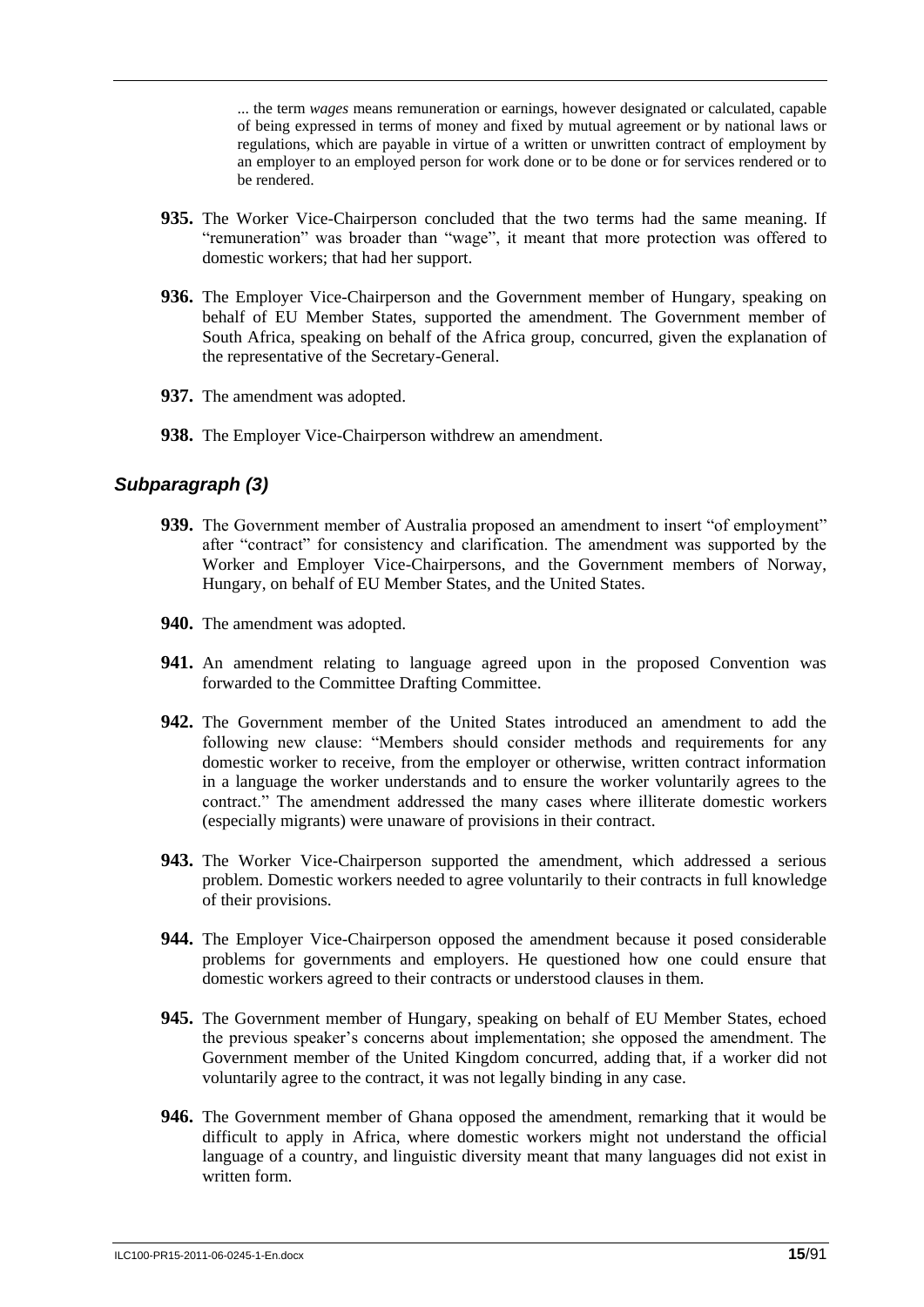- **947.** The Government member of South Africa expressed great sympathy for the amendment but did not see how Members could develop methods to ensure that domestic workers received written contract information in a language they understood.
- **948.** The Government member of the Philippines stated that, if a worker did not understand the employment contract, the contract was meaningless. Written contracts should be in language that workers understood.
- **949.** The Government member of Brazil supported the amendment's intent and proposed a subamendment, seconded by the Government member of the United States, that read "Members should consider measures to ensure that domestic workers receive, from the employer or otherwise, written contract information in a language the worker understands."
- **950.** The Employer Vice-Chairperson felt that the amendment's intent was already dealt with in Paragraph 5(1). Introducing additional requirements might in the long run work against the employment of domestic workers.
- **951.** The Worker Vice-Chairperson sought clarification as to whether it was the understanding of the Committee that Paragraph  $5(1)$  took into account all the obligations that member States had to put in place. If that were the case, then there was no need for the amendment.
- **952.** The Government member of Hungary, speaking on behalf of EU Member States, thought Paragraph 5(1) took adequate care of the concerns of the proposed amendment; she therefore supported neither the amendment nor the subamendment.
- **953.** The Government member of Australia, although sympathetic to the views expressed by the Government member of the United States, supported the EU stand. Paragraph 5(1) was sufficient; she opposed the amendment.
- **954.** The Government member of the United States agreed that Paragraph 5(1) reflected certain provisions the amendment had intended to cover. He therefore withdrew the amendment.

## *New subparagraph after subparagraph (3)*

- **955.** The Employer Vice-Chairperson introduced an amendment "the model contract should at all times be made available to domestic workers, employers, representative organizations and the general community, free of charge" – to ensure that information would always be available at no cost to the concerned parties.
- **956.** The Worker Vice-Chairperson and the Government members of Brazil, Hungary, on behalf of EU Member States, and the United States supported it.
- **957.** The amendment was adopted.
- **958.** Two amendments on Paragraph 5(3) were withdrawn by the Employer Vice-Chairperson.
- **959.** Paragraph 5 was adopted as amended.

## **New Paragraph after Paragraph 5**

**960.** The Government member of Australia, seconded by the Government member of the Philippines, introduced an amendment supporting the implementation of Article 8 of the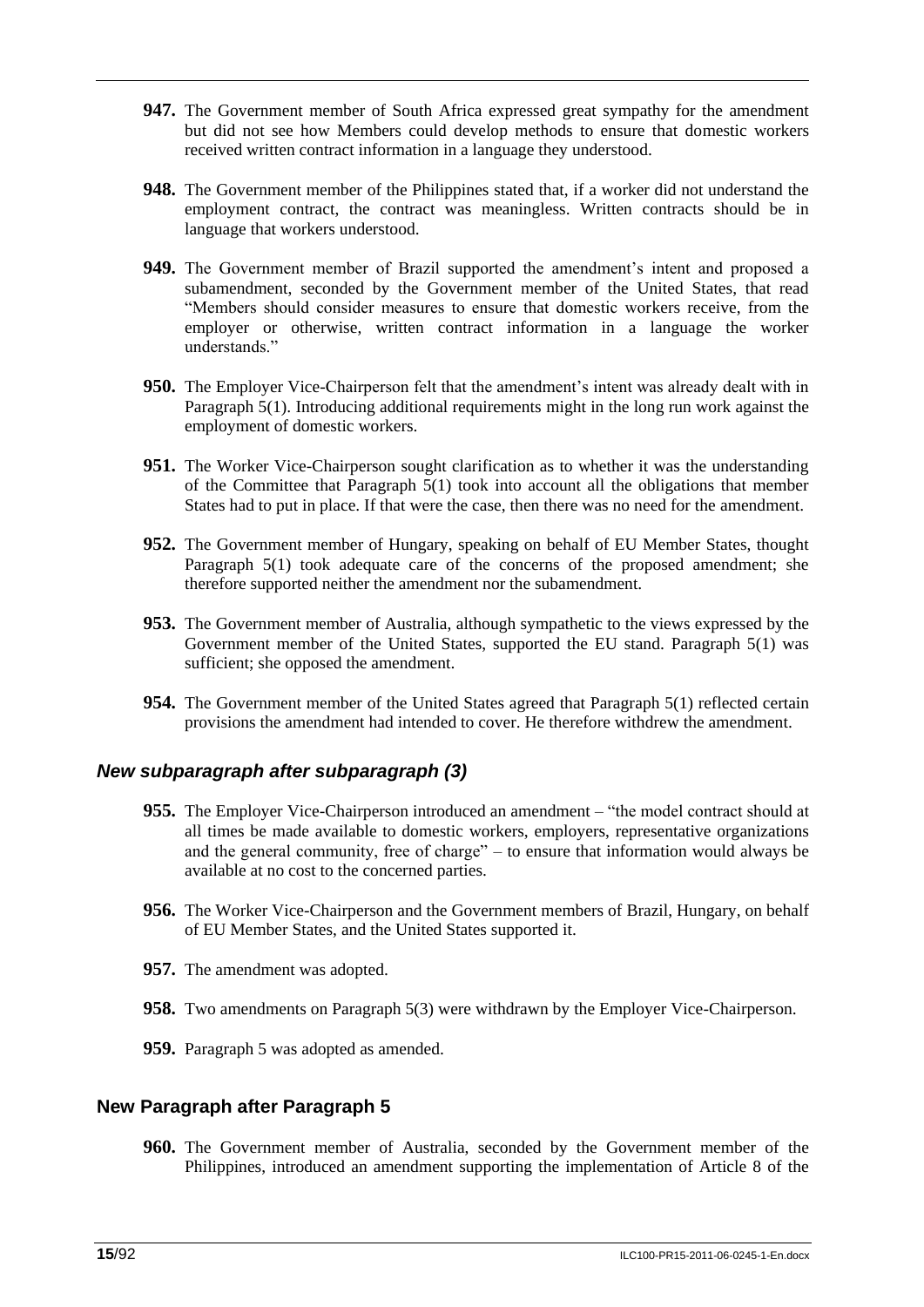proposed Convention, providing protection for domestic workers against abuse and harassment, which would read as follows:

Members should establish mechanisms to protect domestic workers from abuse, harassment and violence by:

- (a) establishing accessible complaints mechanisms for domestic workers to report cases of abuse, harassment and violence;
- (b) ensuring that all complaints of abuse, harassment and violence are promptly investigated, and perpetrators prosecuted as appropriate; and
- (c) establishing programmes for the removal and rehabilitation of domestic workers subjected to abuse, harassment and violence, including the provision of temporary accommodation and health care.
- **961.** The Worker and Employer Vice-Chairpersons concurred.
- **962.** The Government member of Canada asked what was meant by "complaints mechanisms", and whether the term referred to judicial mechanisms.
- **963.** The Government member of Australia replied that the intention was not to introduce new mechanisms, as that depended on individual countries' needs. However, systems for reporting abuse and programmes of support and rehabilitation for domestic workers in the event of abuse were desirable. It was particularly necessary where domestic workers resided in the household and found it hard to report any cases of abuse.
- **964.** The Government member of the United Arab Emirates, on behalf of the GCC countries, supported the amendment.
- **965.** The Employer Vice-Chairperson proposed a subamendment to replace "establish" by "consider establishing".
- **966.** The Government member of Brazil supported the amendment; while preferring that text, she nevertheless supported the subamendment.
- **967.** The Government member of Hungary, on behalf of EU Member States, expressed concern that the amendment made the Recommendation appear to drift into criminal law. She supported the subamendment by the Employer Vice-Chairperson, and proposed a further subamendment to replace "by" with "such as" in the chapeau, and in clause (b) to delete "promptly" and "perpetrators".
- **968.** The Government member of South Africa asked the secretariat for clarification as to whether an ILO Convention or Recommendation could address questions relating to the criminal justice system.
- **969.** The representative of the Secretary-General observed that such a reference was consistent with established practice. For instance, Article 7(1) of the Worst Forms of Child Labour Convention, 1999 (No. 182), stated that "Each Member shall take all necessary measures to ensure the effective implementation and enforcement of the provisions giving effect to this Convention including the provision and application of penal sanctions or, as appropriate, other sanctions." There was thus no obstacle to introducing such references in ILO Recommendations.
- **970.** The Employer and Worker Vice-Chairpersons and the Government members of Algeria, Canada, Norway and the Philippines supported the subamendment.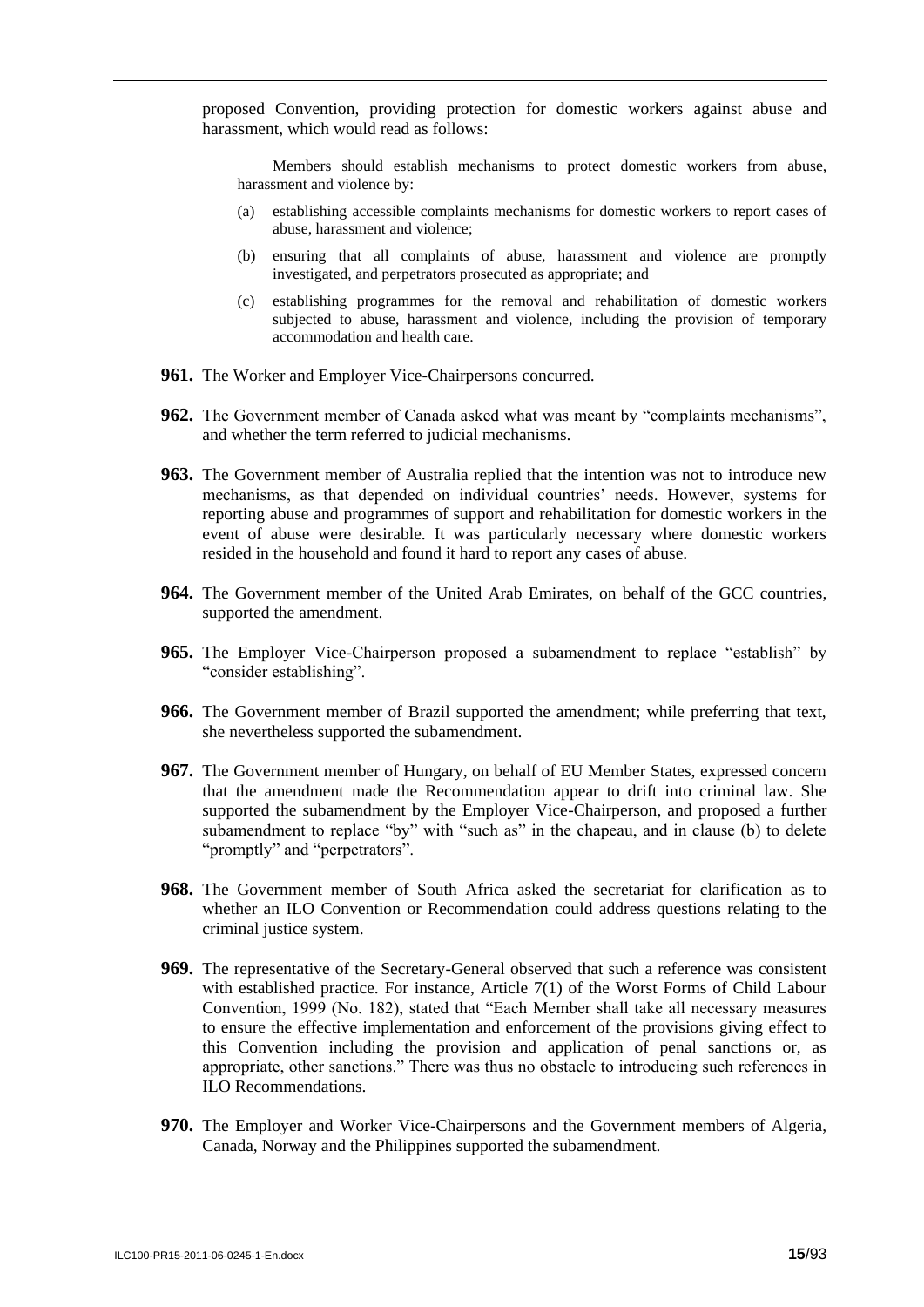- **971.** The Government member of the United States, while preferring the amendment submitted by the Government member of Australia, supported the subamendment.
- **972.** The amendment was adopted as subamended.
- **973.** The new Paragraph after Paragraph 5 was adopted.
- **974.** Although the Paragraph had already been adopted, the Government member of Brazil wished to add for the record that she deplored the deletion of the word "promptly". Complaints of abuse should be investigated "promptly"; it was unacceptable if they were investigated only eventually.

## *Subparagraph (1)*

- **975.** The Employer Vice-Chairperson introduced an amendment to delete the subparagraph, arguing that the Committee had already considered it difficult to determine and calculate the exact hours of work for domestic workers, given the nature of work and the flexibility of work arrangements in households. However, he acknowledged that recording hours of work would be legitimate where the domestic worker was paid on an hourly basis, and signalled his openness to subamendments along those lines.
- **976.** The Worker Vice-Chairperson regretted that the Committee would revisit discussions held earlier, specifically with respect to Paragraph 5(2)(e) on overtime payment. Overtime should be paid, and therefore must be recorded. It was accepted for other groups of workers, and she called for a paradigm shift that acknowledged that domestic workers were no different from other workers in that respect. Many countries had already legislated that the normal hours of work for domestic workers should be 40, 44 or 48 hours per week, and hours worked beyond that should be considered overtime. For domestic workers, excessive hours of work were a real problem. However, when no record of working time existed, workers and employers often made conflicting claims regarding hours worked. She drew attention to Paragraph 6(2) that called on Members to develop practical guidance in that respect.
- **977.** The Employer Vice-Chairperson clarified that the amendment was not intended to deny domestic workers fair compensation; difficulty of implementation was the primary concern. As he could not subamend an amendment that sought the deletion of a clause, he withdrew the amendment.
- **978.** The Worker Vice-Chairperson introduced an amendment to insert the words "and periods of standby" in the subparagraph so that both overtime and periods of standby would be considered hours of work, as the Committee had acknowledged earlier.
- **979.** The Employer Vice-Chairperson saw no need to insert "and periods of standby" since these were already covered by "hours of work".
- **980.** The Government member of Brazil welcomed the amendment and agreed that it was helpful to clarify that overtime and periods of standby should be considered hours of work and thus needed to be recorded. The Government members of Indonesia, South Africa (on behalf of the Africa group), the United States and the Bolivarian Republic of Venezuela supported the amendment.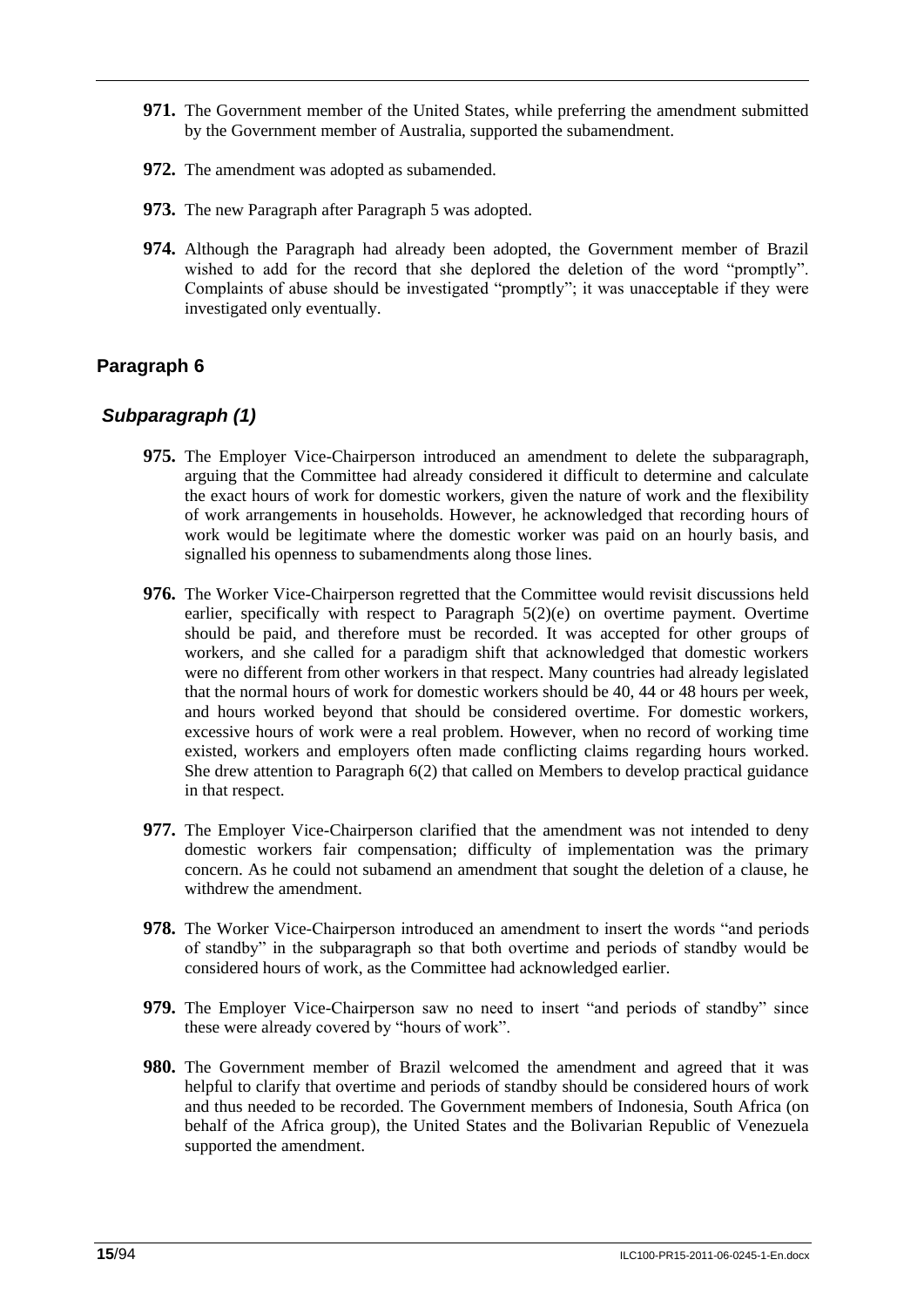- **981.** The Government member of Norway felt that standby periods outside the workplace were not necessarily hours of work. However, she had no particular problems with inserting of the phrase in that particular context.
- **982.** The amendment was adopted.
- **983.** The Government member of Hungary introduced an amendment, on behalf of the IMEC group, to delete "calculate and" in the subparagraph. She referred to the concerns raised earlier by the Employer Vice-Chairperson regarding the difficulty in calculating hours of work, and suggested that the deletion would improve the clarity and practicality of the provision.
- **984.** The Employer Vice-Chairperson supported the amendment. The reference to recording hours of work would already imply that total hours worked could be calculated from that record.
- **985.** The Worker Vice-Chairperson stated that the amendment would be acceptable if the term "recorded" was understood to imply that hours of work would also be calculated; she asked whether the Government member of Hungary shared that interpretation.
- **986.** The Government member of Hungary confirmed that that was the case.
- **987.** The Worker Vice-Chairperson supported the amendment.
- **988.** The amendment was adopted.

## *Subparagraph (2)*

- **989.** The Employer Vice-Chairperson withdrew an amendment that sought the deletion of the subparagraph.
- **990.** Paragraph 6 was adopted as amended.

## **Paragraph 7**

**991.** The Employer Vice-Chairperson withdrew an amendment to delete the Paragraph and indicated that he would address his group"s concerns through the discussion of other proposed amendments. The Paragraph was more restrictive than Article 10(3). In his understanding, Article 10(3) left it to member States to decide whether standby hours were considered hours of work, while Paragraph 7 implied that member States were compelled to treat standby as work. The Paragraph thus restricted the possibility of member States deciding not to treat standby hours as hours of work. The question went to the heart of the affordability of domestic work. He fully agreed with the need to protect domestic workers, but the financial consequences of the Paragraph should not be such that it made domestic work unaffordable, or that it compromised job opportunities for domestic workers. The provisions in Paragraph 7 were one of two or three crucial issues on which the acceptability of the whole instrument would depend for his group.

## **Chapeau**

**992.** The Government member of Hungary introduced an amendment, on behalf of EU Member States, to replace "national laws and regulations or collective agreements should regulate" by "Members should consider regulating, in accordance with national laws and regulations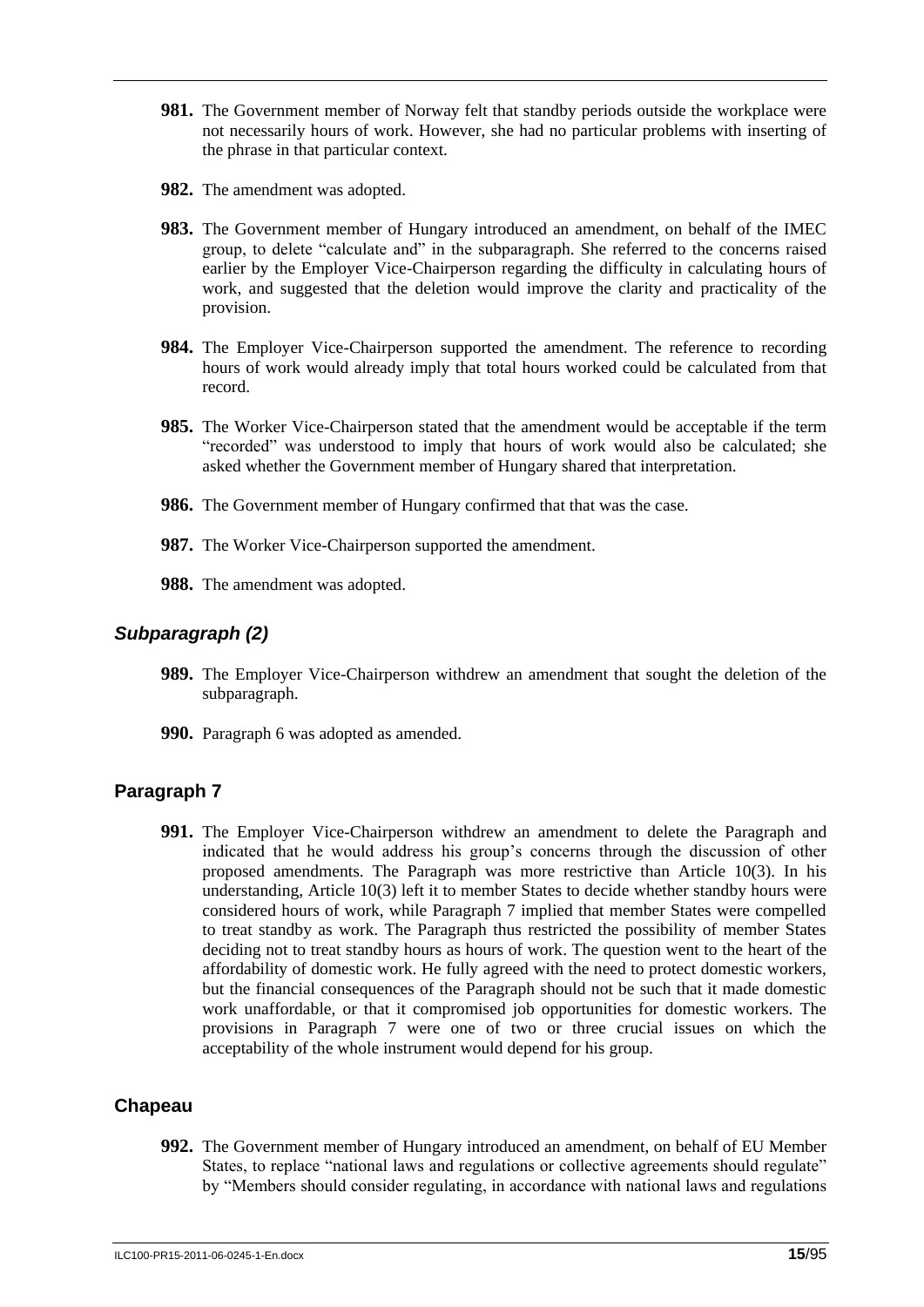or collective agreements" to provide for the required flexibility when implementing the Convention.

- **993.** The Employer Vice-Chairperson supported the amendment, stating that it alleviated some of the concerns just expressed by his group.
- **994.** The Worker Vice-Chairperson opposed the amendment. She saw no need for another element of flexibility as the chapeau already provided sufficient flexibility. Governments should not just "consider" regulating, they should be recommended to actually do it. She disagreed with the Employers" group"s interpretation of Article 10(3) which seemed to be that the expression "to the extent determined by" provided governments with the option of regulating or not regulating standby time as working time. Her group"s view was that Article 10(3) required all governments to treat hours on standby as working hours. The reference to national laws, regulations and collective agreements was only to provide flexibility with respect to how it should be regulated.
- **995.** The Government member of Bangladesh had difficulty in supporting the amendment if Paragraph 7 was to be read in the context of Article 10(3).
- **996.** The Government member of Australia supported the amendment.
- **997.** The Government member of Brazil proposed a subamendment to replace "consider regulating" by "regulate".
- **998.** The Worker Vice-Chairperson supported the subamendment.
- **999.** The Employer Vice-Chairperson opposed the subamendment. Reverting from "consider regulating" to "regulate", as had been suggested by the Government member of Brazil, would give rise to the same concerns he had expressed earlier.
- **1000.** The Government member of Norway supported the subamendment. In her understanding, under Article 10(3) of the Convention, standby time shall be regarded as hours of work only to the extent determined by national laws or regulations. That left the possibility open for member States not to regard standby time as hours of work and provided enough flexibility. Furthermore, she saw it as reasonable that the maximum number of hours should be limited.
- **1001.** The Employer Vice-Chairperson introduced a subamendment to rephrase the last part of the sentence in the chapeau as "Members, to the extent determined by national laws and regulations or collective agreements, should regulate". That would bring the words of the Recommendation in line with the words of the Convention.
- **1002.** The Worker Vice-Chairperson and the Government members of Australia, Hungary (on behalf of EU Member States), the Philippines and South Africa (on behalf of the Africa group) also supported the subamendment.
- **1003.** The amendment was adopted as subamended.

### Clause (a)

**1004.** The Government member of Hungary, on behalf of EU Member States, withdrew an amendment to delete "maximum".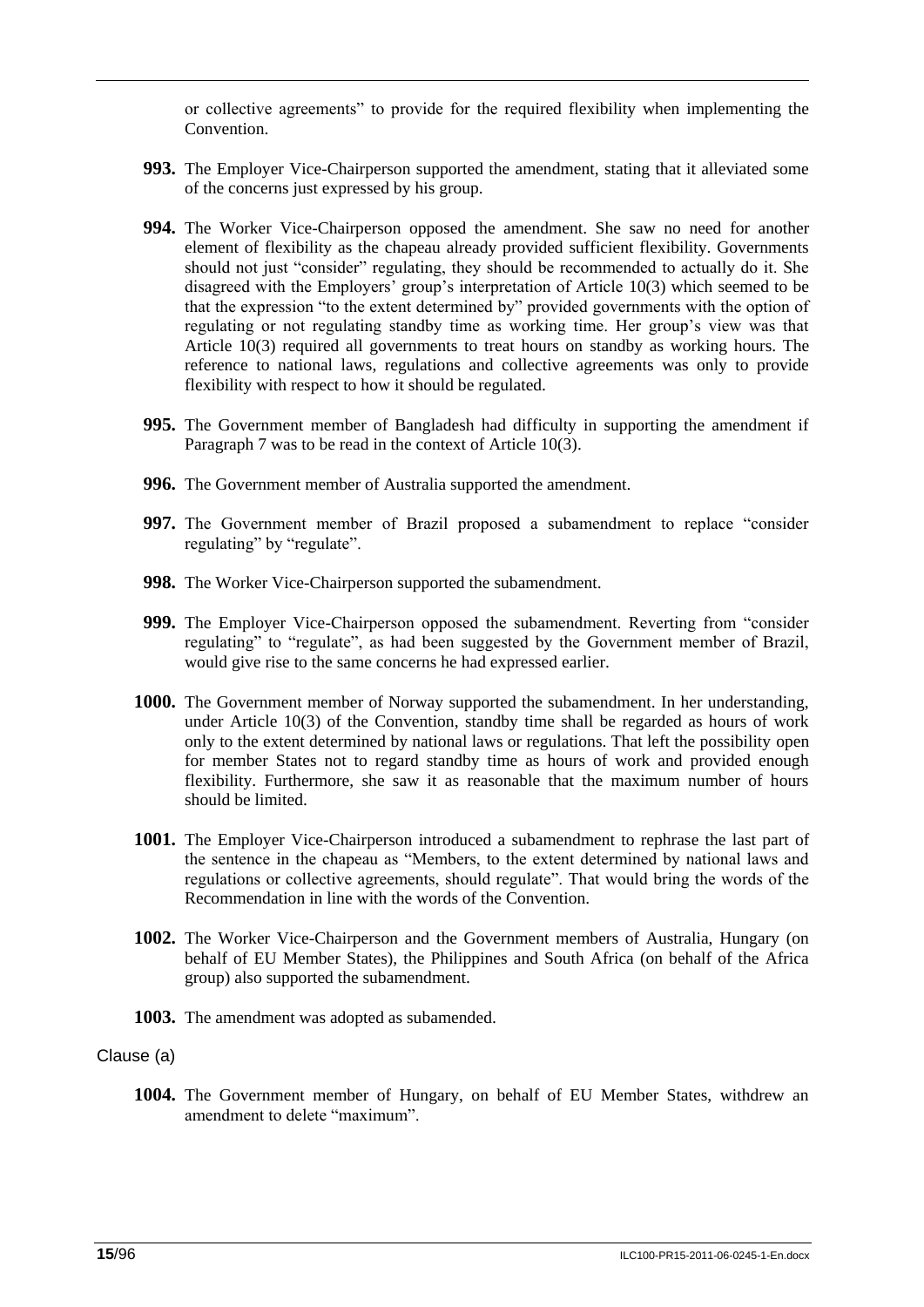#### Clause (b)

- **1005.** The Government member of France, on behalf of EU Member States, withdrew an amendment to delete clause (b), following the agreement on the chapeau and given that Article 10(3) of the Convention provided the context for Paragraph 7.
- **1006.** Paragraph 7 was adopted as amended.

## **Paragraph 8**

- **1007.** The Employer Vice-Chairperson withdrew an amendment to delete the Paragraph because he was aware that the amendment would not receive support. But Paragraph 8 included clauses that were important to his group and these could have large cost implications. So he hoped that the Paragraph could be improved through the discussion on the subsequent amendment by the Worker members.
- **1008.** The Worker Vice-Chairperson withdrew an amendment.
- **1009.** The Employer Vice-Chairperson expressed his surprise, reintroduced the amendment and immediately proposed a subamendment to renumber Paragraph 8 as 7(2) and to revise the text of the amendment as follows: "Members should similarly consider specific measures for domestic workers whose normal duties are performed at night, taking into account the constraints of night work."
- **1010.** The Government member of South Africa, on behalf of the Africa group, opposed the subamendment. Whereas the Recommendation was expected to help Members implement the Convention, the subamendment simply repeated what was already stated in the Convention. It did not provide more guidance in the form of specific measures that Members could consider.
- **1011.** The Employer Vice-Chairperson explained that the relevant specific measures were listed under clauses (a), (b) and (c) of Paragraph 7.
- **1012.** The Government member of Australia proposed a further subamendment, seconded by the Government member of Brazil, to specify the point just made by the Employers' group. She proposed inserting "these" before the phrase "specific measures".
- **1013.** The Worker Vice-Chairperson endorsed the subamendment.
- **1014.** The Employer Vice-Chairperson opposed the subamendment. He appreciated the intention, but considered that the specific measures did not apply literally, because they referred to standby time while the subparagraph referred to night work which was carried out as part of a worker"s normal duty.
- **1015.** The Government member of the United States observed that the proposed subamendment was unclear: what was referred to by the word "these"? And what did "similarly" mean?
- **1016.** The Government member of Australia explained that "these" referred to the measures about maximum number of hours, compensatory rest period, and the rate of remuneration, while "similarly" was meant to highlight that night work, like standby time, deserved special recognition and should be regulated.
- **1017.** The Government member of Ghana objected to the idea of making the text a subparagraph under Paragraph 7, as that Paragraph related specifically to standby, and not to night work.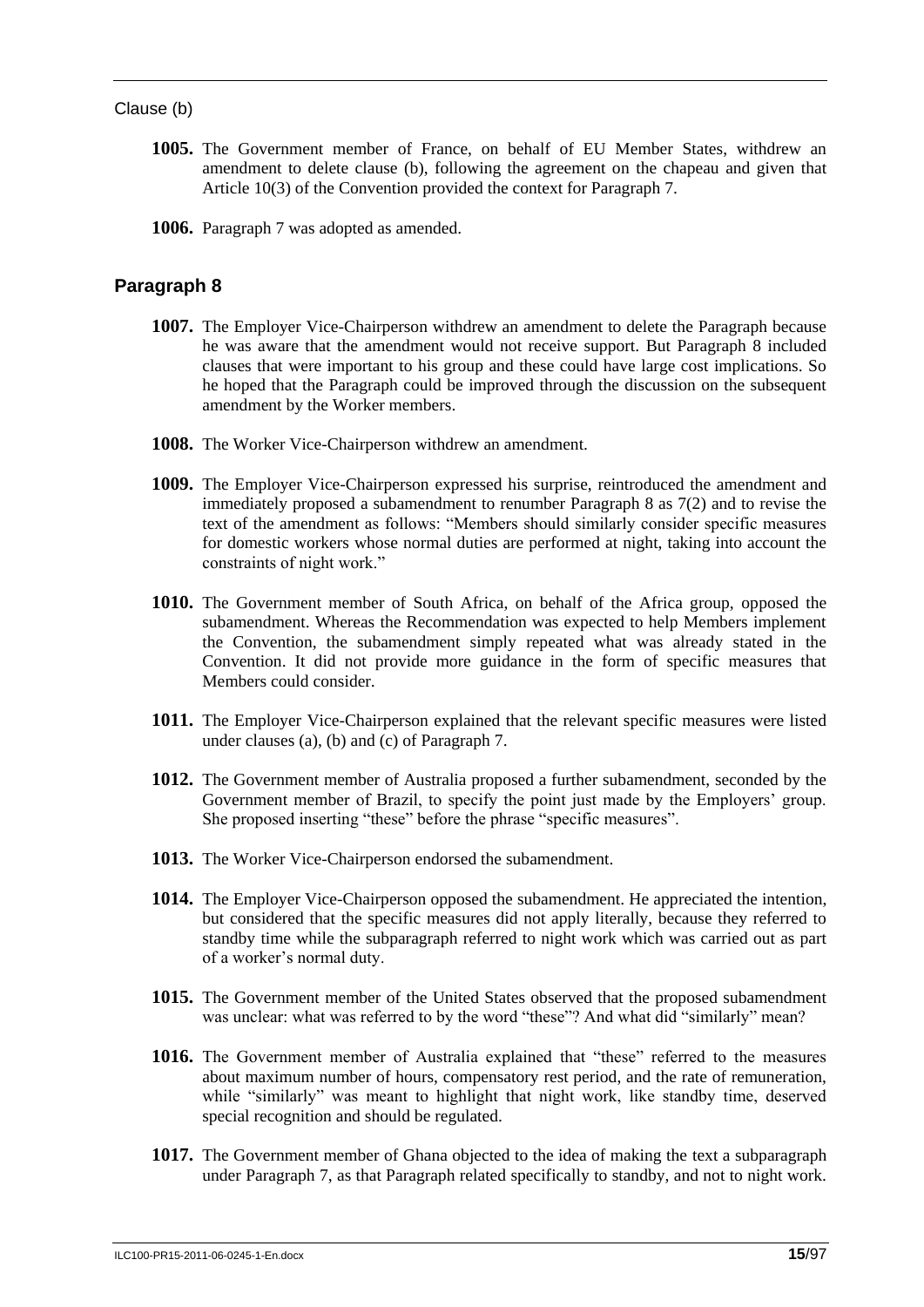She agreed however that elements of subparagraphs (a), (b) and (c) of Paragraph 7 could also be applied to night work and could be reflected in Paragraph 8.

- **1018.** The Government member of the United Arab Emirates, on behalf of the GCC countries, supported the further subamendment proposed by the Government member of Australia, which took into account the concerns.
- **1019.** The Government member of Norway agreed with the Government member of Ghana that the issues of night work and standby should be addressed in separate Paragraphs, in order to avoid confusion and to prevent difficulties for employers with regard to offering compensatory rest for night work which should be considered part of a worker"s normal duties. She stressed the need to accommodate different national circumstances and indicated that she was in favour of retaining the original text.
- **1020.** The Government member of South Africa, on behalf of the Africa group, observed that confusion had arisen because of the attempt to merge two distinct constructs: standby – which could be sporadic and intermittent – and night work which was performed as part of the normal duties of domestic workers. As he had stated earlier, he would prefer to retain the original text.
- **1021.** The Employer Vice-Chairperson, taking note of the comments made, proposed a new subamendment to restore the text as Paragraph 8 rather than as a subparagraph of Paragraph 7 and to remove the word "similarly".
- **1022.** The Worker Vice-Chairperson said that it would be difficult for her group to accept that proposal. The reference to "specific measures" was too broad; and consideration should be given to making reference to the provisions of Paragraph 7. In her view, there were clear links between the two Paragraphs.
- **1023.** The Employer Vice-Chairperson withdrew the amendment and subamendment in the interest of progressing in the discussion. However, he regretted that consensus could not be reached on the text put forward by his group. He recognized that there was some flexibility in the text and considered that employers would have to debate the financial compensation of night work in their home countries.
- **1024.** Paragraph 8 was adopted.

## **Paragraph 9**

**1025.** Paragraph 9 was adopted without amendment.

## **Paragraph 10**

**1026.** The Government member of the Netherlands, on behalf of EU Member States, introduced an amendment to replace the text of the Paragraph by the following: "The day of weekly rest should be one day per every period of seven days, to be determined by the agreement of the parties, or by national laws, regulations or collective agreements, taking into account work exigencies and the cultural, religious and social requirements of the domestic worker." Starting with the proposal reflected the lengthy discussion and consensus reached on Article 10 of the Convention. The new text, and in particular the words "per every period of seven days", introduced some degree of flexibility on the reference period for the calculation of weekly rest. However, he admitted that the text should provide more guidance relating to the notion of "per every period", because it still retained some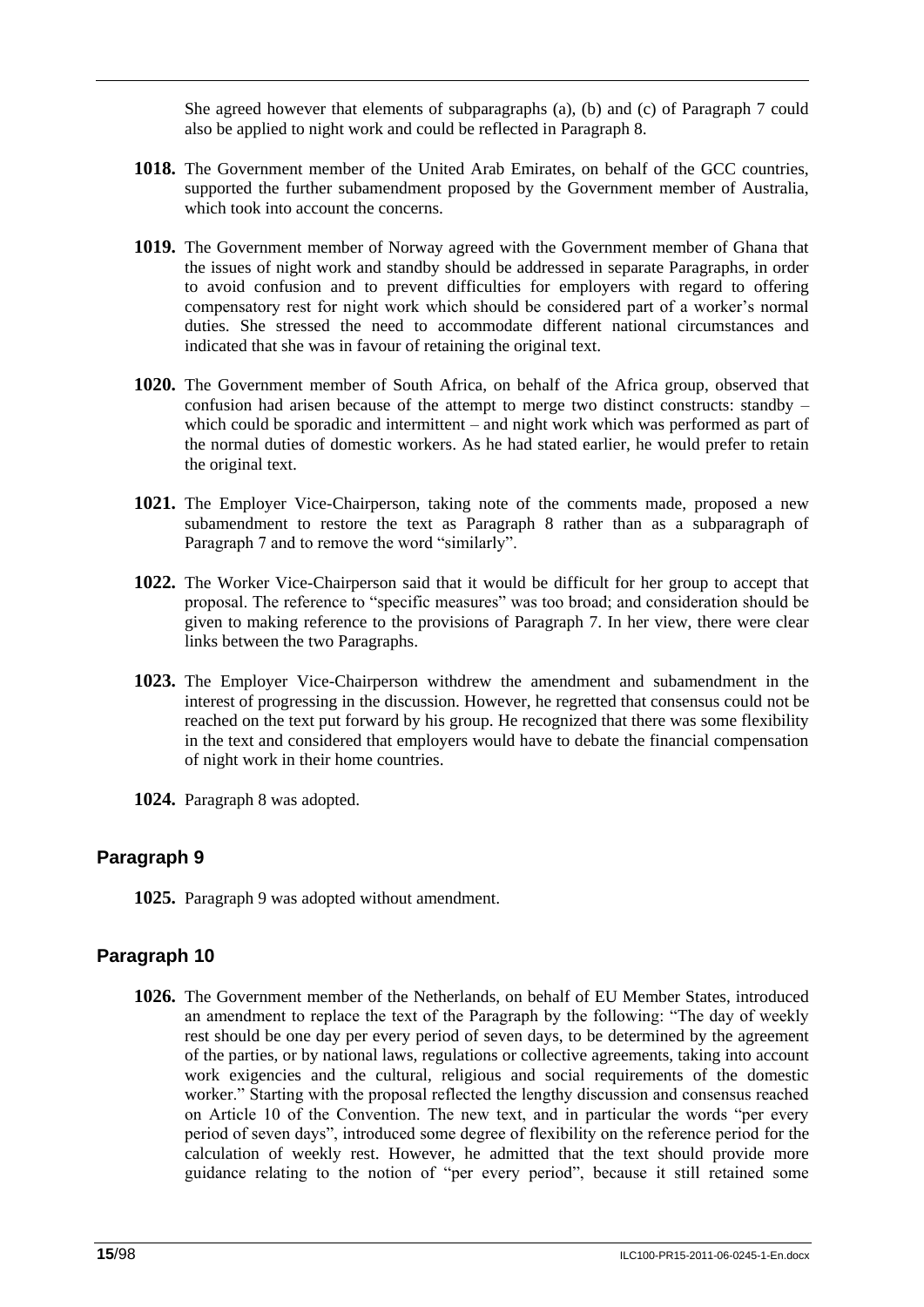ambiguity. Therefore, to prevent weekly rest from being accumulated over an unreasonably long reference period, he subamended it to add the following at the end of Paragraph 10: "With regard to the weekly rest period, national law, regulations or collective agreements may provide for a reference period that should not exceed 14 days."

- **1027.** The Worker Vice-Chairperson submitted a further subamendment to add the words "a fixed day" before "per every period" in the first sentence of the Paragraph; and to add the word "exceptionally" before "provide" in the last sentence, to make clear that weekly rest should be the norm.
- **1028.** The Employer Vice-Chairperson opposed the introduction of the notion of a "fixed day", which limited the employer's flexibility and could become problematic in contexts and within groups with different cultural and religious preferences. In addition, he expressed some doubts relating to the use of the term "reference period", a statistical notion not frequently used in labour law. With that in mind, he asked the secretariat to provide a definition of "reference period".
- **1029.** The representative of the Secretary-General explained that ILO standards used the words "over a period of", rather than "reference period".
- **1030.** The Government member of the Netherlands, on behalf of EU Member States, was concerned that inserting a "fixed day" would be tantamount to proposing a one-size-fits-all approach. He also could not accept the insertion of the word "exceptionally" since EU countries allowed for a two-week reference period for workers generally, and since there should be equity between domestic workers and other workers. He proposed a further subamendment, on behalf of EU Member States, to delete "with regard to the weekly rest period" and to insert "National laws, regulations or collective agreements may provide for weekly rest to be accumulated in a period not exceeding 14 days."
- **1031.** The Employer Vice-Chairperson proposed a subamendment to insert "one day" in place of a "fixed day", and to replace "in" with "over". He agreed with the Government of the Netherlands that determining a "fixed day" would be difficult, especially when the domestic workers were of different cultural, religious or social backgrounds. Furthermore, flexitime was nothing exceptional.
- **1032.** The Government member of Brazil noted that a provision on weekly rest already existed in Article 6(1) of the Weekly Rest (Commerce and Offices) Convention, 1957 (No. 106), which stated that "All persons to whom this Convention applies shall, except as otherwise provided by the following Articles, be entitled to an uninterrupted weekly rest period comprising not less than 24 hours in the course of each period of seven days." She therefore called for adherence to that language. She also noted that in Brazil accumulating rest days would be unconstitutional. If the possibility of accumulating rest days was to be considered, then it should be made under "exceptional" circumstances.
- **1033.** The Government member of South Africa informed members that in his country it was impossible to accumulate rest days beyond seven days. It was not appropriate to let domestic workers stay away from their own families for more than seven days, apart from in "exceptional" circumstances.
- **1034.** The Employer Vice-Chairperson asserted that the word "agreement" in the text would ensure mutual acceptance to both parties in determining the accumulation of rest days.
- **1035.** The Worker Vice-Chairperson considered that the inclusion of "exceptionally" was necessary to take into account the worker"s physical and psychological needs. However, there would be a process to follow if domestic workers wished to accumulate their rest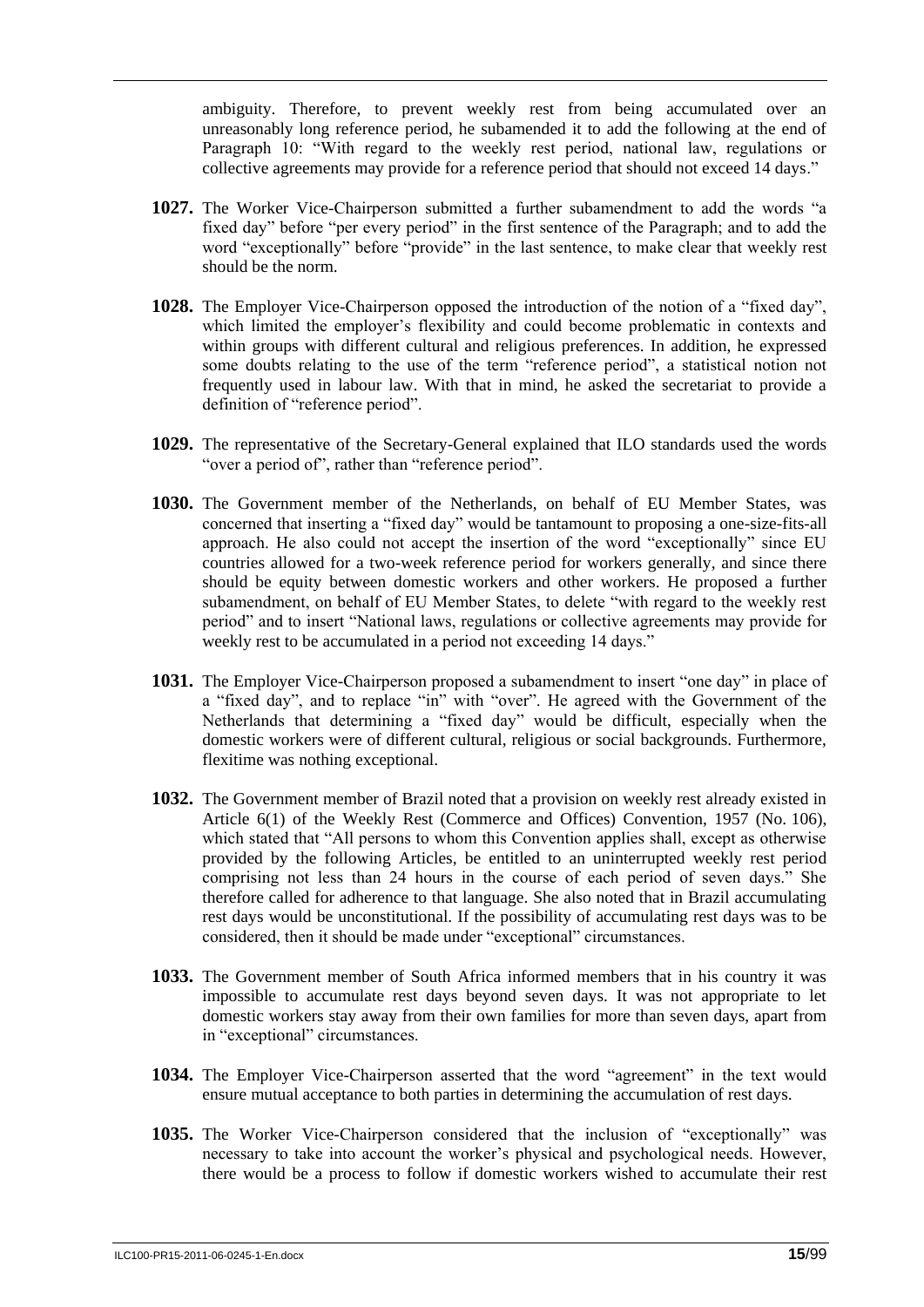days. In the absence of "exceptionally" in the text, she would rather have the original text retained.

- **1036.** The Employer Vice-Chairperson proposed a subamendment that would have the Paragraph read as follows: "National laws, regulations or collective agreements exceptionally may provide for weekly rest to be accumulated in a period not exceeding 14 days." The word "may" could allow the Employers' group to live with inclusion of the word "exceptionally".
- **1037.** The Government members of Argentina, Australia, Bangladesh, and the United Arab Emirates, on behalf of the GCC countries, agreed to the subamendment.
- **1038.** The Government member of the United States, seconded by the Government member of the Netherlands, proposed an alternative subamendment: "The day of weekly rest should be a regular period of 24 consecutive hours." to clarify that the regular period of rest would be weekly, thus the word "exceptionally" was no longer needed.
- 1039. After consultation among EU Member States, the Workers' group and the Employers' group, the Government member of the Netherlands, on behalf of EU Member States, submitted a further subamendment – in line with Article  $10(2)$  of the Convention – as follows:

Weekly rest should be at least 24 consecutive hours.

(1) The day of weekly rest should be determined by agreement of the parties, in accordance with national laws, regulations or collective agreements, taking into account work exigencies and the cultural, religious and social requirements of the domestic worker.

(2) Where national laws, regulations or collective agreements provide for weekly rest to be accumulated over a period longer than seven days for workers generally, such a period should not exceed 14 days for domestic workers.

The first subparagraph stated how the day of rest should be determined, and the second ensured equal treatment of domestic workers as compared to workers generally, and limited the accumulation of weekly rest.

- **1040.** The Worker Vice-Chairperson supported the subamendment on condition that the word "fixed" be added so that subparagraph (1) would refer to a "fixed day of weekly rest"; domestic workers needed to know their day of rest in advance. Subparagraph (2) would then provide for an exception to that general rule.
- 1041. The Employer Vice-Chairperson supported the EU and Workers' group's subamendments. While the drafting required further attention, the text provided a balanced solution.
- **1042.** The Government member of the Netherlands, on behalf of EU Member States, supported the subamendment moved by the Workers' group.
- **1043.** The Government member of Australia recognized that the proposed text was the outcome of collaboration between the different parties; it reflected their different requirements, and she supported it. However, she wanted to keep the Recommendation"s wording clear and simple and avoid adding qualifying texts.
- **1044.** The Government members of Bangladesh, Norway, South Africa (on behalf of the Africa group), Switzerland and the United Arab Emirates (on behalf of the GCC countries) also supported the text and thanked the different parties for having found a solution.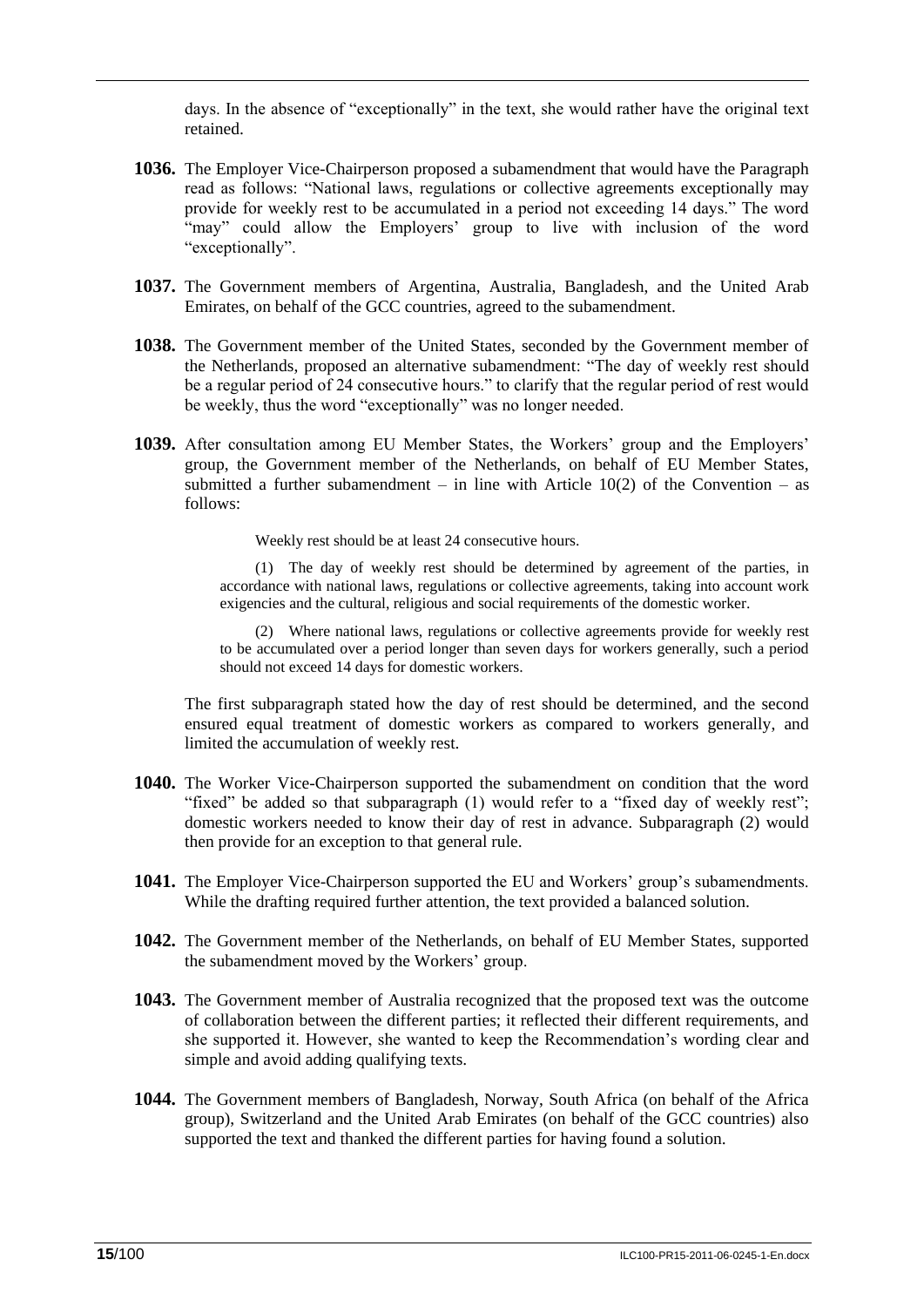- **1045.** The Government member of Bangladesh reiterated his delegation"s concern about reference to equality of treatment for domestic workers.
- **1046.** The amendment was adopted as subamended. Three other amendments consequently fell.
- **1047.** Paragraph 10 was adopted as amended.

- **1048.** The Worker Vice-Chairperson withdrew an amendment that had sought to insert "exceptionally" into Paragraph 11 to clarify that "domestic workers may be exceptionally required to work during the period of daily or weekly rest" – in the interest of time and based on the understanding that it was already reflected in the requirement that grounds for such work needed to be defined by national laws and regulations.
- **1049.** Paragraph 11 was adopted.

## **Paragraph 12**

- **1050.** The Government member of Australia introduced an amendment seconded by the Government member of South Africa on behalf of the Africa group – to replace "annual leave" with "paid annual leave", in line with usage in the Convention and Recommendation. The Employer and Worker Vice-Chairpersons supported the amendment.
- **1051.** The amendment was adopted as amended.
- **1052.** Paragraph 12 was adopted as amended.

## **Paragraph 13**

- **1053.** At the suggestion of the Employer Vice-Chairperson, endorsed by the Worker Vice-Chairperson, two amendments were referred to the Committee Drafting Committee.
- **1054.** The Worker Vice-Chairperson introduced an amendment that sought to specify that the overall limit on the proportion of the remuneration that may be paid in kind shall be such that it does not "fall below" the cash remuneration necessary for the maintenance of domestic workers and their families, replacing the term "diminish unduly". She withdrew the amendment, after the Committee had considered different alternative wordings to capture the intent of the amendment.
- **1055.** The Government member of Australia withdrew an amendment, while the Worker Vice-Chairperson withdrew two amendments following discussions on several issues, and clarification from the secretariat about the basis for the criteria mentioned in the draft text of Paragraph 13(b) for establishing cash value of allowances in kind.
- **1056.** The representative of the Secretary-General explained that those criteria widely used for establishing the cash value of in-kind payments – were in line with the Protection of Wages Convention, 1949 (No. 95).
- **1057.** The Worker Vice-Chairperson presented an amendment to add a new clause after Article 13(c): "if a domestic worker is required to reside at the employer's residence, the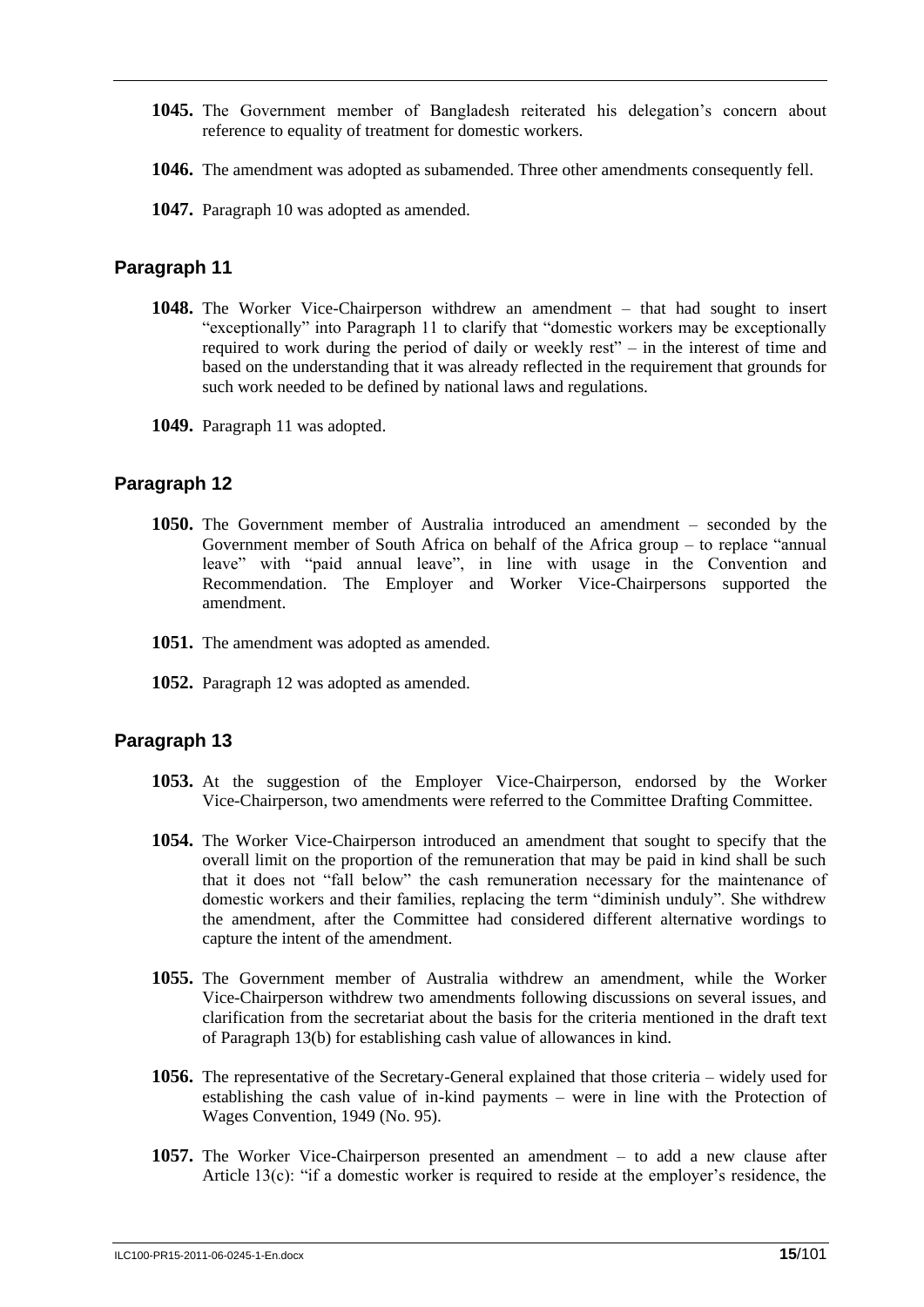accommodation must not be deducted from the net salary;" – as domestic workers were concerned about food and accommodation being used as in-kind payment, which some countries did not consider as part of remuneration. If the requirement to live in the employer's household was part of the worker's job and contract, the worker had no choice; food and accommodation should be provided as part of the contract.

- **1058.** The Employer Vice-Chairperson believed that the amendment would pose difficulties for Members as certain national systems, such as that of New Zealand, allowed part of monetary remuneration to be offset by board and lodgings. The amendment was inconsistent with those realities.
- **1059.** The Government member of Portugal noted a contradiction if domestic workers could negotiate whether to live in or live out of the employer"s household, there was no sense in specifying cases where domestic workers were required to live in. In Portugal, food and accommodation could be deducted from cash remuneration as in-kind payment.
- **1060.** The Government member of Spain concurred; in Spain, accommodation could be deducted from domestic workers' remuneration.
- **1061.** The Government member of the Netherlands echoed the two previous speakers, stating that deductions for accommodation should be allowed, provided that the monetary value attributed to them was fair and reasonable.
- **1062.** The Government member of the United Arab Emirates opposed the amendment; it was normal to deduct from cash payments an amount for food and lodging provided by the employer.
- 1063. The Government member of Australia appreciated both sides' views. The MLC, 2006, ensured that seafarers had no deductions for board and lodgings. She agreed that deductions for food and lodgings were open to exploitation due to the unbalanced employment relationship between worker and employer.
- **1064.** The Worker Vice-Chairperson provided examples of countries whose laws and regulations prohibited payment in kind: Brazil, Canada, France and Singapore.
- **1065.** The Employer Vice-Chairperson noted that, while some countries prohibited deductions from remuneration for food and accommodation, other countries allowed them. The subparagraph should reflect the different realities. The MLC, 2006, example was not relevant because it was a form of global collective bargaining agreement for seafarers.
- **1066.** The Government member of Bangladesh suggested that the Worker Vice-Chairperson read Paragraph 13(c) in relation to Paragraph 13(a), as Paragraph 13 was a complete package.
- **1067.** The Government member of Ecuador supported the amendment, which was in line with Ecuadorian labour law. The Government members of Argentina, Indonesia and the Bolivarian Republic of Venezuela also supported it.
- **1068.** The Government member of Ghana remarked that live-in domestic workers usually received lower wages than live-out workers, and often had to pay for a family home in addition to their accommodation in the employer"s household. Noting that it was the gross rather than the net salary that should be taken into account, she asked the Workers' group to review the amendment"s wording to ensure that live-in workers did not bear undue burdens.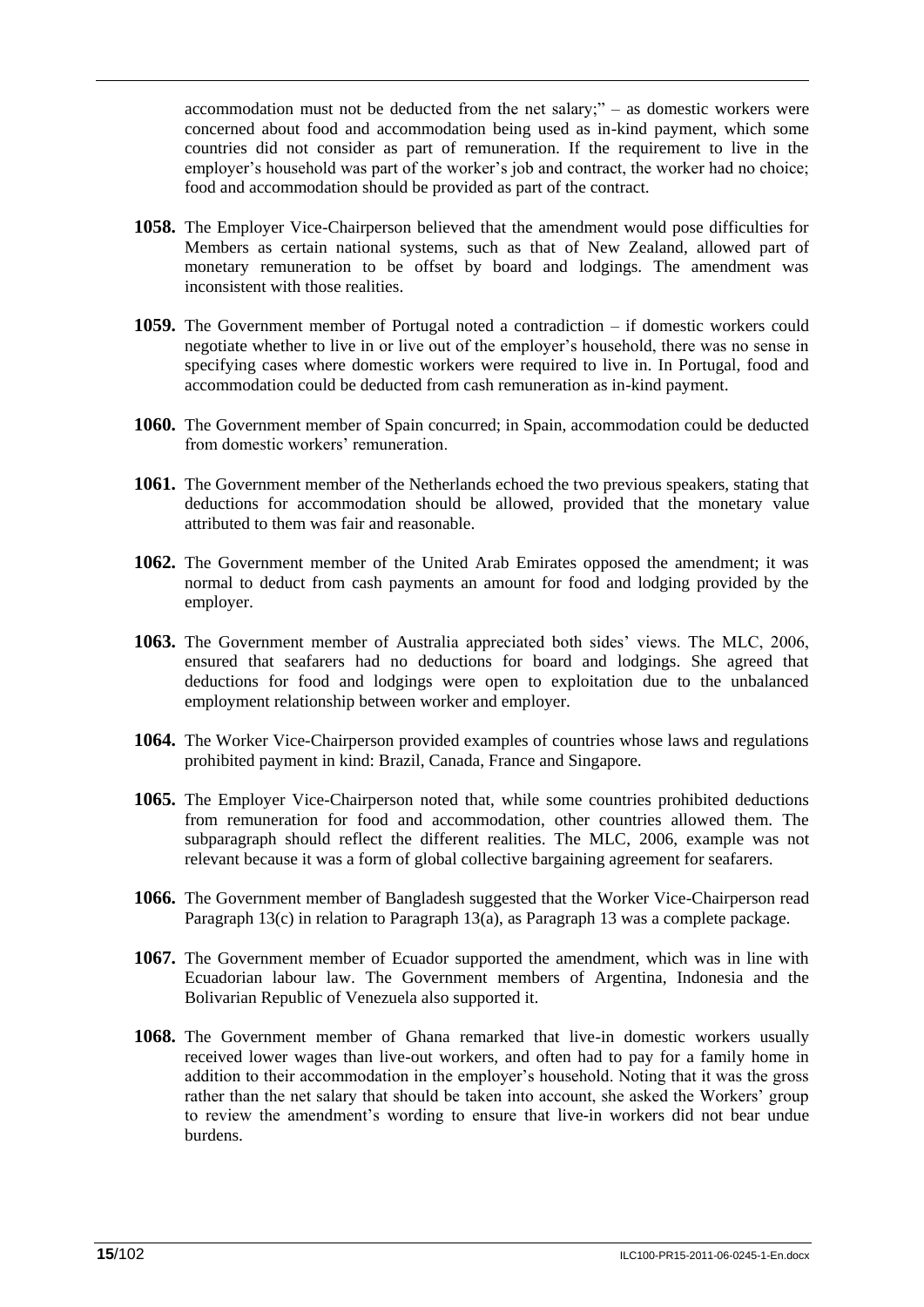- **1069.** The Government member of South Africa, on behalf of Government members of the Africa group, also queried the use of "net", pointing out that it referred to the salary received after all allowable deductions. He doubted that the intention was to allow double deductions.
- **1070.** The Government member of Canada opposed the amendment, in view of the concerns raised by previous speakers. As Canada was a federal State, each province and territory was free to adopt its own rules on deductions for accommodation, with limitations.
- **1071.** The Government member of Norway also preferred the original text, noting that live-in arrangements could benefit employers and workers. It would be complicated to implement the provision in countries that had no minimum wage.
- **1072.** The Government member of the United Arab Emirates, on behalf of the GCC countries, proposed a subamendment to read "if a domestic worker is required to reside at the employer"s residence, the accommodation must not be deducted from the net salary, unless agreed to by the worker."
- **1073.** The Employer Vice-Chairperson supported the subamendment, provided that the word "net" was deleted. It would be unfair to agree to a text that allowed deductions to be made from net salary.
- **1074.** The Worker Vice-Chairperson endorsed the proposal to delete the word "net", noting that the intention of the amendment was to recognize that domestic workers – especially migrant domestic workers – were in an unequal bargaining position and therefore needed some form of protection; it gave workers an element of choice.
- **1075.** The Government member of South Africa, on behalf of the Africa group, proposed a further subamendment to replace "salary" by "remuneration", reflecting language used elsewhere in the text. He saw no value in adding "unless agreed to by the worker", as it was implicit that they had to agree to live in the household.
- **1076.** The Employer and Worker Vice-Chairpersons and the Government members of Canada, the Philippines, Portugal and the United Arab Emirates (on behalf of the GCC countries) supported the proposal.
- **1077.** The Government member of Brazil could accept the subamendment, in view of the addition of the words "unless agreed to by the worker", but firmly believed that the cost of accommodation should not be deducted from a domestic worker"s remuneration if he/she was required to live in the employer's household.
- **1078.** The Government member of Uruguay could accept the subamendment but noted his concerns about opening the door to allow deductions from workers' salaries. He recalled that several international labour standards addressed payments in kind, notably Article 4 of the Protection of Wages Convention, 1949 (No. 95).
- **1079.** The Worker Vice-Chairperson reiterated that her group would prefer to prohibit any payment in kind, but in the interests of consensus had agreed to accept certain deductions for food and accommodation. She recalled that the remuneration of domestic workers was usually very low and that many such workers, especially migrant domestic workers, had no choice but to live in their employer"s residence.
- **1080.** The amendment was adopted as subamended.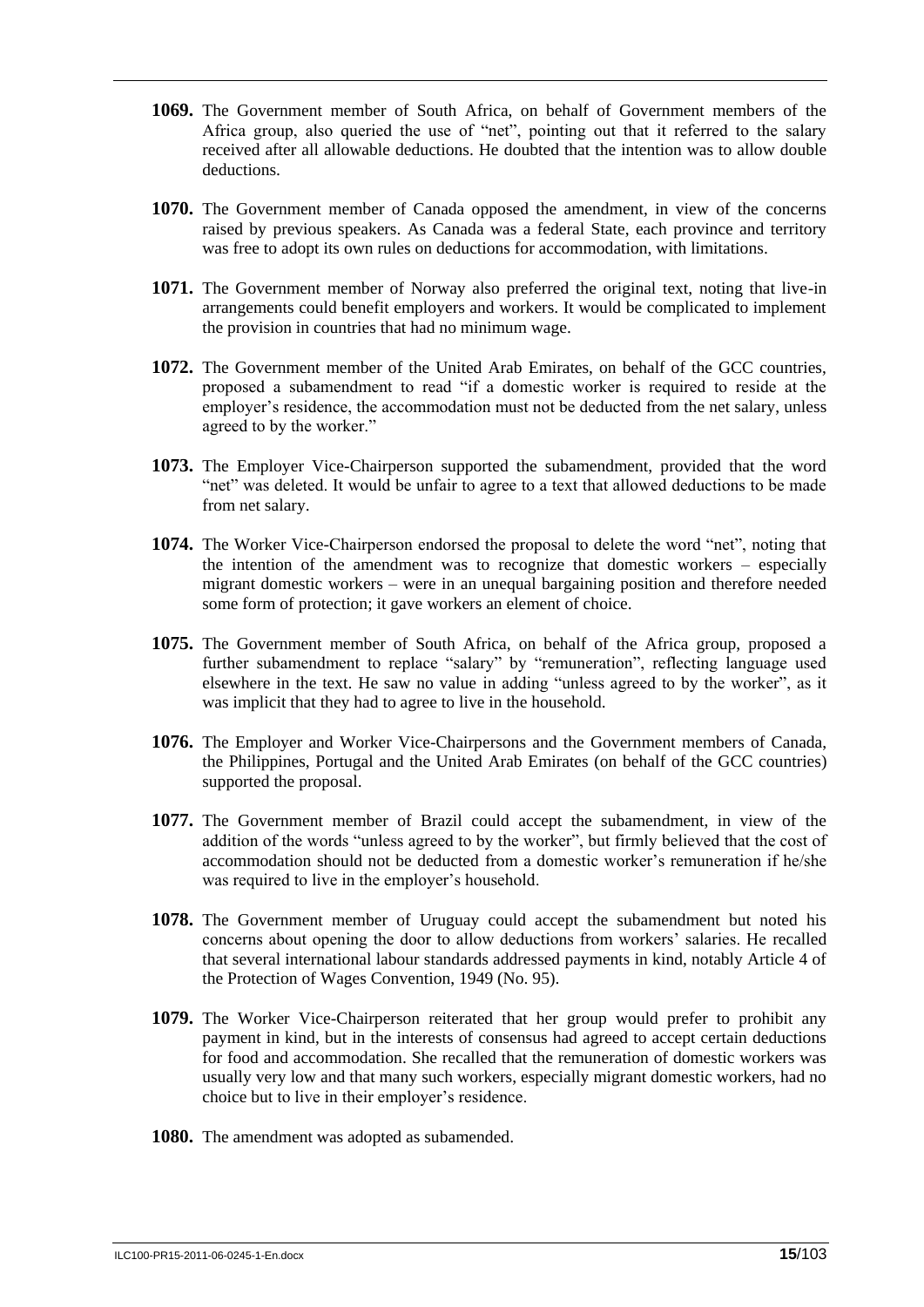## Clause (d)

- **1081.** The Government member of Hungary, on behalf of EU Member States, proposed discussing all three amendments related to Paragraph 13(d) together. The clause was deemed confusing, since it could mean the prohibition of providing uniforms, tools or protective equipment, relating to the performance of domestic workers" duties. She proposed the deletion of clause (d) and introducing a new subparagraph 13(2) at the end of the Paragraph, which would read "Objects that are directly related to the performance of work duties, such as uniforms, tools or protective equipment, shall not be considered as allowance in kind and their value shall not be offset with remuneration", subamending it to replace "shall" by "should". She endorsed the Workers' group's amendment to add the words "and their cleaning and maintenance", after the word "equipment".
- **1082.** The Employer Vice-Chairperson supported the proposal, indicating that the word "allowance" should be replaced by "payment".
- **1083.** The Worker Vice-Chairperson supported the proposal and the rationale behind the creation of a new subparagraph 13(2), separated from the chapeau text in subparagraph 13(1), which dealt with remuneration in the form of allowances in kind, as the provision of equipment relating to the performance of domestic work should by no means be considered an in-kind allowance. For the sake of more clarity, she submitted a subamendment to replace "offset with" by "deducted from".
- **1084.** The Government member of Australia suggested improving clarity by subamending the proposed text – seconded by the Government member of Brazil – through replacing the word "Objects" by "Items", which was more comprehensive, and replacing "value" by "cost".
- **1085.** The Employer and Worker Vice-Chairpersons proposed subamendments that amended as follows: "(2) Items that are directly related to the performance of domestic work, such as uniforms, tools or protective equipment, and their cleaning and maintenance, should not be considered as payment in kind and their cost should not be deducted from the remuneration of the domestic worker".
- **1086.** The Employer Vice-Chairperson and the Government members of Hungary (on behalf of EU Member States), Indonesia, Japan and the United States agreed with the new subparagraph.
- **1087.** The amendment was adopted as subamended.
- **1088.** Paragraph 13 was adopted as amended.

## **Paragraph 14**

**1089.** The Employer Vice-Chairperson submitted an amendment to delete the words "the payments due to them," from the second line of Paragraph 14(1). He explained that the subparagraph was about the "payslip", which usually included the worker's salary, bonuses and/or deductions. The current text, notably the words "payments due to them", carried an inherent confusion, implying that workers' future wages could possibly not be paid. The Worker Vice-Chairperson proposed a subamendment to replace "the payments due to them, the amounts paid" by "the total remuneration due to them"  $-$  to ensure that salary slips would provide the amount due to the domestic worker and any deductions/bonuses. The Employer Vice-Chairperson supported the subamendment.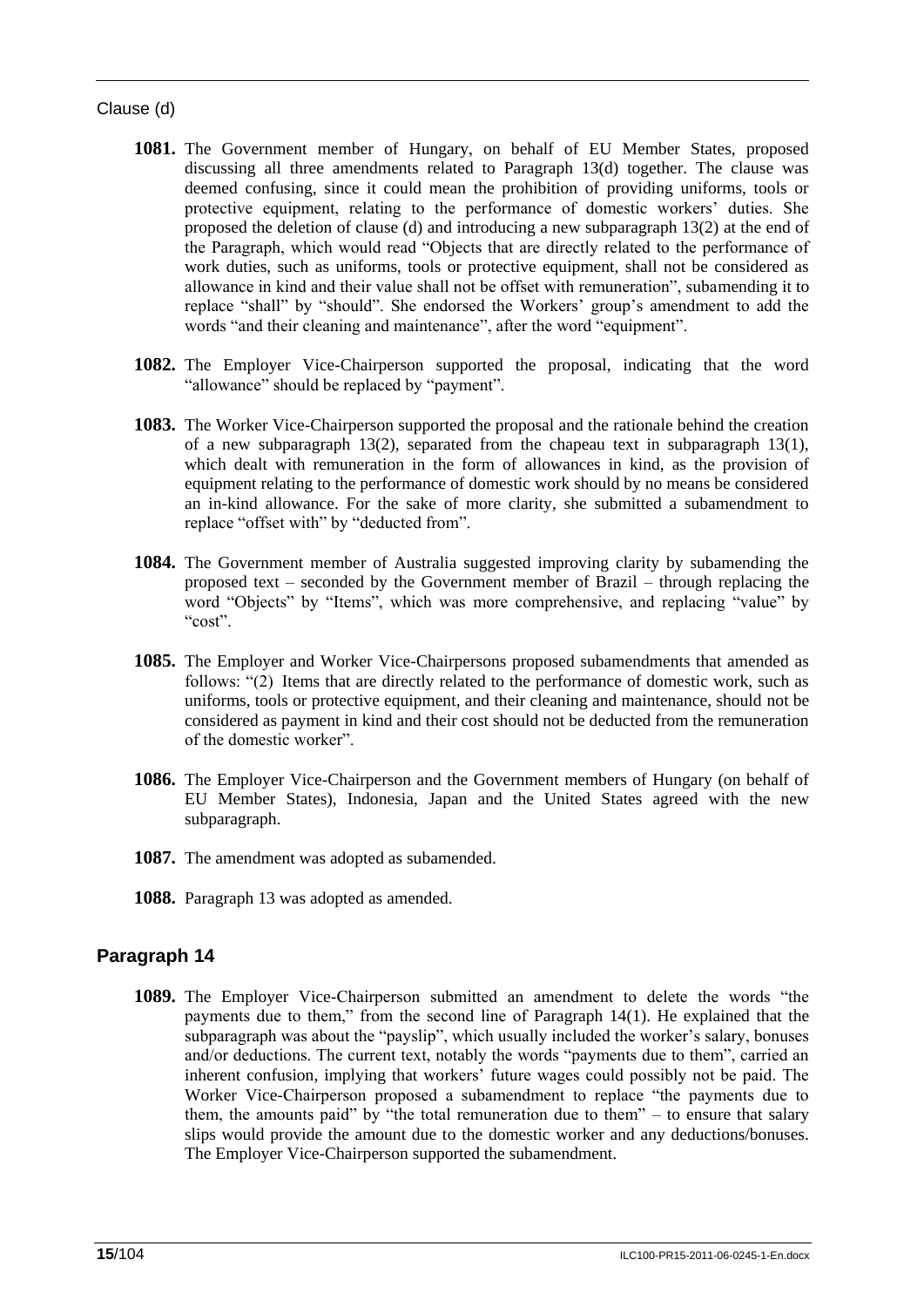- **1090.** The Worker and Employer Vice-Chairpersons withdrew two amendments.
- **1091.** Paragraph 14 was adopted.

**1092.** The Government member of Spain, on behalf of EU Member States, presented an amendment, subamended to take Article 17"s adopted wording into account, so that Paragraph 15 would read as follows:

> (1) Each Member should take, in accordance with national law and practice, effective measures, with due regard to the specific characteristics of domestic work, to ensure the protection of workers' claims in the event of the employers' insolvency or death.

> (2) Domestic workers employed by private employment agencies should enjoy conditions not less favourable than those of workers generally in the event of the employers' insolvency.

- **1093.** The Employer Vice-Chairperson appreciated the distinction between the two types of employers and could support the subamendment.
- **1094.** In reply to the Worker Vice-Chairperson"s questions (on the distinction made between domestic workers and other workers regarding outstanding wage claims towards employers), the Government member of Spain explained that several European countries had social security or insurance schemes that protected workers employed by enterprises, such as private employment agencies, in the event of the employers' insolvency. As those schemes covered companies only, not private employers, domestic workers employed by a householder were not covered by those schemes. In the case of the death of an individual employer, the wages of domestic workers were protected like other workers" wages. The difference was that there were no specific social security or insurance schemes for workers employed by private employers. The subamendment distinguished two types of employers: individual or natural employers and private employment agencies. Workers generally enjoyed additional protection in the case of insolvency of enterprises through specific guarantee schemes. Paragraph 15(1) applied to domestic workers employed directly by private employers or natural persons.
- **1095.** The Government member of Norway observed that the subamendment reflected a balance between the need to protect the worker and the obligations of the employer. However, workers whose salary from a deceased or insolvent employer was a substantial part of their means of earning a living should always be entitled to protection of their claim.
- **1096.** The Government member of Australia appreciated the specific legislation in European countries but noted that the Employer members had not commented on the original text, nor presented any subamendments. She preferred the existing text, which did not preclude the EU concerns, nor exclude considering national circumstances. The guidance given in Recommendations did not always have to take account of Members' legislation.
- **1097.** The Employer Vice-Chairperson supported the previous speaker. His view was that there was an understanding about what should happen when an employer died or became insolvent; he saw no need for the subamendment.
- **1098.** The Government member of Switzerland saw merit in the comments by the Government member of Australia and supported the subamendment because it clarified that there were different situations.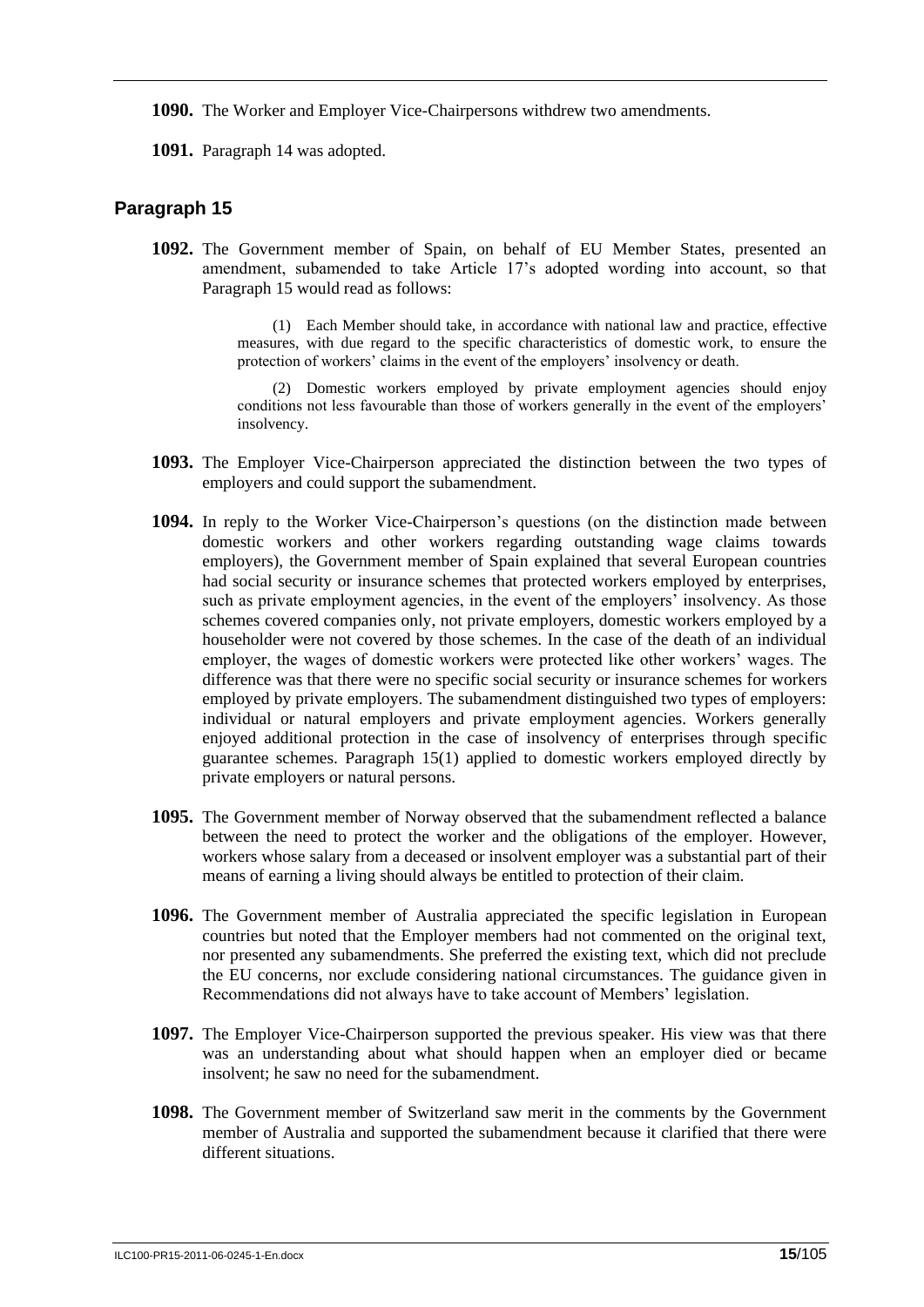- **1099.** The Worker Vice-Chairperson and the Government members of South Africa (on behalf of the Africa group) and the United States preferred the original text.
- **1100.** The Government member of Spain withdrew the amendment.
- **1101.** The Worker Vice-Chairperson withdrew an amendment.
- **1102.** Paragraph 15 was adopted as amended.

- **1103.** The Worker Vice-Chairperson withdrew an amendment.
- **1104.** The Employer Vice-Chairperson introduced an amendment to insert "to the extent reasonable" after "adapted" in the first line – to ensure that workers' cultural and religious requirements as regards meals should be kept within reasonable limits.
- **1105.** The Worker Vice-Chairperson thought "taking into account national conditions" adequately addressed the issues being raised; nevertheless, she supported the amendment, as did the Government member of Australia.
- **1106.** Paragraph 16 was adopted as amended.

## **Paragraph 17**

- **1107.** An amendment fell.
- **1108.** Paragraph 17 was adopted.

## **Paragraph 18**

**1109.** The Chairperson informed the Committee that various sponsors of amendments under Paragraph 18 had agreed to submit a consolidated text. The Employer Vice-Chairperson introduced the subamendment, which read as follows:

> Members should take measures, in consultation with the most representative organizations of employers and workers and, where they exist, with organizations representative of domestic workers and organizations representative of employers of domestic workers, such as to:

- (a) protect domestic workers by eliminating or minimizing, so far as is reasonably practicable, work-related hazards and risks, in order to prevent occupational injuries, diseases and deaths and promote safety and health in the household workplace;
- (b) provide an adequate and appropriate system of inspection, consistent with Article 16 of the Convention, and adequate penalties for violation of occupational safety and health laws and regulations;
- (c) establish procedures for collecting and publishing statistics on accidents and diseases related to domestic work, and other statistics considered to contribute to the prevention of occupational safety and health related risks and injuries;
- (d) advise on occupational safety and health, including on ergonomic aspects and protective equipment; and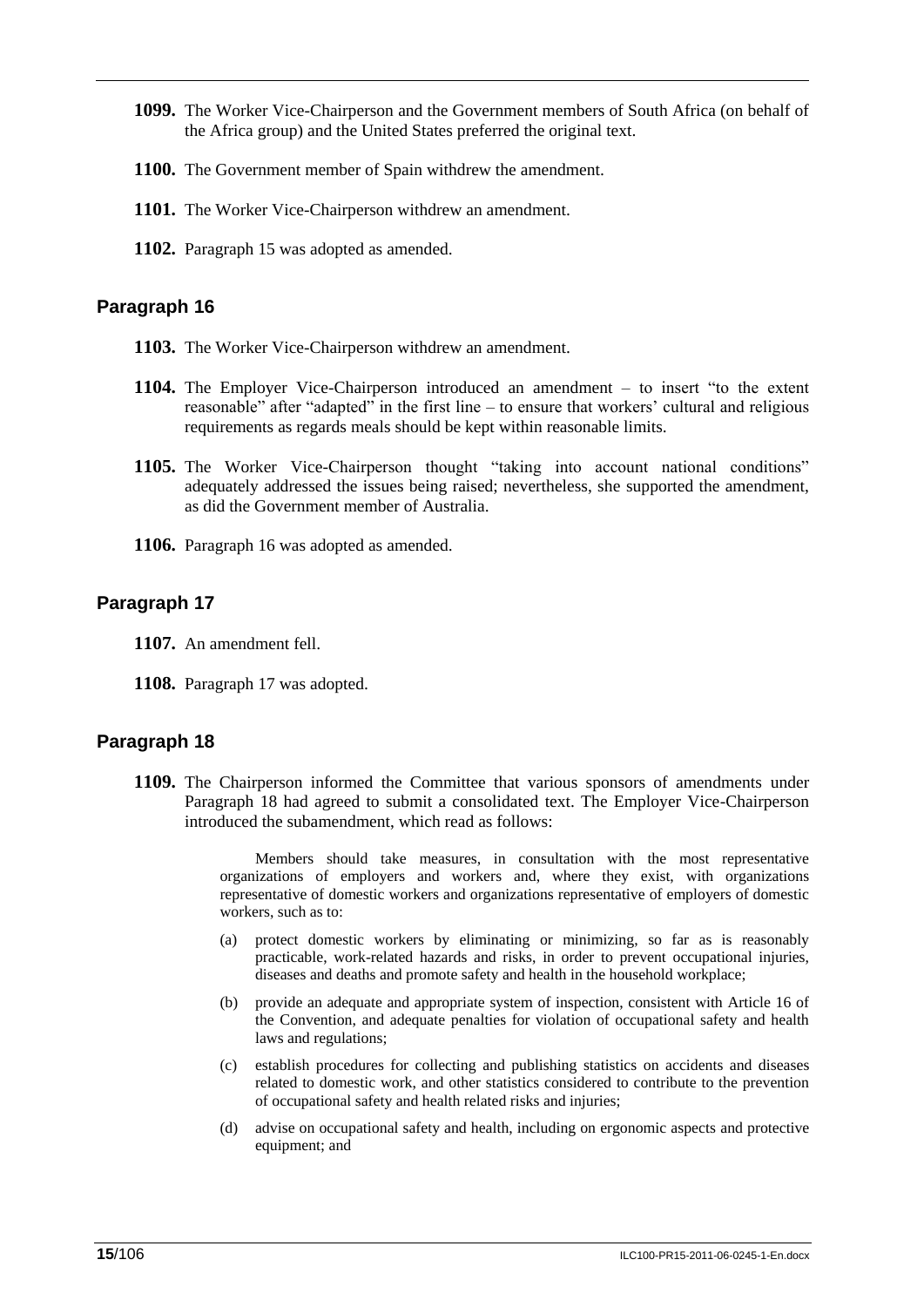- (e) develop training programmes and disseminate guidelines on occupational safety and health requirements specific to domestic work.
- **1110.** While commending the submitters of the revised text, the Government member of Australia inquired about "other statistics considered to contribute to the prevention of occupational safety and health related risks and injuries".
- **1111.** The Employer Vice-Chairperson responded that other types of information existed, which could not all be listed in the Recommendation, but remained key inputs to decisionmaking, for instance morbidity and mortality rates.
- **1112.** The Worker Vice-Chairperson and the Government members of Bahrain (on behalf of the GCC countries), Brazil and Hungary (on behalf of EU Member States) supported the negotiated text.
- **1113.** The subamendment was adopted.
- **1114.** Paragraph 18 was adopted as amended.

- **1115.** The Employer Vice-Chairperson introduced an amendment to insert "and domestic workers" after "by employers" in the second line, because in some countries, contributions were made jointly by workers and employers, in others not. Ensuring that domestic workers had social security protection was crucial. The amendment was not intended to establish new obligations for domestic workers regarding social security contributions.
- **1116.** The Worker Vice-Chairperson argued that this was only relevant where national regulations foresaw employers and workers jointly contributing. It could be misinterpreted to mean that all domestic workers should pay contributions.
- **1117.** The Employer Vice-Chairperson proposed a subamendment to delete the reference to "employers and domestic workers".
- **1118.** The Worker Vice-Chairperson further subamended it to add "in accordance with national laws and regulations" after "Members should". Although she normally opposed the phrase, it seemed appropriate there.
- **1119.** The Employer Vice-Chairperson and Government members of Brazil, Colombia, Hungary (on behalf of EU Member States), Japan, Namibia, South Africa (on behalf of the Africa group) and the United States supported the subamendment.
- **1120.** The subamendment was adopted.
- **1121.** The Worker Vice-Chairperson introduced an amendment to add a new subparagraph as follows: "Members in countries of origin and destination of migrant domestic workers should cooperate to establish the portability of social security entitlements for migrant domestic workers." Migrant domestic workers made substantial contributions to social security schemes, but lost entitlements when they moved to another country and had to start building new entitlements from zero. She subamended the text by replacing "establish" with "facilitate". The proposed text was aligned with the Maintenance of Social Security Rights Convention, 1982 (No. 157).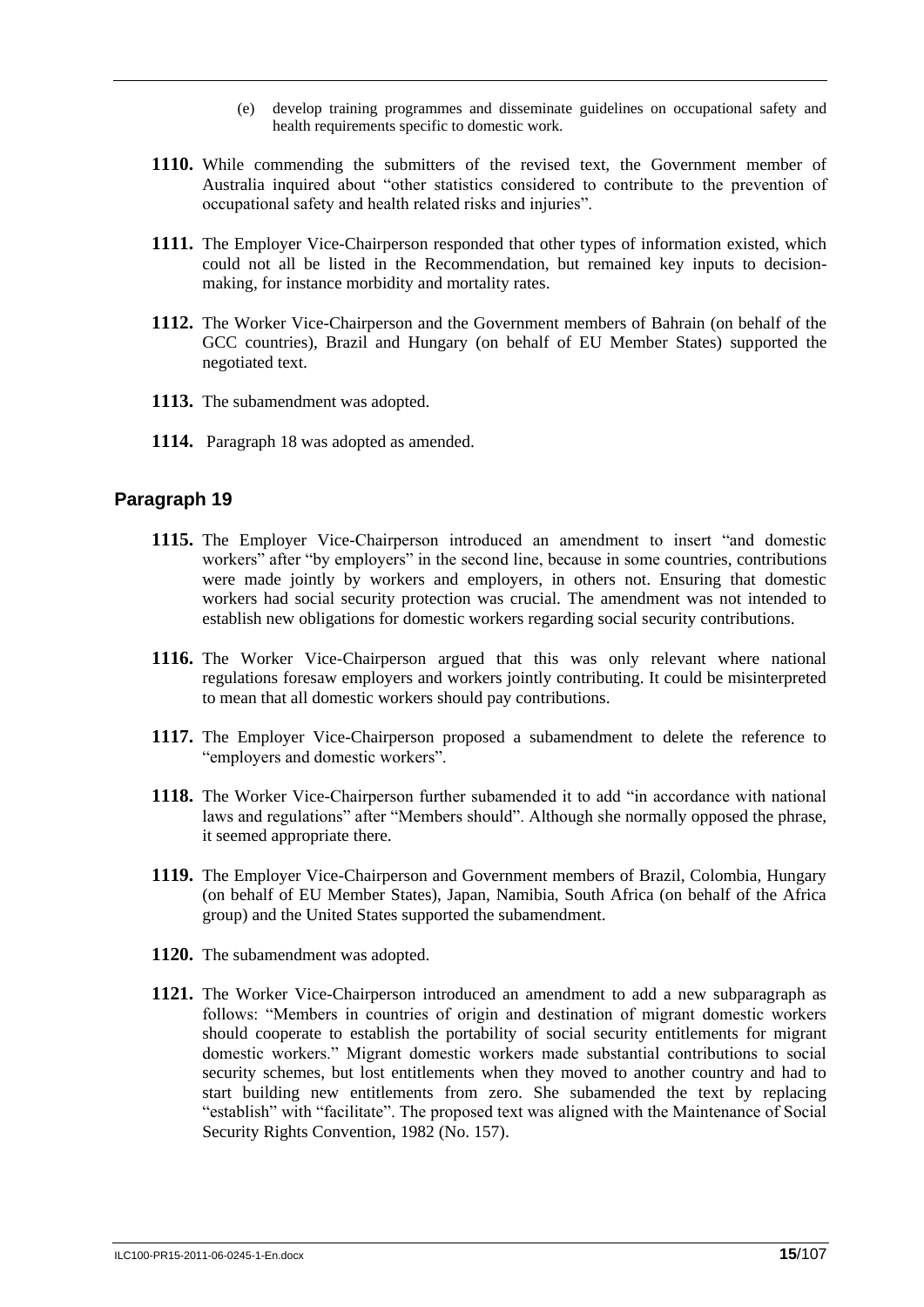- **1122.** The Employer Vice-Chairperson supported the idea of portability of social security entitlements. He suggested aligning the text with the draft conclusions of the Committee for the Recurrent Discussion on Social Protection (meeting concurrently at the ILC) as follows: "Members should consider concluding bilateral, regional or multilateral agreements to provide equality of treatment in respect of social security, as well as access to and preservation and/or portability of social security entitlements, to migrant domestic workers to be covered by such agreements." The Worker Vice-Chairperson and Government members of Argentina, Australia, Bahrain (on behalf of the GCC countries), Brazil, Colombia, Indonesia and the Philippines supported it.
- **1123.** The Government member of Bangladesh expressed reservations about using the term "equality of treatment" and felt that the term "cooperate" in the original amendment was preferable – since cooperation could take forms other than bilateral, regional or multilateral agreements – but he would not stand in the way of consensus.
- **1124.** The Government member of the United Kingdom asked whether the "equality of treatment" was between migrant domestic workers and other migrant workers, or between migrant domestic workers and other domestic workers.
- **1125.** The representative of the Secretary-General could not provide clarification since the wording had emerged from the work of a Committee that had met simultaneously.
- **1126.** The Employer Vice-Chairperson supported the reference to equality of treatment and felt that it was sufficiently general in the present context.
- **1127.** The Government member of South Africa supported the text. He drew attention to a planned provident fund in his country to which both employers and domestic workers would contribute. Since it was basically a bilateral agreement between workers and employers, it would be difficult for his Government to ensure portability of any entitlements that stemmed from it.
- **1128.** The amendment was adopted as subamended.
- **1129.** The Worker Vice-Chairperson introduced an amendment to add another new subparagraph – "The cash value of payments in kind should be duly considered for social security purposes, including in respect of the contribution by the employers and the entitlements of the domestic workers." – because it was important to ensure that such payments did not lead to a shortfall in social security contributions, which would occur if only the cash element of total remuneration were assessed.
- **1130.** The Employer Vice-Chairperson subamended the text to replace "cash" by "monetary". The Worker Vice-Chairperson accepted this.
- **1131.** The Government member of the United Kingdom appealed to the Government members to look carefully at the consequences – greater social security contributions could be disadvantageous for employers and/or for domestic workers.
- **1132.** The Employer Vice-Chairperson explained that the new text gave governments flexibility to consider and decide exactly how in-kind payments would be dealt with in calculating social security contributions.
- 1133. The Worker Vice-Chairperson noted that, if part of a worker's remuneration was paid in kind, it was correct to base social security contributions on the cash value of in-kind payment; otherwise workers would suffer a shortfall in contributions and thus in benefits.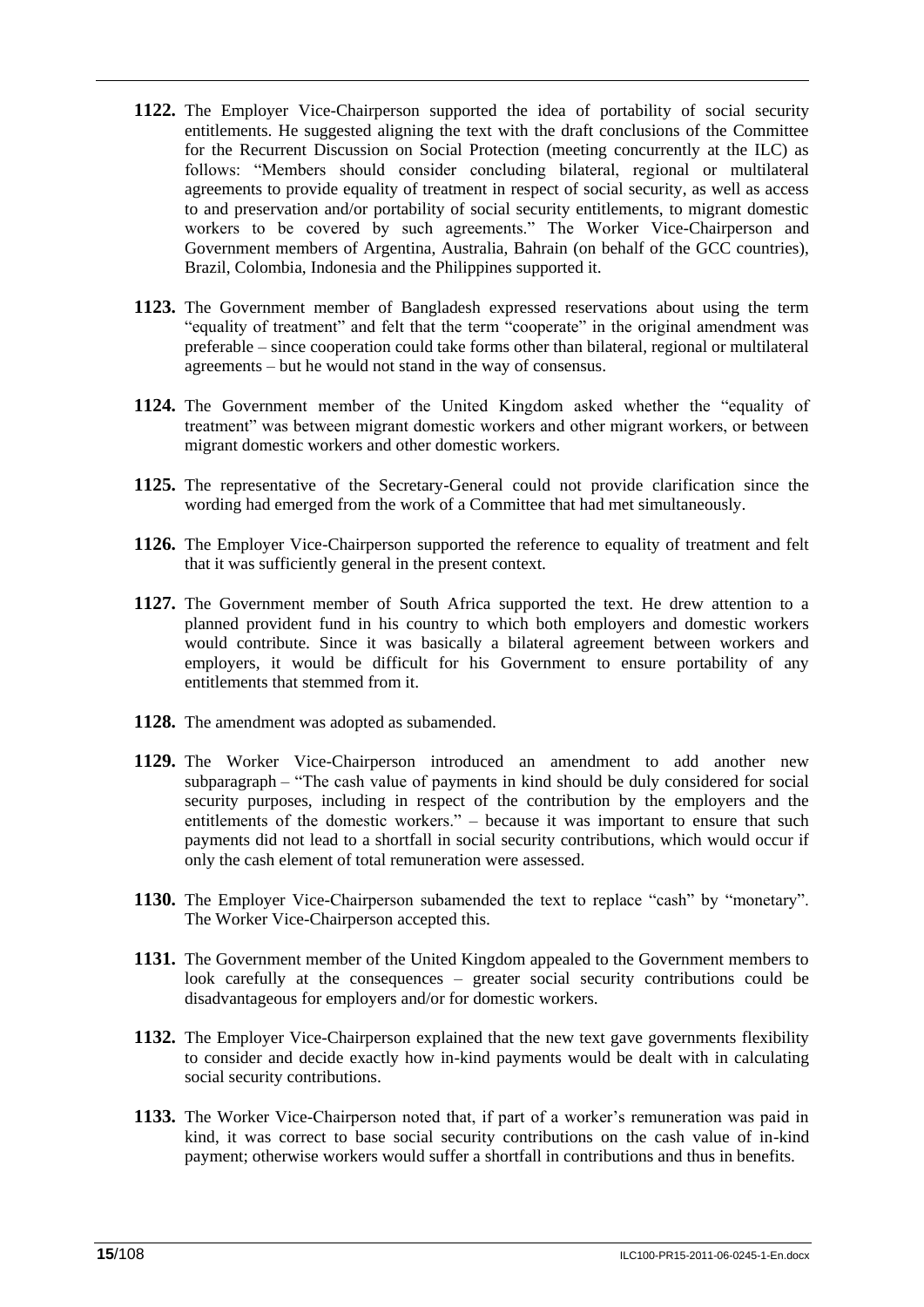**1134.** The subamendment was adopted.

**1135.** Paragraph 19 was adopted as amended.

# **Paragraph 20**

- **1136.** The Worker Vice-Chairperson presented amendment to replace "migrant domestic workers' rights" by "domestic workers and, in particular, migrant domestic workers". The chapeau of the current draft restricted the measures enumerated in (a)–(f) to migrant domestic workers; while those workers were more vulnerable than other domestic workers, the measures were relevant to all domestic workers.
- **1137.** The Employer Vice-Chairperson accepted the amendment but warned that the subsequent list of clauses presented some problems.
- **1138.** The Government members of the Bangladesh, Brazil and the United States supported the amendment. The Government member of Bangladesh remarked that he would have preferred a Paragraph dedicated to migrant domestic workers.
- **1139.** The amendment was adopted and another amendment consequently fell.
- **1140.** The Employer Vice-Chairperson introduced an amendment to delete subparagraph (1), clause (a) because of concerns over labour inspections of private households. Clause (a) might be appropriate for households with live-in workers, but visits to households were problematic generally. He asked for Government members' views, as household visits would be governments' responsibility.
- **1141.** The Worker Vice-Chairperson objected to deleting the clause; to ensure the well-being and safety of domestic workers, it was reasonable to expect a system of visits of households where workers were to be employed. Moreover, the words "should consider" in the introductory part of subparagraph (1) allowed flexibility.
- **1142.** The Employer Vice-Chairperson questioned how clause (a) could be implemented. Prior to workers being employed, who would express concern over working conditions in the household if they were not there and no violation of rights had yet been infringed upon? How would governments visit millions of households?
- **1143.** The Government member of Ecuador believed that clause (a) was important to ensure compliance with the provisions of the Convention.
- **1144.** The Employer Vice-Chairperson insisted that clause (a) was impractical. He stressed the sheer magnitude of the imposition it entailed: households had to inform government that they would employ domestic workers, and inspectors would then have to visit households. It did not make sense.
- **1145.** The Government member of Australia recognized the challenges presented by a system of visits to private households, but recognized the value of such a system.
- **1146.** The Government member of the United Kingdom wondered whether anything would be achieved by clause (a) that was not already achieved by Article 16 of the Convention.
- **1147.** The Government member of South Africa, speaking on behalf of the Africa group, agreed with the Employer Vice-Chairperson that a pragmatic approach was needed; it would be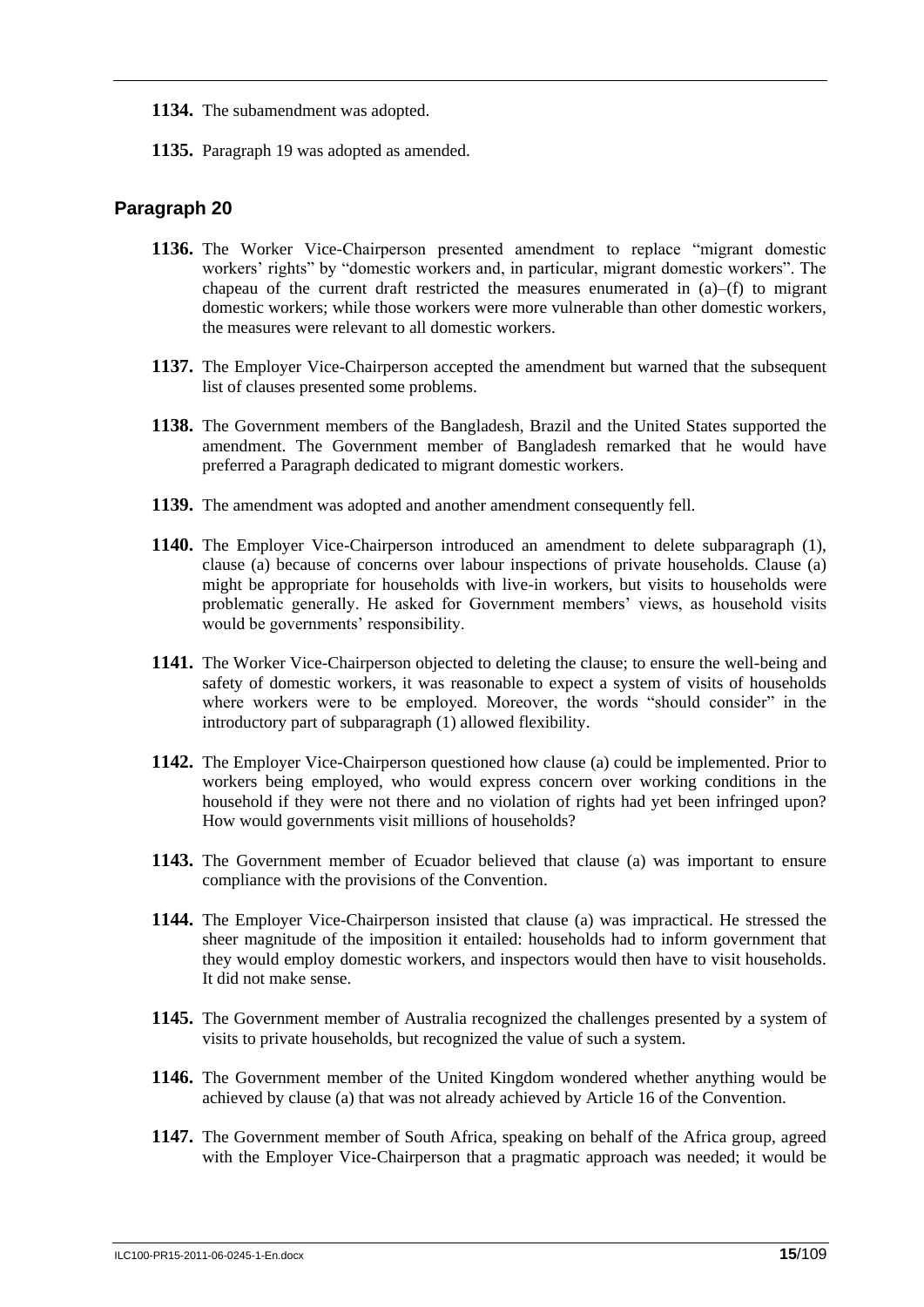wholly impossible to ask governments to inspect households that were intending to employ a domestic worker.

- **1148.** The Worker Vice-Chairperson observed that, if the amendment to delete the clause was withdrawn, the Committee would have the opportunity to consider subsequent amendments relating to that clause. She suggested that all those amendments could be considered together. Recalling that the provisions of a Recommendation were not binding, she reiterated that her group was in favour of allowing for household visits and that including such a provision did not mean that governments would be obliged to visit every single household; it would merely allow for a system of selective inspections, raise the awareness of households and help ensure that employers were complying with their obligations.
- **1149.** The Employer Vice-Chairperson considered that governments could not possibly be expected to know which households were intending to employ a domestic worker. He supported the motion to discuss all the subsequent amendments relating to the clause on a caucus basis and withdrew the amendment.
- **1150.** The Chairperson suggested that the sponsors of the other amendments relating to the same clause should hold informal discussions and present a text that reflected a caucus position.
- **1151.** The Worker Vice-Chairperson presented the text resulting from the compromise of the submitters, which stated "consistent with Article 16, a system of pre-placement visits to households in which migrant domestic workers are to be employed".
- **1152.** The Employer Vice-Chairperson supported the proposal.
- **1153.** The Government member of Ecuador conceded that the text was valid, but the provision should cover both migrant and non-migrant domestic workers, thus the word "migrant" should preferably be deleted.
- **1154.** The Government member of the United States endorsed the text presented by the Workers" group and observed that although the new chapeau covered all domestic workers, the clause was essentially about migrant domestic workers.
- **1155.** The Government member of South Africa, speaking on behalf of the Africa group, opposed the new text as it intended to cover an employment relationship yet to be established.
- **1156.** The Government member of Ecuador highlighted that "a system of pre-placement visits" was not a real system of labour inspection visits, which required fixing appointments and a timetable. Visits regarding the adoption of children showed that preliminary visits could be carried out; governments should recognize that it was feasible.
- **1157.** The Government member of Hungary, on behalf of EU Member States, accepted the compromise in the text presented by the Workers' group, but pointed out that a number of EU Government members had raised serious concerns about the practicality of implementing the clause.
- 1158. The Worker members' subamendment was adopted.
- **1159.** The Employer Vice-Chairperson submitted an amendment to move the text of clause (c) to become the first in the list of clauses. He explained that the new order was more logical, since "establishing a national hotline with interpretation services for domestic workers who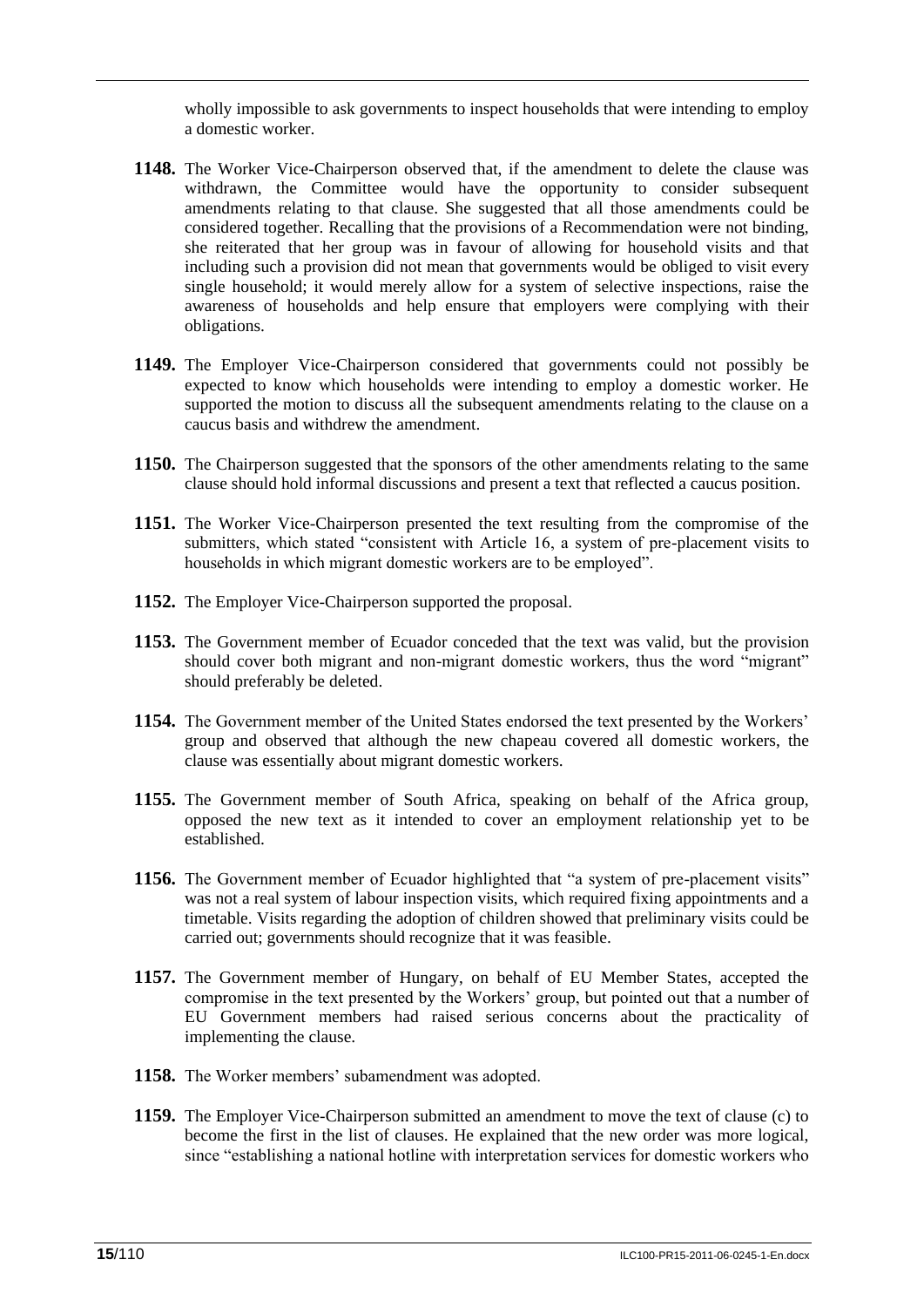need assistance" should be the first step for domestic workers to get information when arriving in a country.

- **1160.** The Worker Vice-Chairperson suggested that the amendment be addressed by the Committee Drafting Committee; the Employer Vice-Chairperson agreed.
- **1161.** The amendment was sent to the Committee Drafting Committee.
- **1162.** The Employer Vice-Chairperson submitted an amendment to replace clause (d) by the following text:

providing employers with information on: good practices in the employment of migrant domestic workers, employment and migration law obligations regarding migrant domestic workers, enforcement arrangements and sanctions in cases of violation, and assistance services available to migrant domestic workers and their employers;

While keeping the key points of the original clause, the new text provided a more comprehensive construction, which highlighted and strengthened the role of exchanging good practice.

- **1163.** The Worker Vice-Chairperson opposed the new text. First, exchange of information and good practices should not be restricted to migrant domestic worker issues. Second, the original text emphasized the importance of raising employers" awareness about their obligations and sanctions in case of violations. That dimension had to be differentiated from an approach based on promotional measures and information exchange.
- 1164. The Employer Vice-Chairperson proposed a subamendment to add "raising employers" awareness by" before "providing".
- **1165.** The Worker Vice-Chairperson proposed a further subamendment to add "on their obligations and providing" after "awareness", and delete "migrant" in the first and the last lines.
- **1166.** The Employer Vice-Chairperson proposed a minor grammatical change to replace "on" by "of", and to add "by" before "providing".
- **1167.** The Government members of Australia, Ecuador, France, South Africa (on behalf of the Africa group) and the United Kingdom supported the subamendment.
- **1168.** The subamendment was adopted.
- **1169.** The Employer Vice-Chairperson introduced an amendment to insert in clause (f) "concerning both employment and migration law, and criminal law protections against crimes such as violence and deprivation of liberty", after "available complaint mechanisms and legal remedies". He explained that migrant domestic workers were often confused about their rights. Like the previous amendment, the goal was to expand the scope of the subparagraph.
- **1170.** The Worker Vice-Chairperson supported the proposed amendment.
- **1171.** The Government member of the United States proposed a subamendment to add ", human trafficking" after "violence".
- **1172.** The Worker and Employer Vice-Chairpersons and the Government members of Brazil France, Indonesia and the United Kingdom supported the subamendment.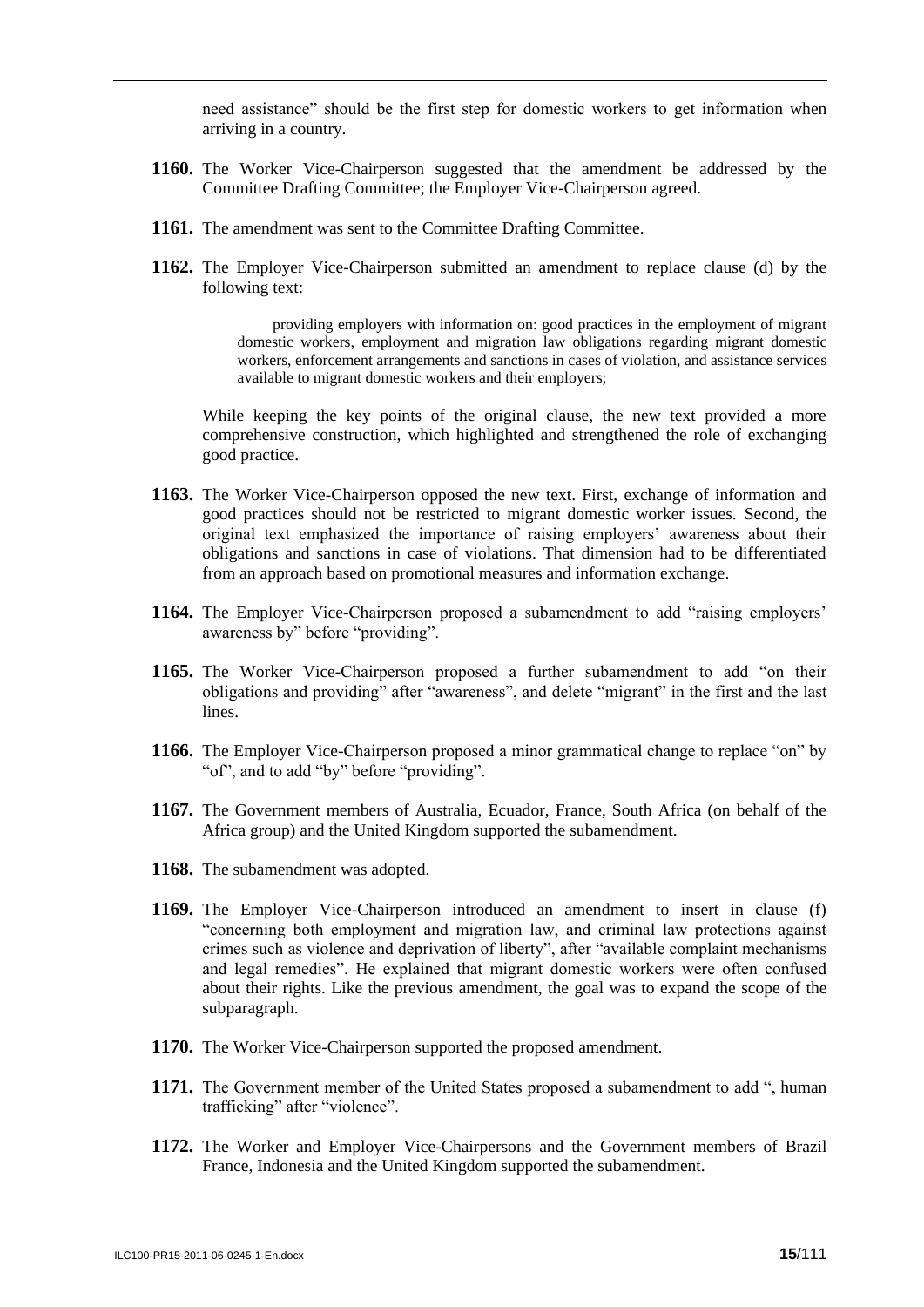- **1173.** The amendment was adopted as subamended.
- **1174.** Paragraph 20 was adopted as amended.

# **Paragraph 21**

- **1175.** The Government member of the United States withdrew an amendment to delete the Paragraph.
- **1176.** The Government member of Hungary, on behalf of EU Member States, resubmitted the amendment seeking to delete the Paragraph. She considered that the text was redundant, as it was already fully reflected in Article 7 of the Convention.
- **1177.** The Employer Vice-Chairperson felt indifferent to either retaining or deleting the Paragraph.
- **1178.** The Worker Vice-Chairperson noted that there was merit in retaining the Paragraph, as it did not create any obligation on the part of member States. She asked for guidance from the secretariat concerning the relationship between this Paragraph and Article 7 of the Convention.
- **1179.** The representative of the Secretary-General explained that Conventions were international instruments that posed certain obligations on member States ratifying them; whereas Recommendations were not binding on them and posed no additional obligations. With regard to Article 7, it required Members to take measures to specify the conditions under which migrant domestic workers were entitled to repatriation. The wording was general in nature and offered Members flexibility on addressing repatriation entitlements. On the other hand, Paragraph 21 of the Recommendation stated what member States might wish to take into account in case repatriation of migrant domestic workers became necessary.
- **1180.** The Government member of Australia opposed the amendment. She recalled that the text of the Paragraph recognized that Members would be free to set the conditions of repatriation. She noted that Recommendations were intended to guide member States on how to implement Conventions. Specifying guidance on repatriation was one way of ensuring that domestic workers could be empowered to extricate themselves from certain undesirable situations, including abuse.
- **1181.** The Government member of Portugal supported the amendment. He considered that employment termination could occur for legitimate reasons and that it would not make sense to ask the employer to pay for repatriation of a domestic worker who was dismissed for justified reasons.
- **1182.** In response to a request from the Government member of Norway and a concern raised by the Government member of Portugal, the representative of the Secretary-General explained that, according to the current wording of Paragraph 21, repatriation of the migrant domestic worker "at no cost to them" depended on the existing national laws and regulations in place.
- **1183.** The Government member of Brazil called for the retention of the Paragraph, noting that the Paragraph was a broad one which allowed for the discretion of member States to put in place the requisite measures towards repatriation of the domestic worker. Such flexibility was already in practice in Brazil where the State was obliged to repatriate migrant domestic workers.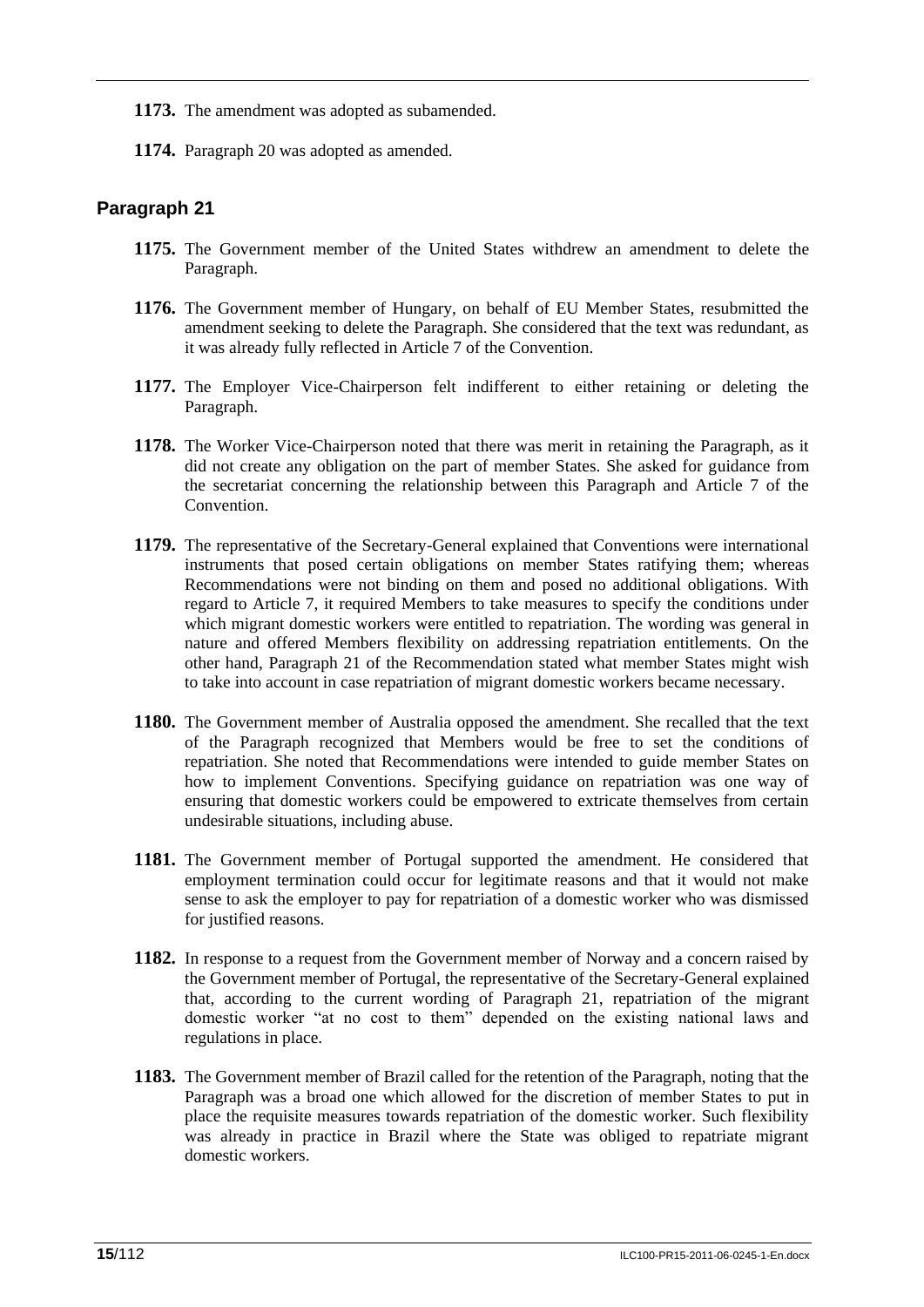- **1184.** The Employer Vice-Chairperson reiterated that his group had no particular preference on the amendment.
- **1185.** The Worker Vice-Chairperson aligned her views with those of the Government members of Australia and Brazil. She emphasized the importance of retaining the words "at no cost" in the Recommendation; it provided some guidance towards resolving the vulnerable situation of domestic workers. If domestic workers were unable to afford repatriation costs, they might easily fall victim to mistreatment. She therefore called for the retention of the Paragraph.
- **1186.** The Government member of Hungary, on behalf of EU Member States, withdrew the amendment on the understanding that this part of the Recommendation created no particular obligations for governments.
- **1187.** The Employer Vice-Chairperson introduced an amendment to insert ", after consulting with the most representative organizations of employers and workers and, where they exist, with organizations representative of domestic workers and those representative of employers of domestic workers,". Employers were interested in being part of the process through which governments would decide on the conditions under which migrant domestic workers were entitled to repatriation.
- **1188.** The Worker Vice-Chairperson and the Government members of Bahrain (on behalf of the GCC countries), Norway, South Africa (on behalf of the Africa group) and the United States supported the amendment.
- **1189.** The amendment was adopted.
- **1190.** Paragraph 21 was adopted as amended.

## **New Paragraphs after Paragraph 21**

**1191.** The Employer Vice-Chairperson introduced an amendment to provide guidance to private employment agencies by inserting the following new Paragraph:

> Members should promote good practices by private employment agencies in relation to domestic workers, including migrant domestic workers, taking into account the principles and approaches in the Private Employment Agencies Convention, 1997 (No. 181), and the Private Employment Agencies Recommendation, 1997 (No. 188).

- **1192.** The Worker Vice-Chairperson welcomed the amendment.
- **1193.** The Government members of Australia, Bangladesh, Brazil, Indonesia, the Netherlands, South Africa (on behalf of the Africa group) and the United Kingdom supported the amendment.
- **1194.** The amendment was adopted.
- **1195.** The Worker Vice-Chairperson proposed an amendment to add a new Paragraph, subamending it to read as follows:

Consistent with Article 16 of the Convention, and in so far as it is compatible with national law and practice concerning respect for privacy, labour inspectors or other officials entrusted with enforcing provisions applicable to domestic work should be allowed to enter the parts of the home or other private premises in which the work is carried out.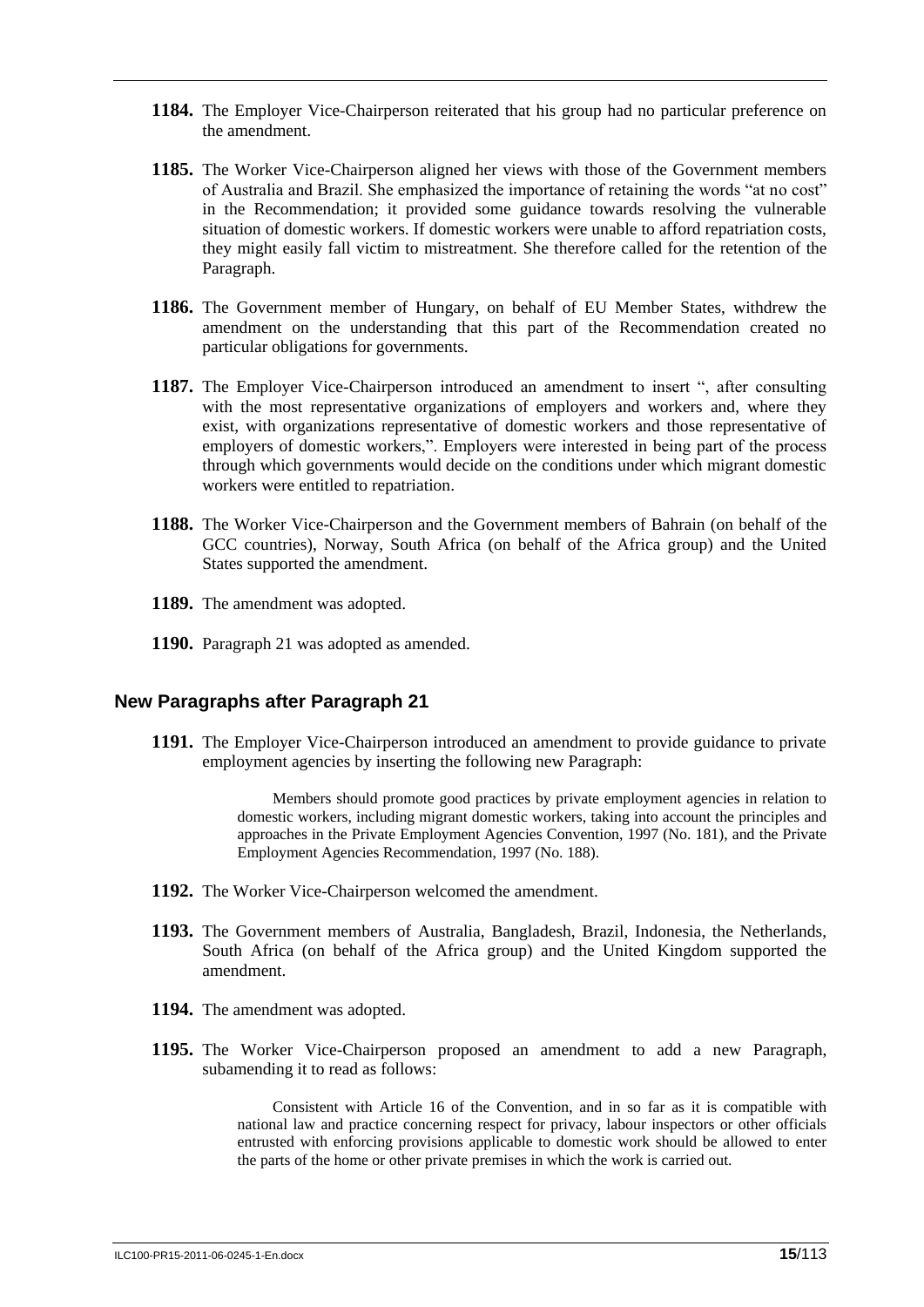She explained that the Recommendation did not contain a reference to the inspection of households. The proposed Paragraph was based on the Home Work Recommendation, 1996 (No. 184), and aimed to make the Recommendation more comprehensive.

- **1196.** The Employer Vice-Chairperson felt uncomfortable about the general message of the amendment. The explicitness of the wording gave the impression that labour inspectors could enter every part of the home.
- **1197.** The Worker Vice-Chairperson proposed a subamendment to add "Members may consider the conditions under which" after "privacy".
- **1198.** The Employer Vice-Chairperson considered the subamendment helpful but continued to feel uncomfortable with its explicit message. He proposed a subamendment to delete "parts of the home or other private".
- **1199.** The Worker Vice-Chairperson supported the subamendment. She stated that, in practice, inspectors usually only asked some questions and did not inspect all parts of the home.
- **1200.** The Government member of France considered that the reference to Article 16 was problematic since the latter only covered labour inspections, while the text of the amendment also opened access to "other officials".
- **1201.** The Worker Vice-Chairperson proposed a subamendment to delete "Consistent with Article 16 of the Convention, and".
- **1202.** The Employer Vice-Chairperson and the Government members of Argentina, Australia, Canada, Ecuador, Indonesia, Norway, the Philippines, Trinidad and Tobago, the United Arab Emirates (on behalf of the GCC countries) and the Bolivarian Republic of Venezuela supported the subamendment.
- **1203.** The Government member of South Africa, on behalf of the Africa group, asked whether the text might imply unlimited access by inspectors to private homes at all times, or access only in relation to enforcing provisions applicable to domestic work.
- **1204.** The Worker Vice-Chairperson clarified that the intention of the text was that access should only be granted when enforcing provisions applicable to domestic work. That was clear from the purpose of the provision.
- **1205.** The representative of the Secretary-General also explained that the context of the provision made it clear that access to households should be granted only when inspecting compliance with laws and regulations concerning working conditions. It did not entail unlimited access to households.
- **1206.** With these explanations, the Government member of South Africa, on behalf of the Africa group, also supported the subamendment.
- **1207.** The amendment was adopted as subamended.
- **1208.** The two new Paragraphs were adopted.

# **Paragraph 22**

**1209.** The Government member of Hungary, on behalf of EU Member States, withdrew an amendment to replace "establish" by "consider establishing".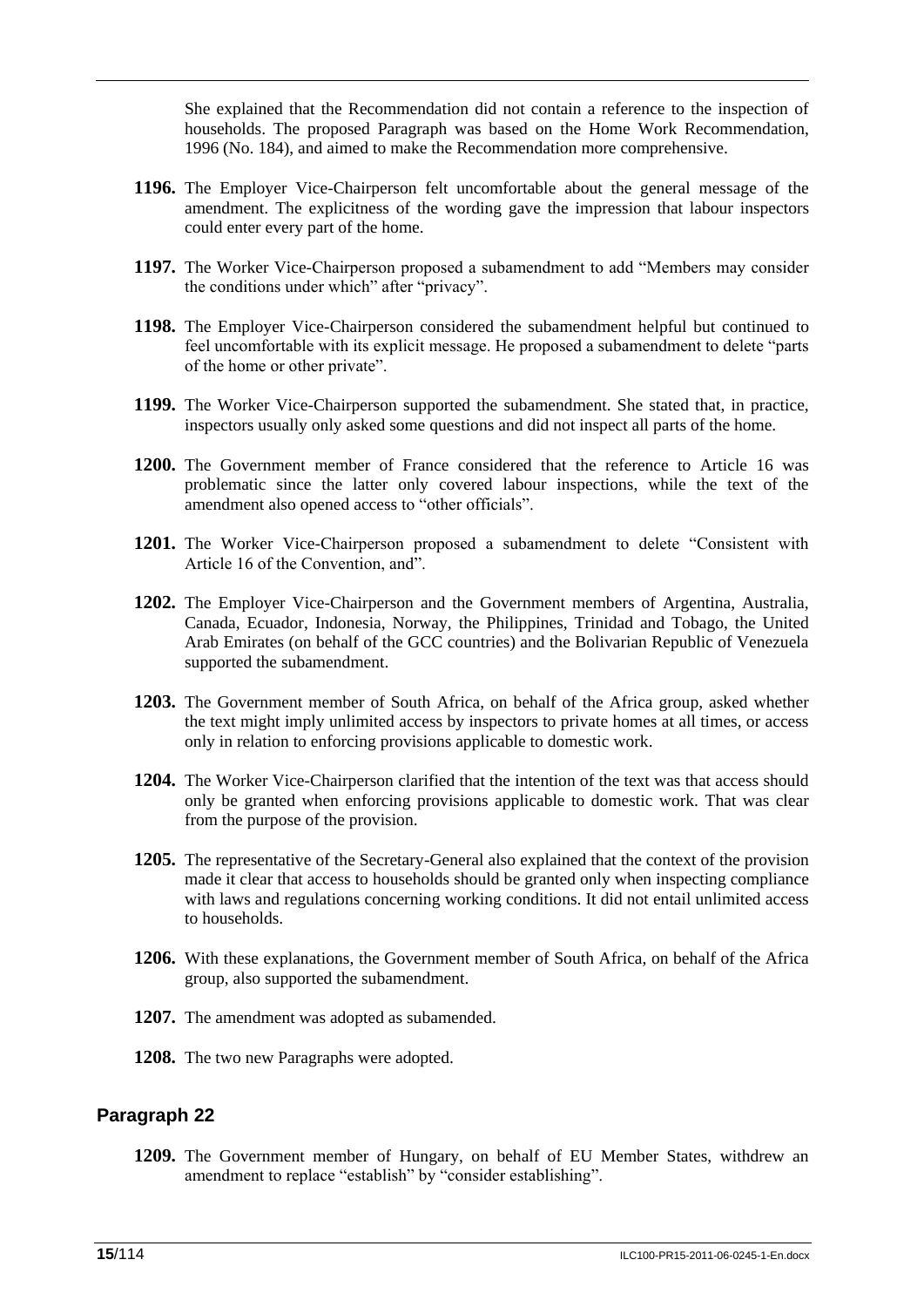- **1210.** At the suggestion of the Employer Vice-Chairperson, endorsed by the Worker Vice-Chairperson, an amendment concerning the wording of a reference to employers" and workers' organizations was referred to the Committee Drafting Committee, to ensure consistency throughout the text.
- **1211.** The Government member of Hungary, on behalf of the IMEC group, introduced an amendment to replace the term "career" with "professional development". The latter term was broader and recognized that domestic workers may change occupation.
- **1212.** The Worker and Employer Vice-Chairpersons as well as the Government members of Brazil, Colombia and Ecuador supported the amendment.
- **1213.** The amendment was adopted.
- **1214.** At the suggestion of the Worker Vice-Chairperson, an amendment presented by the Employer Vice-Chairperson to introduce the phrase ", after consulting with the most representative organizations of employers and workers and, where they exist, with organizations representative of domestic workers and those representative of employers of domestic workers," was referred to the Committee Drafting Committee.
- **1215.** The Employer Vice-Chairperson withdrew an amendment that had sought to replace "in order to" by "and" in the second line of the Paragraph.
- **1216.** The Employer Vice-Chairperson introduced an amendment to delete "and" in the second line of the same Paragraph to improve the sentence structure.
- **1217.** The amendment was adopted.
- **1218.** The Employer Vice-Chairperson introduced an amendment to replace "comprehensive data on domestic workers" with "data necessary to support effective policy-making regarding domestic work" in the same Paragraph. That was more specific.
- **1219.** The Worker Vice-Chairperson and the Government members of Brazil, Norway and the United Kingdom supported the amendment.
- **1220.** The amendment was adopted.
- **1221.** Paragraph 22 was adopted.

## **Paragraph 23**

- **1222.** The Employer Vice-Chairperson introduced an amendment to insert a new subparagraph at the beginning of the Paragraph to read "Members should cooperate with each other to ensure the effective application of the provisions of the Domestic Workers Convention, 2011, and this Recommendation, as appropriate, to migrant domestic workers." This reflected Article 7(3) of the Convention and made the Recommendation more complete. He then subamended "should cooperate" into "should consider cooperating".
- **1223.** The Worker Vice-Chairperson proposed a subamendment to delete the words "as appropriate", which were unnecessary.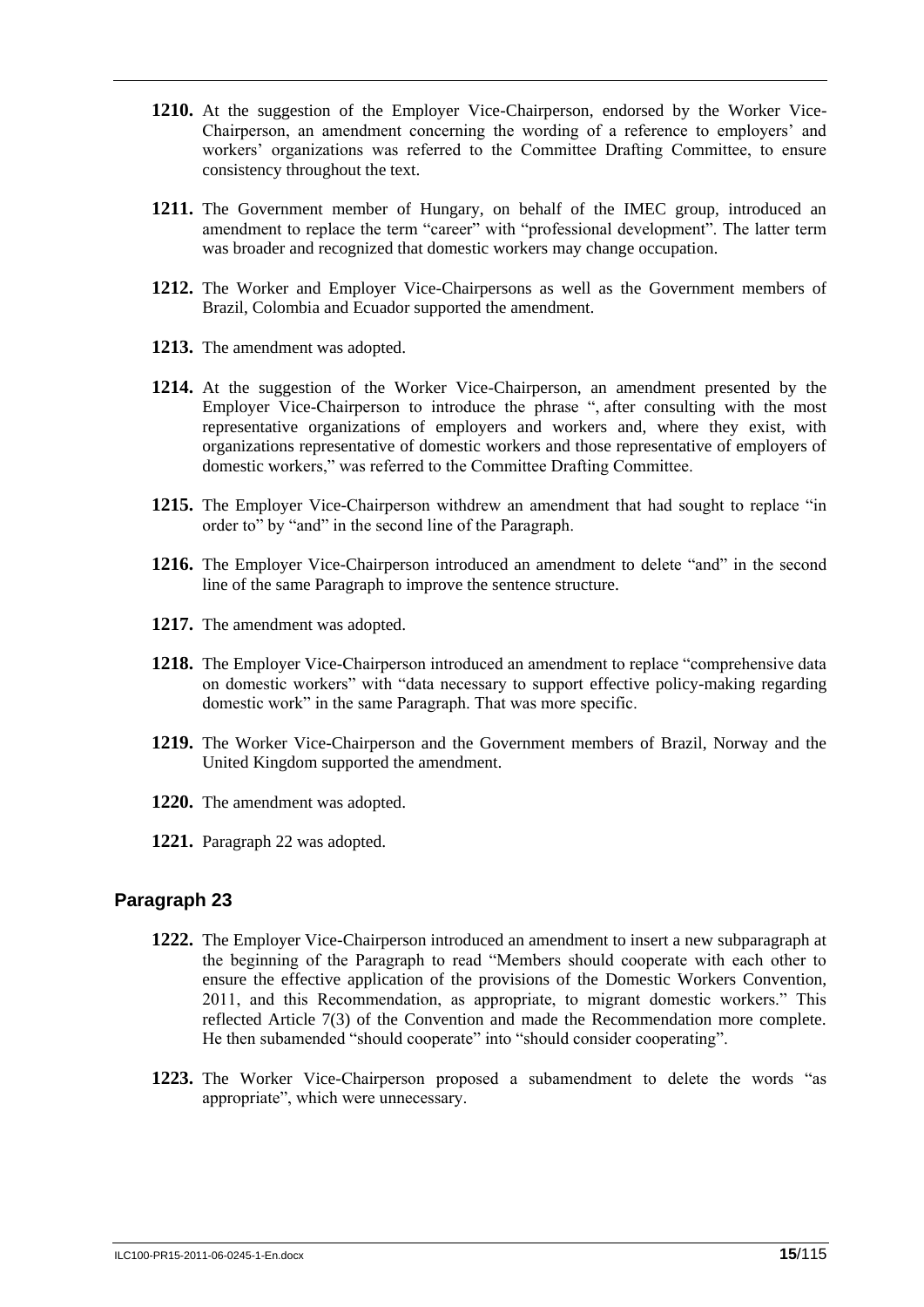- **1224.** The Employer Vice-Chairperson and the Government members of Argentina, Indonesia and the United Arab Emirates (on behalf of the GCC countries) and the Bolivarian Republic of Venezuela supported the subamendment.
- **1225.** The amendment was adopted as subamended.
- **1226.** The Employer Vice-Chairperson and the Government member of the United States each withdrew an amendment.
- **1227.** The Government member of the United States, on behalf of the IMEC group, presented an amendment to insert "the provision of" before "social security" to add clarity.
- **1228.** The Employer and Worker Vice-Chairpersons and the Government members of Brazil and Ecuador supported the amendment.
- **1229.** The amendment was adopted.
- **1230.** The Employer Vice-Chairperson introduced an amendment, subamending it to replace the phrase "the monitoring of private employment agencies" by "monitoring the activities of employment agencies recruiting persons to work as domestic workers in another country". Cross-border movements of domestic workers required monitoring the activities of recruitment agents, rather than employment agencies per se.
- **1231.** The Worker Vice-Chairperson accepted the amendment.
- **1232.** The Government member of South Africa, on behalf of the Africa group, preferred the original text.
- **1233.** The Government member of the United Arab Emirates, on behalf of the GCC countries, supported the amendment.
- **1234.** The Government member of the United Kingdom proposed a subamendment to add "private" before employment agencies – as in the original Paragraph 23.
- **1235.** The Worker and Employer Vice-Chairpersons and the Government members of Brazil, Colombia and Norway supported the subamendment.
- **1236.** The amendment was adopted.
- **1237.** The Government member of Hungary, on behalf of EU Member States, presented an amendment, which proposed the insertion of a new subparagraph at the end of the Paragraph as follows:

Members should consider adopting, in the context of diplomatic immunity, voluntary codes of conduct aimed at preventing violations of domestic workers" rights and cooperating with each other in the event of abusive practices in order to establish legal jurisdiction or to enable a dispute resolution procedure.

Although the Convention and Recommendation addressed all domestic workers, it was important to focus on domestic workers employed by the diplomatic community because protecting such workers from abusive practices presented a challenge.

**1238.** The Employer and Worker Vice-Chairpersons welcomed the proposed new subparagraph.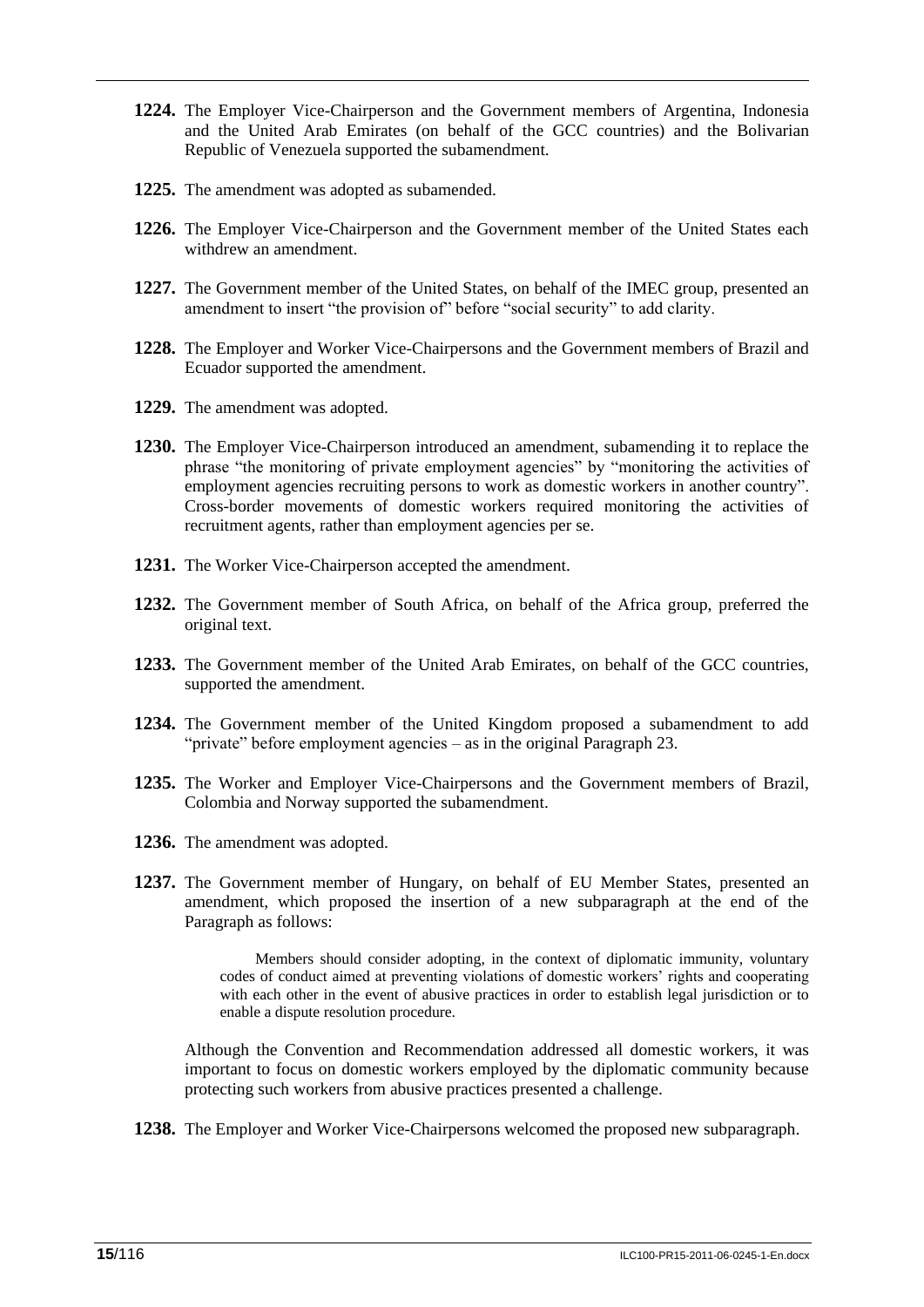**1239.** The Government member of the United States proposed a subamendment, seconded by the Government member of Australia, as follows:

In the context of diplomatic immunity, Members should:

- (a) adopt policies and codes of conduct for diplomatic personnel aimed at preventing violations of domestic workers' rights; and
- (b) cooperate with each other at the bilateral and multilateral levels to address and prevent abusive practices towards domestic workers.

This was a broader formulation, because establishing legal jurisdiction, as suggested by the EU amendment, could be complex.

- **1240.** The Government member of Hungary, on behalf of EU Member States, proposed a subamendment to add "consider to" at the end of the first line.
- **1241.** The Government member of France wondered why the United States wished to remove the reference to establishing legal jurisdiction.
- **1242.** The Government member of the United States explained that she wished to remove the reference to legal jurisdiction because it was a narrow concept that did not address other violations. Although the Vienna Convention on Diplomatic Relations, 1961, obliged diplomats to comply with national laws of their host countries, the problem was enforcing the laws while the diplomat was posted in the host country. In the United States, the Government could prosecute a diplomat who had committed a violation only once they had returned to the United States, not while they were still in the overseas post. For those reasons, and in the interest of the domestic worker, the proposed subamendment had a broader formulation to address cases while they were occurring or while a diplomat was posted overseas.
- **1243.** The Employer and Worker Vice-Chairpersons and the Government members of Canada, Hungary (on behalf of EU Member States) and Switzerland supported the subamendment.
- **1244.** The Government member of Bangladesh understood the importance of the issue, but felt that the provision went beyond the Committee's mandate; issues pertaining to diplomatic immunities and privileges should be addressed solely by the United Nations and existing provisions in the relevant international instruments should suffice in case of any incidents concerning domestic workers. As there had been no time to carry out appropriate consultations at national level, his delegation could not support the proposed amendment, even if a majority was in favour of it.
- **1245.** The amendment was adopted as subamended.
- **1246.** Paragraph 23 was adopted as amended.
- **1247.** Since all the Paragraphs of the proposed Recommendation had been adopted, the entire Recommendation was adopted.

# **Adoption of the report**

**1248.** The Reporter presented the Committee"s draft report, noting that it was the result of the Committee"s common determination to adopt a draft Convention and accompanying Recommendation that could help improve the working conditions of domestic workers worldwide. She recalled that the Committee Drafting Committee had been tasked with ensuring that certain terms were used consistently throughout both draft texts, and with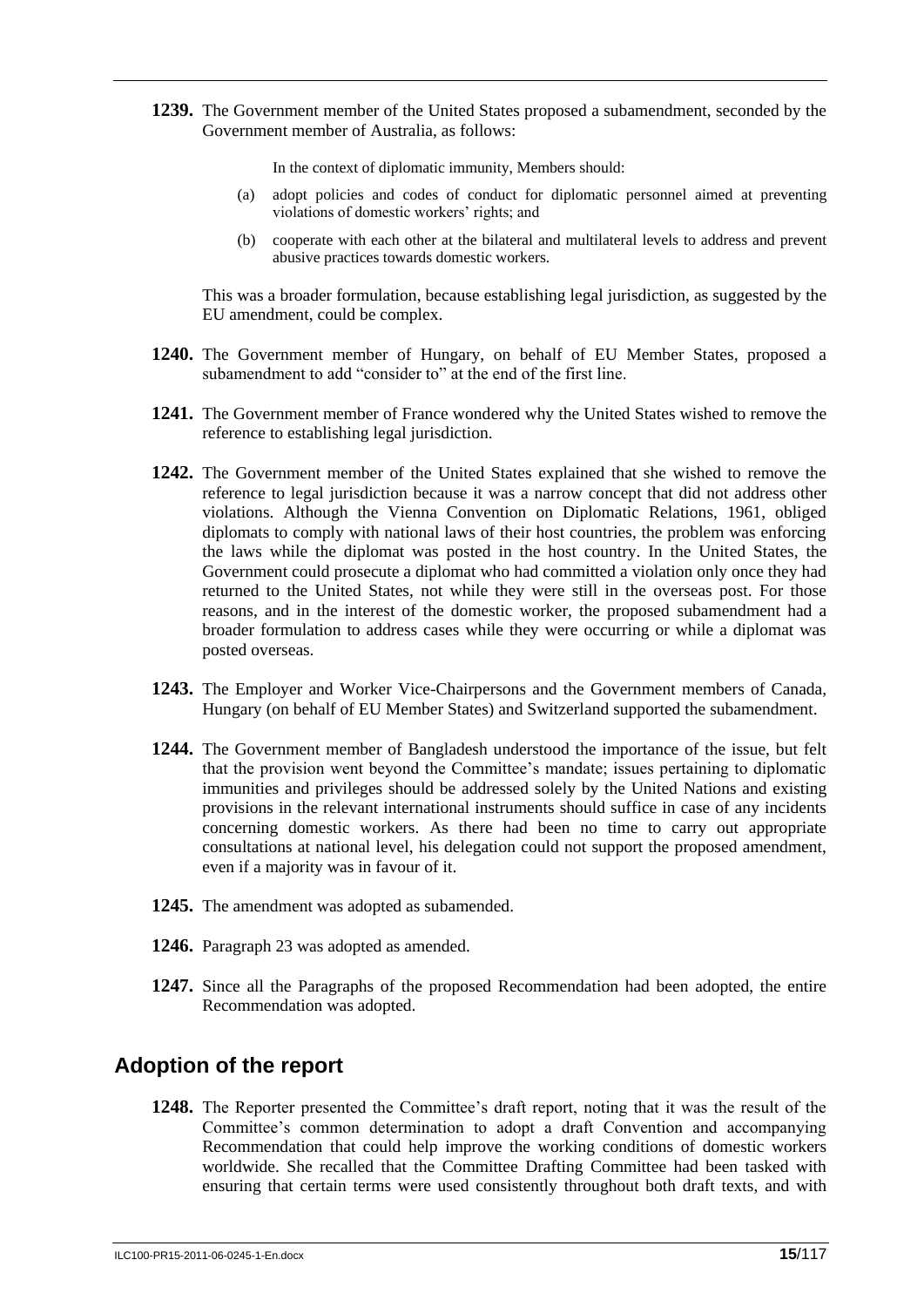considering the reordering of certain Articles. This had resulted in a number of changes to both texts.

- **1249.** The spokesperson of the Workers" group and several Government members requested changes to the text of the draft report pertaining to their statements during the discussions, to be submitted in writing. The Chairperson confirmed that these would be reflected in the report to be submitted to the Conference – together with the proposed Convention, Recommendation and resolution – for adoption.
- **1250.** The report was adopted.

# **Adoption of the proposed Convention and Recommendation**

**1251.** The Committee adopted the text of the Convention and of the Recommendation.

# **Consideration of the proposed resolution concerning efforts to make decent work a reality for domestic workers worldwide**

**1252.** The Government member of France, speaking on behalf of EU Member States, invited the Committee to consider a draft resolution, the intention of which was to maximize the effectiveness of the provisions of the proposed Convention and Recommendation by calling on the ILO and its Members to mobilize resources in that regard. Although it was not customary for Conference Committees to take such action, it was not unprecedented. The Chairperson invited Committee members to submit written comments on the draft.

# **Adoption of the resolution**

- **1253.** The Chairperson explained that the resolution, which had previously been introduced by the Government member of France, speaking on behalf of EU Member States, had been revised by the secretariat on the basis of written comments submitted by Committee members. The revised text had been circulated to all Committee members through regional coordinators of governments and both Vice-Chairpersons.
- **1254.** The Employer Vice-Chairperson proposed an amendment, agreed upon in consultation with the other Committee members, to delete the words "at different levels, including" from subparagraph (d) of the resolution.
- **1255.** The resolution was adopted as amended.

# **Closing statements**

- **1256.** Almost all the speakers in their closing statements included special thanks to the Chairperson, the Secretary-General, the secretariat, the Government members, the Worker and Employer Vice-Chairpersons and the interpreters for their excellent work, and for the spirit of cooperation, dialogue and consensus that had led to a very positive outcome.
- **1257.** The Government member of Hungary, on behalf of EU Member States, commended the Committee for having reached broad agreement on the Convention and Recommendation,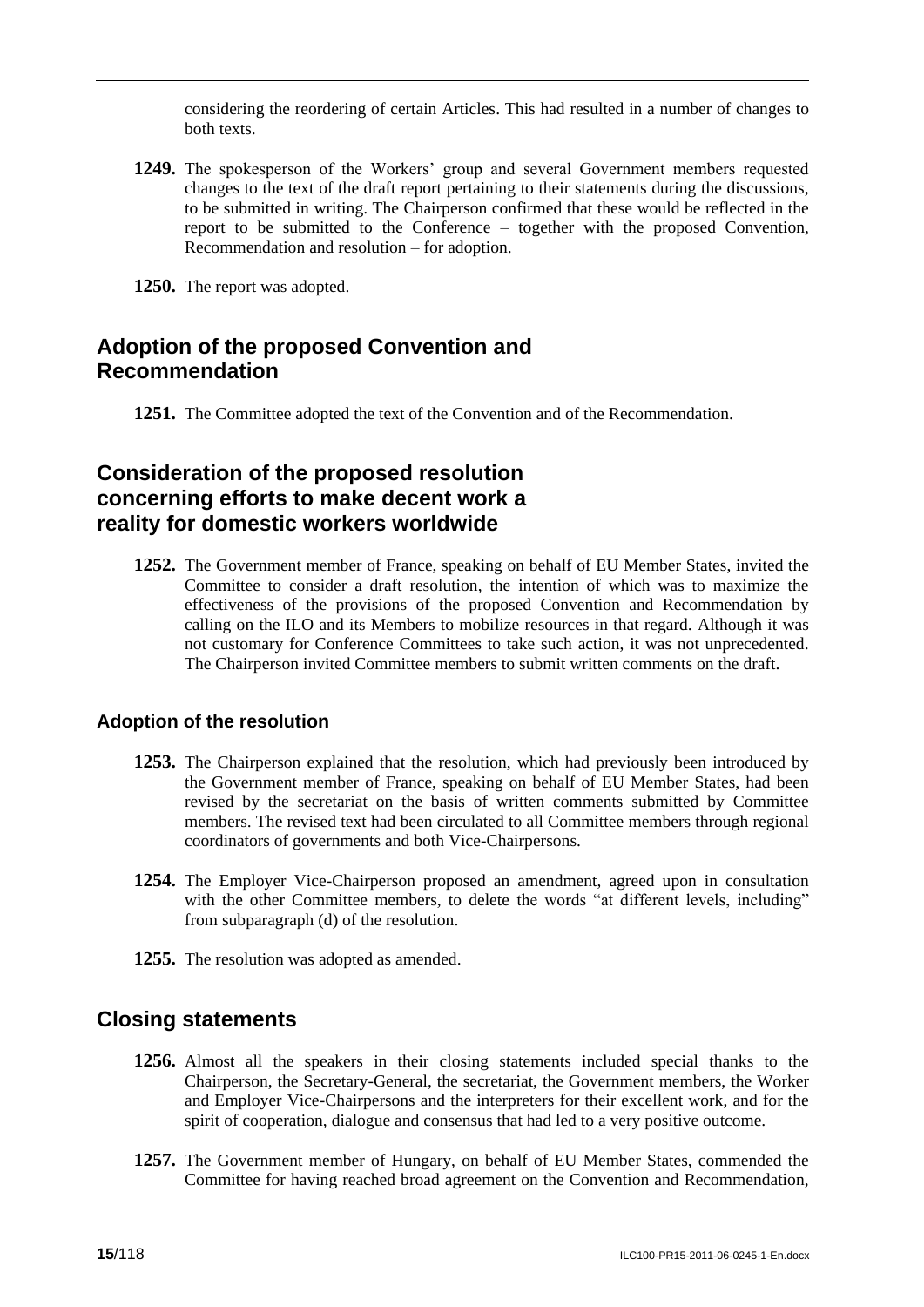in a spirit of tripartite cooperation. EU Member States had negotiated in good faith on developing instruments that provided decent work for domestic workers and sufficient flexibility to accommodate diverse national settings.

- **1258.** The Government member of France, on behalf of the IMEC group, highlighted that the Committee had dealt with many substantive and delicate issues before adopting the new standards, after intense and constructive discussions, and his group had been actively committed to the Committee"s work, aiming to provide a high level of protection to domestic workers that matched the diversity of working conditions and legal systems worldwide. The IMEC group hoped that the new instruments would be supported by a resolution calling for the dissemination and implementation of the principles the Committee had agreed on.
- **1259.** The Government member of Australia, speaking on behalf of ASPAG, was proud that her region was home to the Chairperson, the Employer Vice-Chairperson and the Worker Vice-Chairperson, all of whom had played such an effective role. The adoption of the Convention and Recommendation would give domestic workers around the world longawaited recognition as legitimate workers alongside other workers. ASPAG countries would each carefully consider ratification of the Convention, and looked forward to the critical role that the new instruments would play in achieving a material difference in domestic workers' lives for generations to come. The adoption of a Convention and a Recommendation on decent work for domestic workers was a historic event.
- **1260.** Ms Michelle Bachelet, Executive Director of UN Women, congratulated the Committee members for their determined work to secure decent work for domestic workers. Decent work deficits in domestic work were huge and could no longer be tolerated. UN Women would collaborate with the ILO to support the ratification of the Convention and to promote its principles in the formulation and implementation of policies, legislation and programmes at country level. She considered that the proposed instruments set a historic precedent by defining domestic work as "work", making it integral to the development agenda, and laying down global minimum standards on the protection of domestic workers.
- **1261.** The Government member of Canada stated that, when/if the Conference adopted the Convention, his Government would review it thoroughly and give careful consideration to its ratification. Some technical requirements of the proposed Convention needed to be considered and could potentially make it difficult for his Government to ratify, but he fully and strongly supported its principles. He also recognized the significant progress achieved on the adoption of gender-sensitive language.
- **1262.** The Government member of South Africa, on behalf of the Africa group, stressed that the Committee had seized the opportunity to help improve the lives of domestic workers. While the proposed instruments might not be the best documents that could have been achieved, they represented a sincere commitment to respond to the real concerns of domestic workers. The Africa group committed itself to work towards ratification of the proposed Convention, although countries in the region were at different levels of readiness to do so.
- **1263.** The Government member of Switzerland noted that the Committee had negotiated highlevel standards that were sometimes too detailed, rendering ratification difficult for many countries – including Switzerland. His Government would analyse the proposed Convention before deciding on eventual ratification.
- **1264.** The Government member of Norway stated that her Government had a sincere and strong desire to ratify the proposed Convention, and would proceed rapidly with the necessary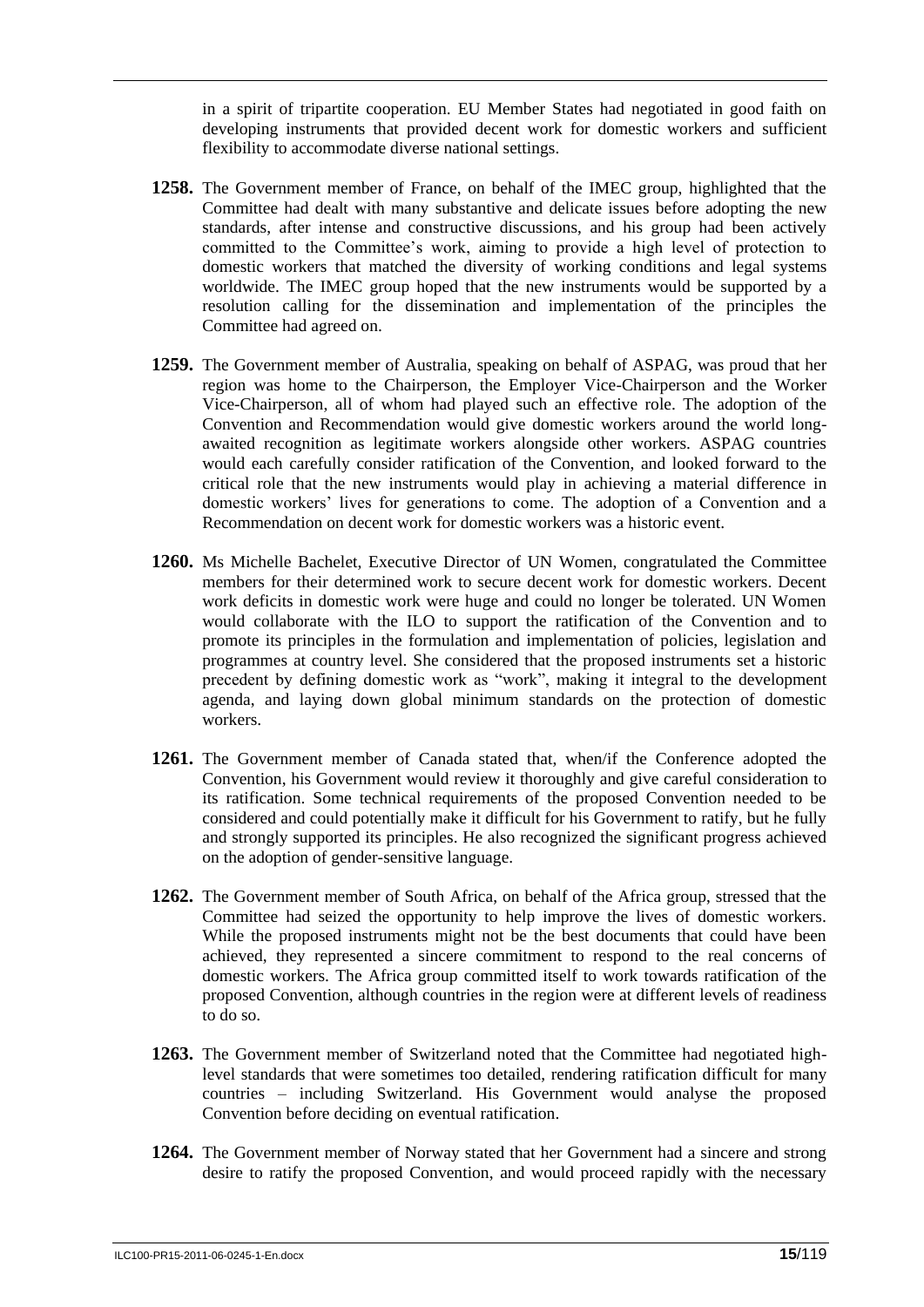consideration, consultation and work towards that end. They would keep an open mind regarding changes to their existing legislation and system.

- **1265.** The Government member of the United Republic of Tanzania urged governments and the social partners to undertake decisive measures towards improving domestic workers' working conditions by ratifying the Convention, once adopted. The engagement of the social partners and effective social dialogue were necessary to achieve the most appropriate national policies for progressive implementation of decent work for all domestic workers.
- 1266. The Government member of Swaziland supported the Africa group's statement; his delegation was proud to be part of a historic moment, when the ILO and its tripartite structures had succeeded in considering the long-standing plight of domestic workers the world over. It was time to treat and recognize domestic workers as normal mainstream workers, grant them decent work, decent pay and adequate rest time, protect them from violence and extend social security and other benefits due to them. The Convention and Recommendation would help to bring relief to what was a voiceless but important part of the international workforce. Swaziland was ready to enhance its current legislation to bring it into conformity with the Convention.
- **1267.** The Government member of Australia paid tribute to the non-governmental organizations (NGOs) that had played a critical role in bringing the plight of domestic workers to the attention of the international community. Her delegation was pleased with the historic outcome of the Committee"s work – which would help lift domestic workers into the formal economy – and was proud of its involvement. There was no doubt that the Committee's success would be measured in terms of the impact of the Convention in the real world. Several countries had already shown the way, by putting effective domestic legislation into place. She encouraged all governments to adapt national law and practice and focus on how – rather than on whether – to ratify the Convention. She paid tribute to domestic workers around the world, recognizing them as the professional workers that they were. She commended those who had stood up and sought recognition as legitimate workers, often against all odds. The new international standards could make a strong and substantive difference to the quality of their working lives and mark a new era of decent work for domestic workers.
- **1268.** The Government member of the United States noted that the Committee"s approval of the two instruments represented a historic achievement and an overdue first step. Those instruments broke new ground and constituted the first international effort to confer equal treatment on a whole sector of workers who largely remained "out of sight, out of mind" and were still regarded by many as being less than other workers. The Committee had established that domestic workers were real workers, with families and responsibilities of their own; they too suffered from illness, required rest and would need social protection when they were no longer able to work. Because they were invisible, they were often more susceptible to abuse and harassment. Greater awareness of those issues and of domestic workers in general could galvanize governments and society as a whole to take positive action. Most domestic workers were simply trying to perform decent work and earn a living; they deserved to work with dignity. He hoped that all governments would help make the shared vision a reality.
- **1269.** The Government member of the United Arab Emirates, on behalf of the GCC countries, highlighted the value of dialogue, which characterized the ILO and its tripartite nature. He noted with satisfaction that the first steps had been taken to ensure that domestic workers, who in many cases had enjoyed no legal protection and were not recognized as professional workers, would be able to enjoy a future of decent work. He appealed to all governments, employers, workers and civil society organizations to work towards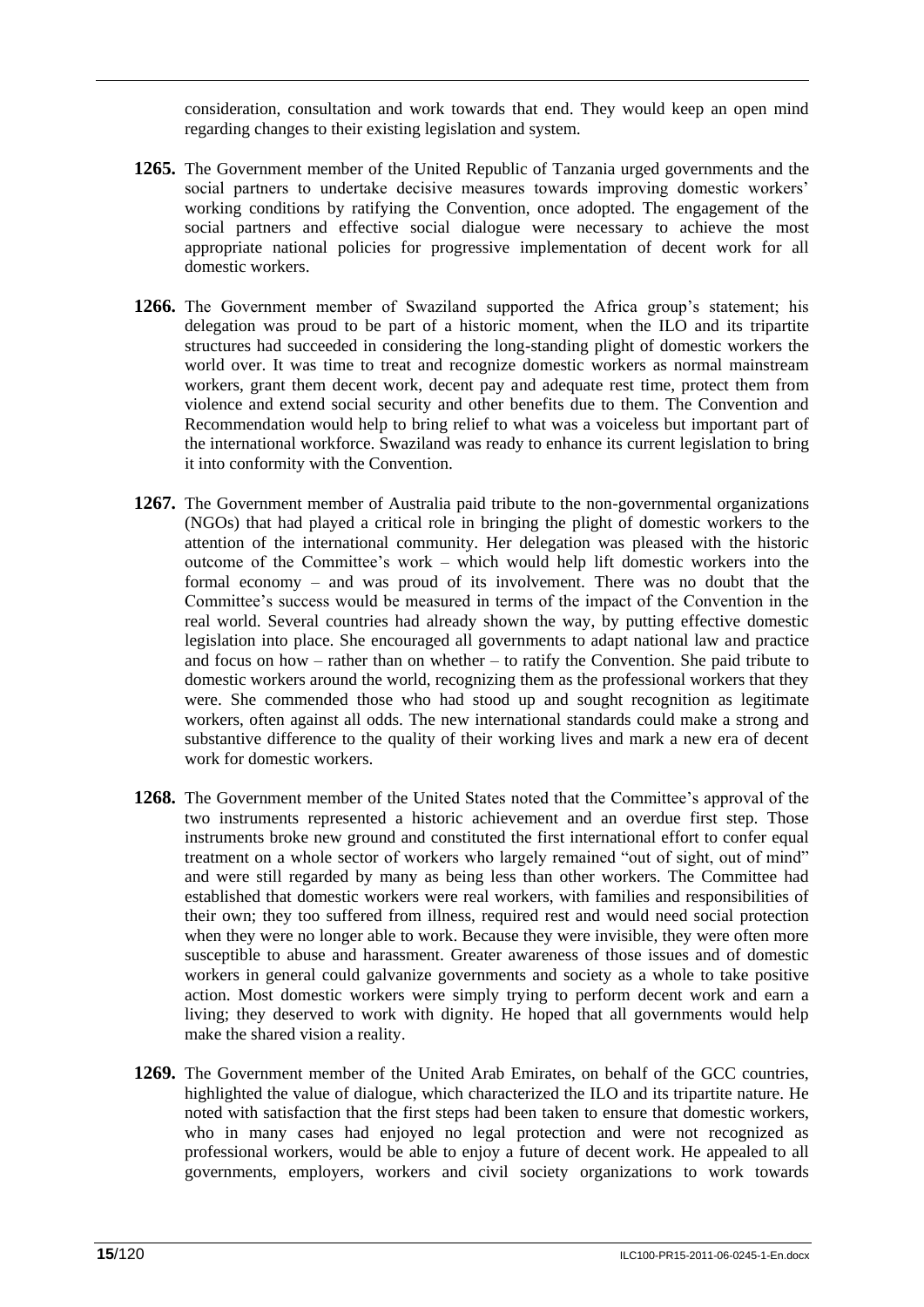implementing change, raising awareness and ensuring that the Convention became more than just a piece of paper.

- **1270.** The Government member of Namibia speaking also on behalf of Namibian Worker and Employer delegates – felt privileged to have been part of the Committee's historic work. The Namibian participants would return home with a tripartite commitment to ratify and implement the Convention as soon as possible. She thanked everyone who had participated in the debate, and had learned much from their experience and insights; she looked forward to discussing those matters further in the years to come. Finally, she paid tribute to the domestic workers who had provided their input to the work of the Committee.
- **1271.** The Government member of the Russian Federation expressed satisfaction with the adoption of the proposed Convention and Recommendation. That achievement showed the ability of the ILO and its tripartite constituents to resolve a topical problem and bring international regulation into the area of domestic work. The new international standards were in the interest of millions of domestic workers around the world. He hoped that member States would adopt all the appropriate measures to bring the Convention into force.
- **1272.** The Government member of the Dominican Republic welcomed the adoption of new instruments for the protection of around 100 million domestic workers around the world. Her Government was ready to introduce policies aimed at ratifying the Convention and implementing both standards. If ILO constituents were united, a better world could be achieved.
- **1273.** The Government member of Kenya supported the Africa group"s statement, remarking that the adoption of a Convention and Recommendation was the beginning of the end of domestic workers" invisibility and vulnerability. She expressed hope that the tripartite members at country level would jointly shape policies, programmes and the necessary legislative reforms aimed at: promoting the rights at work of domestic workers; encouraging decent employment opportunities; enhancing social protection; and strengthening social dialogue on work-related issues affecting domestic workers. The new standards would also assist member States in the development of bilateral and multilateral agreements improving the living and working conditions of migrant workers.
- **1274.** The Government member of Brazil stressed that the adoption of the new instruments provided a solid framework to ensure decent work for domestic workers, and her delegation was very pleased to have played an active role in that process. She gave the floor to the Minister of Labour of Brazil, who – speaking on behalf of Government members of MERCOSUR (Common Market of the Southern Cone) – indicated that the new instruments represented a landmark for the tripartite constituents of MERCOSUR and Latin America in general, as domestic workers had so far been an important part of many people"s family life, but their fundamental rights at work and decent working conditions had not been recognized. He also highlighted a new resolution just adopted by his Government, which would enable all public bodies to provide mediation services on issues related to domestic work.
- **1275.** The Government member of Peru, in common with other Government members of GRULAC, expressed satisfaction with the adopted instruments, which he was sure met the aspirations of millions of domestic workers around the world. He was confident that the Convention would be carefully analysed with a view to ratification by his country. Peru would work towards the implementation of both standards, based on the protection and promotion of human rights.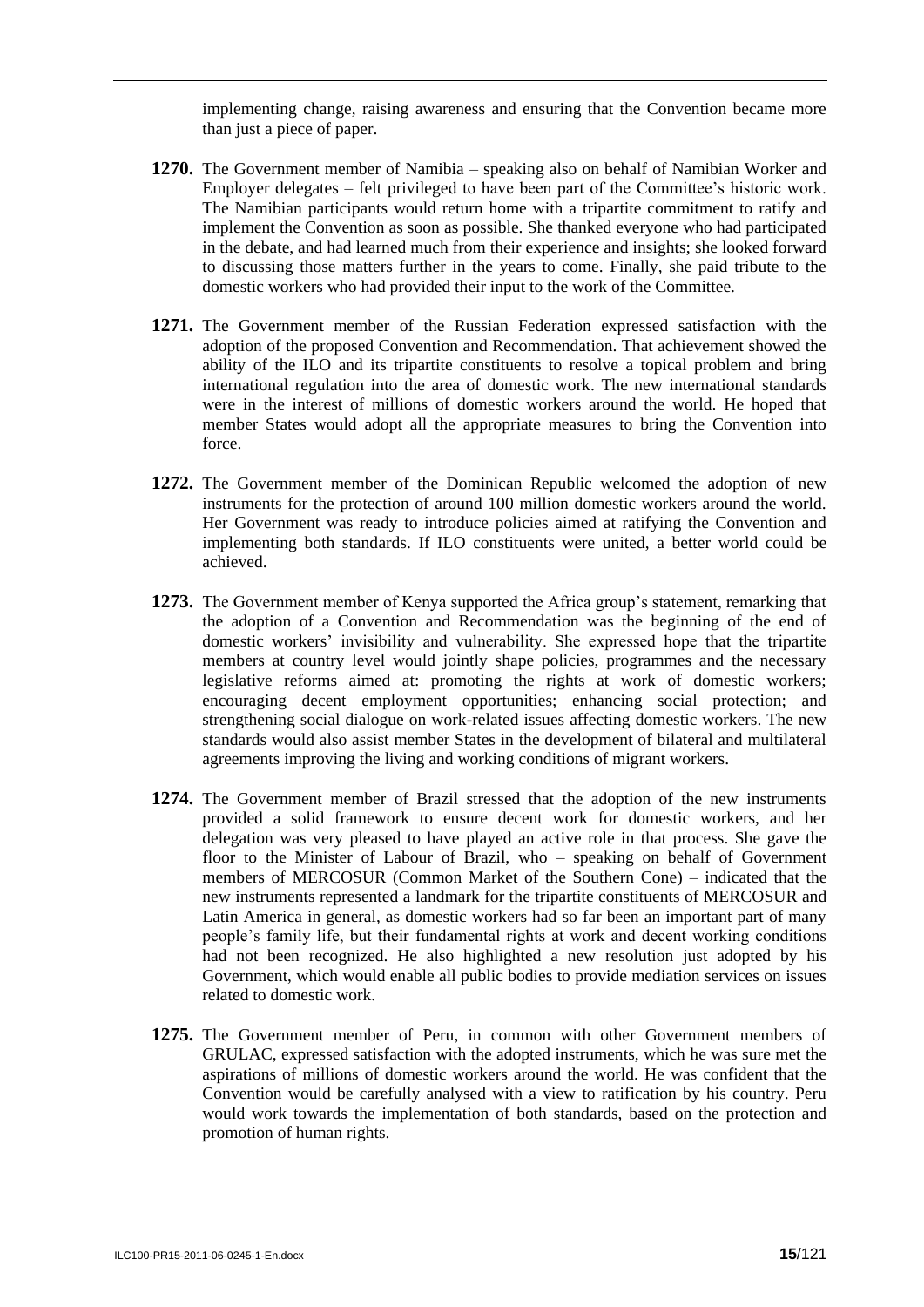- **1276.** The Government member of Colombia noted that the adoption of the new instruments would benefit domestic workers, placing their rights at work on an equal footing with other workers. Her Government would do its utmost to ratify and take appropriate measures to implement the Convention, which represented a historic achievement for domestic workers.
- **1277.** The Government member of the Bolivarian Republic of Venezuela considered that the joint efforts of all participants had made the achievement of that historic success possible. She expressed appreciation for all workers – domestic workers and workers in general. Her Government backed fully the adoption and effective implementation of the Convention, which constituted a very good basis for valuing and protecting domestic workers and promoting decent working and living condition for them all.
- **1278.** The Employer Vice-Chairperson considered that the work of the Committee represented a unique opportunity to bring the international spotlight on law on domestic work. He thanked the NGO Human Rights Watch for helping open the eyes of the Employers" group to the plight of domestic workers. The adoption of a Convention and Recommendation on decent work for domestic workers was a first step; real success would only be achieved when those instruments made a difference to domestic workers' lives. The Committee's discussions were a fine example of global tripartite negotiation. He recalled that, at the opening of the Committee's 2010 sittings, the Employers' group had been in favour of a Recommendation alone, but had shown pragmatism and realism by working towards a Convention and a Recommendation, which was the choice of the majority. He highlighted that his group was proud to be part of that process and saw the advancement of decent work for domestic workers as a work in progress, in which employers would stand ready to support, lobby and push for implementation of the Convention at national level. Employers were aware of the challenge that governments could face in that endeavour, but he encouraged them not to hesitate to ask for support, since employers" organizations would be ready to help.
- **1279.** The spokesperson of the Workers' group reflected that the hard work of the Committee had culminated in a historic moment: the Committee's adoption of the Convention supplemented by a Recommendation. Her group was extremely pleased with the guidance the proposed instruments provided. Their mission had been to make "decent work for all" a truly inclusive agenda by ensuring that it also applied to domestic workers. The Committee"s work had laid a solid foundation for this, and its conclusions aptly addressed three distinguishing features of domestic work: it was performed in private homes; domestic workers were consequently more vulnerable to abuse; and domestic workers lacked the protection afforded to other workers. The proposed instruments addressed all four strategic objectives of the Decent Work Agenda, namely: employment; fundamental principles and rights at work; social protection; and social dialogue. Member States, employers and workers now had the responsibility to ensure that national laws, regulations, practices and collective agreements reflected the consensus reached in the Committee, and to work towards ratification and implementation of the instruments after their adoption by the plenary of the Conference.
- **1280.** The representative of the Secretary-General emphasized that the approval of the proposed instruments was a major achievement, especially considering that in 2010 the Committee had been unable to examine in detail the provisions in the proposed Recommendation. The debates had been lively, frank and insightful. Although there had been moments of tension and difficulties in reconciling different – but equally legitimate – viewpoints, the members of the Committee had maintained their commitment to deliver better living and working conditions for domestic workers. A driving force had been the recognition of the historic importance of the standard-setting exercise. She and her team felt privileged to have helped the Committee accomplish its historic task. The determination shown by its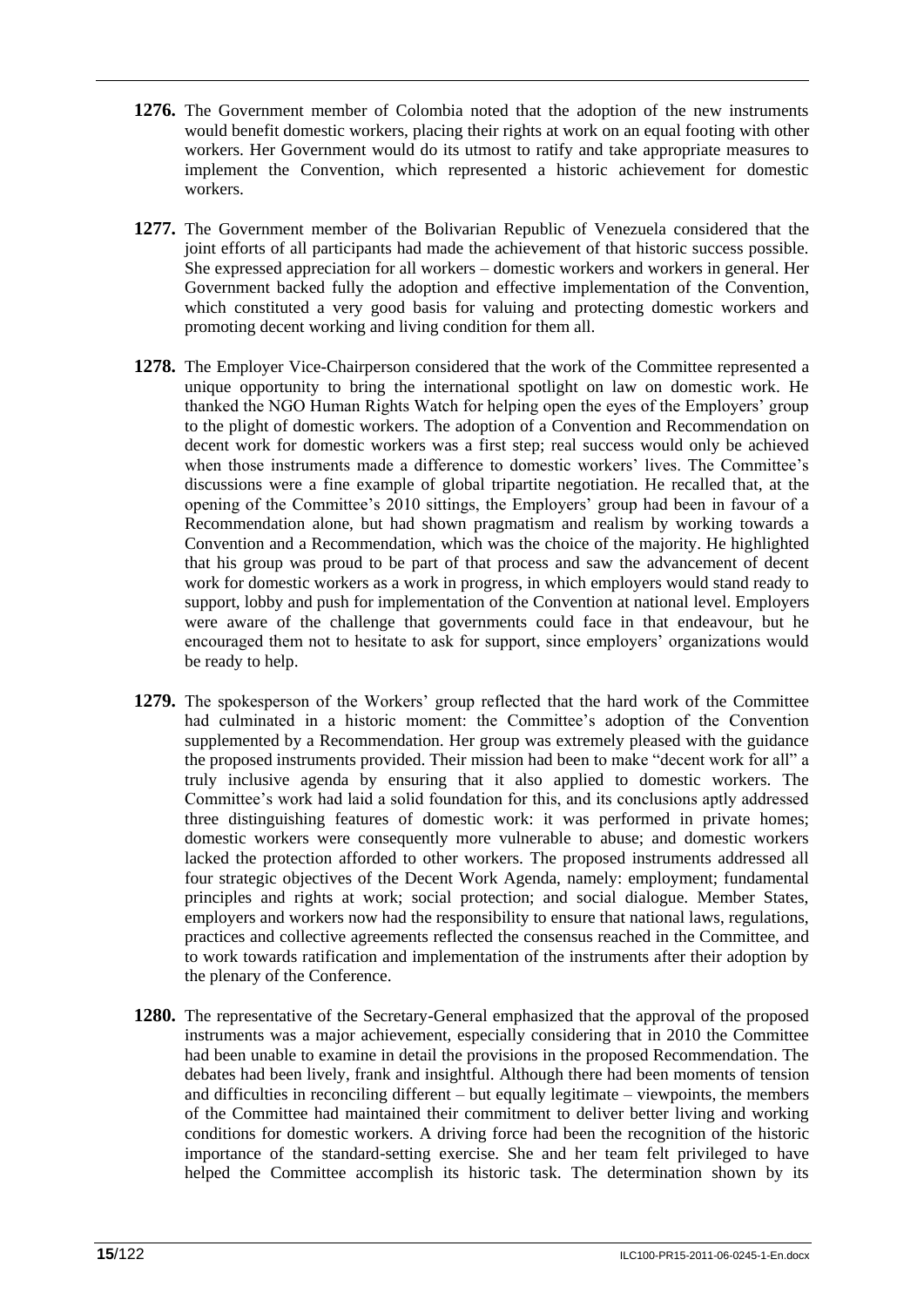members to achieve a meaningful outcome and to remain engaged in negotiation had highlighted the added value of tripartism and the real difference that effective dialogue could make to people"s daily lives. The Committee aimed to rectify a social injustice that had lasted far too long. She reiterated the ILO"s commitment to gender equality as a core value and goal.

**1281.** The Chairperson thanked all the participants and stated that he was very proud of the results achieved. The Committee"s work had been marked by enthusiasm for a meaningful, effective and ratifiable Convention supplemented by a Recommendation. The constructive attitude and perseverance of the participants throughout the proceedings, and their willingness to seek consensus, had provided an excellent example of social dialogue. He also commended the Government members for their constructive input, which was reflected in the excellent results achieved.

Geneva, 13 June 2011 *(Signed)* H.L. Cacdac Chairperson

> M.L. Escorel de Moraes Reporter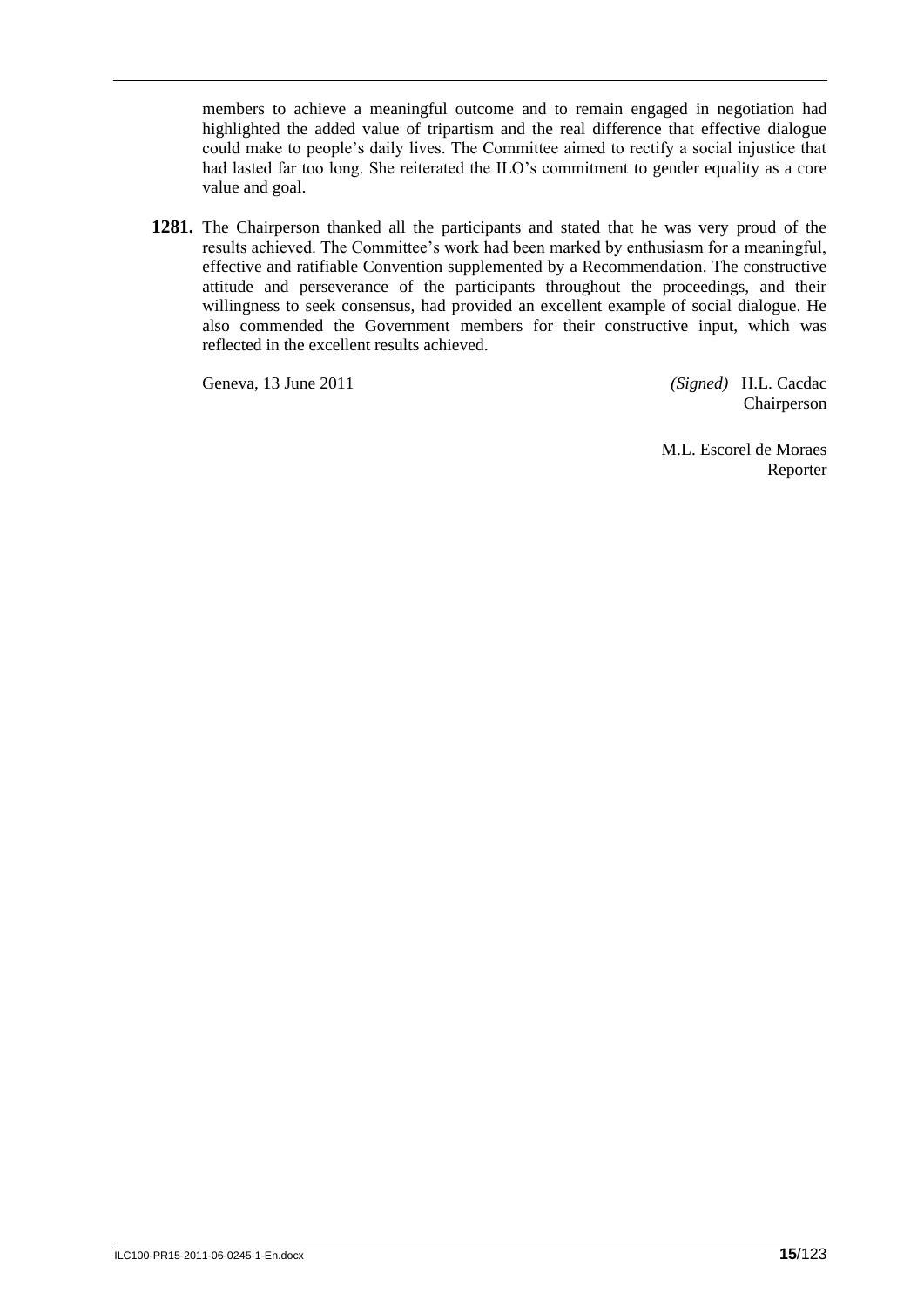# **A. Proposed Convention concerning decent work for domestic workers**

The General Conference of the International Labour Organization,

- Having been convened at Geneva by the Governing Body of the International Labour Office, and having met in its 100th Session on ... June 2011, and
- Mindful of the commitment of the International Labour Organization to promote decent work for all through the achievement of the goals of the ILO Declaration on Fundamental Principles and Rights at Work and the ILO Declaration on Social Justice for a Fair Globalization, and
- Recognizing the significant contribution of domestic workers to the global economy, which includes increasing paid job opportunities for women and men workers with family responsibilities, greater scope for caring for ageing populations, children and persons with a disability, and substantial income transfers within and between countries, and
- Considering that domestic work continues to be undervalued and invisible and is mainly carried out by women and girls, many of whom are migrants or members of disadvantaged communities and who are particularly vulnerable to discrimination in respect of conditions of employment and of work, and to other abuses of human rights, and
- Considering also that, in developing countries with historically scarce opportunities for formal employment, domestic workers constitute a significant proportion of the national workforce and remain among the most marginalized, and
- Recalling that international labour Conventions and Recommendations apply to all workers, including domestic workers, unless otherwise provided, and
- Noting the particular relevance for domestic workers of the Migration for Employment Convention (Revised), 1949 (No. 97), the Migrant Workers (Supplementary Provisions) Convention, 1975 (No. 143), the Workers with Family Responsibilities Convention, 1981 (No. 156), the Private Employment Agencies Convention, 1997 (No. 181), and the Employment Relationship Recommendation, 2006 (No. 198), as well as of the ILO Multilateral Framework on Labour Migration: Non-binding principles and guidelines for a rights-based approach to labour migration (2006), and
- Recognizing the special conditions under which domestic work is carried out that make it desirable to supplement the general standards with standards specific to domestic workers so as to enable them to enjoy their rights fully, and
- Recalling other relevant international instruments such as the Universal Declaration of Human Rights, the International Covenant on Civil and Political Rights, the International Covenant on Economic, Social and Cultural Rights, the International Convention on the Elimination of All Forms of Racial Discrimination, the Convention on the Elimination of All Forms of Discrimination against Women, the United Nations Convention against Transnational Organized Crime, and in particular its Protocol to Prevent, Suppress and Punish Trafficking in Persons, Especially Women and Children and its Protocol against the Smuggling of Migrants by Land, Sea and Air, the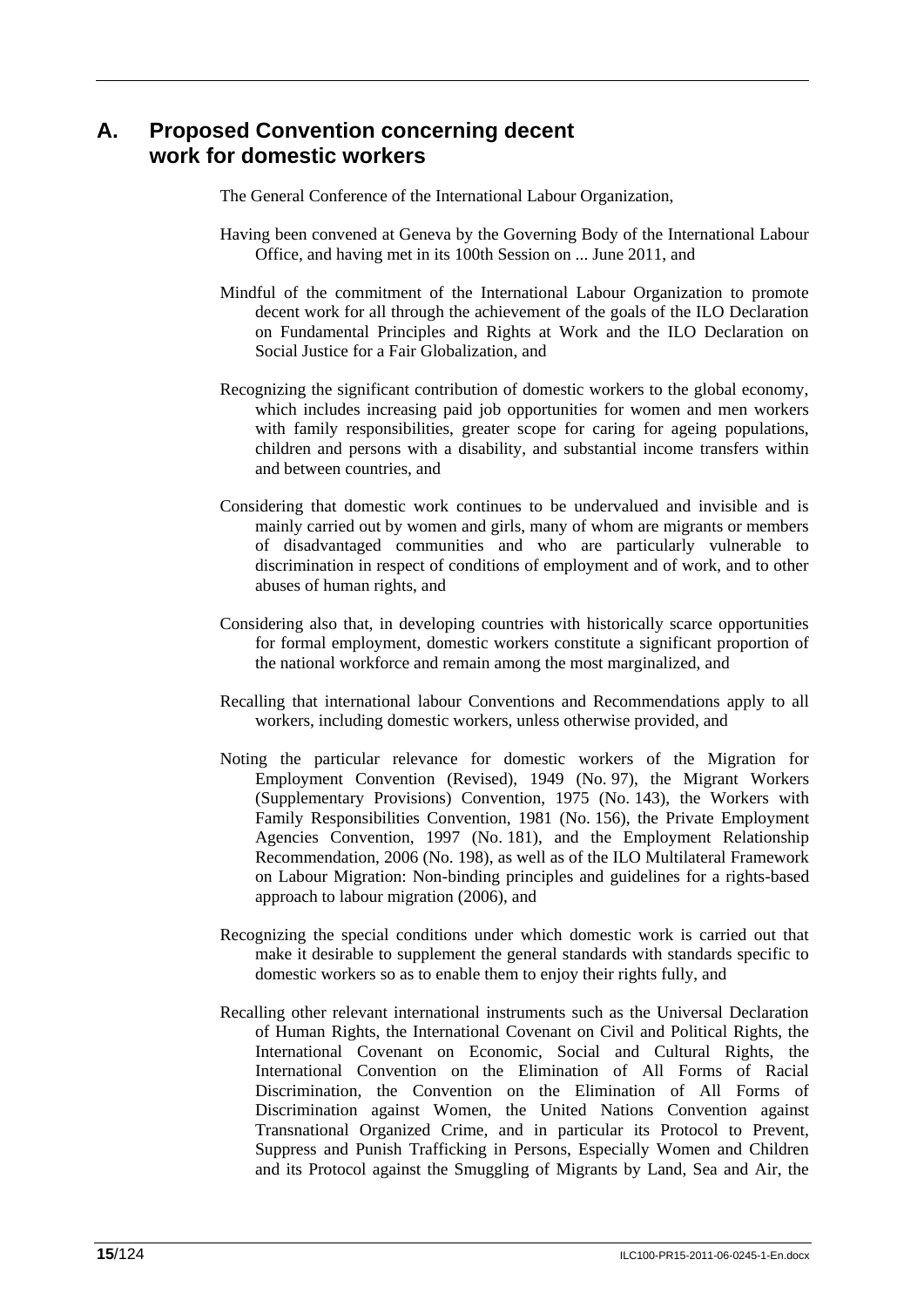Convention on the Rights of the Child and the International Convention on the Protection of the Rights of All Migrant Workers and Members of Their Families, and

- Having decided upon the adoption of certain proposals concerning decent work for domestic workers, which is the fourth item on the agenda of the session, and
- Having determined that these proposals shall take the form of an international Convention;

adopts this ... day of June of the year two thousand and eleven the following Convention, which may be cited as the Domestic Workers Convention, 2011.

#### *Article 1*

For the purpose of this Convention:

- (a) the term "domestic work" means work performed in or for a household or households;
- (b) the term "domestic worker" means any person engaged in domestic work within an employment relationship;
- (c) a person who performs domestic work only occasionally or sporadically and not on an occupational basis is not a domestic worker.

### *Article 2*

1. The Convention applies to all domestic workers.

2. A Member which ratifies this Convention may, after consulting with the most representative organizations of employers and workers and, where they exist, with organizations representative of domestic workers and those representative of employers of domestic workers, exclude wholly or partly from its scope:

- (a) categories of workers who are otherwise provided with at least equivalent protection;
- (b) limited categories of workers in respect of which special problems of a substantial nature arise.

3. Each Member which avails itself of the possibility afforded in the preceding paragraph shall, in its first report on the application of the Convention under article 22 of the Constitution of the International Labour Organisation, indicate any particular category of workers thus excluded and the reasons for such exclusion and, in subsequent reports, specify any measures that may have been taken with a view to extending the application of the Convention to the workers concerned.

# *Article 3*

1. Each Member shall take measures to ensure the effective promotion and protection of the human rights of all domestic workers, as set out in this Convention.

2. Each Member shall, in relation to domestic workers, take the measures set out in this Convention to respect, promote and realize the fundamental principles and rights at work, namely: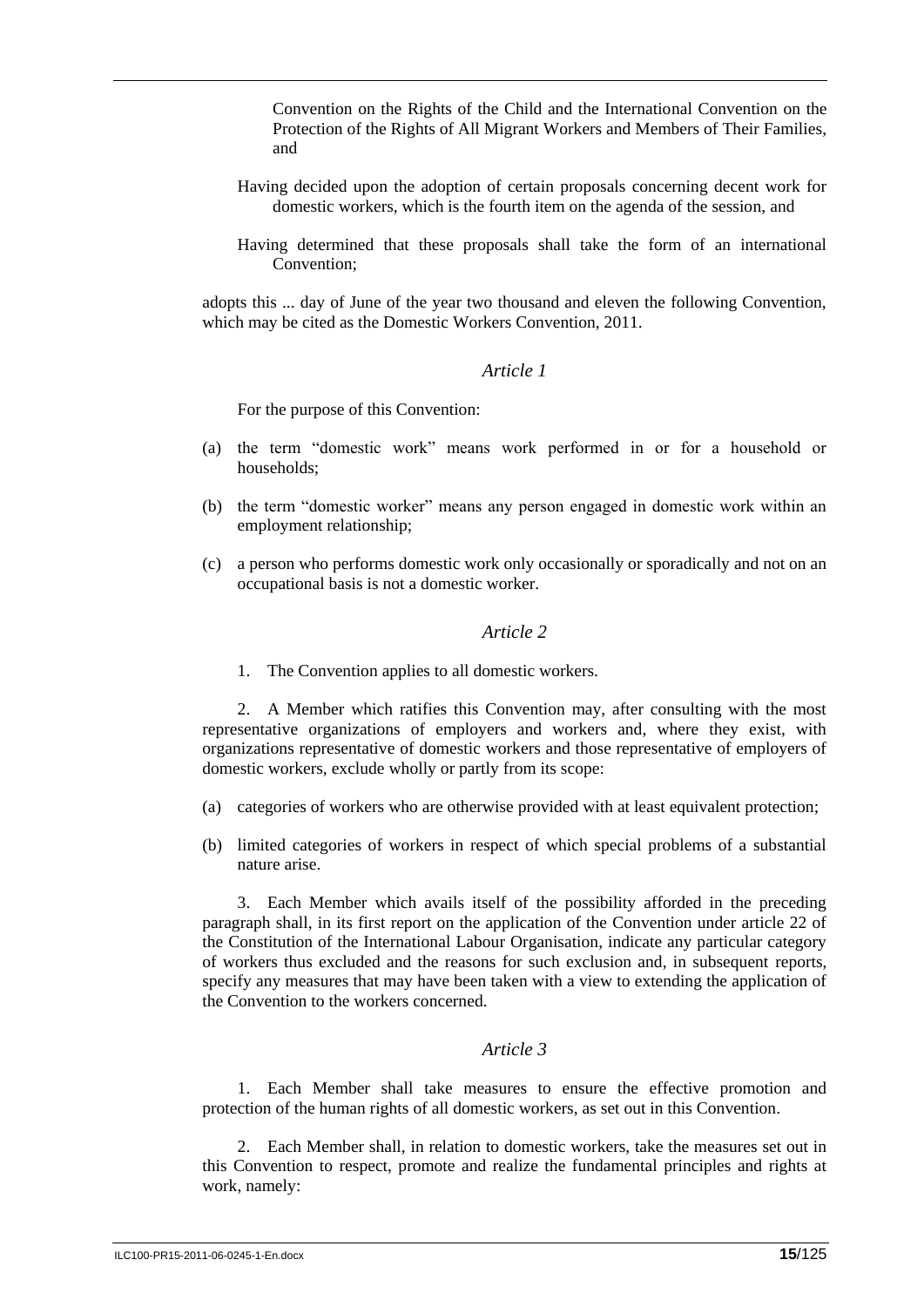- (a) freedom of association and the effective recognition of the right to collective bargaining;
- (b) the elimination of all forms of forced or compulsory labour;
- (c) the effective abolition of child labour; and
- (d) the elimination of discrimination in respect of employment and occupation.

3. In taking measures to ensure that domestic workers and employers of domestic workers enjoy freedom of association and the effective recognition of the right to collective bargaining, Members shall protect the right of domestic workers and employers of domestic workers to establish and, subject to the rules of the organization concerned, to join organizations, federations and confederations of their own choosing.

#### *Article 4*

1. Each Member shall set a minimum age for domestic workers consistent with the provisions of the Minimum Age Convention, 1973 (No. 138), and the Worst Forms of Child Labour Convention, 1999 (No. 182), and not lower than that established by national laws and regulations for workers generally.

2. Each Member shall take measures to ensure that work performed by domestic workers who are under the age of 18 and above the minimum age of employment does not deprive them of compulsory education, or interfere with opportunities to participate in further education or vocational training.

#### *Article 5*

Each Member shall take measures to ensure that domestic workers enjoy effective protection against all forms of abuse, harassment and violence.

#### *Article 6*

Each Member shall take measures to ensure that domestic workers, like workers generally, enjoy fair terms of employment as well as decent working conditions and, if they reside in the household, decent living conditions that respect their privacy.

## *Article 7*

Each Member shall take measures to ensure that domestic workers are informed of their terms and conditions of employment in an appropriate, verifiable and easily understandable manner and preferably, where possible, through written contracts in accordance with national laws, regulations or collective agreements, in particular:

- (a) the name and address of the employer and of the worker;
- (b) the address of the usual workplace or workplaces;
- (c) the starting date and, where the contract is for a specified period of time, its duration;
- (d) the type of work to be performed;
- (e) the remuneration, method of calculation and periodicity of payments;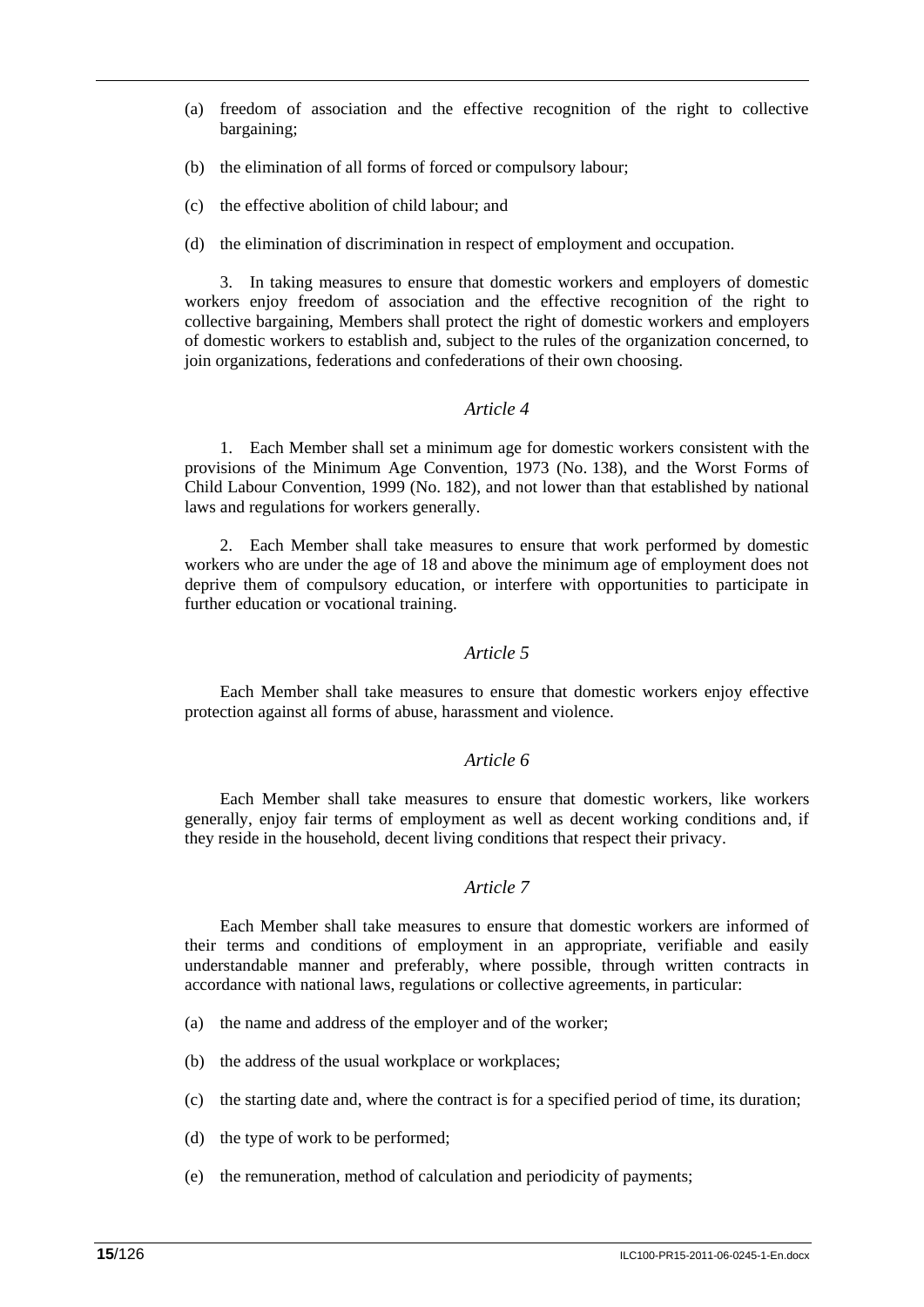- (f) the normal hours of work;
- (g) paid annual leave, and daily and weekly rest periods.
- (h) the provision of food and accommodation, if applicable;
- (i) the period of probation or trial period, if applicable;
- (j) the terms of repatriation, if applicable; and
- (k) terms and conditions relating to the termination of employment, including any period of notice by either the domestic worker or the employer.

#### *Article 8*

1. National laws and regulations shall require that migrant domestic workers who are recruited in one country for domestic work in another receive a written job offer, or contract of employment that is enforceable in the country in which the work is to be performed, addressing the terms and conditions of employment referred to in Article 7, prior to crossing national borders for the purpose of taking up the domestic work to which the offer or contract applies.

2. The preceding paragraph shall not apply to workers who enjoy freedom of movement for the purpose of employment under bilateral, regional or multilateral agreements, or within the framework of regional economic integration areas.

3. Members shall take measures to cooperate with each other to ensure the effective application of the provisions of this Convention to migrant domestic workers.

4. Each Member shall specify, by means of laws, regulations or other measures, the conditions under which migrant domestic workers are entitled to repatriation on the expiry or termination of the employment contract for which they were recruited.

#### *Article 9*

Each Member shall take measures to ensure that domestic workers:

- (a) are free to reach agreement with their employer or potential employer on whether to reside in the household;
- (b) who reside in the household are not obliged to remain in the household or with household members during periods of daily and weekly rest or annual leave; and
- (c) are entitled to keep in their possession their travel and identity documents.

#### *Article 10*

1. Each Member shall take measures towards ensuring equal treatment between domestic workers and workers generally in relation to normal hours of work, overtime compensation, periods of daily and weekly rest and paid annual leave in accordance with national laws, regulations or collective agreements, taking into account the special characteristics of domestic work.

2. Weekly rest shall be at least 24 consecutive hours.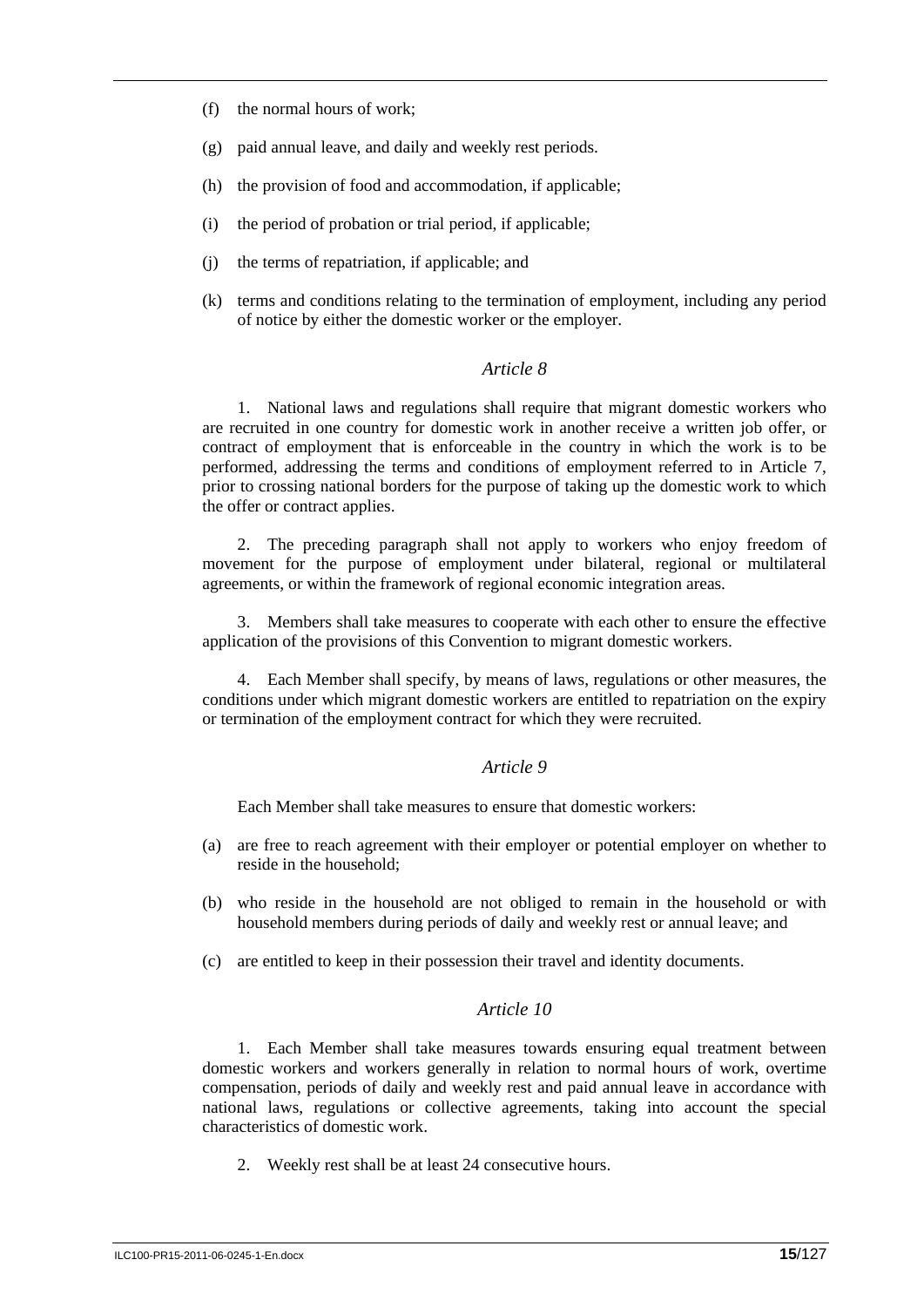3. Periods during which domestic workers are not free to dispose of their time as they please and remain at the disposal of the household in order to respond to possible calls shall be regarded as hours of work to the extent determined by national laws, regulations or collective agreements, or any other means consistent with national practice.

## *Article 11*

Each Member shall take measures to ensure that domestic workers enjoy minimum wage coverage, where such coverage exists, and that remuneration is established without discrimination based on sex.

## *Article 12*

1. Domestic workers shall be paid directly in cash at regular intervals at least once a month. Unless provided for by national laws, regulations or collective agreements, payment may be made by bank transfer, bank cheque, postal cheque, money order or other lawful means of monetary payment, with the consent of the worker concerned.

2. National laws, regulations, collective agreements or arbitration awards may provide for the payment of a limited proportion of the remuneration of domestic workers in the form of payments in kind, which are not less favourable than those generally applicable to other categories of workers, provided that measures are taken to ensure that such payments in kind are agreed to by the worker, are for the personal use and benefit of the worker, and that the monetary value attributed to them is fair and reasonable.

# *Article 13*

1. Every domestic worker has the right to a safe and healthy working environment. Each Member shall take, in accordance with national laws, regulations and practice, effective measures, with due regard for the specific characteristics of domestic work, to ensure the occupational safety and health of domestic workers.

2. The measures referred to in the preceding paragraph may be applied progressively, in consultation with the most representative organizations of employers and workers and, where they exist, with organizations representative of domestic workers and those representative of employers of domestic workers.

## *Article 14*

1. Each Member shall take appropriate measures, in accordance with national laws and regulations and with due regard for the specific characteristics of domestic work, to ensure that domestic workers enjoy conditions that are not less favourable than those applicable to workers generally in respect of social security protection, including with respect to maternity.

2. The measures referred to in the preceding paragraph may be applied progressively, in consultation with the most representative organizations of employers and workers and, where they exist, with organizations representative of domestic workers and those representative of employers of domestic workers.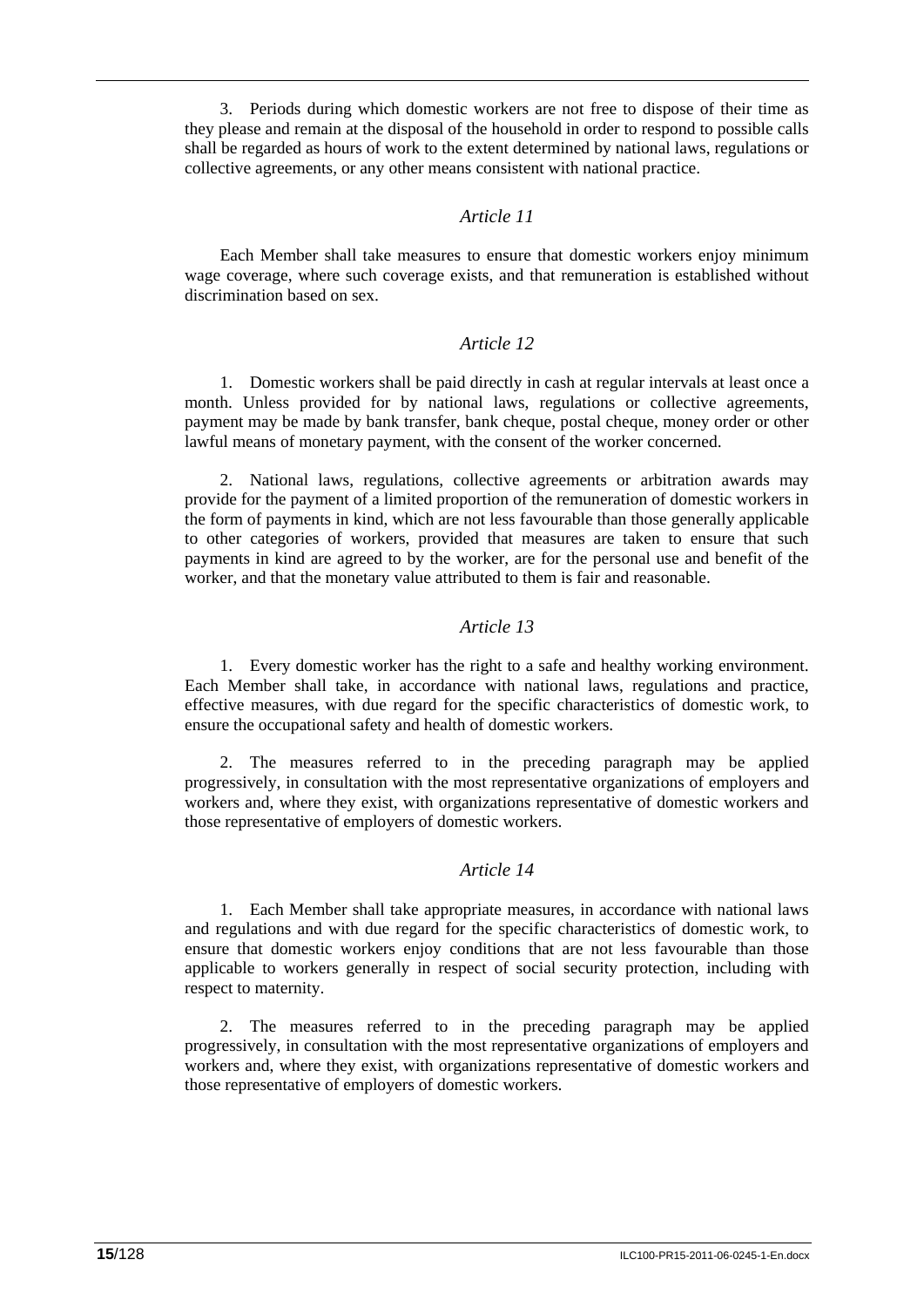# *Article 15*

1. To effectively protect domestic workers, including migrant domestic workers, recruited or placed by private employment agencies, against abusive practices, each Member shall:

- (a) determine the conditions governing the operation of private employment agencies recruiting or placing domestic workers, in accordance with national laws, regulations and practice;
- (b) ensure that adequate machinery and procedures exist for the investigation of complaints, alleged abuses and fraudulent practices concerning the activities of private employment agencies in relation to domestic workers;
- (c) adopt all necessary and appropriate measures, within its jurisdiction and, where appropriate, in collaboration with other Members, to provide adequate protection for and prevent abuses of domestic workers recruited or placed in its territory by private employment agencies. These shall include laws or regulations that specify the respective obligations of the private employment agency and the household towards the domestic worker and provide for penalties, including prohibition of those private employment agencies that engage in fraudulent practices and abuses;
- (d) consider, where domestic workers are recruited in one country for work in another, concluding bilateral, regional or multilateral agreements to prevent abuses and fraudulent practices in recruitment, placement and employment; and
- (e) take measures to ensure that fees charged by private employment agencies are not deducted from the remuneration of domestic workers.

2. In giving effect to each of the provisions of this Article, each Member shall consult with the most representative organizations of employers and workers and, where they exist, with organizations representative of domestic workers and those representative of employers of domestic workers.

## *Article 16*

Each Member shall take measures to ensure, in accordance with national laws, regulations and practice, that all domestic workers, either by themselves or through a representative, have effective access to courts, tribunals or other dispute resolution mechanisms under conditions that are not less favourable than those available to workers generally.

### *Article 17*

1. Each Member shall establish effective and accessible complaint mechanisms and means of ensuring compliance with national laws and regulations for the protection of domestic workers.

2. Each Member shall develop and implement measures for labour inspection, enforcement and penalties with due regard for the special characteristics of domestic work, in accordance with national laws and regulations.

3. In so far as compatible with national laws and regulations, such measures shall specify the conditions under which access to household premises may be granted, having due respect for privacy.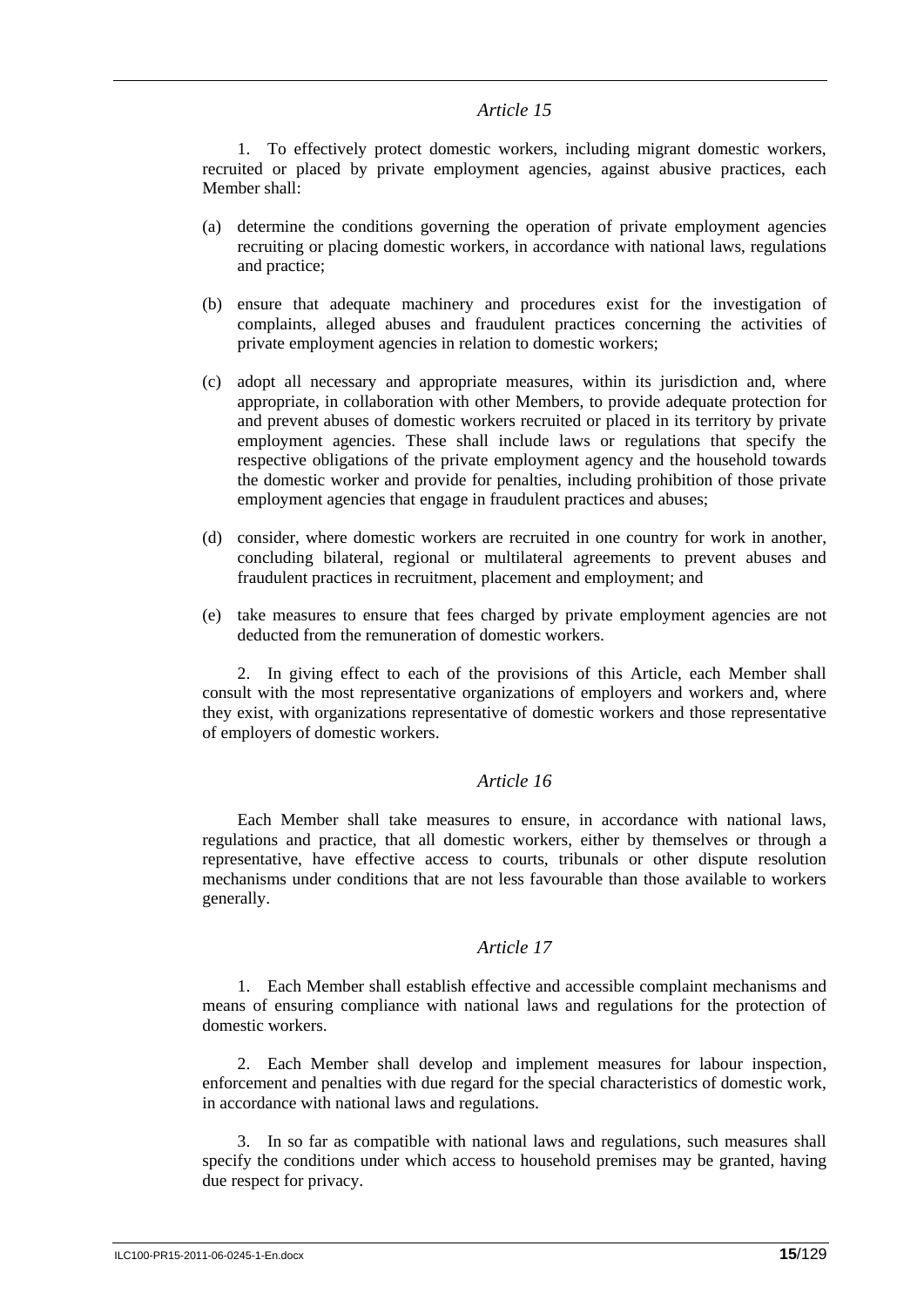### *Article 18*

Each Member shall implement the provisions of this Convention, in consultation with the most representative employers' and workers' organizations, through laws and regulations, as well as through collective agreements or additional measures consistent with national practice, by extending or adapting existing measures to cover domestic workers or by developing specific measures for them, as appropriate.

## *Article 19*

This Convention does not affect more favourable provisions applicable to domestic workers under other international labour Conventions.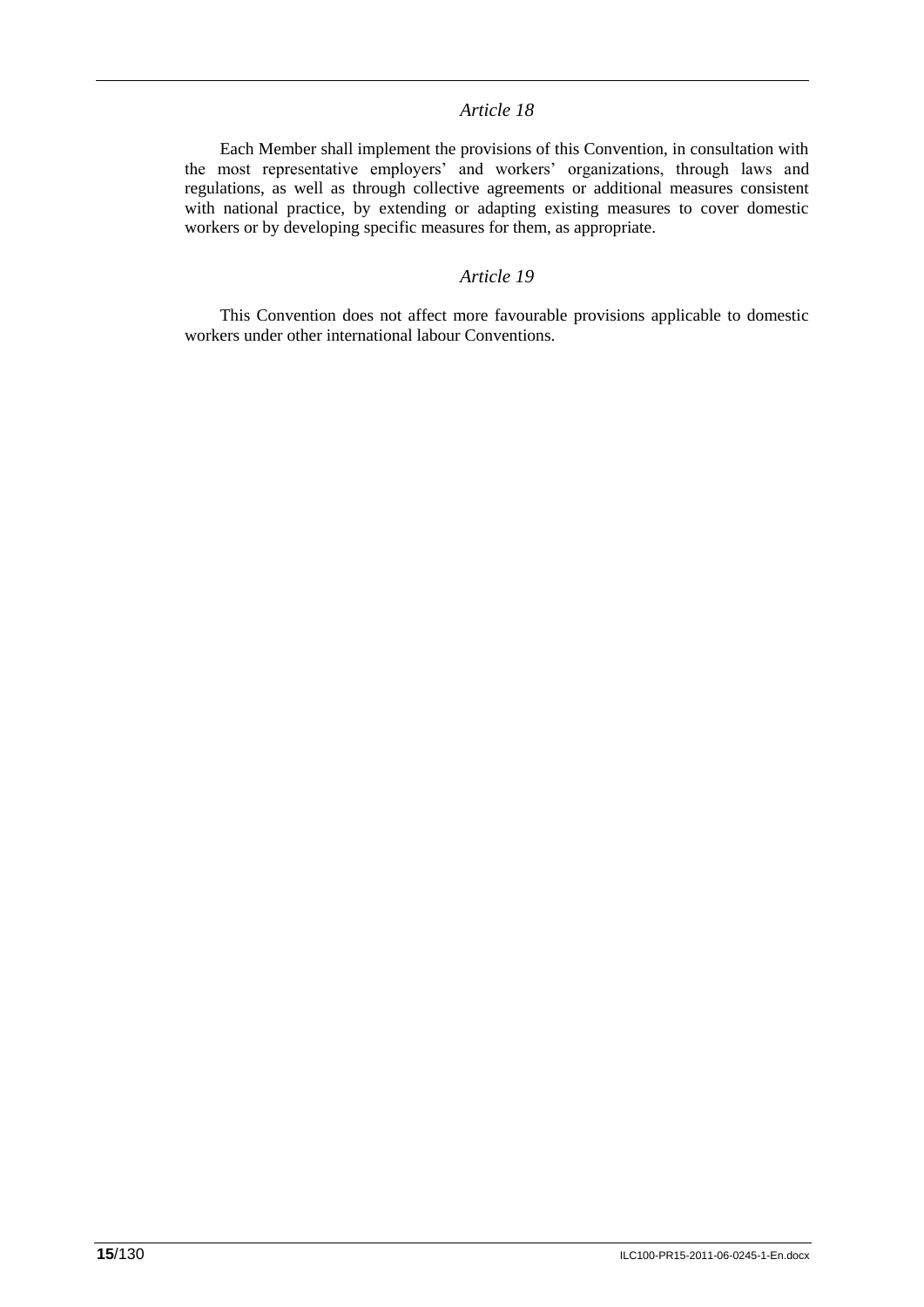# **B. Proposed Recommendation concerning decent work for domestic workers**

The General Conference of the International Labour Organization,

- Having been convened at Geneva by the Governing Body of the International Labour Office, and having met in its 100th Session on ... June 2011, and
- Having adopted the Domestic Workers Convention, 2011 (...), and
- Having decided upon the adoption of certain proposals with regard to decent work for domestic workers, which is the fourth item on the agenda of the session, and
- Having determined that these proposals shall take the form of a Recommendation supplementing the Domestic Workers Convention, 2011 (...);

adopts this ... day of June of the year two thousand and eleven the following Recommendation, which may be cited as the Domestic Workers Recommendation, 2011.

1. The provisions of this Recommendation supplement those of the Domestic Workers Convention, 2011 ("the Convention"), and should be considered in conjunction with them.

2. In taking measures to ensure that domestic workers enjoy freedom of association and the effective recognition of the right to collective bargaining, Members should:

- (a) identify and eliminate any legislative or administrative restrictions or other obstacles to the right of domestic workers to establish their own organizations or to join the workers" organizations of their own choosing and to the right of organizations of domestic workers to join workers' organizations, federations and confederations;
- (b) give consideration to taking or supporting measures to strengthen the capacity of workers" and employers" organizations, organizations representing domestic workers and those of employers of domestic workers, to promote effectively the interests of their members, provided that at all times the independence and autonomy, within the law, of such organizations are protected.

3. In taking measures for the elimination of discrimination in respect of employment and occupation, Members should, consistent with international labour standards, among other things:

- (a) make sure that arrangements for work-related medical testing respect the principle of the confidentiality of personal data and the privacy of domestic workers, and are consistent with the ILO code of practice "Protection of workers' personal data" (1997), and other relevant international data protection standards;
- (b) prevent any discrimination related to such testing; and
- (c) ensure that no domestic worker is required to undertake HIV or pregnancy testing, or to disclose HIV or pregnancy status.

4. Members giving consideration to medical testing for domestic workers should consider: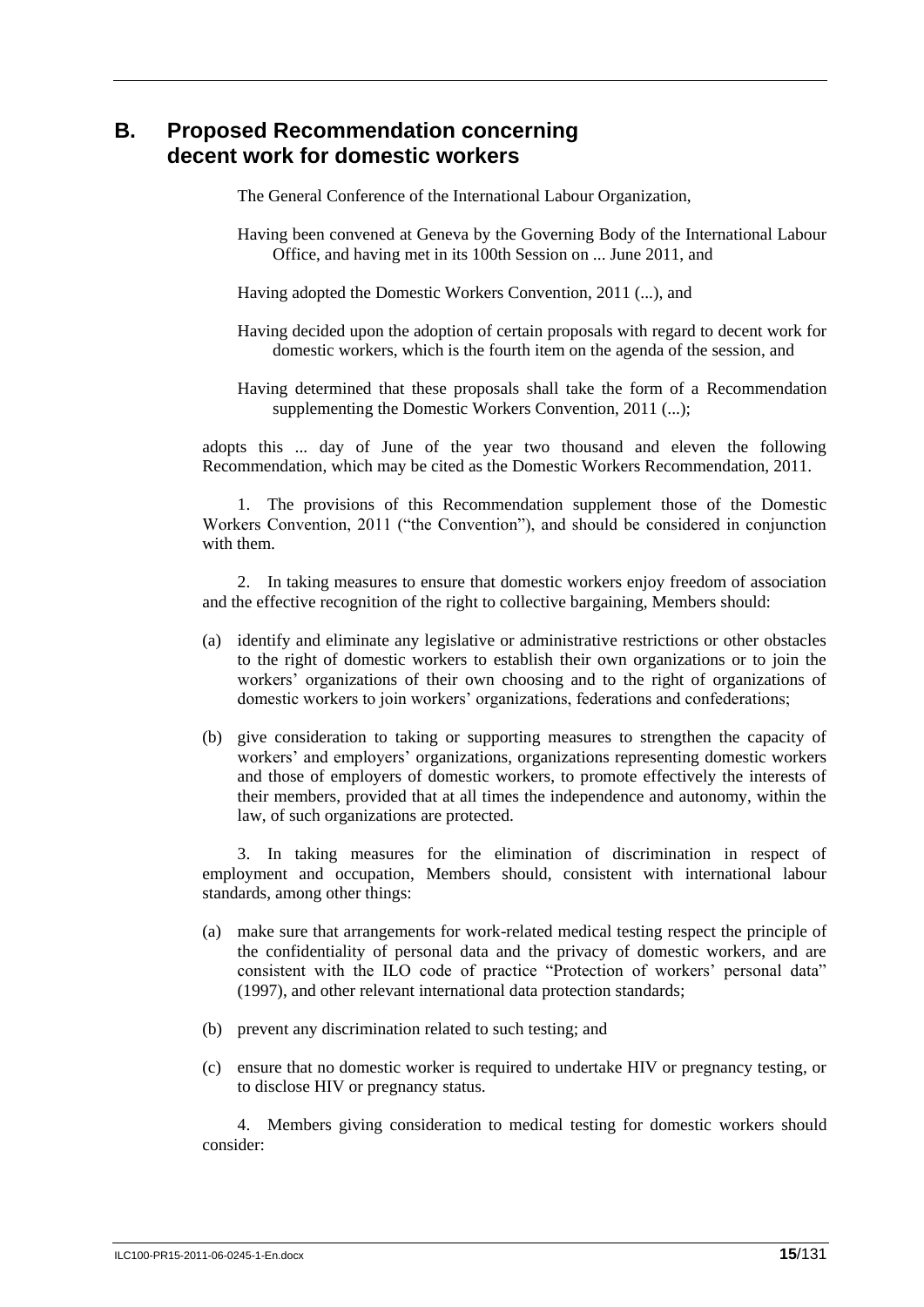- (a) making public health information available to members of the households and domestic workers on the primary health and disease concerns that give rise to any needs for medical testing in each national context;
- (b) making information available to members of the households and domestic workers on voluntary medical testing, medical treatment, and good health and hygiene practices, consistent with public health initiatives for the community generally; and
- (c) distributing information on best practices for work-related medical testing, appropriately adapted to reflect the special nature of domestic work.

5. (1) Taking into account the provisions of the Worst Forms of Child Labour Convention, 1999 (No. 182), and Recommendation (No. 190), Members should identify types of domestic work that, by their nature or the circumstances in which they are carried out, are likely to harm the health, safety or morals of children, and should also prohibit and eliminate such child labour.

(2) When regulating the working and living conditions of domestic workers, Members should give special attention to the needs of domestic workers who are under the age of 18 and above the minimum age of employment as defined by national laws and regulations, and take measures to protect them, including by:

- (a) strictly limiting their hours of work to ensure adequate time for rest, education and training, leisure activities and family contacts;
- (b) prohibiting night work;
- (c) placing restrictions on work that is excessively demanding, whether physically or psychologically; and
- (d) establishing or strengthening mechanisms to monitor their working and living conditions.

6. (1) Members should provide appropriate assistance, when necessary, to ensure that domestic workers understand their terms and conditions of employment.

(2) Further to the particulars listed in Article 7 of the Convention, the terms and conditions of employment should also include:

- (a) a job description;
- (b) sick leave and, if applicable, any other personal leave;
- (c) the rate of pay or compensation for overtime and standby consistent with Article 10(3) of the Convention;
- (d) any other payments to which the domestic worker is entitled;
- (e) any payments in kind and their monetary value;
- (f) details of any accommodation provided; and
- (g) any authorized deductions from the worker"s remuneration.

(3) Members should consider establishing a model contract of employment for domestic work, in consultation with the most representative organizations of employers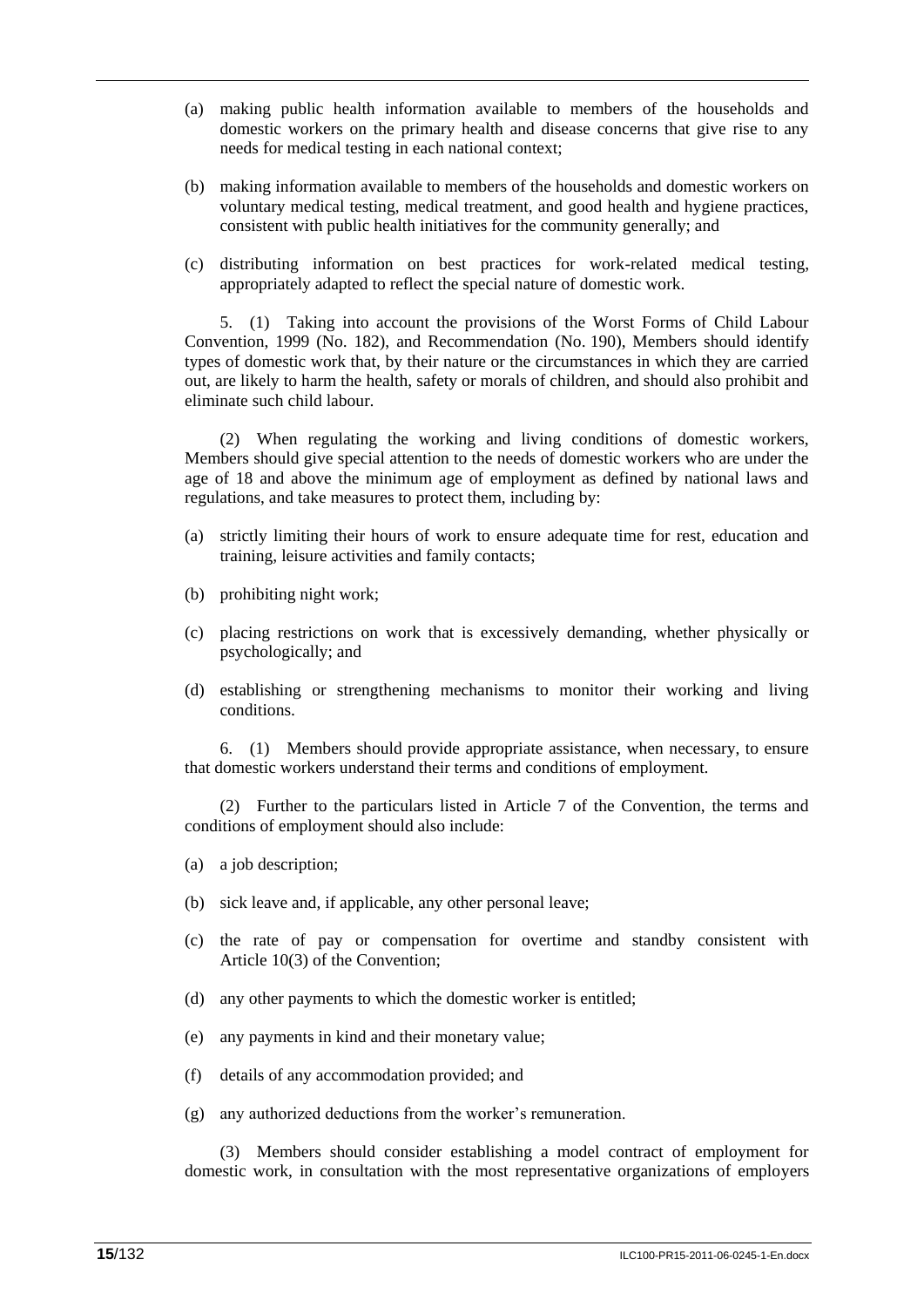and workers and, where they exist, with organizations representative of domestic workers and those representative of employers of domestic workers.

(4) The model contract should at all times be made available free of charge to domestic workers, employers, representative organizations and the general public.

7. Members should consider establishing mechanisms to protect domestic workers from abuse, harassment and violence, such as:

- (a) establishing accessible complaint mechanisms for domestic workers to report cases of abuse, harassment and violence;
- (b) ensuring that all complaints of abuse, harassment and violence are investigated, and prosecuted, as appropriate; and
- (c) establishing programmes for the relocation from the household and rehabilitation of domestic workers subjected to abuse, harassment and violence, including the provision of temporary accommodation and health care.

8. (1) Hours of work, including overtime and periods of standby consistent with Article 10(3) of the Convention, should be accurately recorded, and this information should be freely accessible to the domestic worker.

(2) Members should consider developing practical guidance in this respect, in consultation with the most representative organizations of employers and workers and, where they exist, with organizations representative of domestic workers and those representative of employers of domestic workers.

9. (1) With respect to periods during which domestic workers are not free to dispose of their time as they please and remain at the disposal of the household in order to respond to possible calls (standby or on-call periods), Members, to the extent determined by national laws, regulations or collective agreements, should regulate:

- (a) the maximum number of hours per week, month or year that a domestic worker may be required to be on standby, and the ways they might be measured;
- (b) the compensatory rest period to which a domestic worker is entitled if the normal period of rest is interrupted by standby; and
- (c) the rate at which standby hours should be remunerated.

(2) With regard to domestic workers whose normal duties are performed at night, and taking into account the constraints of night work, Members should consider measures comparable to those specified in subparagraph 9(1).

10. Members should take measures to ensure that domestic workers are entitled to suitable periods of rest during the working day, which allow for meals and breaks to be taken.

11. (1) Weekly rest should be at least 24 consecutive hours.

(2) The fixed day of weekly rest should be determined by agreement of the parties, in accordance with national laws, regulations or collective agreements, taking into account work exigencies and the cultural, religious and social requirements of the domestic worker.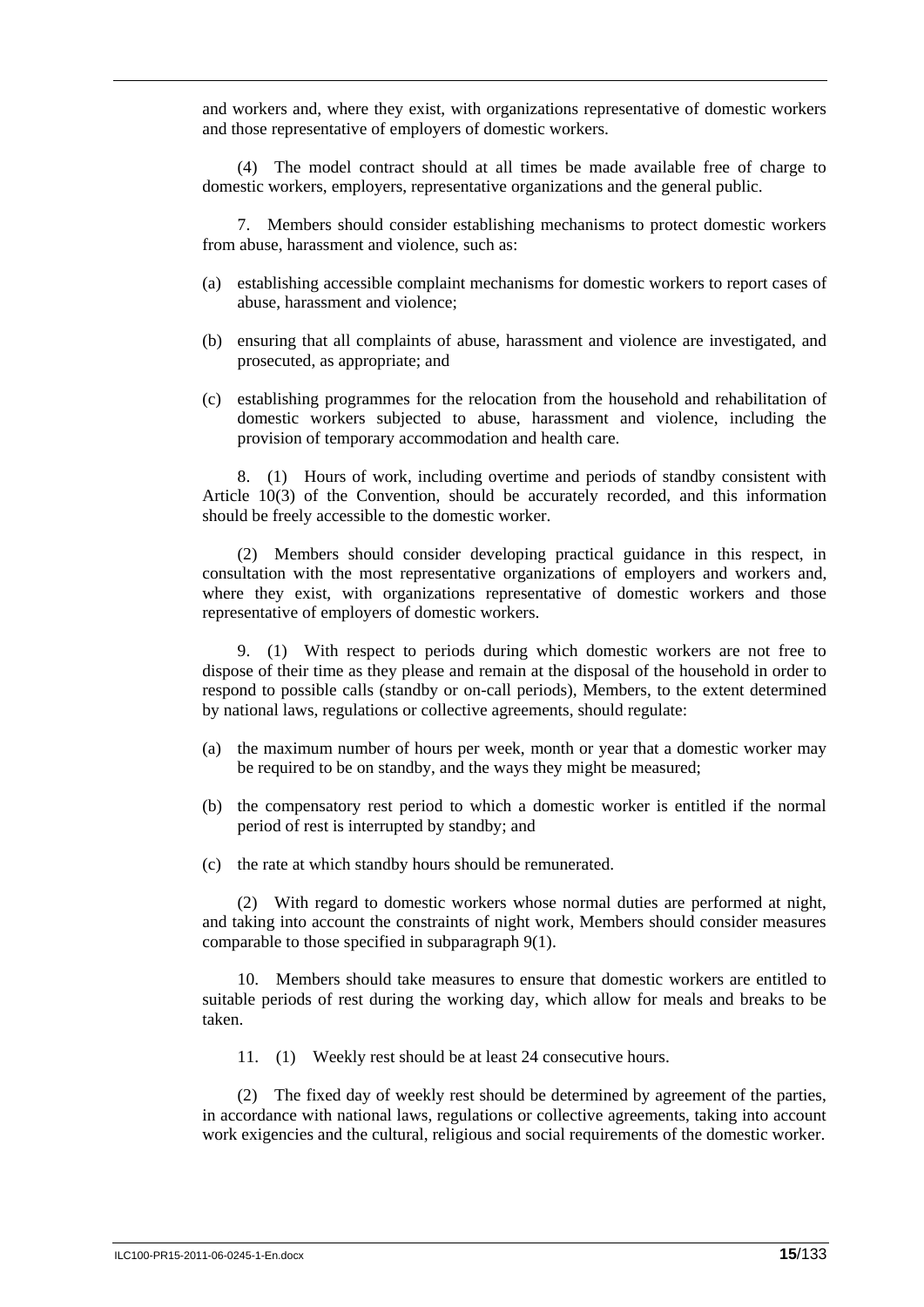(3) Where national laws, regulations or collective agreements provide for weekly rest to be accumulated over a period longer than seven days for workers generally, such a period should not exceed 14 days for domestic workers.

12. National laws, regulations or collective agreements should define the grounds on which domestic workers may be required to work during the period of daily or weekly rest and provide for adequate compensatory rest, irrespective of any financial compensation.

13. Time spent by domestic workers accompanying the household members on holiday should not be counted as part of their paid annual leave.

14. When provision is made for the payment in kind of a limited proportion of the remuneration, Members should consider:

- (a) establishing an overall limit on the proportion of the remuneration that may be paid in kind so as not to diminish unduly the remuneration necessary for the maintenance of domestic workers and their families;
- (b) calculating the monetary value of payments in kind by reference to objective criteria such as market value, cost price or prices fixed by public authorities, as appropriate;
- (c) limiting payments in kind to those clearly appropriate for the personal use and benefit of the domestic worker, such as food and accommodation;
- (d) ensuring that, when a domestic worker is required to live in accommodation provided by the household, no deduction may be made from the remuneration with respect to that accommodation, unless otherwise agreed to by the worker;
- (e) ensuring that items directly related to the performance of domestic work, such as uniforms, tools or protective equipment, and their cleaning and maintenance, are not considered as payment in kind and their cost is not deducted from the remuneration of the domestic worker.

15. (1) Domestic workers should be given at the time of each payment an easily understandable written account of the total remuneration due to them and the specific amount and purpose of any deductions which may have been made.

(2) Upon termination of employment, any outstanding payments should be made promptly.

16. Members should take measures to ensure that domestic workers enjoy conditions not less favourable than those of workers generally in respect of the protection of workers" claims in the event of the employer"s insolvency or death.

17. When provided, accommodation and food should include, taking into account national conditions, the following:

- (a) a separate, private room that is suitably furnished, adequately ventilated and equipped with a lock, the key to which should be provided to the domestic worker;
- (b) access to suitable sanitary facilities, shared or private;
- (c) adequate lighting and, as appropriate, heating and air conditioning in keeping with prevailing conditions within the household; and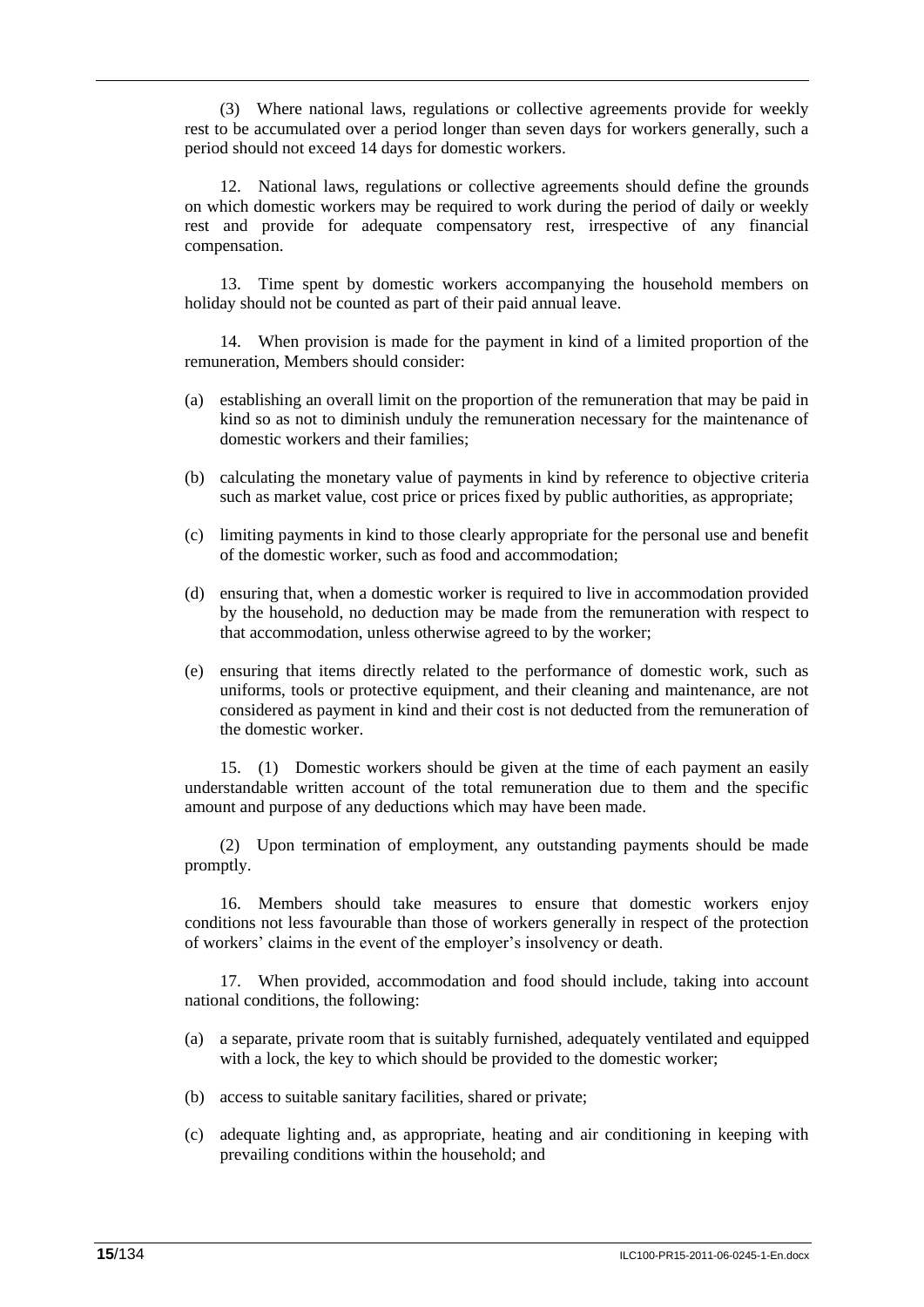(d) meals of good quality and sufficient quantity, adapted to the extent reasonable to the cultural and religious requirements, if any, of the domestic worker concerned.

18. In the event of termination of employment at the initiative of the employer, for reasons other than serious misconduct, live-in domestic workers should be given a reasonable period of notice and time off during that period to enable them to seek new employment and accommodation.

19. Members, in consultation with the most representative organizations of employers and workers and, where they exist, with organizations representative of domestic workers and those representative of employers of domestic workers, should take measures, such as to:

(a) protect domestic workers by eliminating or minimizing, so far as is reasonably practicable, work-related hazards and risks, in order to prevent injuries, diseases and deaths and promote occupational safety and health in the household workplace;

(b) provide an adequate and appropriate system of inspection, consistent with Article 17 of the Convention, and adequate penalties for violation of occupational safety and health laws and regulations;

(c) establish procedures for collecting and publishing statistics on accidents and diseases related to domestic work, and other statistics considered to contribute to the prevention of occupational safety and health related risks and injuries;

(d) advise on occupational safety and health, including on ergonomic aspects and protective equipment; and

(e) develop training programmes and disseminate guidelines on occupational safety and health requirements specific to domestic work.

20. (1) Members should consider, in accordance with national laws and regulations, means to facilitate the payment of social security contributions, including in respect of domestic workers working for multiple employers, for instance through a system of simplified payment.

(2) Members should consider concluding bilateral, regional or multilateral agreements to provide for migrant domestic workers covered by such agreements equality of treatment in respect of social security, as well as access to and preservation or portability of social security entitlements.

(3) The monetary value of payments in kind should be duly considered for social security purposes, including in respect of the contribution by the employers and the entitlements of the domestic workers.

21. (1) Members should consider additional measures to ensure the effective protection of domestic workers and, in particular, migrant domestic workers, such as:

- (a) establishing a national hotline with interpretation services for domestic workers who need assistance;
- (b) consistent with Article 17 of the Convention, providing for a system of pre-placement visits to households in which migrant domestic workers are to be employed;
- (c) developing a network of emergency housing;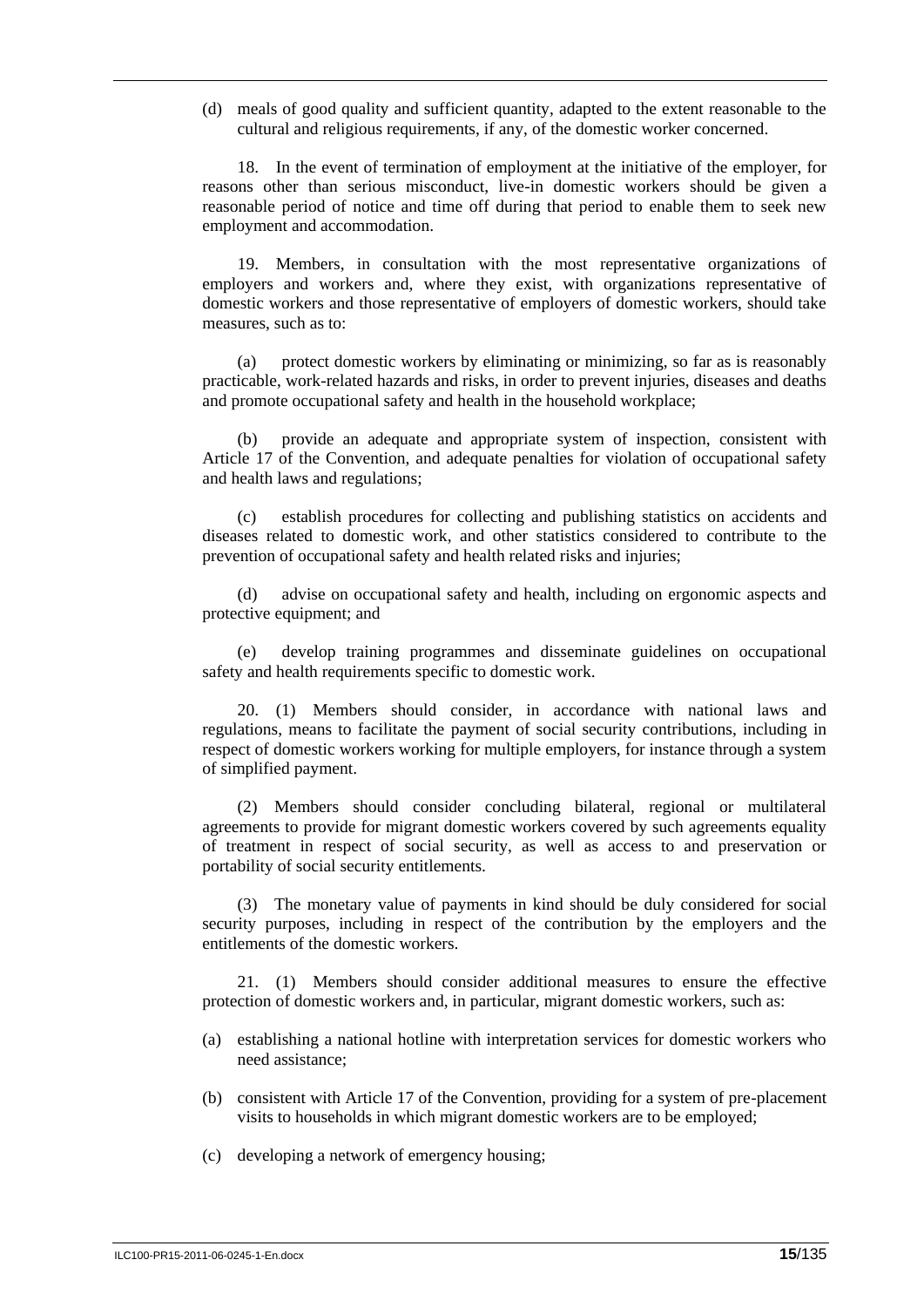- (d) raising employers" awareness of their obligations by providing information on good practices in the employment of domestic workers, employment and immigration law obligations regarding migrant domestic workers, enforcement arrangements and sanctions in cases of violation, and assistance services available to domestic workers and their employers;
- (e) securing access of domestic workers to complaint mechanisms and their ability to pursue legal civil and criminal remedies, both during and after employment, irrespective of departure from the country concerned; and
- (f) providing for a public outreach service to inform domestic workers, in languages understood by them, of their rights, relevant laws and regulations, available complaint mechanisms and legal remedies, concerning both employment and immigration law, and legal protection against crimes such as violence, trafficking in persons and deprivation of liberty, and to provide any other pertinent information they may require.

(2) Members that are countries of origin of migrant domestic workers should assist in the effective protection of the rights of these workers, by informing them of their rights before departure, establishing legal assistance funds, social services and specialized consular services and through any other appropriate measures.

22. Members should, after consulting with the most representative organizations of employers and workers and, where they exist, with organizations representative of domestic workers and those representative of employers of domestic workers, consider specifying by means of laws, regulations or other measures, the conditions under which migrant domestic workers are entitled to repatriation at no cost to themselves on the expiry or termination of the employment contract for which they were recruited.

23. Members should promote good practices by private employment agencies in relation to domestic workers, including migrant domestic workers, taking into account the principles and approaches in the Private Employment Agencies Convention, 1997 (No. 181), and the Private Employment Agencies Recommendation, 1997 (No. 188).

24. In so far as compatible with national law and practice concerning respect for privacy, Members may consider conditions under which labour inspectors or other officials entrusted with enforcing provisions applicable to domestic work should be allowed to enter the premises in which the work is carried out.

25. (1) Members should, in consultation with the most representative organizations of employers and workers and, where they exist, with organizations representative of domestic workers and those representative of employers of domestic workers, establish policies and programmes, so as to:

- (a) encourage the continuing development of the competencies and qualifications of domestic workers, including literacy training as appropriate, in order to enhance their professional development and employment opportunities;
- (b) address the work–life balance needs of domestic workers; and
- (c) ensure that the concerns and rights of domestic workers are taken into account in the context of more general efforts to reconcile work and family responsibilities.

(2) Members should, after consulting with the most representative organizations of employers and workers and, where they exist, with organizations representative of domestic workers and those representative of employers of domestic workers, develop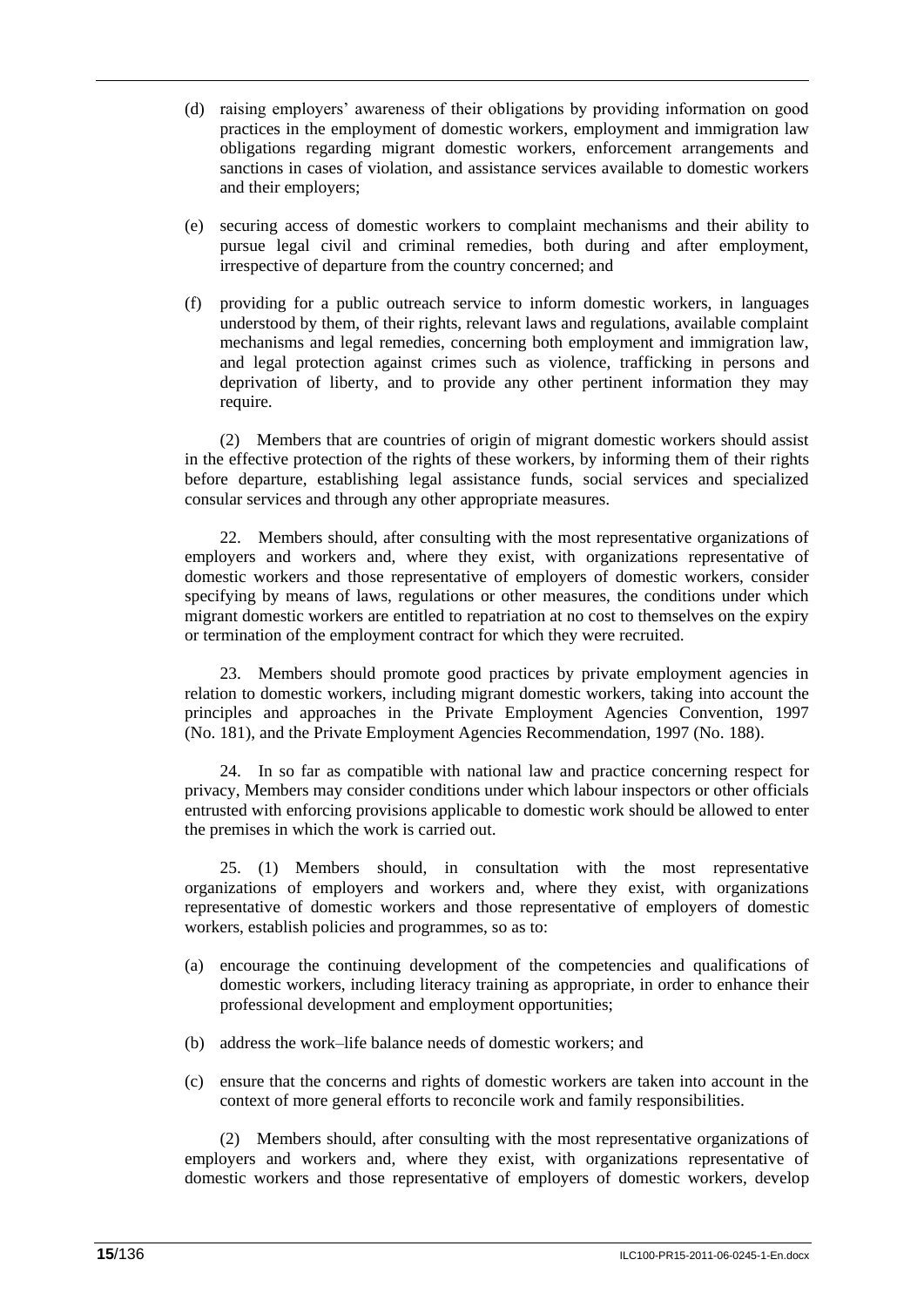appropriate indicators and measurement systems in order to strengthen the capacity of national statistical offices to effectively collect data necessary to support effective policy-making regarding domestic work.

26. (1) Members should consider cooperating with each other to ensure the effective application of the Domestic Workers Convention, 2011, and this Recommendation, to migrant domestic workers.

(2) Members should cooperate at bilateral, regional and global levels for the purpose of enhancing the protection of domestic workers, especially in matters concerning the prevention of forced labour and trafficking in persons, the access to social security, the monitoring of the activities of private employment agencies recruiting persons to work as domestic workers in another country, the dissemination of good practices and the collection of statistics on domestic work.

(3) Members should take appropriate steps to assist one another in giving effect to the provisions of the Convention through enhanced international cooperation or assistance, or both, including support for social and economic development, poverty eradication programmes and universal education.

- (4) In the context of diplomatic immunity, Members should consider:
- (a) adopting policies and codes of conduct for diplomatic personnel aimed at preventing violations of domestic workers' rights; and
- (b) cooperating with each other at the bilateral, regional and multilateral levels to address and prevent abusive practices towards domestic workers.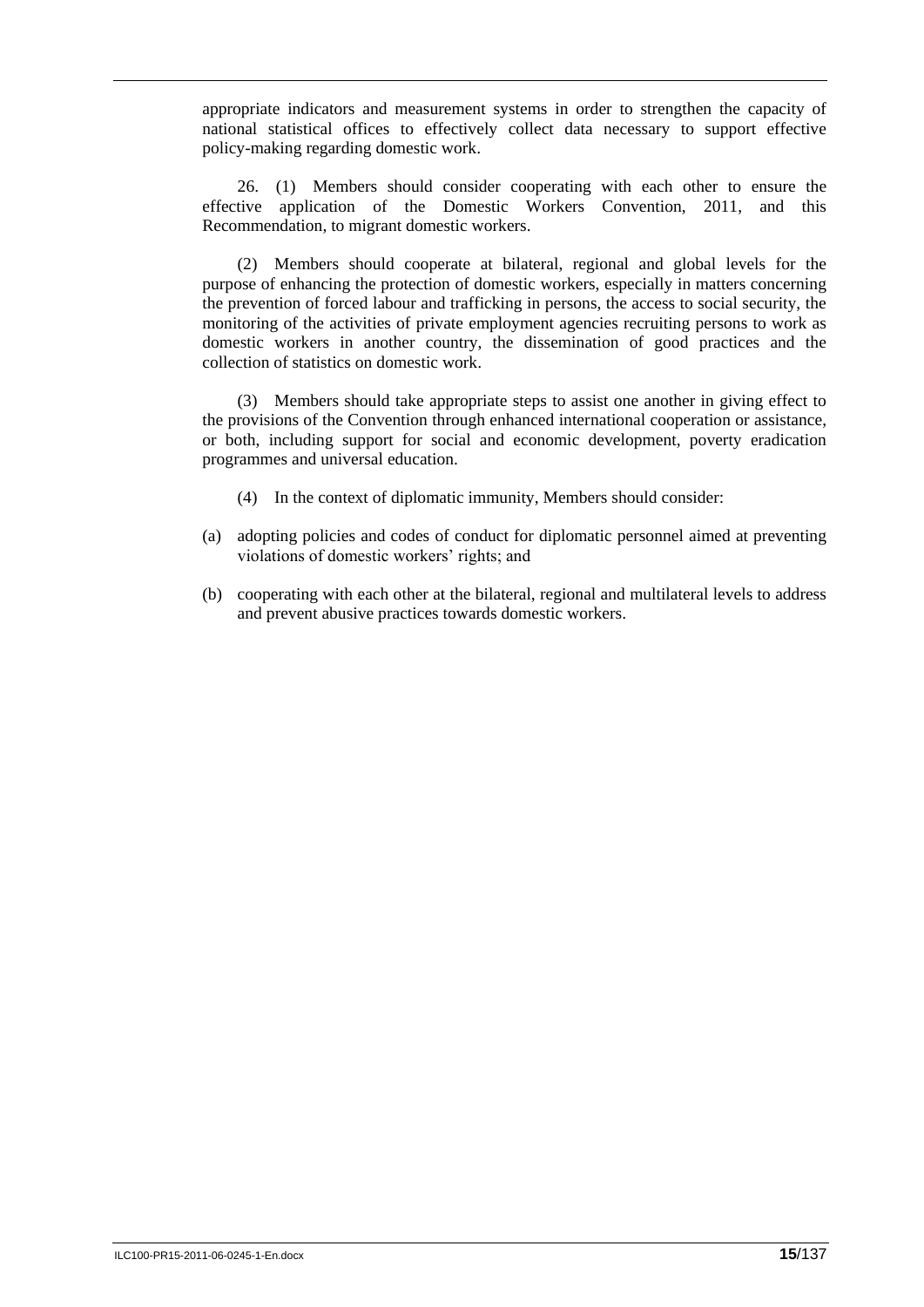# **Resolution concerning efforts to make decent work a reality for domestic workers worldwide**

The General Conference of the International Labour Organization at its 100th Session,

Having adopted the Domestic Workers Convention and Recommendation, 2011,

Acknowledging the specific conditions under which domestic work is carried out,

Recognizing the importance and urgency of ensuring decent working conditions for domestic workers worldwide,

Invites the Governing Body of the International Labour Office to request the Director-General to consider, subject to the availability of resources, cost-effective measures to:

- (a) promote, through appropriate initiatives, the widespread ratification of the Convention and the effective implementation of the Convention and Recommendation;
- (b) support governments and employers" and workers" organizations in the sharing of knowledge, information and good practices on domestic work;
- (c) promote capacity building of governments and employers" and workers" organizations to ensure decent working conditions for domestic workers;
- (d) encourage cooperation with regard to the promotion of decent work for domestic workers between the International Labour Organization and other relevant international organizations.